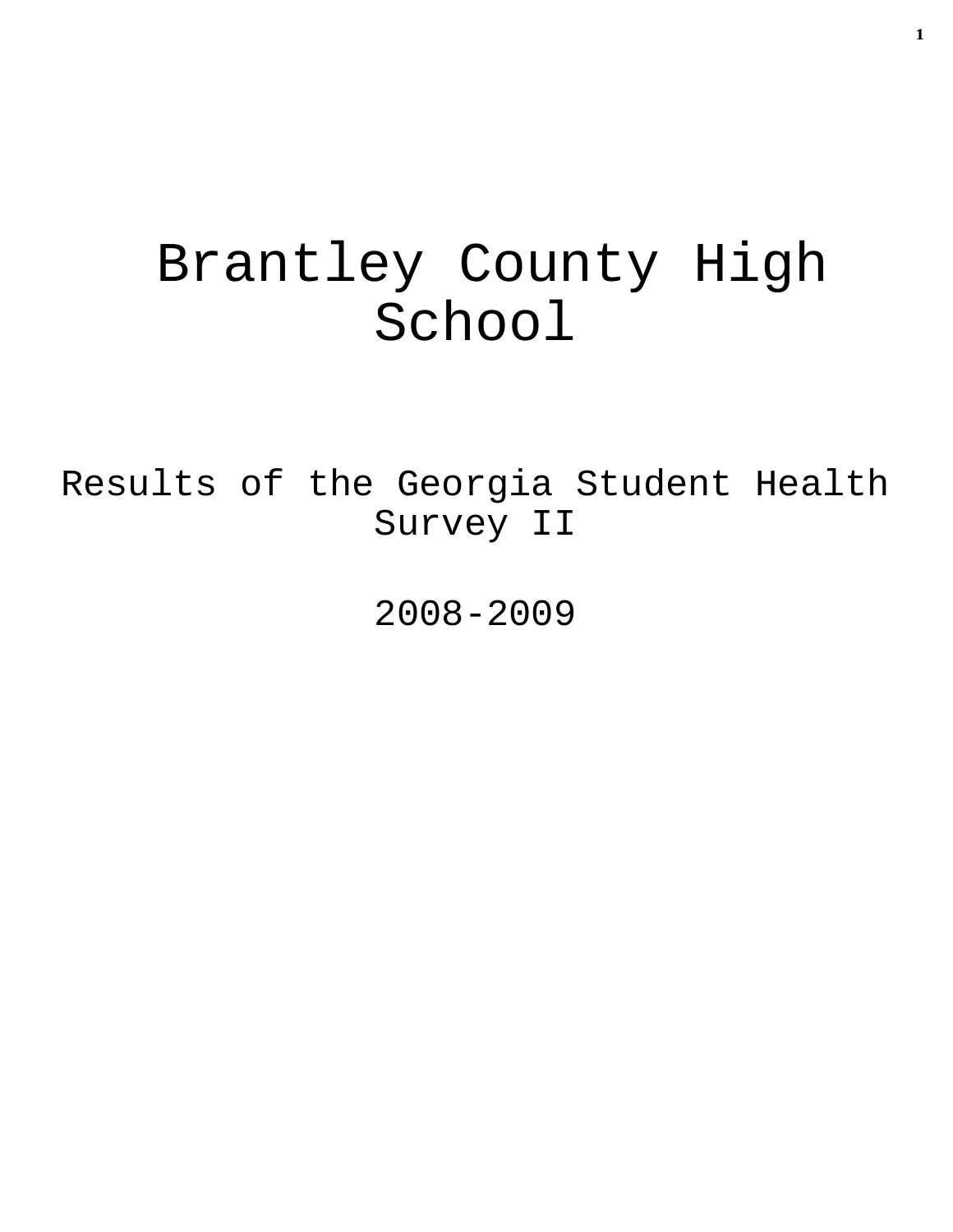# *Demographics* **2**

| Grade                  |     |  |  |  |
|------------------------|-----|--|--|--|
| <b>Grade Frequency</b> |     |  |  |  |
| 10                     | 224 |  |  |  |
| 12                     | 191 |  |  |  |

| <b>Frequency</b> | <b>Table of Gender by Grade</b> |              |             |              |
|------------------|---------------------------------|--------------|-------------|--------------|
| <b>Col Pct</b>   |                                 | Grade(Grade) |             |              |
|                  | Gender(Gender)                  | <b>10</b>    | 12          | <b>Total</b> |
|                  | <b>Female</b>                   | 117<br>52.23 | 92<br>48.17 | 209          |
|                  | <b>Male</b>                     | 107<br>47.77 | 99<br>51.83 | 206          |
|                  | <b>Total</b>                    | 224          | 191         | 415          |

| Frequency      |
|----------------|
| <b>Col Pct</b> |

| <b>Table of Ethnicity by Grade</b> |              |                  |              |  |  |
|------------------------------------|--------------|------------------|--------------|--|--|
|                                    | Grade(Grade) |                  |              |  |  |
| <b>Ethnicity</b> (Ethnicity)       | 10           | 12               | <b>Total</b> |  |  |
| <b>Black</b>                       | 7<br>3.13    | 7<br>3.66        | 14           |  |  |
| <b>Hispanic</b>                    | 3<br>1.34    | 0.52             | 4            |  |  |
| White                              | 207<br>92.41 | 182<br>95.29     | 389          |  |  |
| <b>Asian</b>                       | 0<br>0.00    | 0.52             | 1            |  |  |
| <b>Other</b>                       | 7<br>3.13    | $\Omega$<br>0.00 | 7            |  |  |
| <b>Total</b>                       | 224          | 191              | 415          |  |  |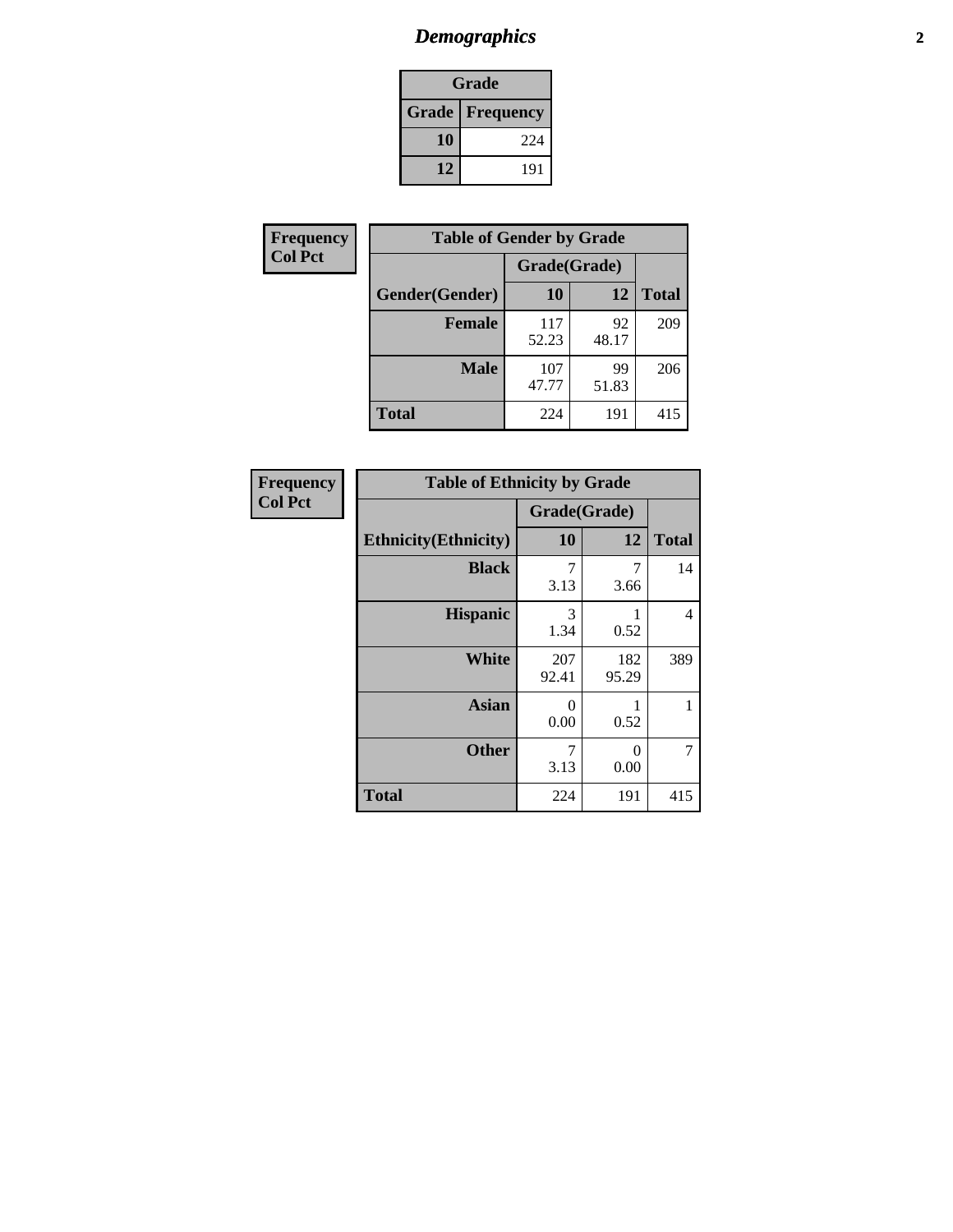#### *Title IV, Part A, Schedule A* **3** *Goal 1: Ensure that all schools are drug-free Baseline Data: Year 2008-2009 Prevalence of Drug Use*

| Frequency<br><b>Col Pct</b> | <b>Table of AlcoholAlt by Grade</b> |              |              |              |  |
|-----------------------------|-------------------------------------|--------------|--------------|--------------|--|
|                             | AlcoholAlt(Alcohol                  | Grade(Grade) |              |              |  |
|                             | use, past 30 days)                  | <b>10</b>    | 12           | <b>Total</b> |  |
|                             | <b>Yes</b>                          | 83<br>37.05  | 62<br>32.46  | 145          |  |
|                             | N <sub>0</sub>                      | 141<br>62.95 | 129<br>67.54 | 270          |  |
|                             | Total                               | 224          | 191          | 415          |  |

| Frequency      | <b>Table of TobaccoAny by Grade</b> |              |              |              |  |
|----------------|-------------------------------------|--------------|--------------|--------------|--|
| <b>Col Pct</b> | <b>TobaccoAny(Tobacco</b>           | Grade(Grade) |              |              |  |
|                | use, past 30 days)                  | 10           | 12           | <b>Total</b> |  |
|                | Yes                                 | 68<br>30.36  | 67<br>35.08  | 135          |  |
|                | N <sub>0</sub>                      | 156<br>69.64 | 124<br>64.92 | 280          |  |
|                | <b>Total</b>                        | 224          | 191          | 415          |  |

| Frequency<br><b>Col Pct</b> | <b>Table of MarijuanaAlt by Grade</b> |              |              |              |  |
|-----------------------------|---------------------------------------|--------------|--------------|--------------|--|
|                             | MarijuanaAlt(Marijuana                | Grade(Grade) |              |              |  |
|                             | use, past 30 days)                    | <b>10</b>    | 12           | <b>Total</b> |  |
|                             | <b>Yes</b>                            | 38<br>16.96  | 18<br>9.42   | 56           |  |
|                             | N <sub>0</sub>                        | 186<br>83.04 | 173<br>90.58 | 359          |  |
|                             | <b>Total</b>                          | 224          | 191          | 415          |  |

| Frequency      | <b>Table of OtherDrugAny by Grade</b>  |              |              |              |
|----------------|----------------------------------------|--------------|--------------|--------------|
| <b>Col Pct</b> | <b>OtherDrugAny(Other</b><br>drug use, | Grade(Grade) |              |              |
|                | past 30 days)                          | 10           | 12           | <b>Total</b> |
|                | Yes                                    | 27<br>12.05  | 13<br>6.81   | 40           |
|                | N <sub>0</sub>                         | 197<br>87.95 | 178<br>93.19 | 375          |
|                | <b>Total</b>                           | 224          | 191          | 415          |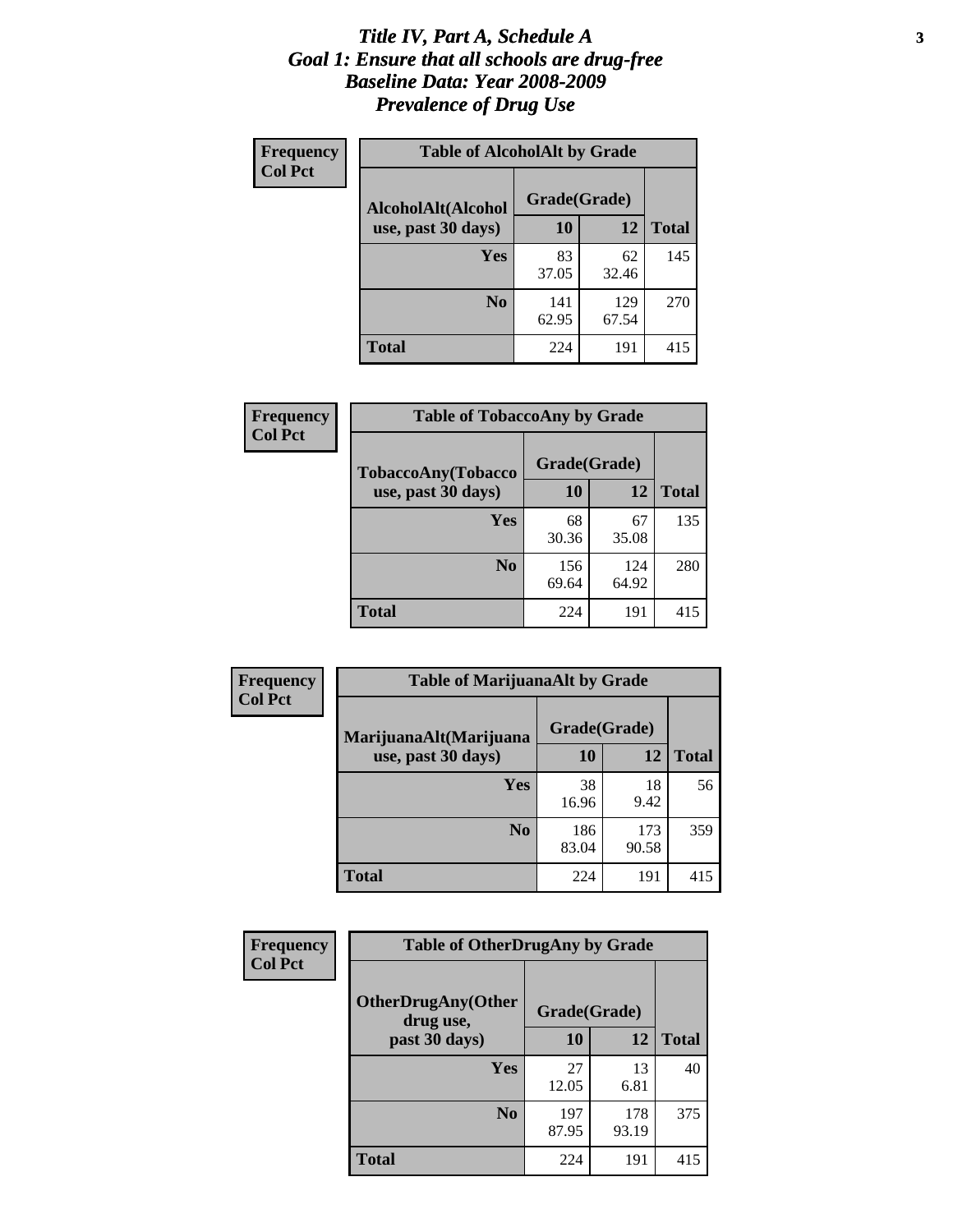#### *Average Age of Onset of Use* **4** *Results for "Average Age of Onset of Use" questions exclude students who said they did not use that substance*

| <b>Variable</b>    | Label                                                              | <b>Mean</b> |
|--------------------|--------------------------------------------------------------------|-------------|
| Alcoholinit2       | I started using alcohol when I was                                 | 14.07       |
| Cigarettesinit2    | I started smoking tobacco when I was                               | 13.85       |
| Smokelessinit2     | I started chewing tobacco when I was                               | 13.81       |
| Marijuanainit2     | I started using marijuana when I was                               | 13.88       |
| Cocaineinit2       | I started using cocaine when I was                                 | 15.50       |
| Inhalantsinit2     | I started using inhalants when I was                               | 13.55       |
| Steroidsinit2      | I started using steroids when I was                                | 14.83       |
| Ecstasyinit2       | I started using ecstasy when I was                                 | 15.40       |
| Methinit2          | I started using methamphetamines when I was                        | 13.25       |
| Hallucinogensinit2 | I started using hallucinogens when I was                           | 15.86       |
| Prescriptioninit2  | I started using prescription drugs not prescribed to me when I was | 14.22       |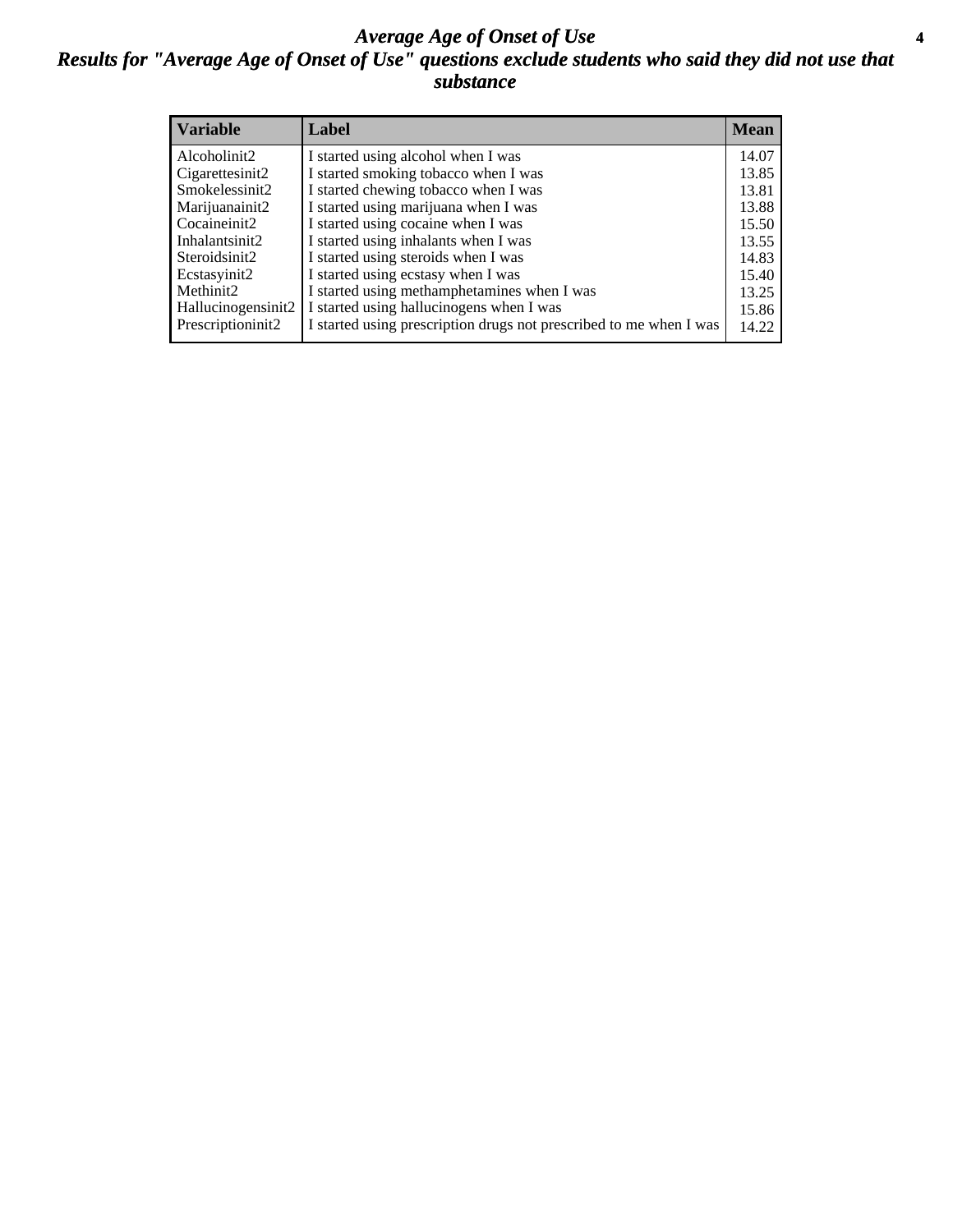# *Perception of Health Risk* **5**

| Frequency      | <b>Table of Alcoholharmdich by Grade</b> |              |              |              |
|----------------|------------------------------------------|--------------|--------------|--------------|
| <b>Col Pct</b> | Alcoholharmdich(I<br>think alcohol is    | Grade(Grade) |              |              |
|                | harmful)                                 | 10           | 12           | <b>Total</b> |
|                | Yes                                      | 173<br>77.23 | 160<br>83.77 | 333          |
|                | N <sub>0</sub>                           | 51<br>22.77  | 31<br>16.23  | 82           |
|                | <b>Total</b>                             | 224          | 191          | 415          |

| Frequency      | <b>Table of Tobaccoharmdich by Grade</b> |              |              |              |
|----------------|------------------------------------------|--------------|--------------|--------------|
| <b>Col Pct</b> | Tobaccoharmdich(I<br>think tobacco is    | Grade(Grade) |              |              |
|                | harmful)                                 | 10           | 12           | <b>Total</b> |
|                | <b>Yes</b>                               | 213<br>95.09 | 186<br>97.38 | 399          |
|                | N <sub>0</sub>                           | 11<br>4.91   | 5<br>2.62    | 16           |
|                | <b>Total</b>                             | 224          | 191          | 415          |

| Frequency      | <b>Table of Marijuanaharmdich by Grade</b> |              |              |              |
|----------------|--------------------------------------------|--------------|--------------|--------------|
| <b>Col Pct</b> | Marijuanaharmdich(I<br>think marijuana is  | Grade(Grade) |              |              |
|                | harmful)                                   | 10           | 12           | <b>Total</b> |
|                | <b>Yes</b>                                 | 162<br>72.32 | 162<br>84.82 | 324          |
|                | N <sub>0</sub>                             | 62<br>27.68  | 29<br>15.18  | 91           |
|                | <b>Total</b>                               | 224          | 191          | 415          |

| <b>Frequency</b> | <b>Table of Otherdrugharmdich by Grade</b>   |              |              |              |  |  |  |  |
|------------------|----------------------------------------------|--------------|--------------|--------------|--|--|--|--|
| <b>Col Pct</b>   | Otherdrugharmdich(I<br>think other drugs are | Grade(Grade) |              |              |  |  |  |  |
|                  | harmful)                                     | 10           | 12           | <b>Total</b> |  |  |  |  |
|                  | <b>Yes</b>                                   | 218<br>97.32 | 186<br>97.38 | 404          |  |  |  |  |
|                  | N <sub>0</sub>                               | 6<br>2.68    | 5<br>2.62    | 11           |  |  |  |  |
|                  | <b>Total</b>                                 | 224          | 191          | 415          |  |  |  |  |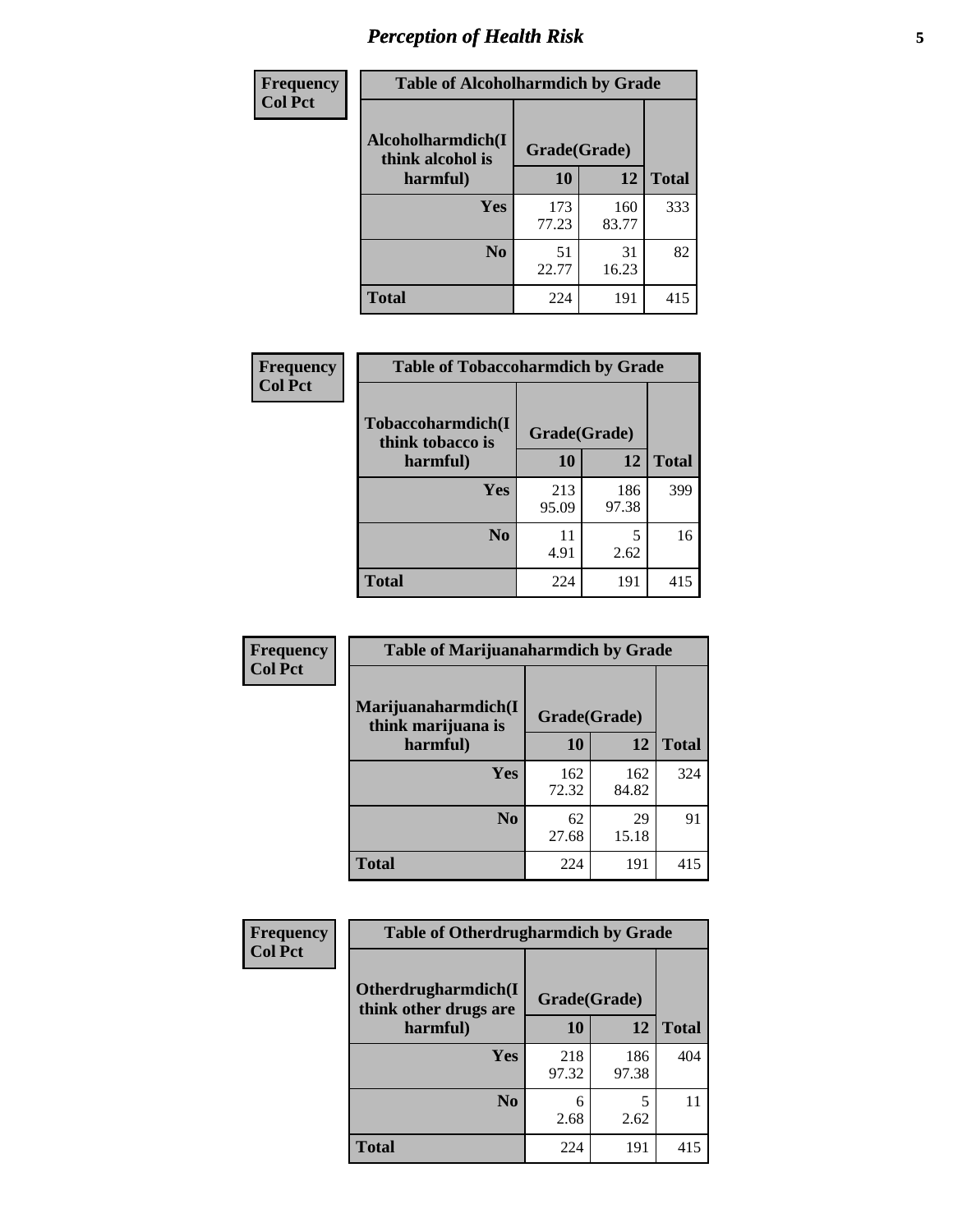# *Social Disapproval* **6**

| Frequency      | <b>Table of Alcoholpeerdich by Grade</b>                    |              |              |              |
|----------------|-------------------------------------------------------------|--------------|--------------|--------------|
| <b>Col Pct</b> | Alcoholpeerdich(My<br>friends would<br>disapprove if I used | Grade(Grade) |              |              |
|                | alcohol)                                                    |              | 12           | <b>Total</b> |
|                | Yes                                                         | 89<br>39.73  | 73<br>38.22  | 162          |
|                | N <sub>0</sub>                                              | 135<br>60.27 | 118<br>61.78 | 253          |
|                | Total                                                       | 224          | 191          | 415          |

| <b>Frequency</b> |
|------------------|
| <b>Col Pct</b>   |

| <b>Table of Tobaccopeerdich by Grade</b>                    |              |              |              |  |  |  |
|-------------------------------------------------------------|--------------|--------------|--------------|--|--|--|
| Tobaccopeerdich(My<br>friends would<br>disapprove if I used | Grade(Grade) |              |              |  |  |  |
| tobacco)                                                    | 10           | 12           | <b>Total</b> |  |  |  |
| Yes                                                         | 112<br>50.00 | 84<br>43.98  | 196          |  |  |  |
| N <sub>0</sub>                                              | 112<br>50.00 | 107<br>56.02 | 219          |  |  |  |
| <b>Total</b>                                                | 224          | 191          | 415          |  |  |  |

| Frequency      | <b>Table of Marijuanapeerdich by Grade</b>                    |              |              |              |  |  |  |  |
|----------------|---------------------------------------------------------------|--------------|--------------|--------------|--|--|--|--|
| <b>Col Pct</b> | Marijuanapeerdich(My<br>friends would<br>disapprove if I used | Grade(Grade) |              |              |  |  |  |  |
|                | marijuana)                                                    | 10           | 12           | <b>Total</b> |  |  |  |  |
|                | <b>Yes</b>                                                    | 130<br>58.04 | 119<br>62.30 | 249          |  |  |  |  |
|                | N <sub>0</sub>                                                | 94<br>41.96  | 72<br>37.70  | 166          |  |  |  |  |
|                | <b>Total</b>                                                  | 224          | 191          | 415          |  |  |  |  |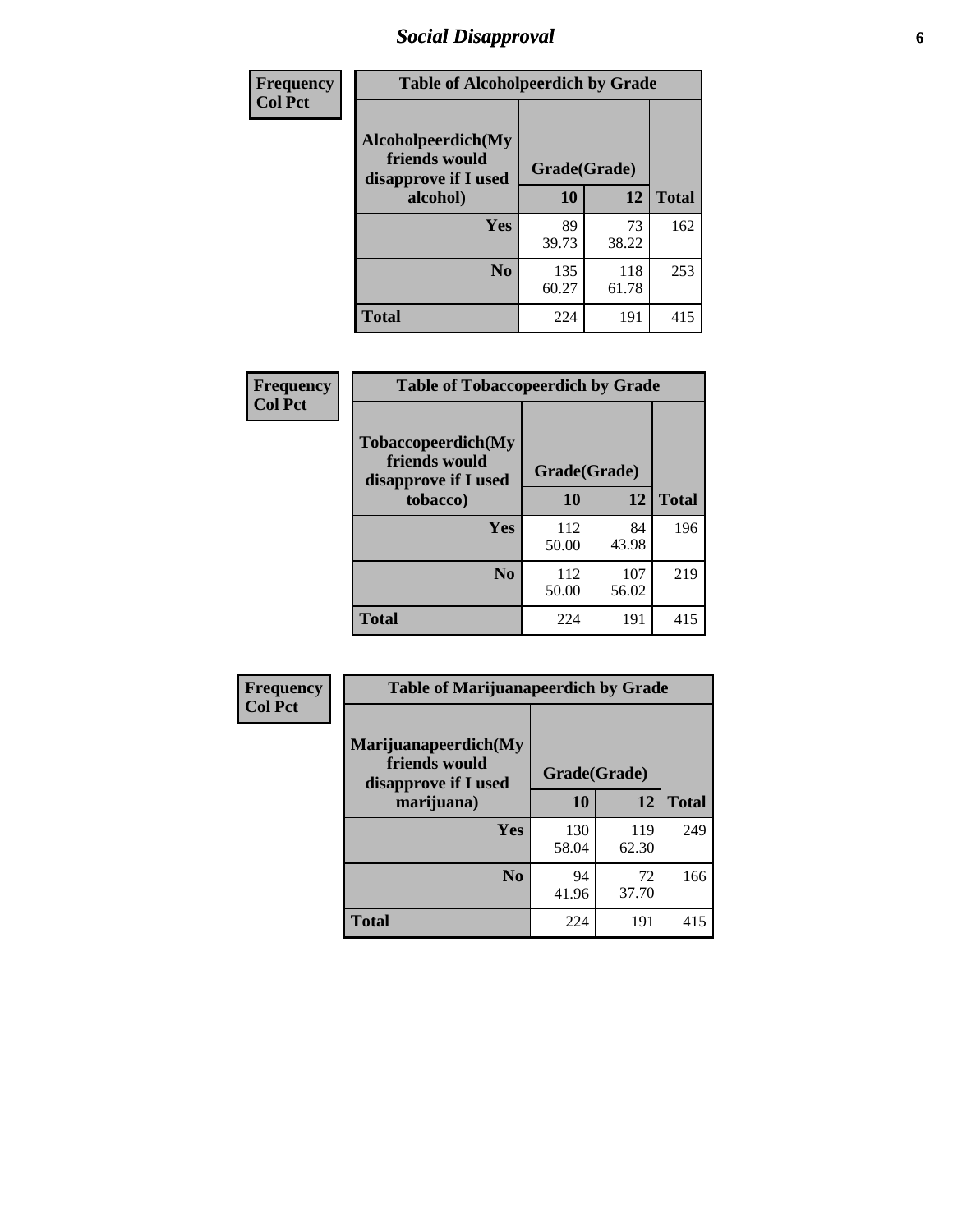# *Social Disapproval* **7**

| Frequency      | <b>Table of Otherdrugpeerdich by Grade</b>                    |              |              |              |  |  |  |  |
|----------------|---------------------------------------------------------------|--------------|--------------|--------------|--|--|--|--|
| <b>Col Pct</b> | Otherdrugpeerdich(My<br>friends would<br>disapprove if I used | Grade(Grade) |              |              |  |  |  |  |
|                | other drugs)                                                  | 10           | 12           | <b>Total</b> |  |  |  |  |
|                | <b>Yes</b>                                                    | 170<br>75.89 | 167<br>87.43 | 337          |  |  |  |  |
|                | N <sub>0</sub>                                                | 54<br>24.11  | 24<br>12.57  | 78           |  |  |  |  |
|                | <b>Total</b>                                                  | 224          | 191          | 415          |  |  |  |  |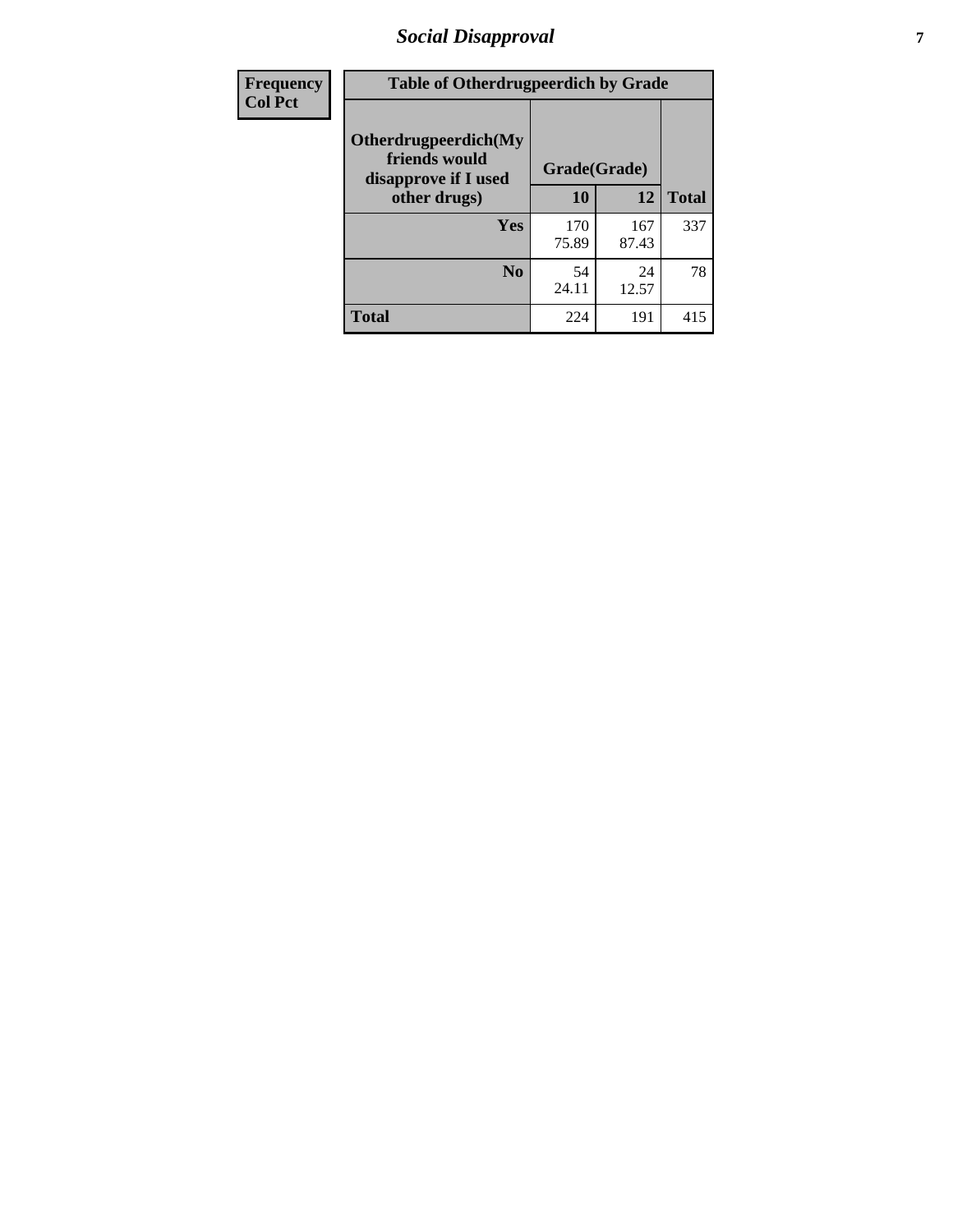#### Title IV, Part A, Schedule A **8** *Goal 2: To help ensure that all schools are safe and disciplined Baseline Data: Year 2008-2009 Student Involvement in Gang Activity*

| Frequency      | <b>Table of Gangself by Grade</b>                                                                         |                    |              |              |
|----------------|-----------------------------------------------------------------------------------------------------------|--------------------|--------------|--------------|
| <b>Col Pct</b> | <b>Gangself</b> (I<br>have<br>participated<br>in illegal<br>gang<br>activities in<br>the past 30<br>days) | Grade(Grade)<br>10 | 12           | <b>Total</b> |
|                | Yes                                                                                                       | 12<br>5.36         | 23<br>12.04  | 35           |
|                | N <sub>0</sub>                                                                                            | 212<br>94.64       | 168<br>87.96 | 380          |
|                | <b>Total</b>                                                                                              | 224                | 191          | 415          |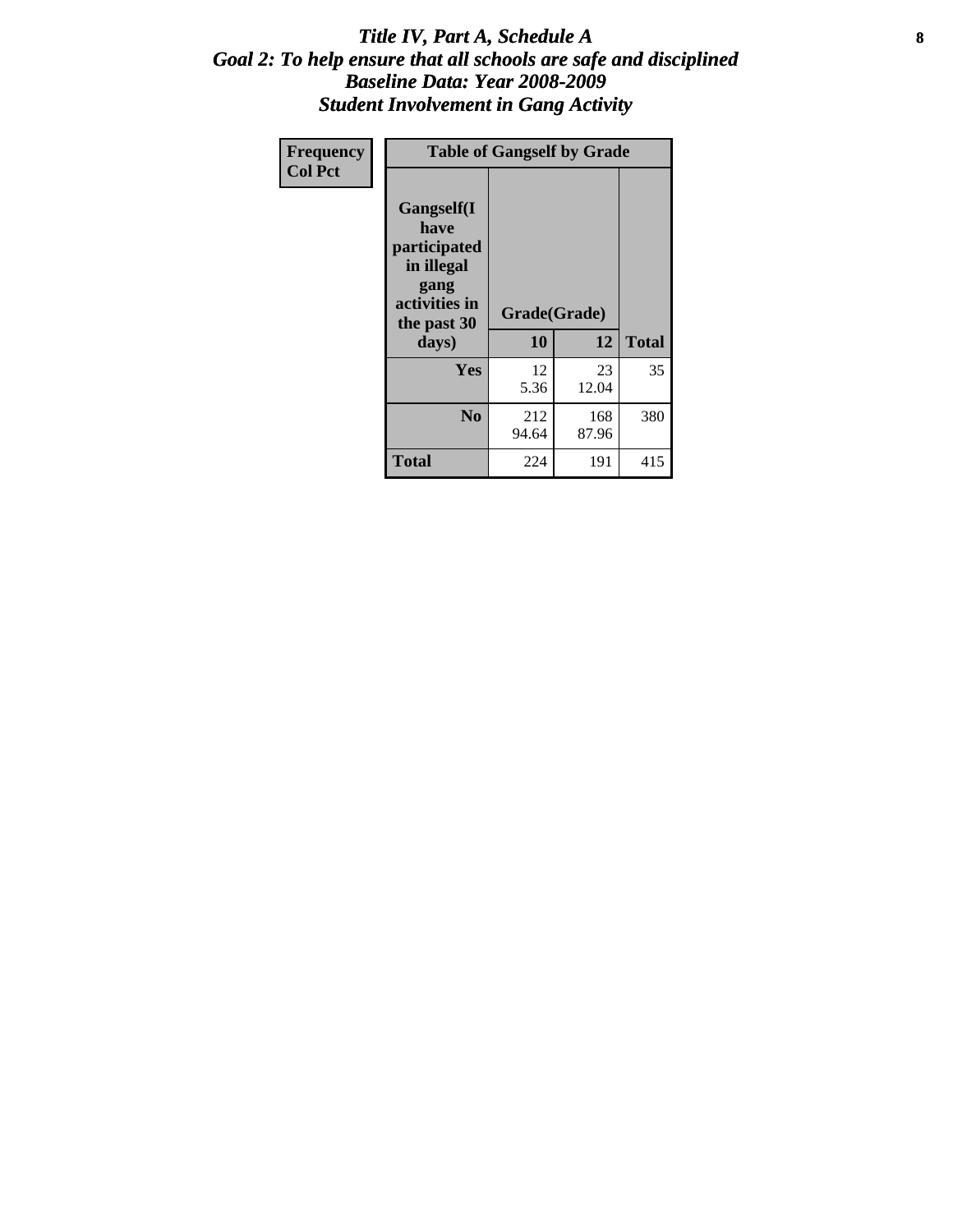# *Student Perception of School Safety* **9**

| <b>Frequency</b><br>Row Pct |
|-----------------------------|
|                             |

| <b>Table of Grade by Safeschool</b> |                                                                                                                                           |                                                        |             |             |     |  |  |
|-------------------------------------|-------------------------------------------------------------------------------------------------------------------------------------------|--------------------------------------------------------|-------------|-------------|-----|--|--|
|                                     |                                                                                                                                           | Safeschool (School is a place at which I feel<br>safe) |             |             |     |  |  |
| Grade(Grade)                        | <b>Somewhat</b><br><b>Somewhat</b><br><b>Strongly</b><br><b>Strongly</b><br><b>Disagree</b><br>Agree<br>Disagree<br><b>Total</b><br>Agree |                                                        |             |             |     |  |  |
| 10                                  | 34<br>15.18                                                                                                                               | 118<br>52.68                                           | 42<br>18.75 | 30<br>13.39 | 224 |  |  |
| 12                                  | 47<br>24.61                                                                                                                               | 87<br>45.55                                            | 50<br>26.18 | 3.66        | 191 |  |  |
| <b>Total</b>                        | 81                                                                                                                                        | 205                                                    | 92          | 37          | 415 |  |  |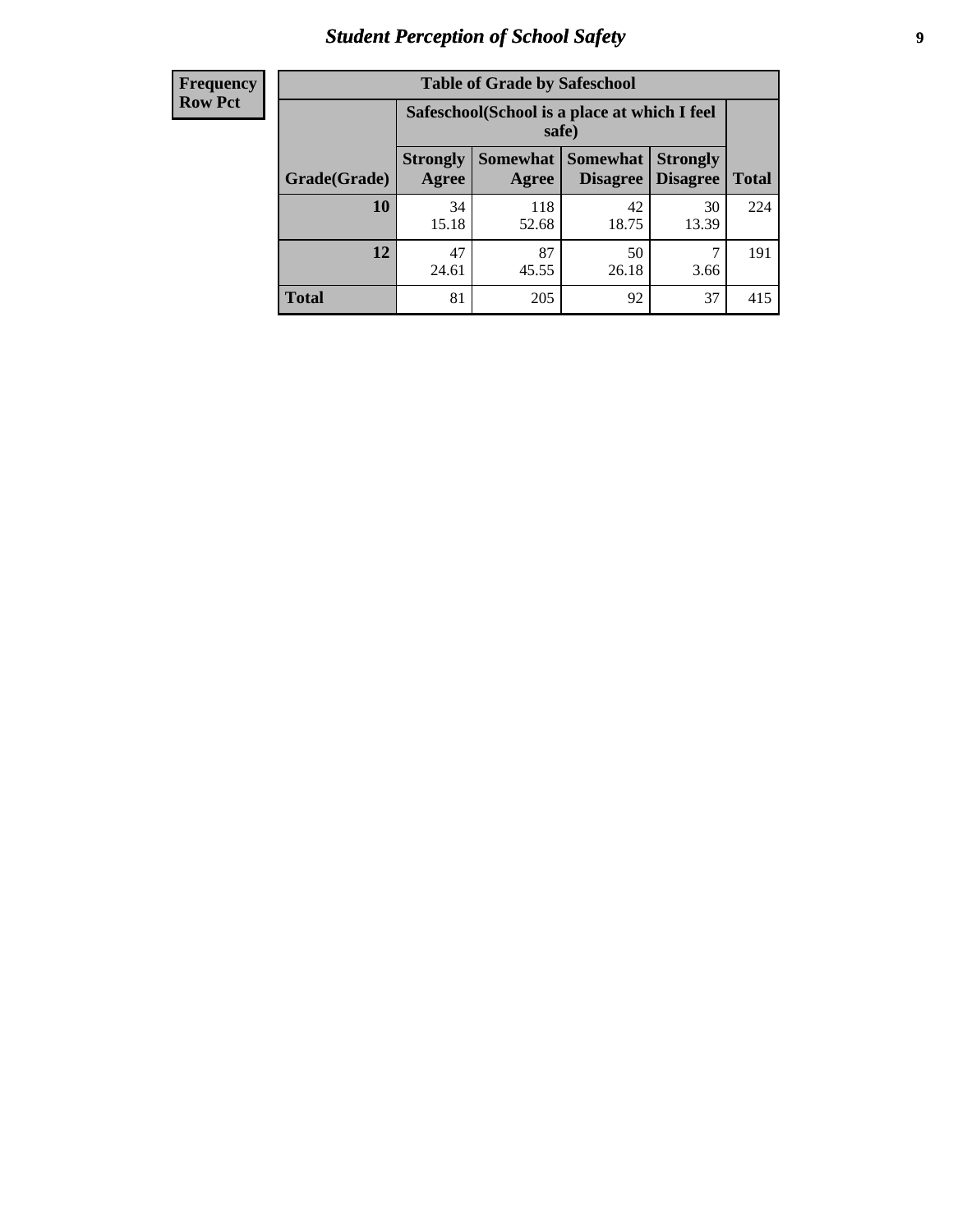#### *Students Who Have Been Bullied* **10**

| <b>Frequency</b> |
|------------------|
| Row Pct          |

| <b>Table of Grade by Bullied</b> |                            |                                                                               |                              |                   |                               |                               |                          |              |
|----------------------------------|----------------------------|-------------------------------------------------------------------------------|------------------------------|-------------------|-------------------------------|-------------------------------|--------------------------|--------------|
|                                  |                            | <b>Bullied</b> (I have been bullied by other<br>students in the past 30 days) |                              |                   |                               |                               |                          |              |
| Grade(Grade)                     | $\mathbf 0$<br><b>Days</b> | 1 or<br>2<br>days                                                             | 3 <sub>to</sub><br>5<br>days | 6 to<br>9<br>days | <b>10</b><br>to<br>19<br>days | <b>20</b><br>to<br>29<br>days | <b>All</b><br>30<br>days | <b>Total</b> |
| 10                               | 196<br>87.50               | 14<br>6.25                                                                    | 6<br>2.68                    | 0.45              | 2<br>0.89                     | 3<br>1.34                     | $\mathfrak{D}$<br>0.89   | 224          |
| 12                               | 160<br>83.77               | 3<br>1.57                                                                     | 2<br>1.05                    | 3<br>1.57         | 4<br>2.09                     | 19<br>9.95                    | 0<br>0.00                | 191          |
| <b>Total</b>                     | 356                        | 17                                                                            | 8                            | 4                 | 6                             | 22                            | 2                        | 415          |

 $\blacksquare$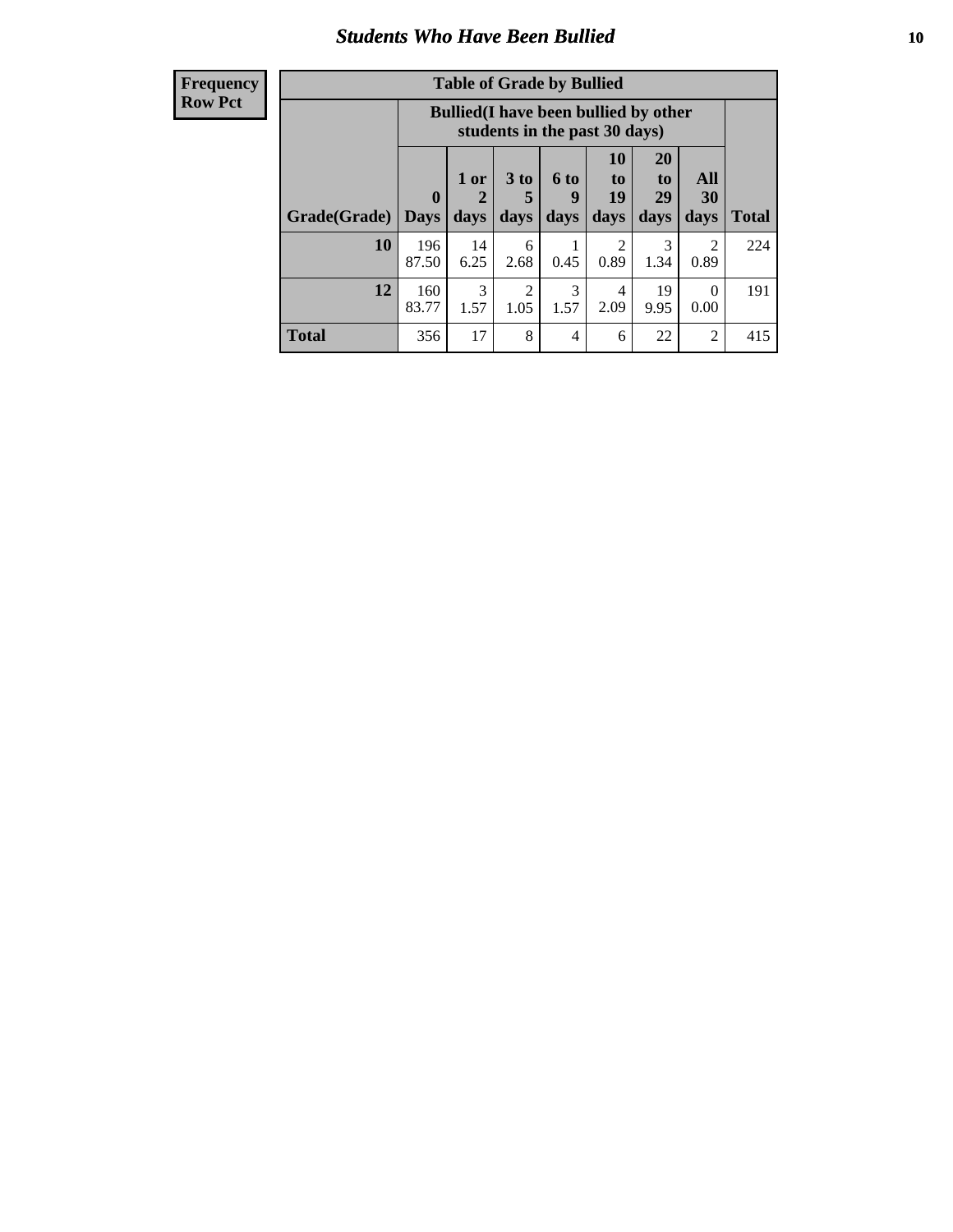### *School Climate* **11**

| Frequency      | <b>Table of SchoolClimate1 by Grade</b> |                    |              |              |  |  |  |  |
|----------------|-----------------------------------------|--------------------|--------------|--------------|--|--|--|--|
| <b>Col Pct</b> | SchoolClimate1(I<br>like school)        | Grade(Grade)<br>10 | 12           | <b>Total</b> |  |  |  |  |
|                | <b>Strongly Agree</b>                   | 30<br>13.39        | 21<br>10.99  | 51           |  |  |  |  |
|                | <b>Somewhat Agree</b>                   | 125<br>55.80       | 133<br>69.63 | 258          |  |  |  |  |
|                | <b>Somewhat Disagree</b>                | 37<br>16.52        | 18<br>9.42   | 55           |  |  |  |  |
|                | <b>Strongly Disagree</b>                | 32<br>14.29        | 19<br>9.95   | 51           |  |  |  |  |
|                | <b>Total</b>                            | 224                | 191          | 415          |  |  |  |  |

| <b>Frequency</b> |
|------------------|
| <b>Col Pct</b>   |

| <b>Table of SchoolClimate2 by Grade</b>           |                    |             |              |  |  |
|---------------------------------------------------|--------------------|-------------|--------------|--|--|
| SchoolClimate2(I<br>feel successful at<br>school) | Grade(Grade)<br>10 | 12          | <b>Total</b> |  |  |
| <b>Strongly Agree</b>                             | 47<br>20.98        | 75<br>39.27 | 122          |  |  |
| <b>Somewhat Agree</b>                             | 139<br>62.05       | 99<br>51.83 | 238          |  |  |
| <b>Somewhat Disagree</b>                          | 26<br>11.61        | 13<br>6.81  | 39           |  |  |
| <b>Strongly Disagree</b>                          | 12<br>5.36         | 4<br>2.09   | 16           |  |  |
| Total                                             | 224                | 191         | 415          |  |  |

| Frequency      | <b>Table of SchoolClimate3 by Grade</b>                               |                    |             |              |  |
|----------------|-----------------------------------------------------------------------|--------------------|-------------|--------------|--|
| <b>Col Pct</b> | SchoolClimate3(My<br>school has high<br>standards for<br>achievement) | Grade(Grade)<br>10 | 12          | <b>Total</b> |  |
|                |                                                                       |                    |             |              |  |
|                | <b>Strongly Agree</b>                                                 | 48<br>21.43        | 33<br>17.28 | 81           |  |
|                | <b>Somewhat Agree</b>                                                 | 102<br>45.54       | 90<br>47.12 | 192          |  |
|                | <b>Somewhat Disagree</b>                                              | 48<br>21.43        | 53<br>27.75 | 101          |  |
|                | <b>Strongly Disagree</b>                                              | 26<br>11.61        | 15<br>7.85  | 41           |  |
|                | Total                                                                 | 224                | 191         | 415          |  |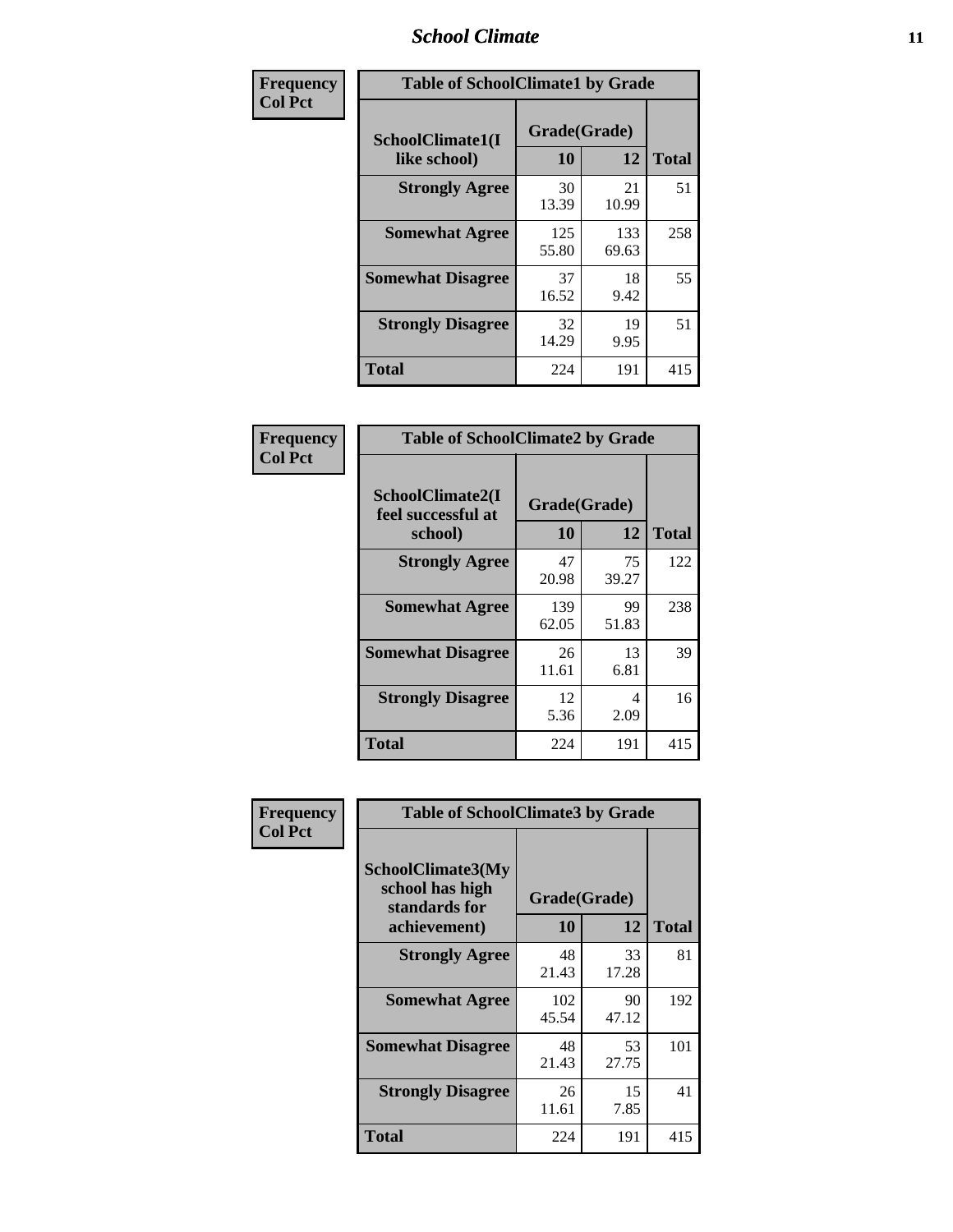### *School Climate* **12**

| Frequency      | <b>Table of SchoolClimate4 by Grade</b>                       |                    |             |              |  |
|----------------|---------------------------------------------------------------|--------------------|-------------|--------------|--|
| <b>Col Pct</b> | SchoolClimate4(My<br>school sets clear<br>rules for behavior) | Grade(Grade)<br>10 | 12          | <b>Total</b> |  |
|                | <b>Strongly Agree</b>                                         | 94<br>41.96        | 55<br>28.80 | 149          |  |
|                | <b>Somewhat Agree</b>                                         | 85<br>37.95        | 95<br>49.74 | 180          |  |
|                | <b>Somewhat Disagree</b>                                      | 35<br>15.63        | 31<br>16.23 | 66           |  |
|                | <b>Strongly Disagree</b>                                      | 10<br>4.46         | 10<br>5.24  | 20           |  |
|                | <b>Total</b>                                                  | 224                | 191         | 415          |  |

| <b>Table of SchoolClimate5 by Grade</b>                   |              |              |              |  |  |
|-----------------------------------------------------------|--------------|--------------|--------------|--|--|
| SchoolClimate5(I<br>know what to do in<br>an emergency at | Grade(Grade) |              |              |  |  |
| school)                                                   | 10           | 12           | <b>Total</b> |  |  |
| <b>Strongly Agree</b>                                     | 114<br>50.89 | 102<br>53.40 | 216          |  |  |
| <b>Somewhat Agree</b>                                     | 86<br>38.39  | 73<br>38.22  | 159          |  |  |
| <b>Somewhat Disagree</b>                                  | 15<br>6.70   | 5<br>2.62    | 20           |  |  |
| <b>Strongly Disagree</b>                                  | 9<br>4.02    | 11<br>5.76   | 20           |  |  |
| Total                                                     | 224          | 191          | 415          |  |  |

| <b>Frequency</b> | <b>Table of SchoolClimate6 by Grade</b>                  |                    |             |              |  |  |
|------------------|----------------------------------------------------------|--------------------|-------------|--------------|--|--|
| <b>Col Pct</b>   | <b>SchoolClimate6(Teachers</b><br>treat me with respect) | Grade(Grade)<br>10 | 12          | <b>Total</b> |  |  |
|                  | <b>Strongly Agree</b>                                    | 69<br>30.80        | 65<br>34.03 | 134          |  |  |
|                  | <b>Somewhat Agree</b>                                    | 103<br>45.98       | 96<br>50.26 | 199          |  |  |
|                  | <b>Somewhat Disagree</b>                                 | 31<br>13.84        | 19<br>9.95  | 50           |  |  |
|                  | <b>Strongly Disagree</b>                                 | 21<br>9.38         | 11<br>5.76  | 32           |  |  |
|                  | <b>Total</b>                                             | 224                | 191         | 415          |  |  |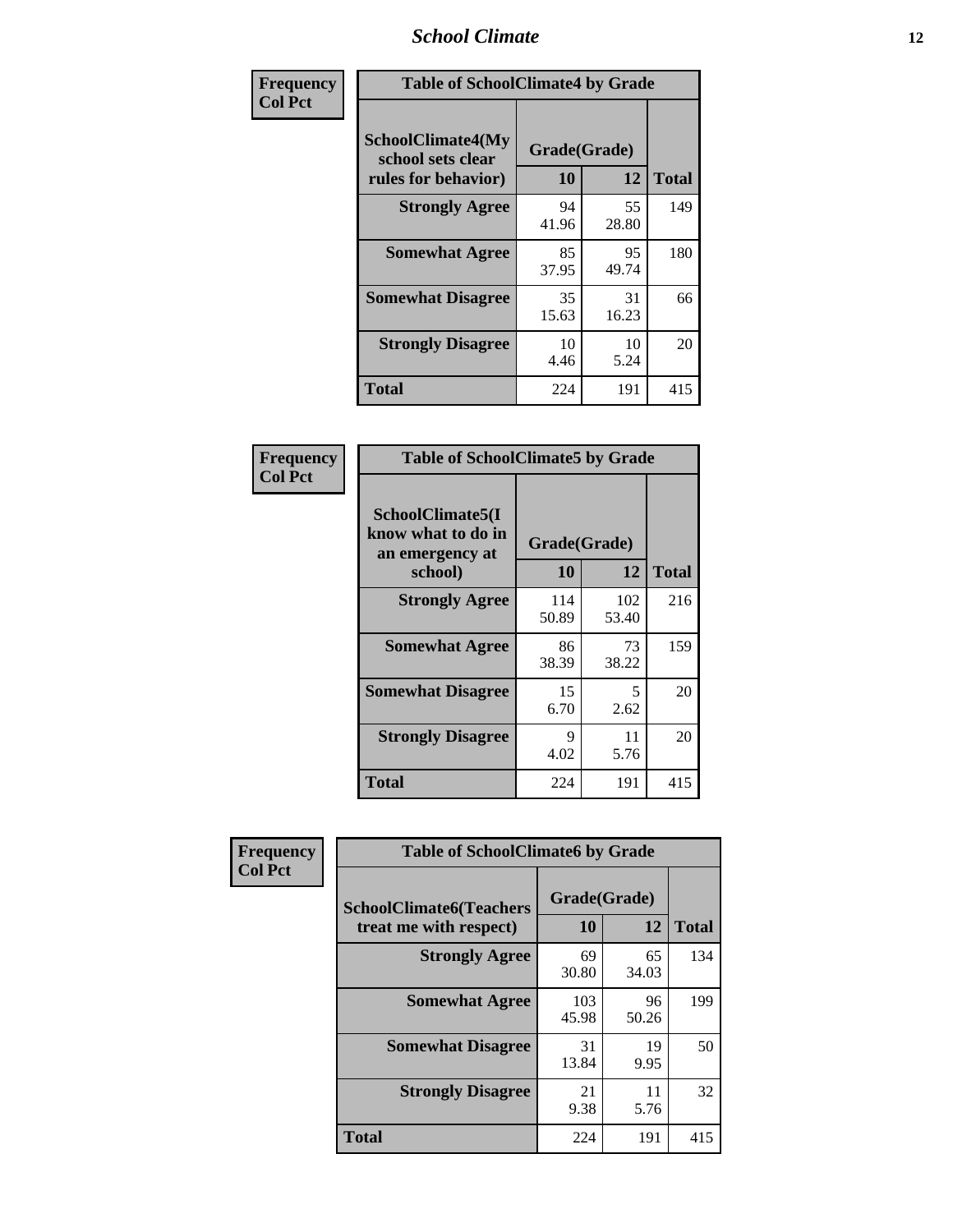### *School Climate* **13**

| Frequency      | <b>Table of SchoolClimate7 by Grade</b>                                       |                           |              |              |  |
|----------------|-------------------------------------------------------------------------------|---------------------------|--------------|--------------|--|
| <b>Col Pct</b> | <b>SchoolClimate7(Behaviors</b><br>in my class allow the<br>teacher to teach) | Grade(Grade)<br><b>10</b> | 12           | <b>Total</b> |  |
|                | <b>Strongly Agree</b>                                                         | 32<br>14.29               | 46<br>24.08  | 78           |  |
|                | <b>Somewhat Agree</b>                                                         | 110<br>49.11              | 113<br>59.16 | 223          |  |
|                | <b>Somewhat Disagree</b>                                                      | 55<br>24.55               | 20<br>10.47  | 75           |  |
|                | <b>Strongly Disagree</b>                                                      | 27<br>12.05               | 12<br>6.28   | 39           |  |
|                | <b>Total</b>                                                                  | 224                       | 191          | 415          |  |

| Frequency      | <b>Table of SchoolClimate8 by Grade</b>                                              |                    |             |              |  |
|----------------|--------------------------------------------------------------------------------------|--------------------|-------------|--------------|--|
| <b>Col Pct</b> | <b>SchoolClimate8(Students</b><br>are frequently<br>recognized for good<br>behavior) | Grade(Grade)<br>10 | 12          | <b>Total</b> |  |
|                | <b>Strongly Agree</b>                                                                | 27<br>12.05        | 52<br>27.23 | 79           |  |
|                | <b>Somewhat Agree</b>                                                                | 85<br>37.95        | 73<br>38.22 | 158          |  |
|                | <b>Somewhat Disagree</b>                                                             | 74<br>33.04        | 41<br>21.47 | 115          |  |
|                | <b>Strongly Disagree</b>                                                             | 38<br>16.96        | 25<br>13.09 | 63           |  |
|                | <b>Total</b>                                                                         | 224                | 191         | 415          |  |

| Frequency      | <b>Table of SchoolClimate9 by Grade</b>                                           |                    |              |              |  |
|----------------|-----------------------------------------------------------------------------------|--------------------|--------------|--------------|--|
| <b>Col Pct</b> | SchoolClimate9(School<br>counselor would be<br>helpful if I needed<br>assistance) | Grade(Grade)<br>10 | 12           | <b>Total</b> |  |
|                | <b>Strongly Agree</b>                                                             | 107<br>47.77       | 121<br>63.35 | 228          |  |
|                | <b>Somewhat Agree</b>                                                             | 66<br>29.46        | 61<br>31.94  | 127          |  |
|                | <b>Somewhat Disagree</b>                                                          | 29<br>12.95        | 5<br>2.62    | 34           |  |
|                | <b>Strongly Disagree</b>                                                          | 22<br>9.82         | 4<br>2.09    | 26           |  |
|                | Total                                                                             | 224                | 191          | 415          |  |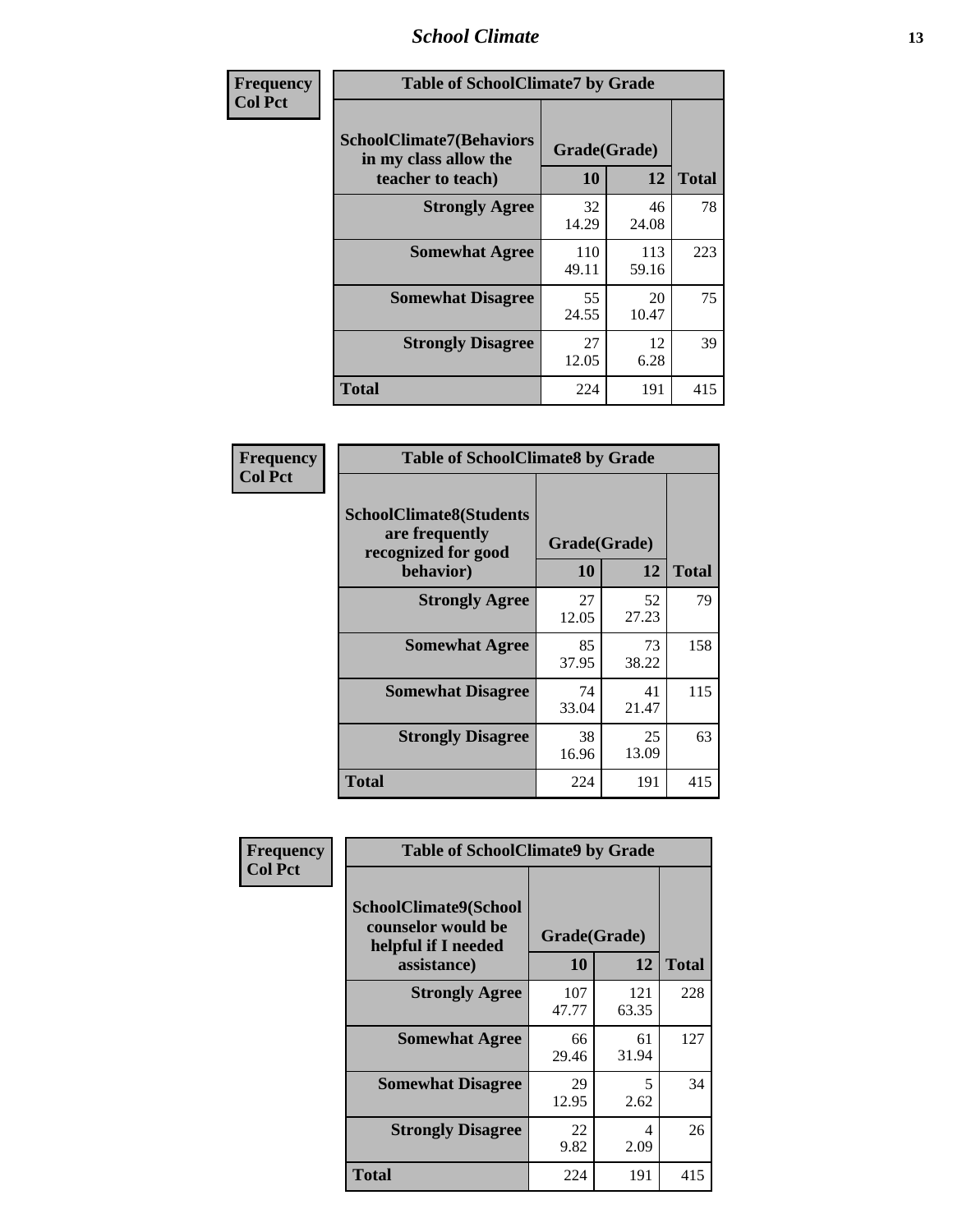### *Reasons for Dropping Out* **14**

| Frequency      | <b>Table of Dropoutreason by Grade</b>                                   |                    |              |              |  |
|----------------|--------------------------------------------------------------------------|--------------------|--------------|--------------|--|
| <b>Col Pct</b> | Dropoutreason(If<br>I dropped out the<br>reason would<br>most likely be) | Grade(Grade)<br>10 | 12           | <b>Total</b> |  |
|                | <b>Won't Drop out</b>                                                    | 92<br>41.07        | 123<br>64.40 | 215          |  |
|                | <b>Bored</b>                                                             | 58<br>25.89        | 15<br>7.85   | 73           |  |
|                | <b>Family Reasons</b>                                                    | 24<br>10.71        | 15<br>7.85   | 39           |  |
|                | <b>Being Bullied</b>                                                     | 6<br>2.68          | 0.52         | 7            |  |
|                | <b>Other</b>                                                             | 44<br>19.64        | 37<br>19.37  | 81           |  |
|                | <b>Total</b>                                                             | 224                | 191          | 415          |  |

| Frequency      | <b>Table of Dropout by Grade</b>                                       |                    |              |     |  |
|----------------|------------------------------------------------------------------------|--------------------|--------------|-----|--|
| <b>Col Pct</b> | Dropout(I<br>have<br>thought<br>about<br>dropping<br>out of<br>school) | Grade(Grade)<br>10 | <b>Total</b> |     |  |
|                | Yes                                                                    | 104<br>46.43       | 54<br>28.27  | 158 |  |
|                | N <sub>0</sub>                                                         | 120<br>53.57       | 137<br>71.73 | 257 |  |
|                | <b>Total</b>                                                           | 224                | 191          | 415 |  |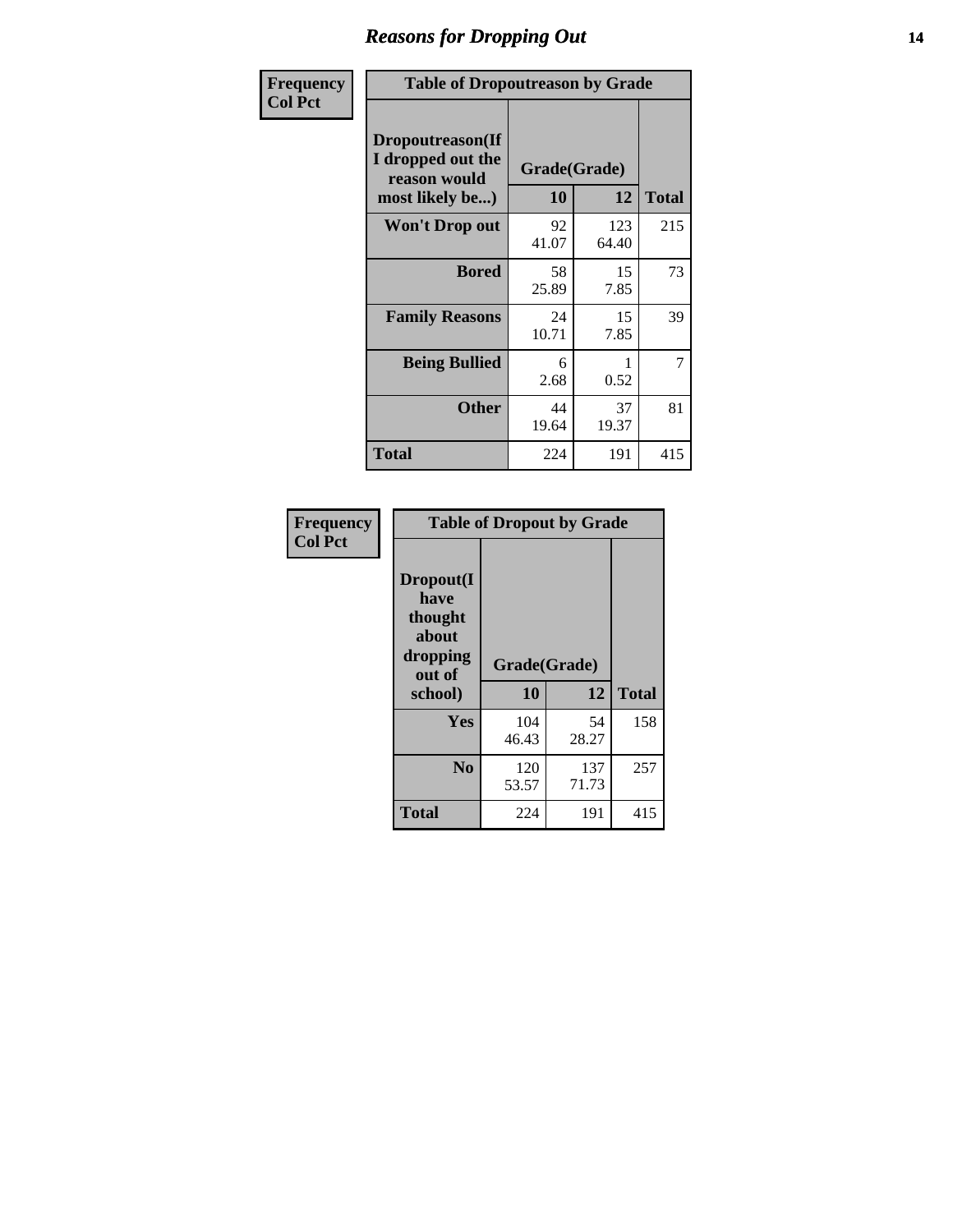*School Safety* **15**

| Frequency      | <b>Table of Gangself by Grade</b>                                                                 |                    |              |              |  |
|----------------|---------------------------------------------------------------------------------------------------|--------------------|--------------|--------------|--|
| <b>Col Pct</b> | Gangself(I<br>have<br>participated<br>in illegal<br>gang<br>activities in<br>the past 30<br>days) | Grade(Grade)<br>10 | 12           | <b>Total</b> |  |
|                | Yes                                                                                               | 12<br>5.36         | 23<br>12.04  | 35           |  |
|                | N <sub>0</sub>                                                                                    | 212<br>94.64       | 168<br>87.96 | 380          |  |
|                | <b>Total</b>                                                                                      | 224                | 191          | 415          |  |

| Frequency<br><b>Col Pct</b> | <b>Table of Gangpeers by Grade</b>                                                                                             |                    |              |              |  |  |  |  |  |  |
|-----------------------------|--------------------------------------------------------------------------------------------------------------------------------|--------------------|--------------|--------------|--|--|--|--|--|--|
|                             | <b>Gangpeers</b> (I<br>have friends<br>who have<br>participated<br>in illegal<br>gang<br>activities in<br>the past 30<br>days) | Grade(Grade)<br>10 | 12           | <b>Total</b> |  |  |  |  |  |  |
|                             | <b>Yes</b>                                                                                                                     | 39<br>17.41        | 33<br>17.28  | 72           |  |  |  |  |  |  |
|                             | N <sub>0</sub>                                                                                                                 | 185<br>82.59       | 158<br>82.72 | 343          |  |  |  |  |  |  |
|                             | <b>Total</b>                                                                                                                   | 224                | 191          | 415          |  |  |  |  |  |  |

| Frequency      | <b>Table of Pickedon by Grade</b>                                                       |                    |              |    |  |  |  |  |  |
|----------------|-----------------------------------------------------------------------------------------|--------------------|--------------|----|--|--|--|--|--|
| <b>Col Pct</b> | <b>Pickedon(I have</b><br>been picked on or<br>teased at school in<br>the past 30 days) | Grade(Grade)<br>10 | <b>Total</b> |    |  |  |  |  |  |
|                | <b>Strongly Agree</b>                                                                   | 22<br>9.82         | 12<br>3.66   | 29 |  |  |  |  |  |
|                | <b>Somewhat Agree</b>                                                                   | 39<br>17.41        | 18<br>9.42   | 57 |  |  |  |  |  |
|                | <b>Somewhat Disagree</b>                                                                | 32<br>14.29        | 21<br>10.99  | 53 |  |  |  |  |  |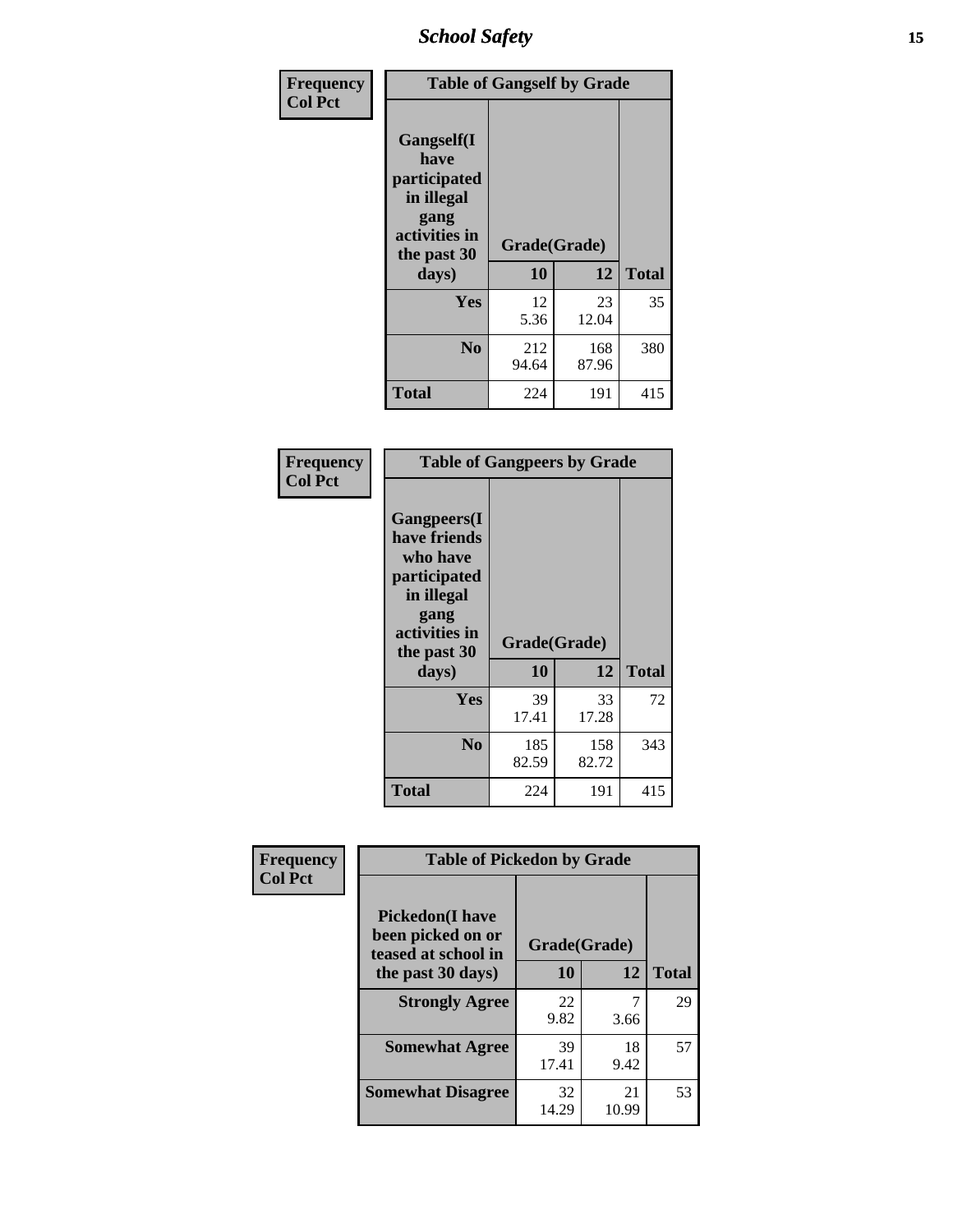# *School Safety* **16**

| <b>Frequency</b> | <b>Table of Pickedon by Grade</b>                                                                                    |                    |              |              |
|------------------|----------------------------------------------------------------------------------------------------------------------|--------------------|--------------|--------------|
| <b>Col Pct</b>   | <b>Pickedon</b> (I have<br>been picked on or<br>teased at school in<br>the past 30 days)<br><b>Strongly Disagree</b> | Grade(Grade)<br>10 | 12           | <b>Total</b> |
|                  |                                                                                                                      | 131<br>58.48       | 145<br>75.92 | 276          |
|                  | Total                                                                                                                | 224                | 191          | 415          |

| Frequency      |                                                          | <b>Table of Safeschool by Grade</b> |              |     |  |  |  |  |  |  |  |
|----------------|----------------------------------------------------------|-------------------------------------|--------------|-----|--|--|--|--|--|--|--|
| <b>Col Pct</b> | Safeschool(School<br>is a place at which I<br>feel safe) | Grade(Grade)<br>10                  | <b>Total</b> |     |  |  |  |  |  |  |  |
|                | <b>Strongly Agree</b>                                    | 34<br>15.18                         | 47<br>24.61  | 81  |  |  |  |  |  |  |  |
|                | <b>Somewhat Agree</b>                                    | 118<br>52.68                        | 87<br>45.55  | 205 |  |  |  |  |  |  |  |
|                | <b>Somewhat Disagree</b>                                 | 42<br>18.75                         | 50<br>26.18  | 92  |  |  |  |  |  |  |  |
|                | <b>Strongly Disagree</b>                                 | 30<br>13.39                         | 3.66         | 37  |  |  |  |  |  |  |  |
|                | <b>Total</b>                                             | 224                                 | 191          | 415 |  |  |  |  |  |  |  |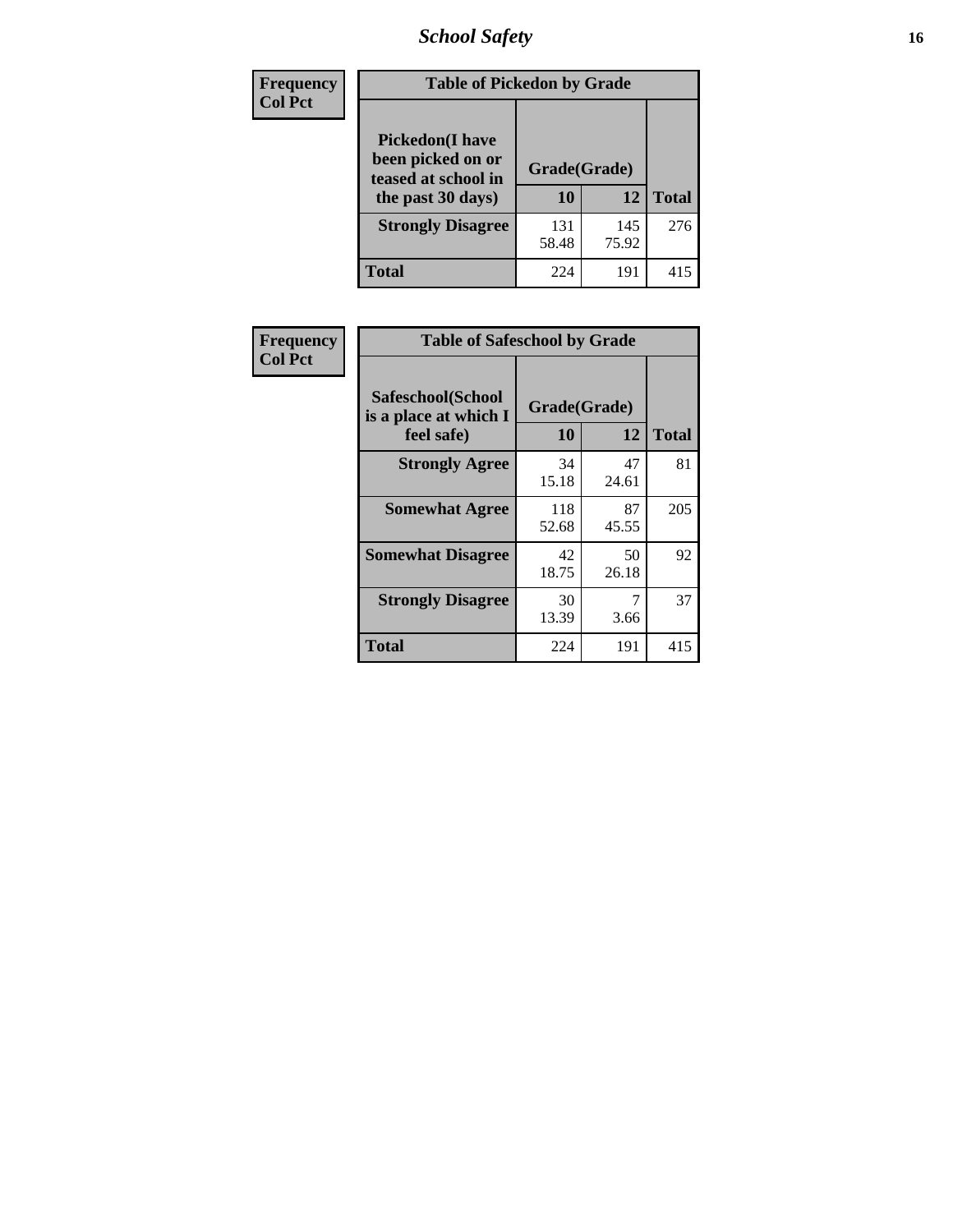*School Safety* **17**

| <b>Table of Grade by Bullied</b> |              |                                                                               |                        |                   |                        |                               |                        |              |  |  |  |
|----------------------------------|--------------|-------------------------------------------------------------------------------|------------------------|-------------------|------------------------|-------------------------------|------------------------|--------------|--|--|--|
|                                  |              | <b>Bullied</b> (I have been bullied by other<br>students in the past 30 days) |                        |                   |                        |                               |                        |              |  |  |  |
| <b>Grade</b> (Grade)   Days      | $\bf{0}$     | $1$ or<br>days                                                                | $3$ to<br>5<br>days    | 6 to<br>9<br>days | 10<br>to<br>19<br>days | <b>20</b><br>to<br>29<br>days | All<br>30<br>days      | <b>Total</b> |  |  |  |
| 10                               | 196<br>87.50 | 14<br>6.25                                                                    | 6<br>2.68              | 0.45              | $\mathfrak{D}$<br>0.89 | 3<br>1.34                     | $\mathfrak{D}$<br>0.89 | 224          |  |  |  |
| 12                               | 160<br>83.77 | 3<br>1.57                                                                     | $\overline{2}$<br>1.05 | 3<br>1.57         | 4<br>2.09              | 19<br>9.95                    | 0<br>0.00              | 191          |  |  |  |
| <b>Total</b>                     | 356          | 17                                                                            | 8                      | 4                 | 6                      | 22                            | $\overline{c}$         | 415          |  |  |  |

| <b>Frequency</b> |
|------------------|
| <b>Row Pct</b>   |

| <b>Table of Grade by Bulliedothers</b> |                             |                                                                |                         |                   |                        |                               |                          |              |  |  |  |
|----------------------------------------|-----------------------------|----------------------------------------------------------------|-------------------------|-------------------|------------------------|-------------------------------|--------------------------|--------------|--|--|--|
|                                        |                             | <b>Bulliedothers</b> (I bullied others in the past<br>30 days) |                         |                   |                        |                               |                          |              |  |  |  |
| Grade(Grade)                           | $\mathbf{0}$<br><b>Days</b> | 1 or<br>$\overline{2}$<br>days                                 | 3 <sub>to</sub><br>days | 6 to<br>g<br>days | 10<br>to<br>19<br>days | <b>20</b><br>to<br>29<br>days | <b>All</b><br>30<br>days | <b>Total</b> |  |  |  |
| 10                                     | 193<br>86.16                | 16<br>7.14                                                     | 2<br>0.89               | 0.45              | 7<br>3.13              | 3<br>1.34                     | $\mathfrak{D}$<br>0.89   | 224          |  |  |  |
| 12                                     | 177<br>92.67                | 0.52                                                           | 6<br>3.14               | 4<br>2.09         | 0.52                   | 0.52                          | 0.52                     | 191          |  |  |  |
| <b>Total</b>                           | 370                         | 17                                                             | 8                       | 5                 | 8                      | 4                             | 3                        | 415          |  |  |  |

| <b>Frequency</b> | <b>Table of Grade by Weaponschool</b> |                                                                    |              |                         |                               |                                           |                        |              |
|------------------|---------------------------------------|--------------------------------------------------------------------|--------------|-------------------------|-------------------------------|-------------------------------------------|------------------------|--------------|
| <b>Row Pct</b>   |                                       | Weaponschool (I brought a weapon<br>to school in the past 30 days) |              |                         |                               |                                           |                        |              |
|                  | Grade(Grade)                          | $\boldsymbol{0}$<br><b>Days</b>                                    | 1 or<br>days | 3 <sub>to</sub><br>days | <b>10</b><br>to<br>19<br>days | <b>20</b><br>t <sub>0</sub><br>29<br>days | All<br>30<br>days      | <b>Total</b> |
|                  | 10                                    | 212<br>94.64                                                       | 4<br>1.79    | 4<br>1.79               | 0.45                          | 0.45                                      | 2<br>0.89              | 224          |
|                  | 12                                    | 180<br>94.24                                                       | 4<br>2.09    | 3<br>1.57               | 0<br>0.00                     | $\mathfrak{D}$<br>1.05                    | $\overline{2}$<br>1.05 | 191          |
|                  | <b>Total</b>                          | 392                                                                | 8            | 7                       |                               | 3                                         | $\overline{4}$         | 415          |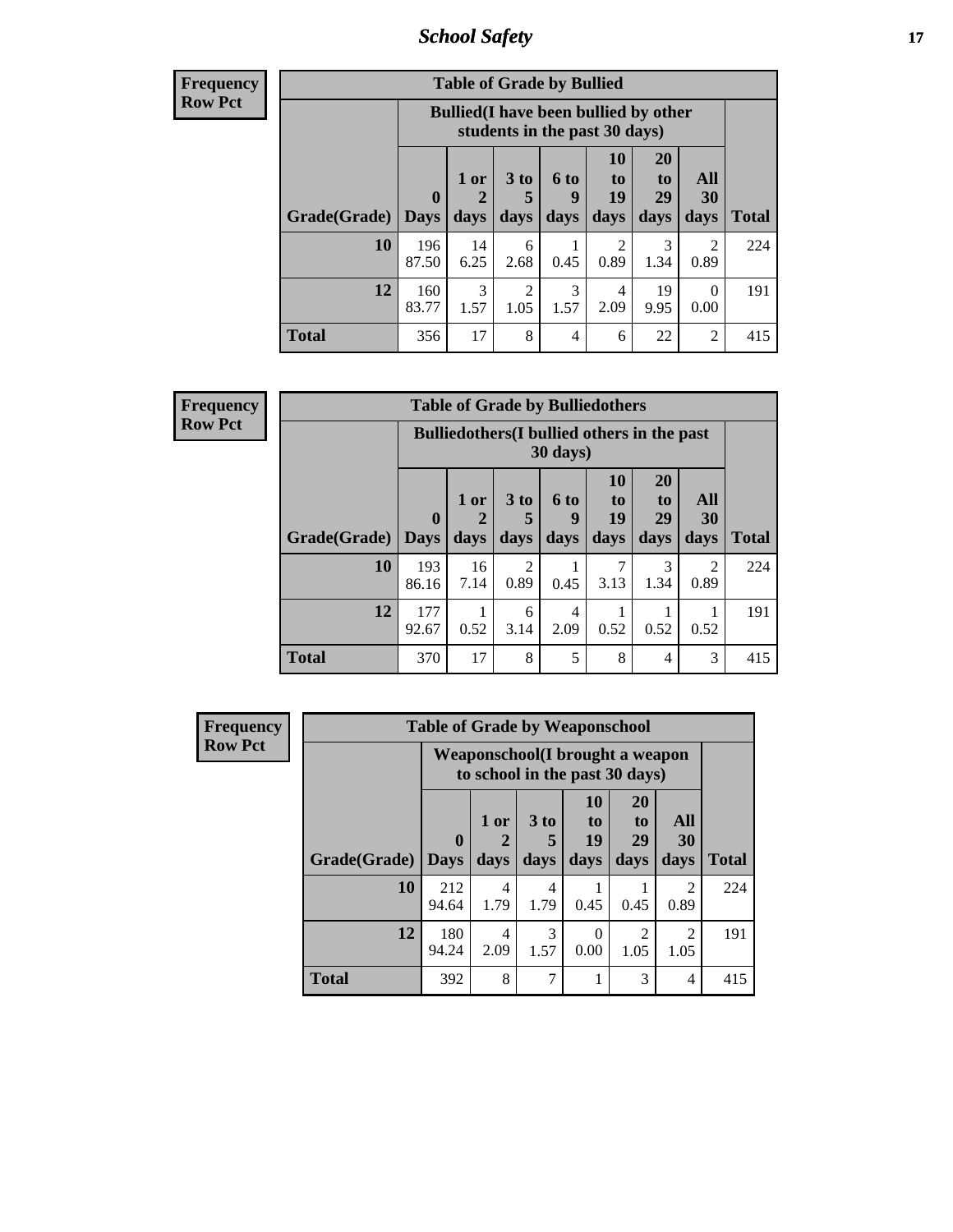*School Safety* **18**

| <b>Frequency</b> | <b>Table of Grade by Absentunsafe</b> |                            |                                                                                    |                              |                   |                               |                   |              |  |  |
|------------------|---------------------------------------|----------------------------|------------------------------------------------------------------------------------|------------------------------|-------------------|-------------------------------|-------------------|--------------|--|--|
| <b>Row Pct</b>   |                                       |                            | Absentunsafe(I have missed school<br>because I felt unsafe in the past 30<br>days) |                              |                   |                               |                   |              |  |  |
|                  | Grade(Grade)                          | $\mathbf 0$<br><b>Days</b> | $1$ or<br>2<br>days                                                                | 3 <sub>to</sub><br>5<br>days | 6 to<br>9<br>days | <b>20</b><br>to<br>29<br>days | All<br>30<br>days | <b>Total</b> |  |  |
|                  | 10                                    | 214<br>95.54               | 3<br>1.34                                                                          | 0.45                         | 4<br>1.79         | $\mathfrak{D}$<br>0.89        | 0<br>0.00         | 224          |  |  |
|                  | 12                                    | 188<br>98.43               | $\mathfrak{D}$<br>1.05                                                             | $\Omega$<br>0.00             | $\Omega$<br>0.00  | $\Omega$<br>0.00              | 0.52              | 191          |  |  |
|                  | <b>Total</b>                          | 402                        | 5                                                                                  |                              | 4                 | 2                             | 1                 | 415          |  |  |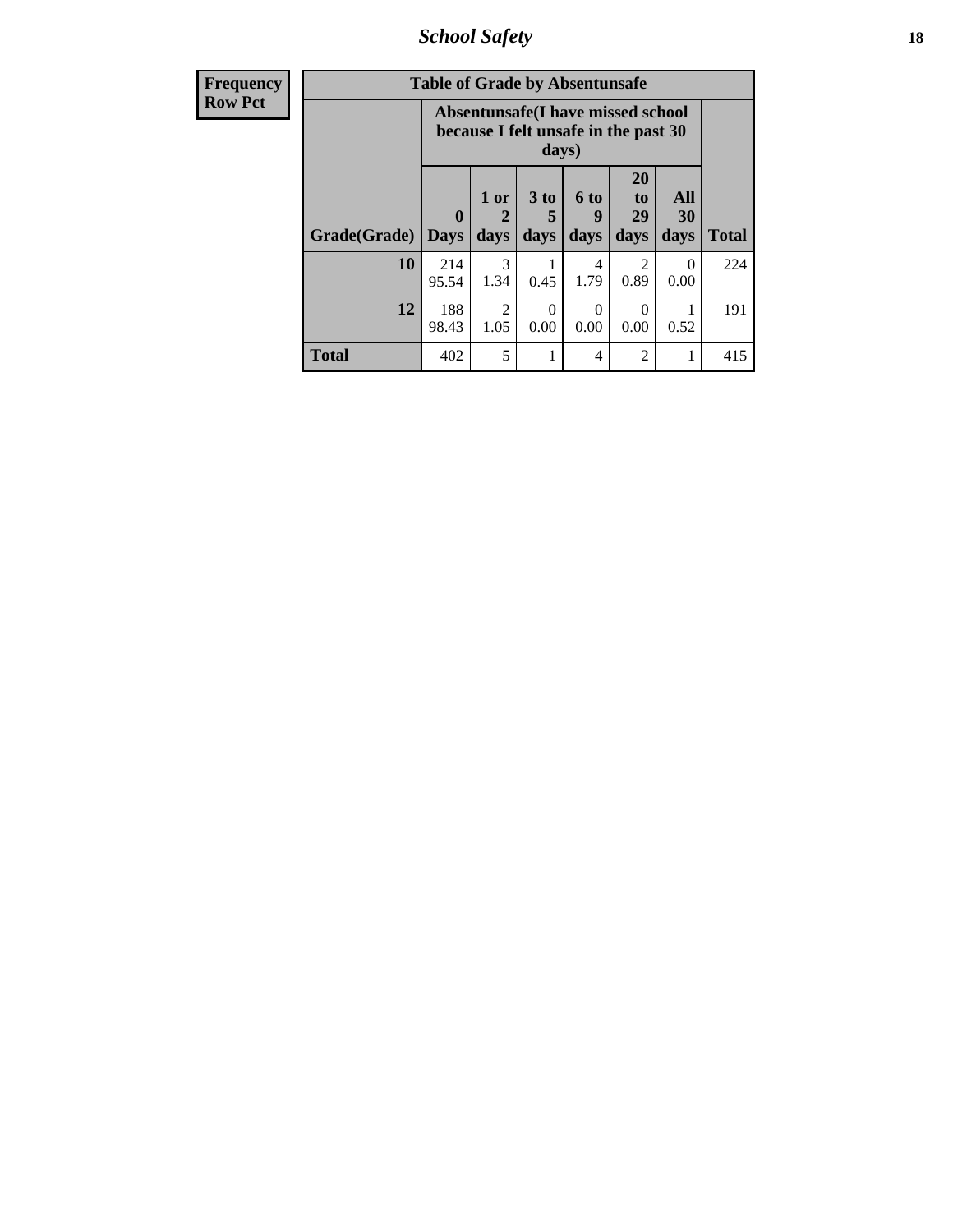# *Drug Use During Last 30 Days* **19**

#### **Frequency Row Pct**

| <b>Table of Grade by Alcohol</b> |                                 |                                     |                 |                        |                 |                   |              |       |  |  |  |
|----------------------------------|---------------------------------|-------------------------------------|-----------------|------------------------|-----------------|-------------------|--------------|-------|--|--|--|
|                                  |                                 | Alcohol (Alcohol use, past 30 days) |                 |                        |                 |                   |              |       |  |  |  |
| Grade(Grade)                     | <b>Did</b><br>not<br><b>use</b> | $1 - 2$<br>days                     | $3 - 5$<br>days | $6-9$<br>days          | $10-19$<br>days | $20 - 29$<br>days | Every<br>day | Total |  |  |  |
| 10                               | 141<br>62.95                    | 41<br>18.30                         | 21<br>9.38      | $\overline{2}$<br>0.89 | 9<br>4.02       | 6<br>2.68         | 4<br>1.79    | 224   |  |  |  |
| 12                               | 129<br>67.54                    | 9<br>4.71                           | 34<br>17.80     | 5<br>2.62              | 5<br>2.62       | 2<br>1.05         | 7<br>3.66    | 191   |  |  |  |
| <b>Total</b>                     | 270                             | 50                                  | 55              | 7                      | 14              | 8                 | 11           | 415   |  |  |  |

#### **Frequency Row Pct**

| <b>Table of Grade by Cigarettes</b> |                                 |                                                   |                 |                 |                 |               |                     |              |  |  |  |
|-------------------------------------|---------------------------------|---------------------------------------------------|-----------------|-----------------|-----------------|---------------|---------------------|--------------|--|--|--|
|                                     |                                 | Cigarettes (Smoking tobacco use,<br>past 30 days) |                 |                 |                 |               |                     |              |  |  |  |
| Grade(Grade)                        | <b>Did</b><br>not<br><b>use</b> | $1 - 2$<br>days                                   | $3 - 5$<br>days | $6 - 9$<br>days | $10-19$<br>days | 20-29<br>days | <b>Every</b><br>day | <b>Total</b> |  |  |  |
| 10                                  | 181<br>80.80                    | 16<br>7.14                                        | 5<br>2.23       | 4<br>1.79       | 6<br>2.68       | 4<br>1.79     | 8<br>3.57           | 224          |  |  |  |
| 12                                  | 133<br>69.63                    | 17<br>8.90                                        | 8<br>4.19       | 0.52            | 2<br>1.05       | 4<br>2.09     | 26<br>13.61         | 191          |  |  |  |
| <b>Total</b>                        | 314                             | 33                                                | 13              | 5               | 8               | 8             | 34                  | 415          |  |  |  |

| <b>Table of Grade by Smokeless</b> |                                 |                                                         |                        |                  |                 |                   |              |              |  |  |  |
|------------------------------------|---------------------------------|---------------------------------------------------------|------------------------|------------------|-----------------|-------------------|--------------|--------------|--|--|--|
|                                    |                                 | <b>Smokeless</b> (Chewing tobacco use,<br>past 30 days) |                        |                  |                 |                   |              |              |  |  |  |
| Grade(Grade)                       | <b>Did</b><br>not<br><b>use</b> | $1 - 2$<br>days                                         | $3 - 5$<br>days        | $6-9$<br>days    | $10-19$<br>days | $20 - 29$<br>days | Every<br>day | <b>Total</b> |  |  |  |
| 10                                 | 183<br>81.70                    | 18<br>8.04                                              | $\overline{c}$<br>0.89 | 0.45             | 3<br>1.34       | 4<br>1.79         | 13<br>5.80   | 224          |  |  |  |
| 12                                 | 149<br>78.01                    | 12<br>6.28                                              | 19<br>9.95             | $\Omega$<br>0.00 | 0.52            | 3<br>1.57         | 3.66         | 191          |  |  |  |
| <b>Total</b>                       | 332                             | 30                                                      | 21                     |                  | 4               | 7                 | 20           | 415          |  |  |  |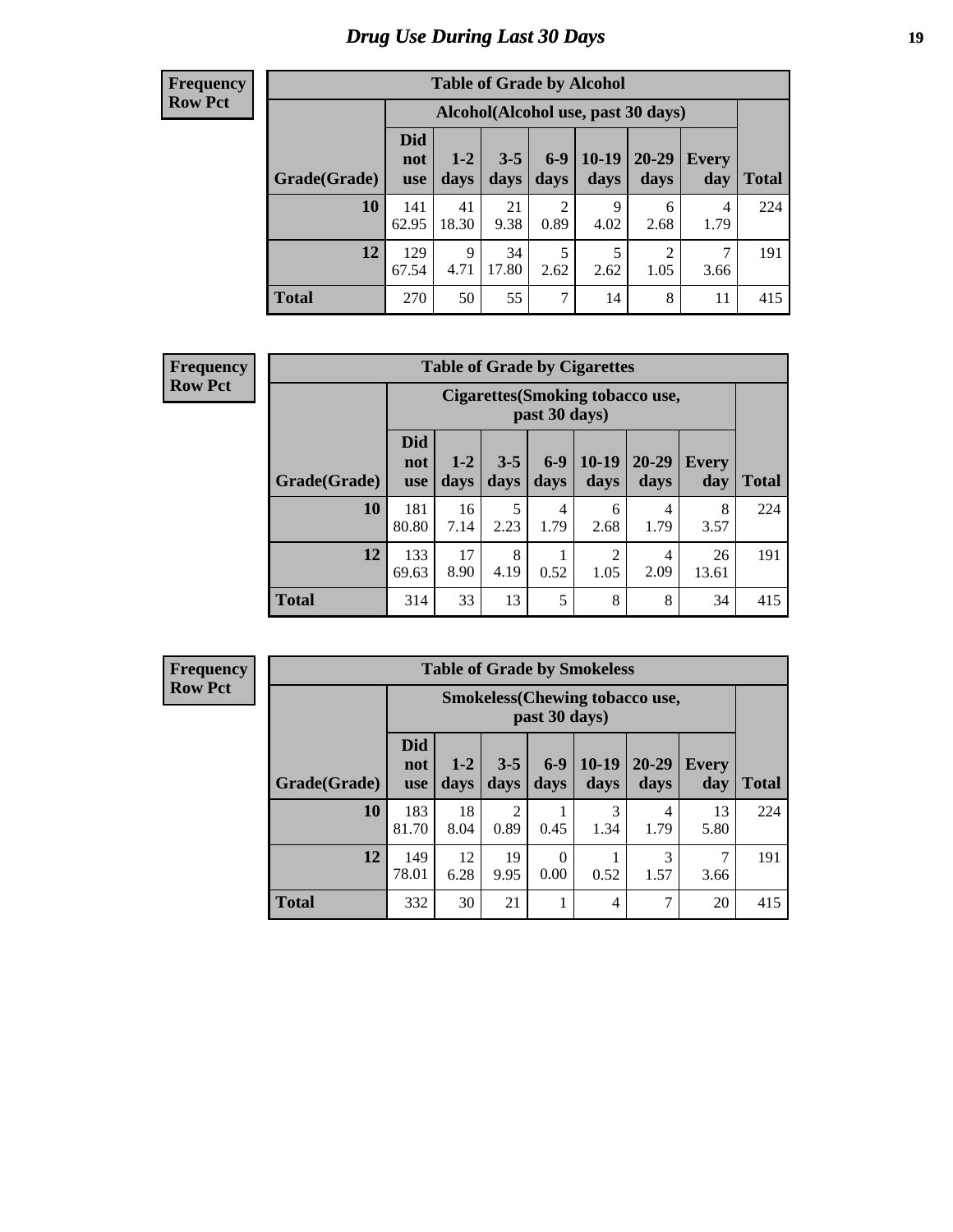| <b>Table of Grade by Marijuana</b> |                                 |                                         |                 |                        |                 |               |                        |       |  |
|------------------------------------|---------------------------------|-----------------------------------------|-----------------|------------------------|-----------------|---------------|------------------------|-------|--|
|                                    |                                 | Marijuana (Marijuana use, past 30 days) |                 |                        |                 |               |                        |       |  |
| Grade(Grade)                       | <b>Did</b><br>not<br><b>use</b> | $1 - 2$<br>days                         | $3 - 5$<br>days | $6-9$<br>days          | $10-19$<br>days | 20-29<br>days | Every<br>day           | Total |  |
| 10                                 | 186<br>83.04                    | 13<br>5.80                              | 6<br>2.68       | $\overline{2}$<br>0.89 | 10<br>4.46      | 3<br>1.34     | 4<br>1.79              | 224   |  |
| 12                                 | 173<br>90.58                    | 6<br>3.14                               | 3<br>1.57       | $\theta$<br>0.00       | 4<br>2.09       | 3<br>1.57     | $\overline{2}$<br>1.05 | 191   |  |
| <b>Total</b>                       | 359                             | 19                                      | 9               | $\overline{2}$         | 14              | 6             | 6                      | 415   |  |

| Frequency      | <b>Table of Grade by Cocaine</b> |                                 |                  |                   |                     |              |
|----------------|----------------------------------|---------------------------------|------------------|-------------------|---------------------|--------------|
| <b>Row Pct</b> |                                  | Cocaine (Cocaine use,           |                  |                   |                     |              |
|                | Grade(Grade)                     | <b>Did</b><br>not<br><b>use</b> | $1-2$<br>days    | $20 - 29$<br>days | <b>Every</b><br>day | <b>Total</b> |
|                | 10                               | 223<br>99.55                    | $\Omega$<br>0.00 | 0.45              | $\Omega$<br>0.00    | 224          |
|                | 12                               | 188<br>98.43                    | 0.52             | 0.52              | 0.52                | 191          |
|                | <b>Total</b>                     | 411                             |                  | 2                 |                     | 415          |

| Frequency      | <b>Table of Grade by Inhalants</b> |                                 |                |                  |                   |                     |              |
|----------------|------------------------------------|---------------------------------|----------------|------------------|-------------------|---------------------|--------------|
| <b>Row Pct</b> |                                    | <b>Inhalants</b> (Inhalant use, |                |                  |                   |                     |              |
|                | Grade(Grade)                       | <b>Did</b><br>not<br><b>use</b> | $1-2$<br>days  | $3 - 5$<br>days  | $20 - 29$<br>days | <b>Every</b><br>day | <b>Total</b> |
|                | 10                                 | 222<br>99.11                    | 0<br>0.00      | $\Omega$<br>0.00 | 0.45              | 0.45                | 224          |
|                | 12                                 | 186<br>97.38                    | 2<br>1.05      | 0.52             | 0.52              | 0.52                | 191          |
|                | <b>Total</b>                       | 408                             | $\overline{2}$ |                  | $\overline{2}$    | $\overline{2}$      | 415          |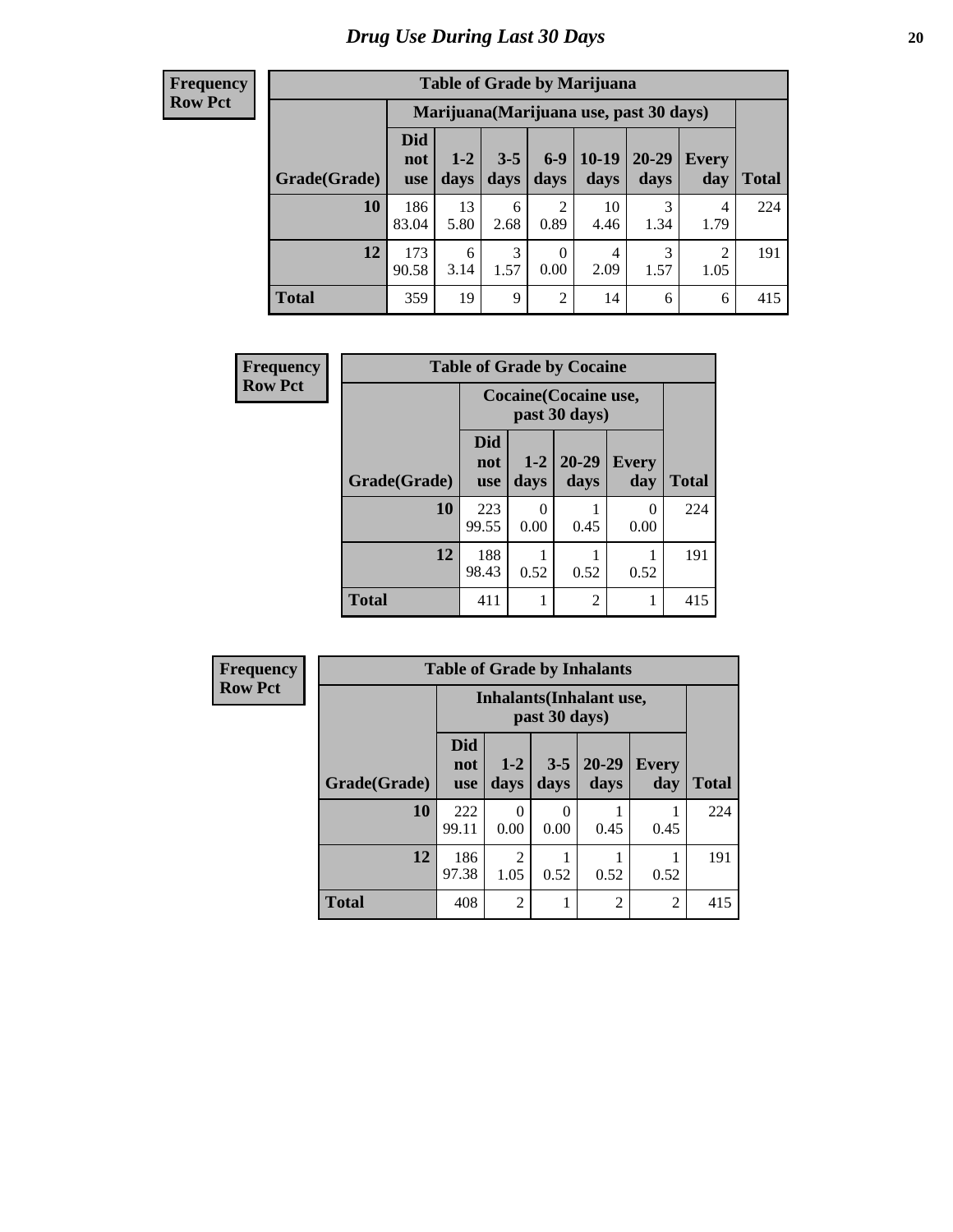# *Drug Use During Last 30 Days* **21**

| <b>Frequency</b> | <b>Table of Grade by Steroids</b> |                          |                                         |                 |                   |              |  |
|------------------|-----------------------------------|--------------------------|-----------------------------------------|-----------------|-------------------|--------------|--|
| <b>Row Pct</b>   |                                   |                          | Steroids (Steroid use,<br>past 30 days) |                 |                   |              |  |
|                  | Grade(Grade)                      | Did<br>not<br><b>use</b> | $1 - 2$<br>days                         | $10-19$<br>days | $20 - 29$<br>days | <b>Total</b> |  |
|                  | 10                                | 222<br>99.11             | 0.45                                    | 0.45            | 0<br>0.00         | 224          |  |
|                  | 12                                | 190<br>99.48             | 0<br>0.00                               | 0<br>0.00       | 0.52              | 191          |  |
|                  | <b>Total</b>                      | 412                      |                                         |                 | 1                 | 415          |  |

| Frequency      | <b>Table of Grade by Ecstasy</b> |                                 |                  |                                        |                        |                     |       |  |
|----------------|----------------------------------|---------------------------------|------------------|----------------------------------------|------------------------|---------------------|-------|--|
| <b>Row Pct</b> |                                  |                                 |                  | Ecstasy (Ecstasy use,<br>past 30 days) |                        |                     |       |  |
|                | Grade(Grade)                     | <b>Did</b><br>not<br><b>use</b> | $1 - 2$<br>days  | $10-19$<br>days                        | $20 - 29$<br>days      | <b>Every</b><br>day | Total |  |
|                | 10                               | 221<br>98.66                    | 0.45             | 0.45                                   | $\mathcal{O}$<br>0.00  | 0.45                | 224   |  |
|                | 12                               | 188<br>98.43                    | $\theta$<br>0.00 | 0<br>0.00                              | $\overline{c}$<br>1.05 | 0.52                | 191   |  |
|                | <b>Total</b>                     | 409                             | 1                | 1                                      | $\overline{2}$         | 2                   | 415   |  |

| <b>Frequency</b> | <b>Table of Grade by Meth</b> |                                             |               |                   |                     |              |  |
|------------------|-------------------------------|---------------------------------------------|---------------|-------------------|---------------------|--------------|--|
| <b>Row Pct</b>   |                               | Meth (Methamphetamine use,<br>past 30 days) |               |                   |                     |              |  |
|                  | Grade(Grade)                  | <b>Did</b><br>not<br><b>use</b>             | 10-19<br>days | $20 - 29$<br>days | <b>Every</b><br>day | <b>Total</b> |  |
|                  | 10                            | 223<br>99.55                                | 0<br>0.00     | 0<br>0.00         | 0.45                | 224          |  |
|                  | 12                            | 189<br>98.95                                | 0.52          | 0.52              | 0<br>0.00           | 191          |  |
|                  | <b>Total</b>                  | 412                                         |               |                   |                     | 415          |  |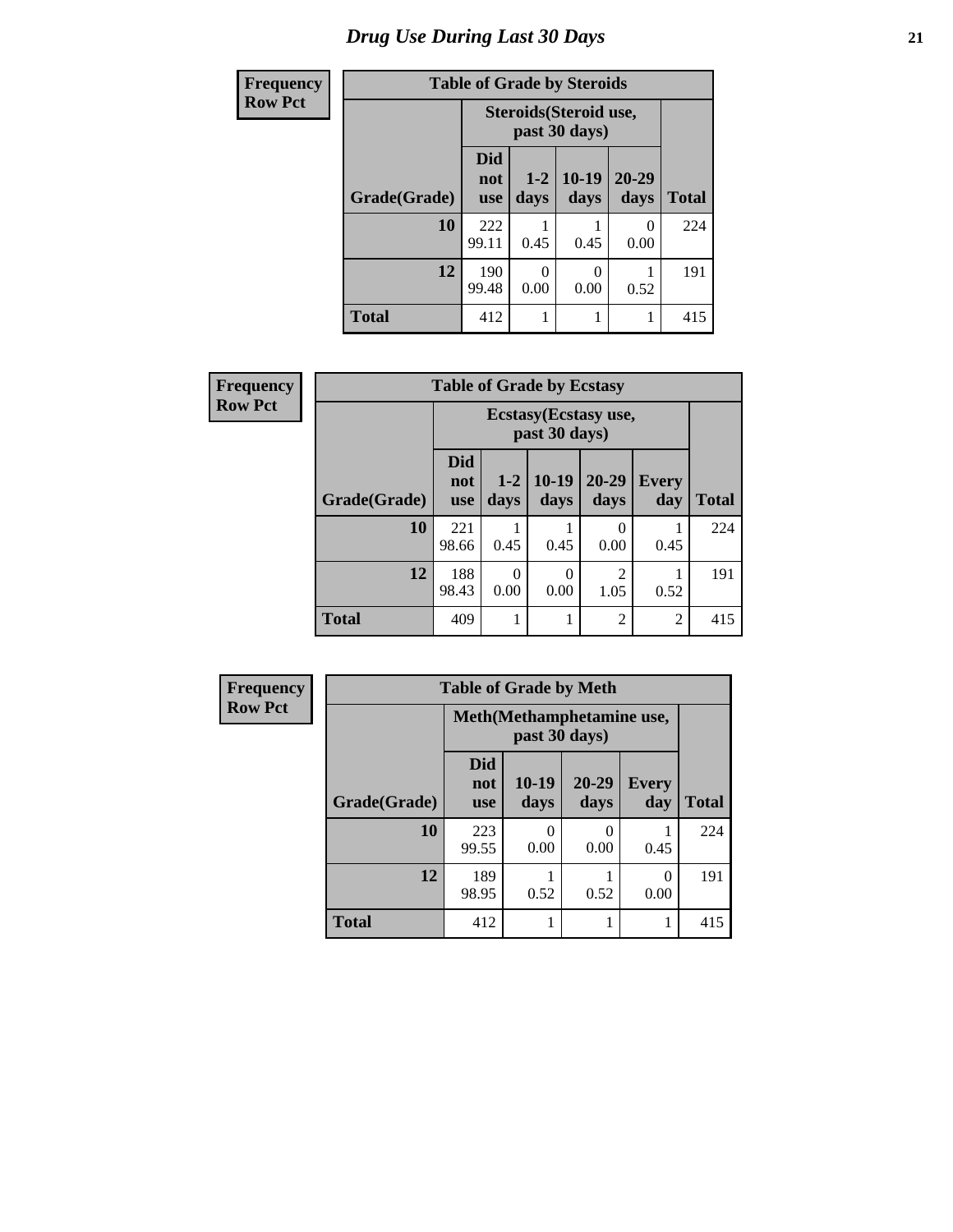# *Drug Use During Last 30 Days* **22**

| <b>Frequency</b> |              | <b>Table of Grade by Hallucinogens</b> |                                                   |                   |                     |              |  |  |
|------------------|--------------|----------------------------------------|---------------------------------------------------|-------------------|---------------------|--------------|--|--|
| <b>Row Pct</b>   |              |                                        | Hallucinogens (Hallucinogen use,<br>past 30 days) |                   |                     |              |  |  |
|                  | Grade(Grade) | <b>Did</b><br>not use                  | $1 - 2$<br>days                                   | $20 - 29$<br>days | <b>Every</b><br>day | <b>Total</b> |  |  |
|                  | 10           | 222<br>99.11                           | 0.45                                              | 0.00              | 0.45                | 224          |  |  |
|                  | 12           | 190<br>99.48                           | 0.00                                              | 0.52              | 0.00                | 191          |  |  |
|                  | <b>Total</b> | 412                                    |                                                   | 1                 |                     | 415          |  |  |

| Frequency      | <b>Table of Grade by Prescription</b> |                                 |                                                                                |                 |                  |                        |                   |                     |              |  |
|----------------|---------------------------------------|---------------------------------|--------------------------------------------------------------------------------|-----------------|------------------|------------------------|-------------------|---------------------|--------------|--|
| <b>Row Pct</b> |                                       |                                 | <b>Prescription</b> (Prescription drugs not<br>prescribed to me, past 30 days) |                 |                  |                        |                   |                     |              |  |
|                | Grade(Grade)                          | <b>Did</b><br>not<br><b>use</b> | $1 - 2$<br>days                                                                | $3 - 5$<br>days | $6-9$<br>days    | $10-19$<br>days        | $20 - 29$<br>days | <b>Every</b><br>day | <b>Total</b> |  |
|                | 10                                    | 200<br>89.29                    | 8<br>3.57                                                                      | 6<br>2.68       | 3<br>1.34        | $\mathfrak{D}$<br>0.89 | 0.89              | 3<br>1.34           | 224          |  |
|                | 12                                    | 180<br>94.24                    | 6<br>3.14                                                                      | 2<br>1.05       | $\Omega$<br>0.00 | 3<br>1.57              | $\Omega$<br>0.00  | 0.00                | 191          |  |
|                | <b>Total</b>                          | 380                             | 14                                                                             | 8               | 3                | 5                      | $\overline{2}$    | 3                   | 415          |  |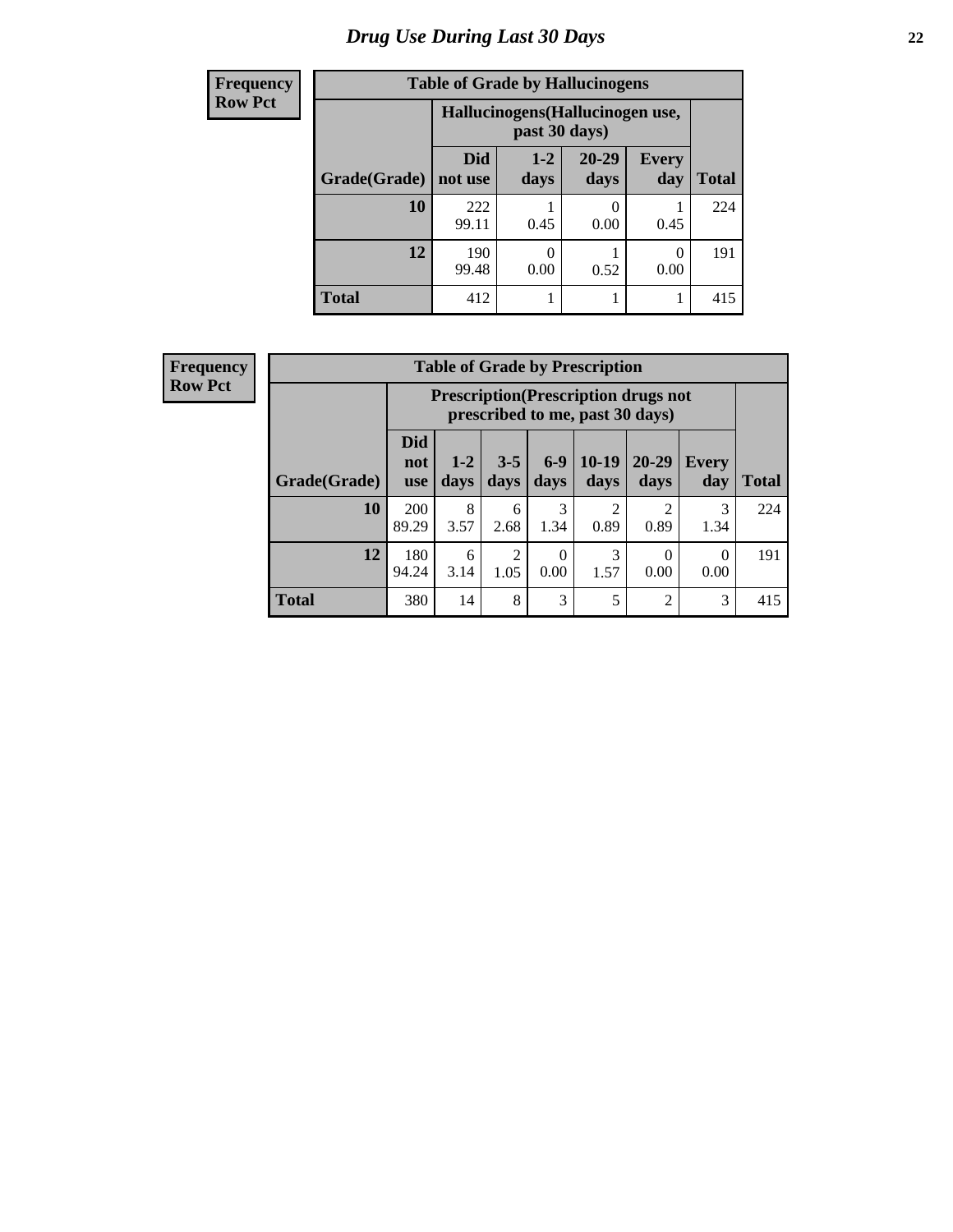| Frequency      | <b>Table of Alcoholease by Grade</b>              |                    |              |     |  |  |  |
|----------------|---------------------------------------------------|--------------------|--------------|-----|--|--|--|
| <b>Col Pct</b> | <b>Alcoholease</b> (It is<br>easy to get alcohol) | Grade(Grade)<br>10 | <b>Total</b> |     |  |  |  |
|                | <b>Strongly Agree</b>                             | 106<br>47.32       | 78<br>40.84  | 184 |  |  |  |
|                | <b>Somewhat Agree</b>                             | 63<br>28.13        | 75<br>39.27  | 138 |  |  |  |
|                | <b>Somewhat Disagree</b>                          | 19<br>8.48         | 18<br>9.42   | 37  |  |  |  |
|                | <b>Strongly Disagree</b>                          | 36<br>16.07        | 20<br>10.47  | 56  |  |  |  |
|                | <b>Total</b>                                      | 224                | 191          | 415 |  |  |  |

| <b>Frequency</b> |      |
|------------------|------|
| <b>Col Pct</b>   | <br> |

| <b>Table of Cigarettesease by Grade</b>                 |                    |              |              |  |  |  |  |
|---------------------------------------------------------|--------------------|--------------|--------------|--|--|--|--|
| Cigarettesease(It is<br>easy to get smoking<br>tobacco) | Grade(Grade)<br>10 | 12           | <b>Total</b> |  |  |  |  |
| <b>Strongly Agree</b>                                   | 121<br>54.02       | 128<br>67.02 | 249          |  |  |  |  |
| <b>Somewhat Agree</b>                                   | 58<br>25.89        | 39<br>20.42  | 97           |  |  |  |  |
| <b>Somewhat Disagree</b>                                | 16<br>7.14         | 3.66         | 23           |  |  |  |  |
| <b>Strongly Disagree</b>                                | 29<br>12.95        | 17<br>8.90   | 46           |  |  |  |  |
| <b>Total</b>                                            | 224                | 191          | 415          |  |  |  |  |

| Frequency      | <b>Table of Smokelessease by Grade</b>             |              |              |              |
|----------------|----------------------------------------------------|--------------|--------------|--------------|
| <b>Col Pct</b> | <b>Smokelessease</b> (It is<br>easy to get chewing | Grade(Grade) |              |              |
|                | tobacco)                                           | 10           | 12           | <b>Total</b> |
|                | <b>Strongly Agree</b>                              | 140<br>62.50 | 123<br>64.40 | 263          |
|                | <b>Somewhat Agree</b>                              | 42<br>18.75  | 38<br>19.90  | 80           |
|                | <b>Somewhat Disagree</b>                           | 10<br>4.46   | 7<br>3.66    | 17           |
|                | <b>Strongly Disagree</b>                           | 32<br>14.29  | 23<br>12.04  | 55           |
|                | <b>Total</b>                                       | 224          | 191          | 415          |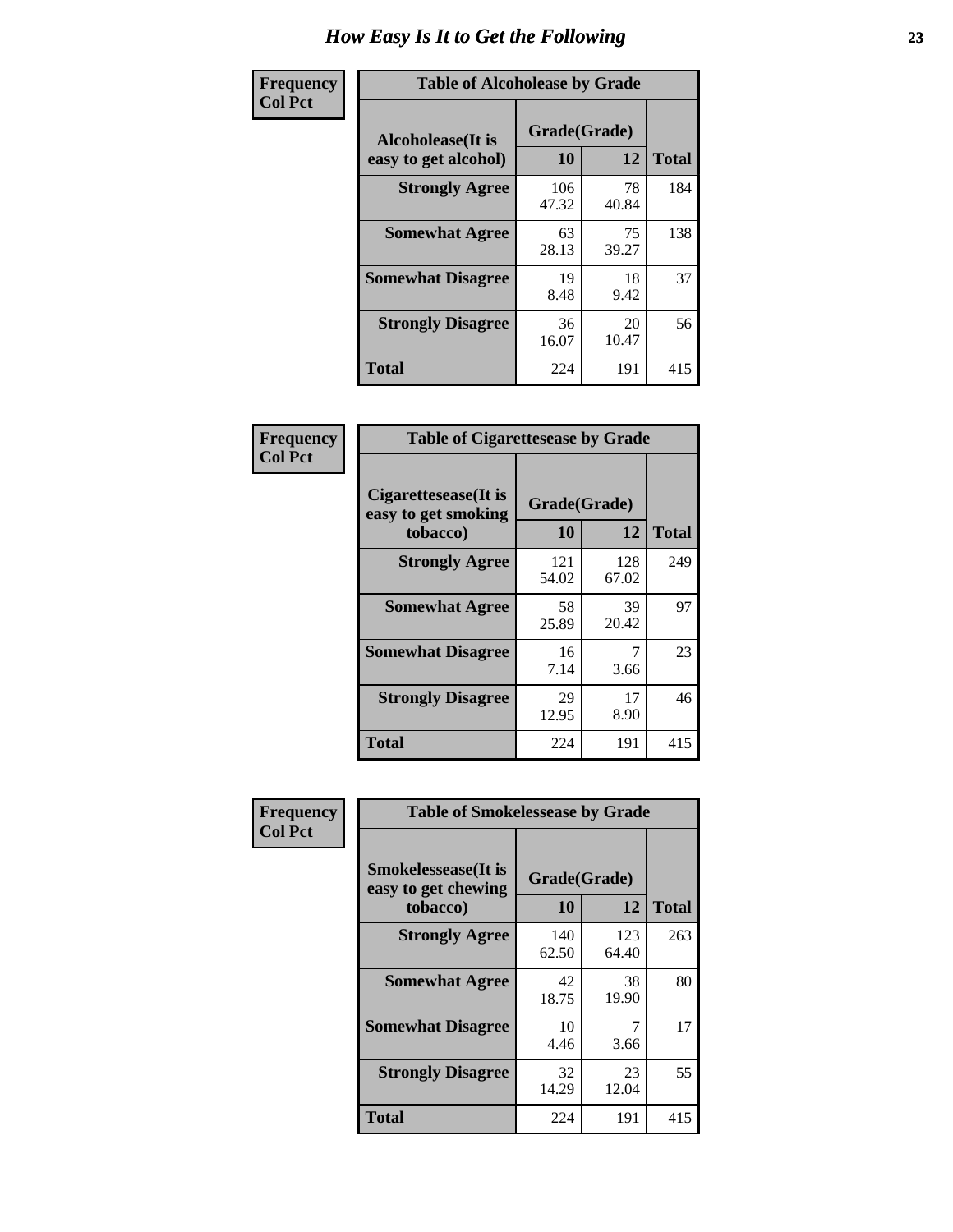| Frequency      | <b>Table of Marijuanaease by Grade</b>           |                           |              |     |  |  |  |  |  |
|----------------|--------------------------------------------------|---------------------------|--------------|-----|--|--|--|--|--|
| <b>Col Pct</b> | Marijuanaease(It is<br>easy to get<br>marijuana) | Grade(Grade)<br><b>10</b> | <b>Total</b> |     |  |  |  |  |  |
|                | <b>Strongly Agree</b>                            | 89<br>39.73               | 47<br>24.61  | 136 |  |  |  |  |  |
|                | <b>Somewhat Agree</b>                            | 61<br>27.23               | 44<br>23.04  | 105 |  |  |  |  |  |
|                | <b>Somewhat Disagree</b>                         | 25<br>11.16               | 52<br>27.23  | 77  |  |  |  |  |  |
|                | <b>Strongly Disagree</b>                         | 49<br>21.88               | 48<br>25.13  | 97  |  |  |  |  |  |
|                | <b>Total</b>                                     | 224                       | 191          | 415 |  |  |  |  |  |

| <b>Table of Cocaineease by Grade</b>              |                    |              |     |  |  |  |  |  |  |  |
|---------------------------------------------------|--------------------|--------------|-----|--|--|--|--|--|--|--|
| <b>Cocaineease</b> (It is<br>easy to get cocaine) | Grade(Grade)<br>10 | <b>Total</b> |     |  |  |  |  |  |  |  |
| <b>Strongly Agree</b>                             | 38<br>16.96        | 19<br>9.95   | 57  |  |  |  |  |  |  |  |
| <b>Somewhat Agree</b>                             | 48<br>21.43        | 34<br>17.80  | 82  |  |  |  |  |  |  |  |
| <b>Somewhat Disagree</b>                          | 41<br>18.30        | 36<br>18.85  | 77  |  |  |  |  |  |  |  |
| <b>Strongly Disagree</b>                          | 97<br>43.30        | 102<br>53.40 | 199 |  |  |  |  |  |  |  |
| <b>Total</b>                                      | 224                | 191          | 415 |  |  |  |  |  |  |  |

| Frequency      | <b>Table of Inhalantsease by Grade</b>     |              |             |              |  |  |  |  |  |  |
|----------------|--------------------------------------------|--------------|-------------|--------------|--|--|--|--|--|--|
| <b>Col Pct</b> | <b>Inhalantsease</b> (It is<br>easy to get | Grade(Grade) |             |              |  |  |  |  |  |  |
|                | inhalants)                                 | 10           | 12          | <b>Total</b> |  |  |  |  |  |  |
|                | <b>Strongly Agree</b>                      | 89<br>39.73  | 64<br>33.51 | 153          |  |  |  |  |  |  |
|                | <b>Somewhat Agree</b>                      | 43<br>19.20  | 28<br>14.66 | 71           |  |  |  |  |  |  |
|                | <b>Somewhat Disagree</b>                   | 18<br>8.04   | 21<br>10.99 | 39           |  |  |  |  |  |  |
|                | <b>Strongly Disagree</b>                   | 74<br>33.04  | 78<br>40.84 | 152          |  |  |  |  |  |  |
|                | <b>Total</b>                               | 224          | 191         | 415          |  |  |  |  |  |  |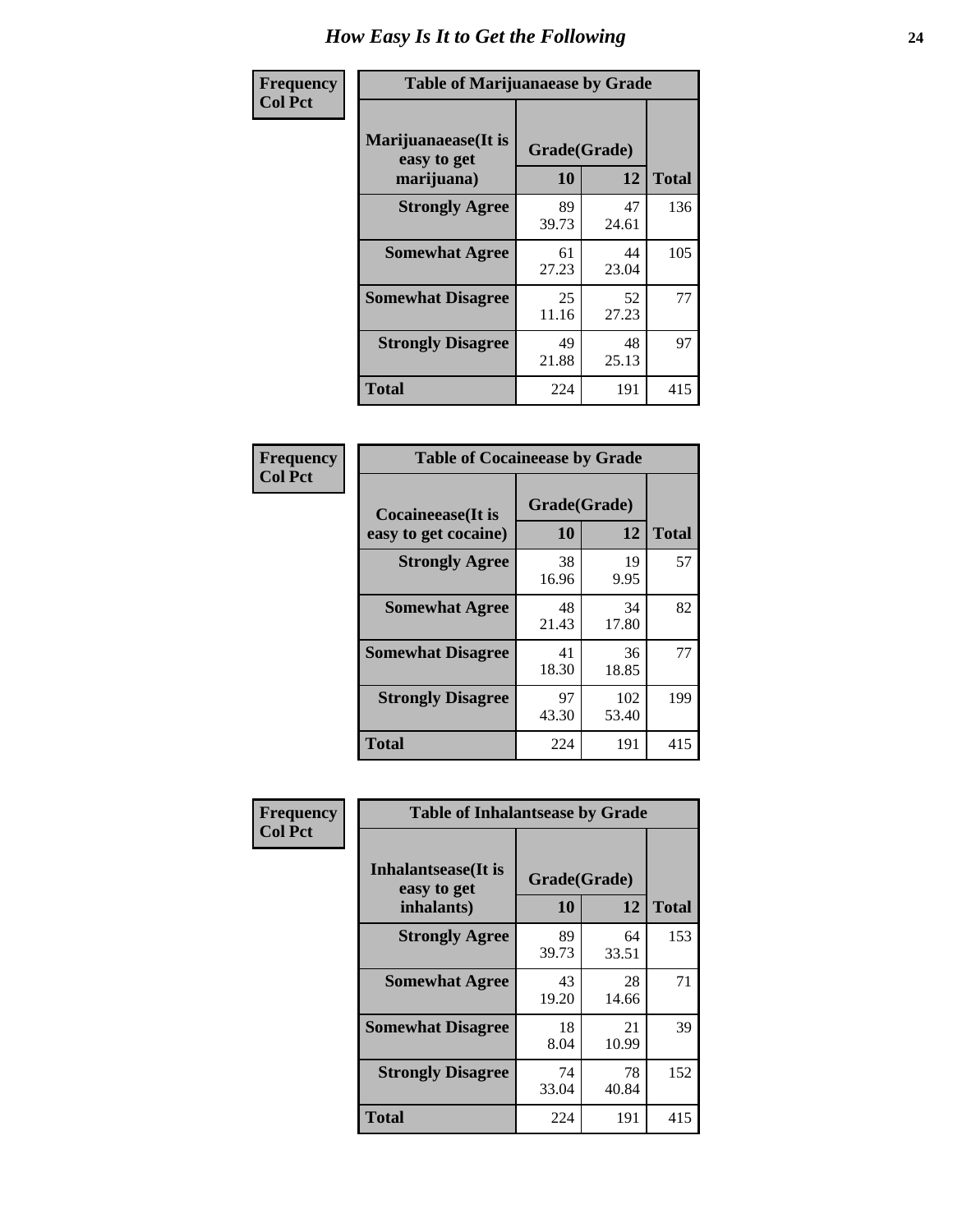| Frequency      | <b>Table of Steroidsease by Grade</b>               |                    |              |     |  |  |  |  |  |
|----------------|-----------------------------------------------------|--------------------|--------------|-----|--|--|--|--|--|
| <b>Col Pct</b> | <b>Steroidsease</b> (It is<br>easy to get steroids) | Grade(Grade)<br>10 | <b>Total</b> |     |  |  |  |  |  |
|                | <b>Strongly Agree</b>                               | 45<br>20.09        | 24<br>12.57  | 69  |  |  |  |  |  |
|                | <b>Somewhat Agree</b>                               | 60<br>26.79        | 44<br>23.04  | 104 |  |  |  |  |  |
|                | <b>Somewhat Disagree</b>                            | 31<br>13.84        | 29<br>15.18  | 60  |  |  |  |  |  |
|                | <b>Strongly Disagree</b>                            | 88<br>39.29        | 94<br>49.21  | 182 |  |  |  |  |  |
|                | Total                                               | 224                | 191          | 415 |  |  |  |  |  |

| Frequency      | <b>Table of Ecstasyease by Grade</b>              |                    |              |     |  |  |  |  |  |
|----------------|---------------------------------------------------|--------------------|--------------|-----|--|--|--|--|--|
| <b>Col Pct</b> | <b>Ecstasyease</b> (It is<br>easy to get ecstasy) | Grade(Grade)<br>10 | <b>Total</b> |     |  |  |  |  |  |
|                | <b>Strongly Agree</b>                             | 44<br>19.64        | 20<br>10.47  | 64  |  |  |  |  |  |
|                | <b>Somewhat Agree</b>                             | 46<br>20.54        | 36<br>18.85  | 82  |  |  |  |  |  |
|                | <b>Somewhat Disagree</b>                          | 39<br>17.41        | 33<br>17.28  | 72  |  |  |  |  |  |
|                | <b>Strongly Disagree</b>                          | 95<br>42.41        | 102<br>53.40 | 197 |  |  |  |  |  |
|                | <b>Total</b>                                      | 224                | 191          | 415 |  |  |  |  |  |

| Frequency      | <b>Table of Methease by Grade</b>                          |                    |              |              |  |  |  |  |  |  |
|----------------|------------------------------------------------------------|--------------------|--------------|--------------|--|--|--|--|--|--|
| <b>Col Pct</b> | <b>Methease</b> (It is easy<br>to get<br>methamphetamines) | Grade(Grade)<br>10 | 12           | <b>Total</b> |  |  |  |  |  |  |
|                | <b>Strongly Agree</b>                                      | 51<br>22.77        | 27<br>14.14  | 78           |  |  |  |  |  |  |
|                | <b>Somewhat Agree</b>                                      | 41<br>18.30        | 33<br>17.28  | 74           |  |  |  |  |  |  |
|                | <b>Somewhat Disagree</b>                                   | 27<br>12.05        | 29<br>15.18  | 56           |  |  |  |  |  |  |
|                | <b>Strongly Disagree</b>                                   | 105<br>46.88       | 102<br>53.40 | 207          |  |  |  |  |  |  |
|                | Total                                                      | 224                | 191          | 415          |  |  |  |  |  |  |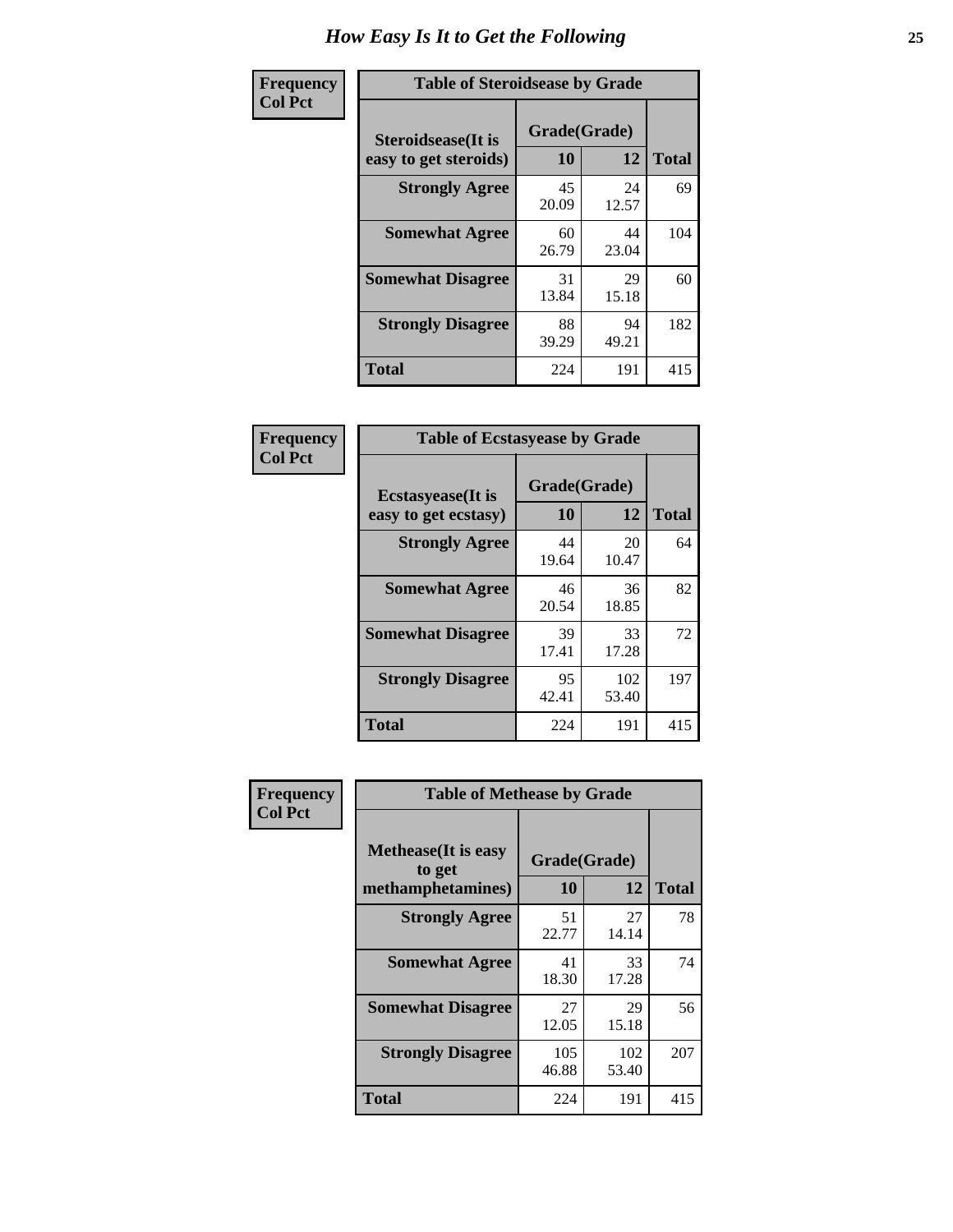| <b>Frequency</b> | <b>Table of Hallucinogensease by Grade</b>               |                    |              |              |  |  |  |  |  |
|------------------|----------------------------------------------------------|--------------------|--------------|--------------|--|--|--|--|--|
| <b>Col Pct</b>   | Hallucinogensease(It<br>is easy to get<br>hallucinogens) | Grade(Grade)<br>10 | 12           | <b>Total</b> |  |  |  |  |  |
|                  | <b>Strongly Agree</b>                                    | 36<br>16.07        | 15<br>7.85   | 51           |  |  |  |  |  |
|                  | <b>Somewhat Agree</b>                                    | 50<br>22.32        | 36<br>18.85  | 86           |  |  |  |  |  |
|                  | <b>Somewhat Disagree</b>                                 | 34<br>15.18        | 28<br>14.66  | 62           |  |  |  |  |  |
|                  | <b>Strongly Disagree</b>                                 | 104<br>46.43       | 112<br>58.64 | 216          |  |  |  |  |  |
|                  | <b>Total</b>                                             | 224                | 191          | 415          |  |  |  |  |  |

| Frequency<br>Col Pct |
|----------------------|
|                      |

| <b>Table of Prescriptionease by Grade</b>                                                |              |              |              |  |  |  |  |  |  |  |
|------------------------------------------------------------------------------------------|--------------|--------------|--------------|--|--|--|--|--|--|--|
| <b>Prescriptionease</b> (It<br>is easy to get<br>prescription drugs<br>not prescribed to |              | Grade(Grade) |              |  |  |  |  |  |  |  |
| me)                                                                                      | 10           | 12           | <b>Total</b> |  |  |  |  |  |  |  |
| <b>Strongly Agree</b>                                                                    | 110<br>49.11 | 75<br>39.27  | 185          |  |  |  |  |  |  |  |
| <b>Somewhat Agree</b>                                                                    | 37<br>16.52  | 40<br>20.94  | 77           |  |  |  |  |  |  |  |
| <b>Somewhat Disagree</b>                                                                 | 14<br>6.25   | 12<br>6.28   | 26           |  |  |  |  |  |  |  |
| <b>Strongly Disagree</b>                                                                 | 63<br>28.13  | 64<br>33.51  | 127          |  |  |  |  |  |  |  |
| Total                                                                                    | 224          | 191          | 415          |  |  |  |  |  |  |  |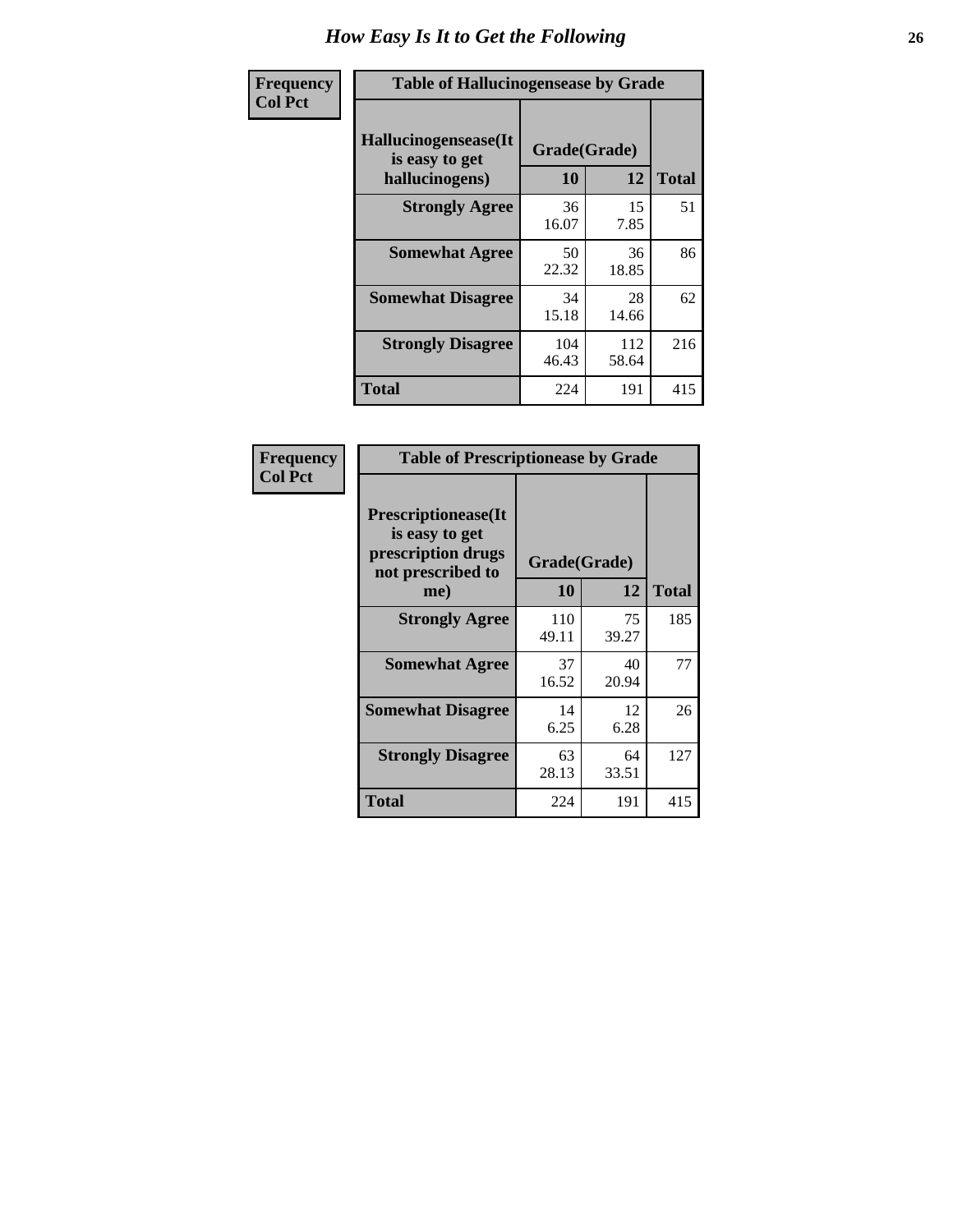*Age at Onset of Use* **27** *Results for "Age at Onset of Use" questions exclude students who said they did not use that substance*

| <b>Frequency</b> | <b>Table of Grade by Alcoholinit</b> |                        |                                                  |           |           |                       |                           |             |             |             |             |                  |             |
|------------------|--------------------------------------|------------------------|--------------------------------------------------|-----------|-----------|-----------------------|---------------------------|-------------|-------------|-------------|-------------|------------------|-------------|
| <b>Row Pct</b>   |                                      |                        | Alcoholinit (I started using alcohol when I was) |           |           |                       |                           |             |             |             |             |                  |             |
|                  | Grade(Grade)                         | <b>8 or</b><br>younger | 9                                                | 10        | 11        | 12                    | 13                        | 14          | 15          | 16          | 17          | <b>18 or</b>     | older Total |
|                  | 10                                   | 9<br>7.44              | 4.13                                             | 6<br>4.96 | 5<br>4.13 | 13<br>10.74           | 19<br>15.70               | 35<br>28.93 | 20<br>16.53 | 8<br>6.61   | 0.83        | $\Omega$<br>0.00 | 121         |
|                  | 12                                   | 4<br>4.12              | $\Omega$<br>$0.00\,$                             | 1.03      | 1.03      | $\mathcal{I}$<br>7.22 | 1.03                      | 7.22        | 19<br>19.59 | 26<br>26.80 | 10<br>10.31 | 21<br>21.65      | 97          |
|                  | <b>Total</b>                         | 13                     | 5                                                | 7         | 6         | 20                    | 20                        | 42          | 39          | 34          | 11          | 21               | 218         |
|                  |                                      |                        |                                                  |           |           |                       | Frequency Missing $= 197$ |             |             |             |             |                  |             |

| Frequency<br>Row Pct |
|----------------------|
|                      |

| <b>Table of Grade by Cigarettesinit</b> |                 |                                                      |                  |           |                        |            |             |             |             |            |                       |              |
|-----------------------------------------|-----------------|------------------------------------------------------|------------------|-----------|------------------------|------------|-------------|-------------|-------------|------------|-----------------------|--------------|
|                                         |                 | Cigarettesinit(I started smoking tobacco when I was) |                  |           |                        |            |             |             |             |            |                       |              |
| Grade(Grade)                            | 8 or<br>younger | 9                                                    | <b>10</b>        | 11        | 12                     | 13         | 14          | 15          | 16          | 17         | <b>18 or</b><br>older | <b>Total</b> |
| 10                                      | 4<br>5.63       | 6<br>8.45                                            | 3<br>4.23        | 7<br>9.86 | 5<br>7.04              | 8<br>11.27 | 20<br>28.17 | 15<br>21.13 | 1.41        | 2<br>2.82  | $\theta$<br>0.00      | 71           |
| 12                                      | 1.32            | 2<br>2.63                                            | $\Omega$<br>0.00 | 5<br>6.58 | $\overline{2}$<br>2.63 | 6<br>7.89  | 3<br>3.95   | 28<br>36.84 | 17<br>22.37 | 9<br>11.84 | 3<br>3.95             | 76           |
| <b>Total</b>                            | 5               | 8                                                    | 3                | 12        | 7                      | 14         | 23          | 43          | 18          | 11         | 3                     | 147          |
|                                         |                 | Frequency Missing $= 268$                            |                  |           |                        |            |             |             |             |            |                       |              |

| <b>Table of Grade by Smokelessinit</b>                                                        |                           |                                                     |           |           |             |            |             |                        |                  |                        |                       |              |
|-----------------------------------------------------------------------------------------------|---------------------------|-----------------------------------------------------|-----------|-----------|-------------|------------|-------------|------------------------|------------------|------------------------|-----------------------|--------------|
|                                                                                               |                           | Smokelessinit(I started chewing tobacco when I was) |           |           |             |            |             |                        |                  |                        |                       |              |
| Grade(Grade)   younger                                                                        | 8 or                      | 9                                                   | 10        | 11        | 12          | 13         | 14          | 15                     | <b>16</b>        | 17                     | <b>18 or</b><br>older | <b>Total</b> |
| 10                                                                                            | 11<br>19.64               | 1.79                                                | 1.79      | 3<br>5.36 | 10<br>17.86 | 6<br>10.71 | 16<br>28.57 | 8<br>14.29             | $\theta$<br>0.00 | $\theta$<br>0.00       | $\theta$<br>0.00      | 56           |
| 12                                                                                            | 4<br>7.55                 | $\Omega$<br>0.00                                    | 2<br>3.77 | 1.89      | 1.89        | 2<br>3.77  | 6<br>11.32  | $\mathfrak{D}$<br>3.77 | 9<br>16.98       | $\overline{4}$<br>7.55 | 22<br>41.51           | 53           |
| <b>Total</b><br>3<br>8<br>22<br>15<br>10<br>9<br>22<br>11<br>$\overline{4}$<br>$\overline{4}$ |                           |                                                     |           |           |             |            |             |                        |                  |                        | 109                   |              |
|                                                                                               | Frequency Missing $=$ 306 |                                                     |           |           |             |            |             |                        |                  |                        |                       |              |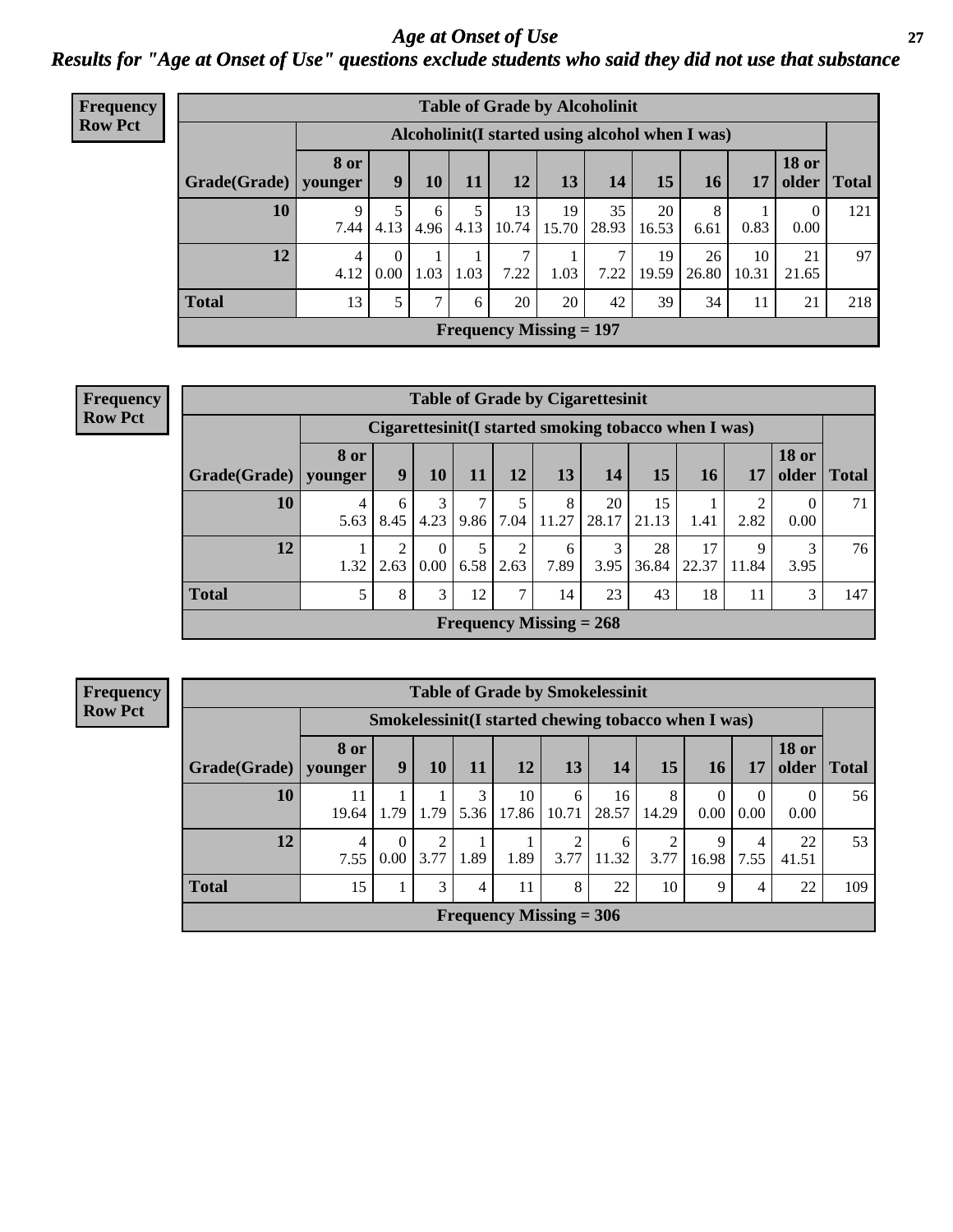#### *Age at Onset of Use* **28**

*Results for "Age at Onset of Use" questions exclude students who said they did not use that substance*

| <b>Frequency</b> | <b>Table of Grade by Marijuanainit</b> |             |           |      |                        |                            |             |             |             |                                                      |                  |              |
|------------------|----------------------------------------|-------------|-----------|------|------------------------|----------------------------|-------------|-------------|-------------|------------------------------------------------------|------------------|--------------|
| <b>Row Pct</b>   |                                        |             |           |      |                        |                            |             |             |             | Marijuanainit (I started using marijuana when I was) |                  |              |
|                  | Grade(Grade)   younger                 | <b>8</b> or | 9         | 10   | 11                     | 12                         | 13          | 14          | 15          | 16                                                   | 17               | <b>Total</b> |
|                  | 10                                     | 5.45        | 3<br>5.45 | 1.82 | $\overline{4}$<br>7.27 | 7<br>12.73                 | 12<br>21.82 | 11<br>20.00 | 12<br>21.82 | 3.64                                                 | $\theta$<br>0.00 | 55           |
|                  | 12                                     | 2.04        | 2.04      | 0.00 | 2.04                   | $\overline{0}$<br>$0.00\,$ | 3<br>6.12   | 2.04        | 26<br>53.06 | 10<br>20.41                                          | 6<br>12.24       | 49           |
|                  | <b>Total</b>                           | 4           | 4         |      | 5                      | 7                          | 15          | 12          | 38          | 12                                                   | 6                | 104          |
|                  |                                        |             |           |      |                        | Frequency Missing $= 311$  |             |             |             |                                                      |                  |              |

| <b>Frequency</b> | <b>Table of Grade by Cocaineinit</b>        |                           |                                                          |            |                |  |  |  |  |
|------------------|---------------------------------------------|---------------------------|----------------------------------------------------------|------------|----------------|--|--|--|--|
| <b>Row Pct</b>   |                                             |                           | Cocaineinit(I<br>started using<br>cocaine when I<br>was) |            |                |  |  |  |  |
|                  | Grade(Grade)                                | 14                        | 15                                                       | 16         | <b>Total</b>   |  |  |  |  |
|                  | 10                                          | 50.00                     | 50.00                                                    | 0.00       | $\overline{2}$ |  |  |  |  |
|                  | 12                                          | $\mathbf{\Omega}$<br>0.00 | 16.67                                                    | 5<br>83.33 | 6              |  |  |  |  |
|                  | <b>Total</b>                                |                           | 2                                                        | 5          | 8              |  |  |  |  |
|                  | <b>Frequency Missing <math>= 407</math></b> |                           |                                                          |            |                |  |  |  |  |

**Frequency Row Pct**

|                                               | <b>Table of Grade by Inhalantsinit</b>                  |                                                    |      |                           |       |       |      |  |  |  |
|-----------------------------------------------|---------------------------------------------------------|----------------------------------------------------|------|---------------------------|-------|-------|------|--|--|--|
|                                               | Inhalantsinit (I started using inhalants when<br>I was) |                                                    |      |                           |       |       |      |  |  |  |
| Grade(Grade)                                  | <b>10</b>                                               | 15<br>13<br><b>16</b><br>11<br>12<br>14            |      |                           |       |       |      |  |  |  |
| <b>10</b>                                     | 25.00                                                   | $\Omega$<br>0.00                                   | 0.00 | 25.00                     | 25.00 | 25.00 | 0.00 |  |  |  |
| 12                                            | $\Omega$<br>0.00                                        | 14.29<br>14.29<br>14.29<br>14.29<br>14.29<br>28.57 |      |                           |       |       |      |  |  |  |
| <b>Total</b><br>2<br>$\overline{2}$<br>2<br>2 |                                                         |                                                    |      |                           |       |       |      |  |  |  |
|                                               |                                                         |                                                    |      | Frequency Missing $= 404$ |       |       |      |  |  |  |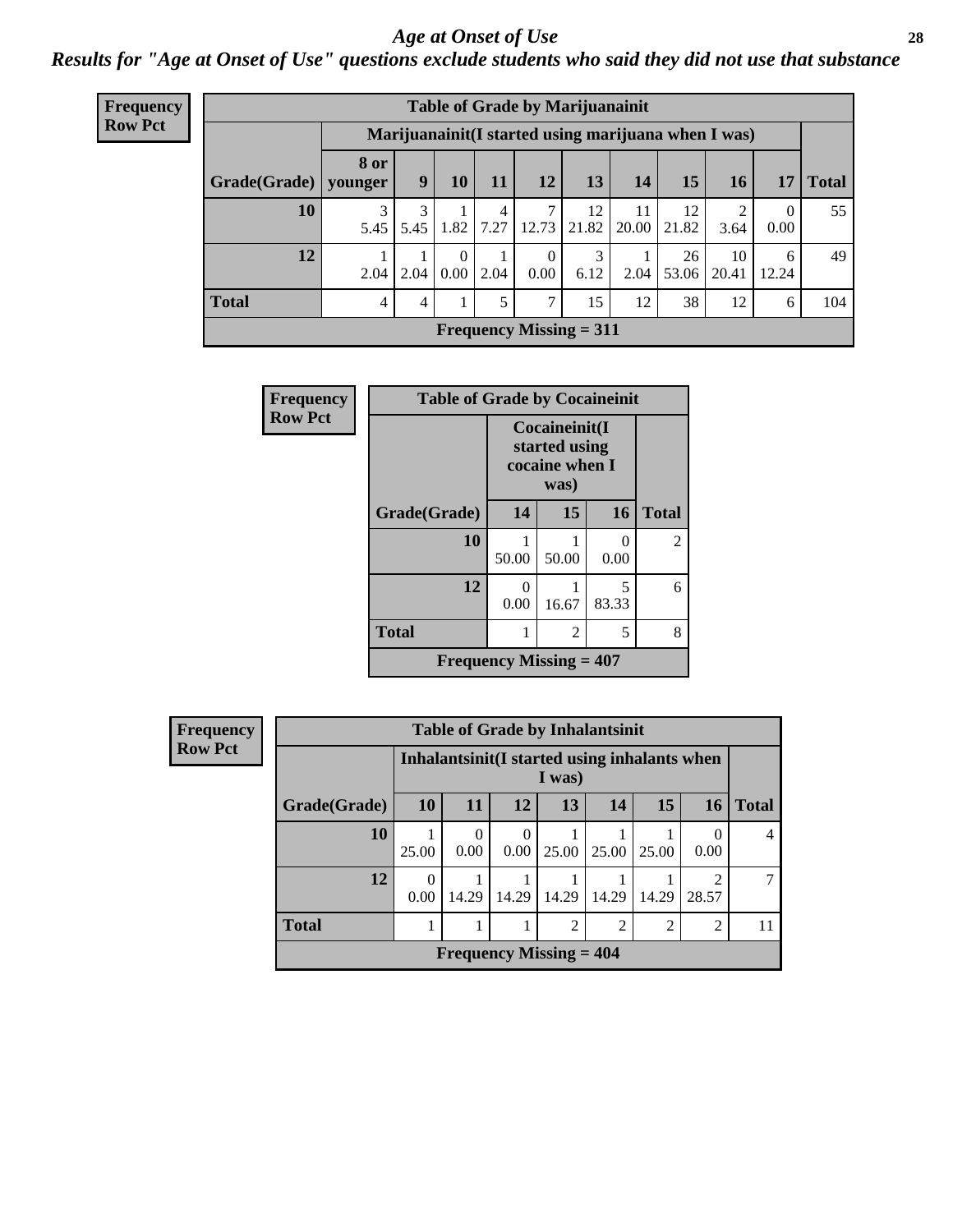#### *Age at Onset of Use* **29**

### *Results for "Age at Onset of Use" questions exclude students who said they did not use that substance*

| Frequency      |              | <b>Table of Grade by Steroidsinit</b> |           |                                                              |                           |                           |                             |  |  |
|----------------|--------------|---------------------------------------|-----------|--------------------------------------------------------------|---------------------------|---------------------------|-----------------------------|--|--|
| <b>Row Pct</b> |              |                                       |           | <b>Steroidsinit (I started using</b><br>steroids when I was) |                           |                           |                             |  |  |
|                | Grade(Grade) | 11                                    | 14        | 15                                                           | <b>16</b>                 | <b>18 or</b><br>older     | <b>Total</b>                |  |  |
|                | 10           | 25.00                                 | 0<br>0.00 | $\mathfrak{D}$<br>50.00                                      | 25.00                     | $\mathbf{\Omega}$<br>0.00 | 4                           |  |  |
|                | 12           | $\theta$<br>0.00                      | 50.00     | $\theta$<br>0.00                                             | $\mathbf{\Omega}$<br>0.00 | 50.00                     | $\mathcal{D}_{\mathcal{L}}$ |  |  |
|                | <b>Total</b> |                                       |           | $\overline{2}$                                               |                           |                           | 6                           |  |  |
|                |              | Frequency Missing $=$ 409             |           |                                                              |                           |                           |                             |  |  |

| <b>Frequency</b> | <b>Table of Grade by Ecstasyinit</b> |                                                  |            |                                      |              |  |
|------------------|--------------------------------------|--------------------------------------------------|------------|--------------------------------------|--------------|--|
| <b>Row Pct</b>   |                                      | Ecstasyinit(I<br>started using<br>ecstasy when I |            |                                      |              |  |
|                  | Grade(Grade)                         | 14                                               | 15         | 16                                   | <b>Total</b> |  |
|                  | 10                                   | 20.00                                            | 2<br>40.00 | $\mathcal{D}_{\mathcal{L}}$<br>40.00 | 5            |  |
|                  | 12                                   | 0<br>0.00                                        | 2<br>40.00 | 3<br>60.00                           | 5            |  |
|                  | <b>Total</b>                         |                                                  | 4<br>5     |                                      |              |  |
|                  | Frequency Missing $=$ 405            |                                                  |            |                                      |              |  |

| <b>Frequency</b> | <b>Table of Grade by Methinit</b> |                                             |                                 |           |                |  |  |  |  |  |
|------------------|-----------------------------------|---------------------------------------------|---------------------------------|-----------|----------------|--|--|--|--|--|
| <b>Row Pct</b>   |                                   | <b>Methinit</b> (I started using            | methamphetamines<br>when I was) |           |                |  |  |  |  |  |
|                  | Grade(Grade)                      | 8 or<br>vounger                             | 14                              | 17        | <b>Total</b>   |  |  |  |  |  |
|                  | 10                                | 50.00                                       | 50.00                           | 0<br>0.00 | $\mathfrak{D}$ |  |  |  |  |  |
|                  | 12                                | 0<br>0.00                                   | 50.00                           | 50.00     | $\mathfrak{D}$ |  |  |  |  |  |
|                  | <b>Total</b>                      |                                             | $\overline{2}$                  |           | 4              |  |  |  |  |  |
|                  |                                   | <b>Frequency Missing <math>= 411</math></b> |                                 |           |                |  |  |  |  |  |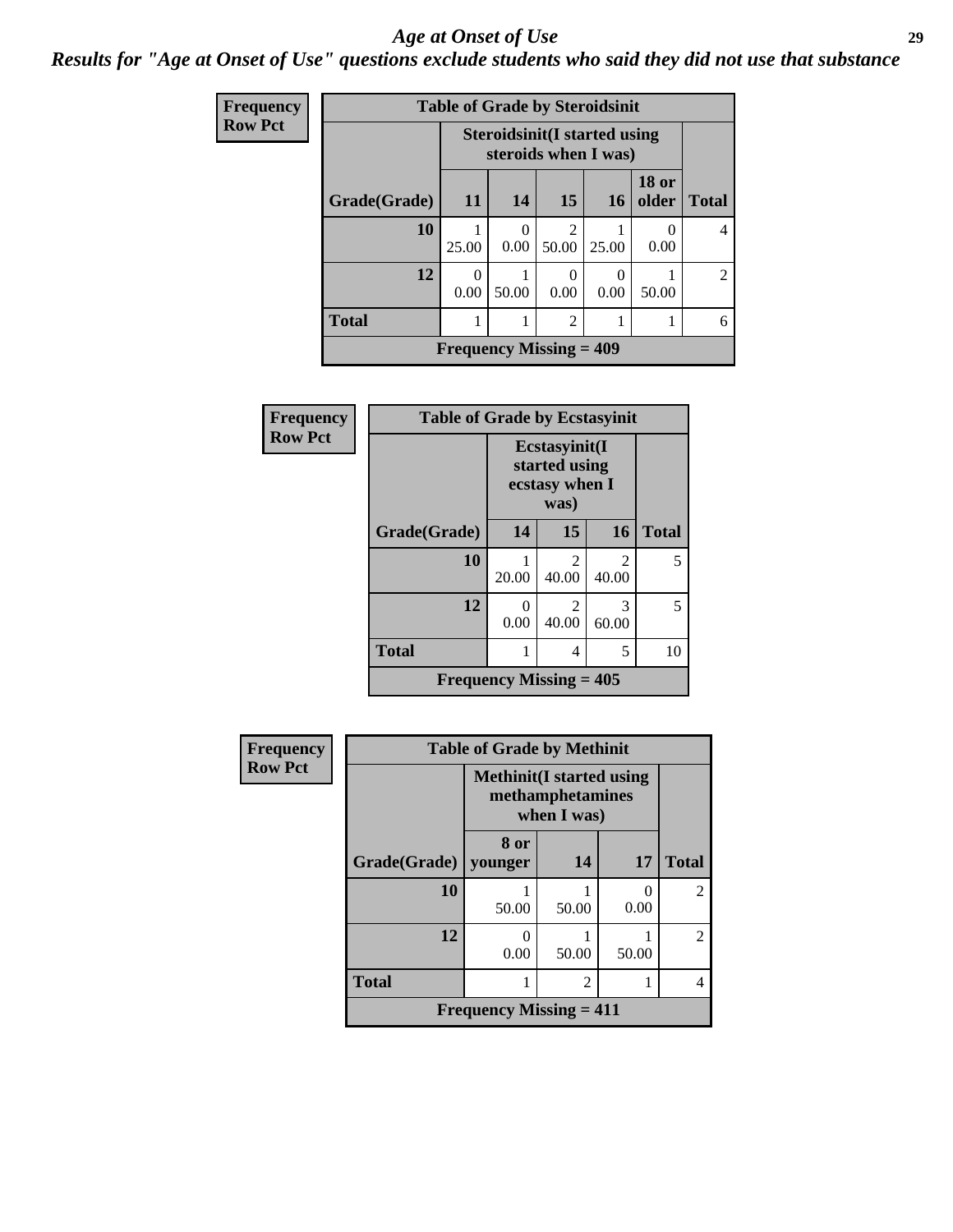#### Age at Onset of Use **30**

*Results for "Age at Onset of Use" questions exclude students who said they did not use that substance*

| <b>Frequency</b> |              |                  | <b>Table of Grade by Hallucinogensinit</b>                         |                         |                           |                           |                |  |  |
|------------------|--------------|------------------|--------------------------------------------------------------------|-------------------------|---------------------------|---------------------------|----------------|--|--|
| <b>Row Pct</b>   |              |                  | Hallucinogensinit (I started<br>using hallucinogens when I<br>was) |                         |                           |                           |                |  |  |
|                  | Grade(Grade) | 13               | 15                                                                 | 16                      | 17                        | <b>18 or</b><br>older     | <b>Total</b>   |  |  |
|                  | 10           | $\Omega$<br>0.00 | 50.00                                                              | 50.00                   | $\mathbf{\Omega}$<br>0.00 | $\mathbf{\Omega}$<br>0.00 | $\mathfrak{D}$ |  |  |
|                  | 12           | 20.00            | $\Omega$<br>0.00                                                   | $\mathfrak{D}$<br>40.00 | 20.00                     | 20.00                     | 5              |  |  |
|                  | <b>Total</b> |                  |                                                                    | 3                       |                           |                           |                |  |  |
|                  |              |                  | Frequency Missing $=$ 408                                          |                         |                           |                           |                |  |  |

| <b>Frequency</b> | <b>Table of Grade by Prescriptioninit</b> |                                                                                          |                         |           |                  |                           |            |            |       |              |
|------------------|-------------------------------------------|------------------------------------------------------------------------------------------|-------------------------|-----------|------------------|---------------------------|------------|------------|-------|--------------|
| <b>Row Pct</b>   |                                           | Prescriptioninit (I started using prescription drugs<br>not prescribed to me when I was) |                         |           |                  |                           |            |            |       |              |
|                  | Grade(Grade)                              | 8 or<br>younger                                                                          | <b>10</b>               | <b>12</b> | <b>13</b>        | 14                        | <b>15</b>  | <b>16</b>  | 17    | <b>Total</b> |
|                  | 10                                        | 2<br>5.88                                                                                | 0<br>0.00               | 2<br>5.88 | 6<br>17.65       | 12<br>35.29               | 20.59      | 14.71      | 0.00  | 34           |
|                  | 12                                        | $\Omega$<br>0.00                                                                         | $\mathfrak{D}$<br>10.00 | 5.00      | $\Omega$<br>0.00 | $\mathcal{F}$<br>15.00    | 6<br>30.00 | 3<br>15.00 | 25.00 | 20           |
|                  | <b>Total</b>                              | 2                                                                                        | $\overline{2}$          | 3         | 6                | 15                        | 13         | 8          | 5     | 54           |
|                  |                                           |                                                                                          |                         |           |                  | Frequency Missing $= 361$ |            |            |       |              |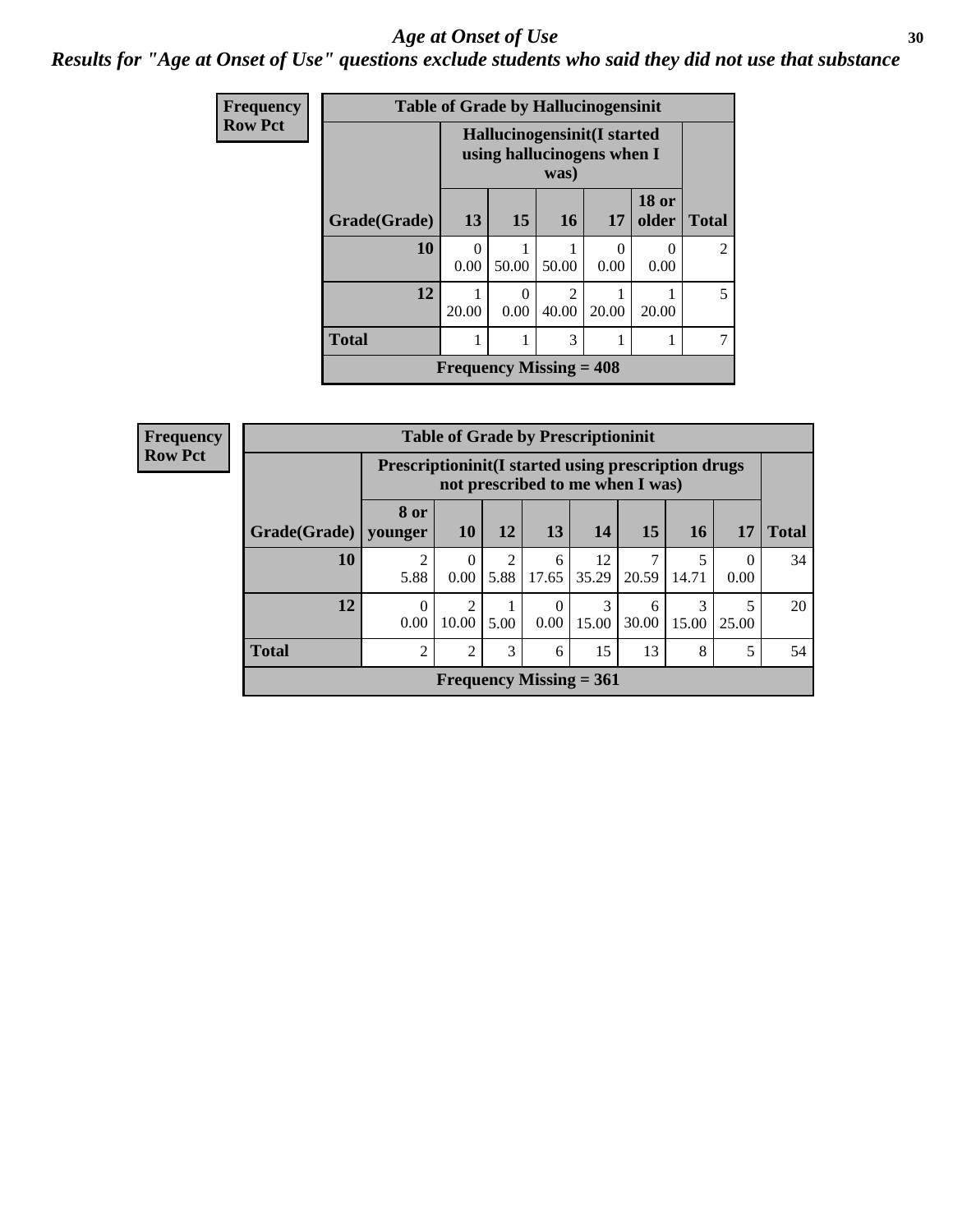| Frequency      | <b>Table of Alcoholharm by Grade</b>          |                    |              |              |  |  |  |  |  |  |
|----------------|-----------------------------------------------|--------------------|--------------|--------------|--|--|--|--|--|--|
| <b>Col Pct</b> | Alcoholharm(I<br>think alcohol is<br>harmful) | Grade(Grade)<br>10 | 12           | <b>Total</b> |  |  |  |  |  |  |
|                | <b>Strongly Agree</b>                         | 109<br>48.66       | 113<br>59.16 | 222          |  |  |  |  |  |  |
|                | <b>Somewhat Agree</b>                         | 64<br>28.57        | 47<br>24.61  | 111          |  |  |  |  |  |  |
|                | <b>Somewhat Disagree</b>                      | 34<br>15.18        | 20<br>10.47  | 54           |  |  |  |  |  |  |
|                | <b>Strongly Disagree</b>                      | 17<br>7.59         | 11<br>5.76   | 28           |  |  |  |  |  |  |
|                | <b>Total</b>                                  | 224                | 191          | 415          |  |  |  |  |  |  |

| <b>Table of Cigarettesharm by Grade</b>                  |                    |              |              |
|----------------------------------------------------------|--------------------|--------------|--------------|
| Cigarettesharm(I<br>think smoking<br>tobacco is harmful) | Grade(Grade)<br>10 | 12           | <b>Total</b> |
| <b>Strongly Agree</b>                                    | 174<br>77.68       | 159<br>83.25 | 333          |
| <b>Somewhat Agree</b>                                    | 36<br>16.07        | 23<br>12.04  | 59           |
| <b>Somewhat Disagree</b>                                 | 6<br>2.68          | 6<br>3.14    | 12           |
| <b>Strongly Disagree</b>                                 | 8<br>3.57          | 3<br>1.57    | 11           |
| <b>Total</b>                                             | 224                | 191          | 415          |

| Frequency      | <b>Table of Smokelessharm by Grade</b>                  |                           |              |              |
|----------------|---------------------------------------------------------|---------------------------|--------------|--------------|
| <b>Col Pct</b> | Smokelessharm(I<br>think chewing<br>tobacco is harmful) | Grade(Grade)<br><b>10</b> | 12           | <b>Total</b> |
|                | <b>Strongly Agree</b>                                   | 160<br>71.43              | 148<br>77.49 | 308          |
|                | <b>Somewhat Agree</b>                                   | 37<br>16.52               | 34<br>17.80  | 71           |
|                | <b>Somewhat Disagree</b>                                | 11<br>4.91                | 4<br>2.09    | 15           |
|                | <b>Strongly Disagree</b>                                | 16<br>7.14                | 5<br>2.62    | 21           |
|                | <b>Total</b>                                            | 224                       | 191          | 415          |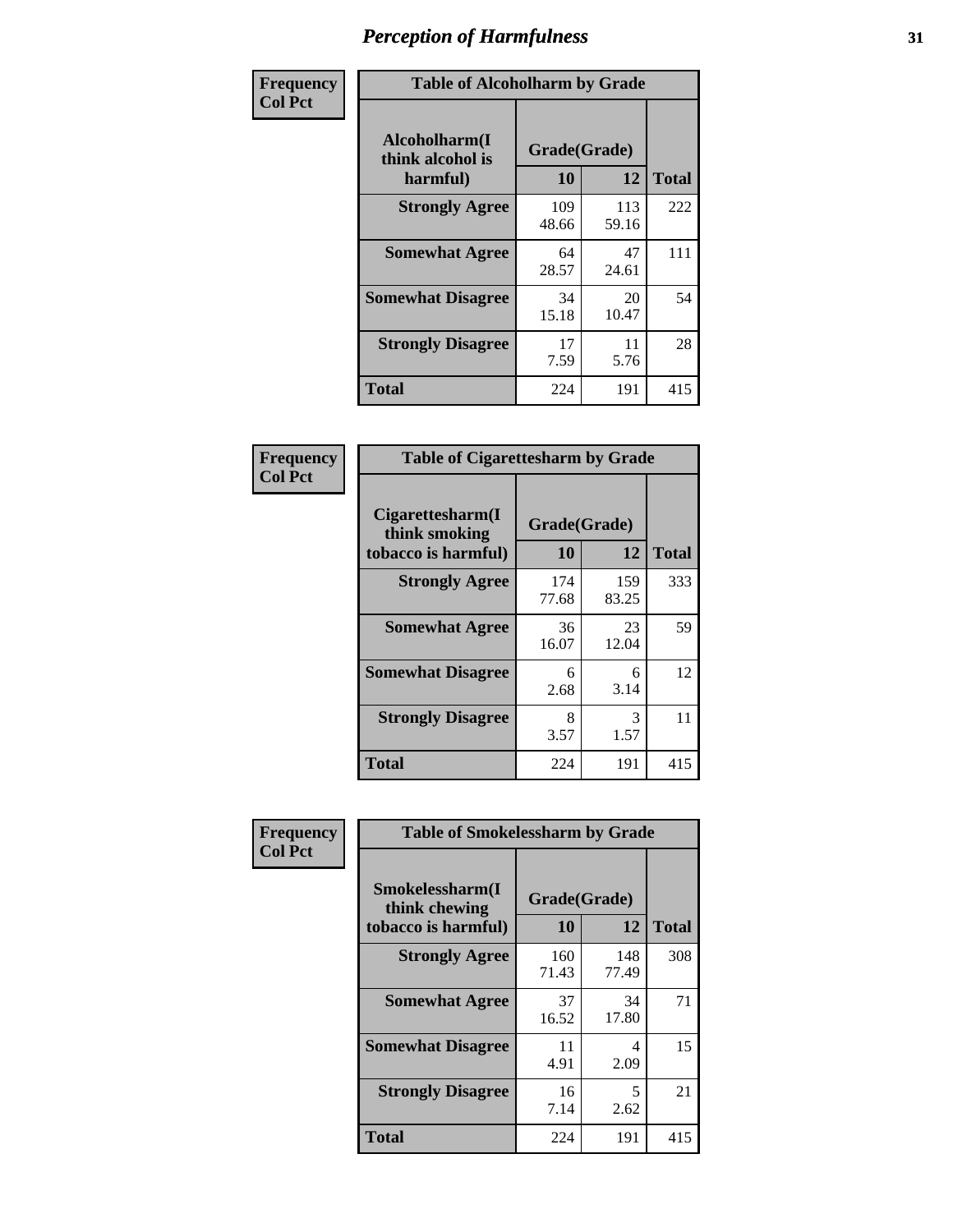| Frequency      | <b>Table of Marijuanaharm by Grade</b>            |                    |              |              |
|----------------|---------------------------------------------------|--------------------|--------------|--------------|
| <b>Col Pct</b> | Marijuanaharm(I<br>think marijuana is<br>harmful) | Grade(Grade)<br>10 | 12           | <b>Total</b> |
|                | <b>Strongly Agree</b>                             | 141<br>62.95       | 142<br>74.35 | 283          |
|                | <b>Somewhat Agree</b>                             | 21<br>9.38         | 20<br>10.47  | 41           |
|                | <b>Somewhat Disagree</b>                          | 24<br>10.71        | 13<br>6.81   | 37           |
|                | <b>Strongly Disagree</b>                          | 38<br>16.96        | 16<br>8.38   | 54           |
|                | <b>Total</b>                                      | 224                | 191          | 415          |

| <b>Table of Cocaineharm by Grade</b>          |                    |              |              |  |
|-----------------------------------------------|--------------------|--------------|--------------|--|
| Cocaineharm(I<br>think cocaine is<br>harmful) | Grade(Grade)<br>10 | 12           | <b>Total</b> |  |
| <b>Strongly Agree</b>                         | 209<br>93.30       | 174<br>91.10 | 383          |  |
| <b>Somewhat Agree</b>                         | 6<br>2.68          | 10<br>5.24   | 16           |  |
| <b>Somewhat Disagree</b>                      | 3<br>1.34          | 0<br>0.00    | 3            |  |
| <b>Strongly Disagree</b>                      | 6<br>2.68          | 7<br>3.66    | 13           |  |
| <b>Total</b>                                  | 224                | 191          | 415          |  |

| Frequency      | <b>Table of Inhalantsharm by Grade</b>             |                    |              |              |
|----------------|----------------------------------------------------|--------------------|--------------|--------------|
| <b>Col Pct</b> | Inhalantsharm(I<br>think inhalants are<br>harmful) | Grade(Grade)<br>10 | 12           | <b>Total</b> |
|                | <b>Strongly Agree</b>                              | 203<br>90.63       | 176<br>92.15 | 379          |
|                | <b>Somewhat Agree</b>                              | 8<br>3.57          | 9<br>4.71    | 17           |
|                | <b>Somewhat Disagree</b>                           | 5<br>2.23          | 0<br>0.00    | 5            |
|                | <b>Strongly Disagree</b>                           | 8<br>3.57          | 6<br>3.14    | 14           |
|                | Total                                              | 224                | 191          | 415          |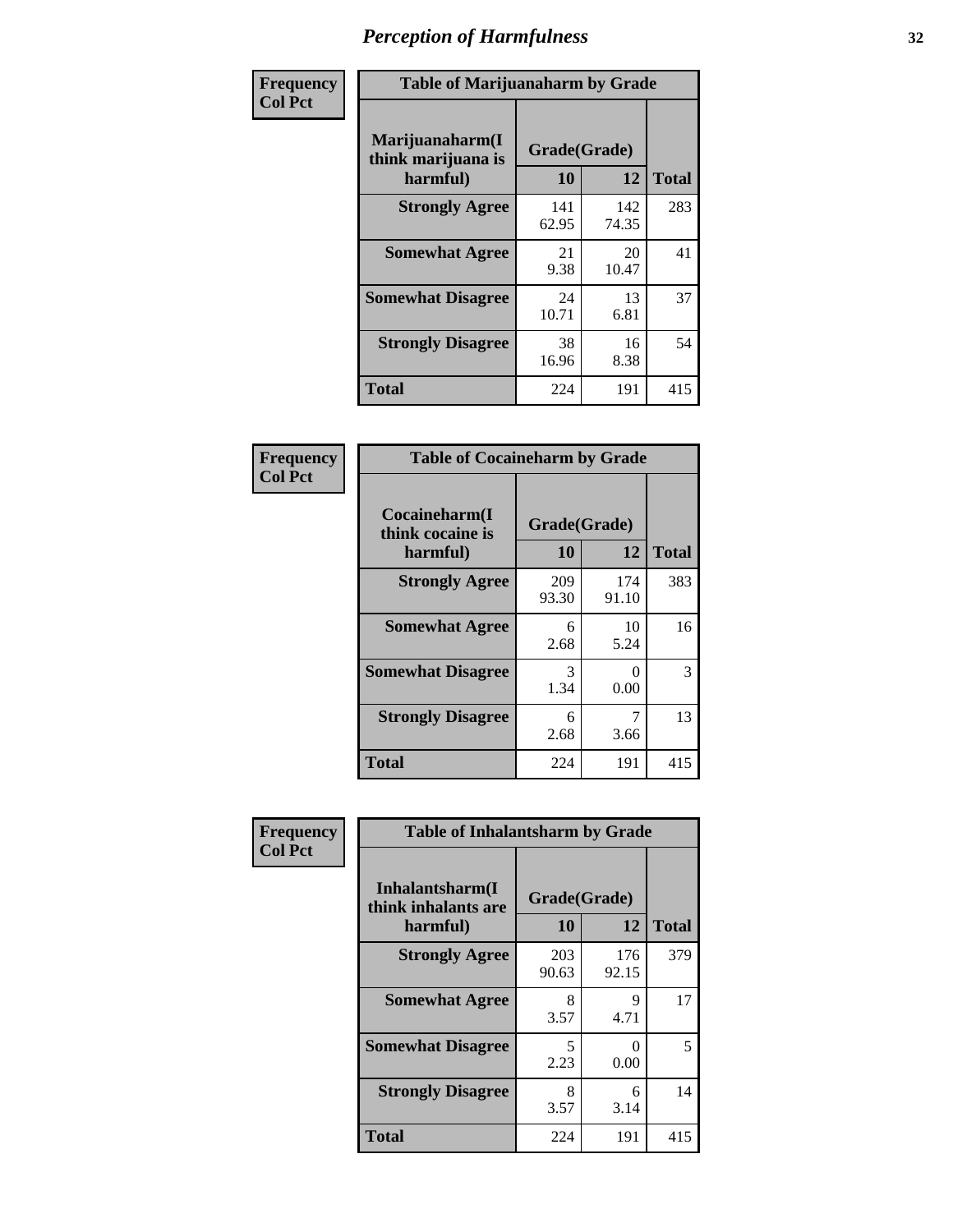| Frequency      | <b>Table of Steroidsharm by Grade</b>            |                    |              |              |
|----------------|--------------------------------------------------|--------------------|--------------|--------------|
| <b>Col Pct</b> | Steroidsharm(I<br>think steroids are<br>harmful) | Grade(Grade)<br>10 | 12           | <b>Total</b> |
|                | <b>Strongly Agree</b>                            | 195<br>87.05       | 160<br>83.77 | 355          |
|                | <b>Somewhat Agree</b>                            | 16<br>7.14         | 19<br>9.95   | 35           |
|                | <b>Somewhat Disagree</b>                         | 5<br>2.23          | 6<br>3.14    | 11           |
|                | <b>Strongly Disagree</b>                         | 8<br>3.57          | 6<br>3.14    | 14           |
|                | <b>Total</b>                                     | 224                | 191          | 415          |

| <b>Table of Ecstasyharm by Grade</b>                |                    |              |     |  |  |
|-----------------------------------------------------|--------------------|--------------|-----|--|--|
| $E$ cstasyharm $(I$<br>think ecstasy is<br>harmful) | Grade(Grade)<br>10 | <b>Total</b> |     |  |  |
| <b>Strongly Agree</b>                               | 205<br>91.52       | 167<br>87.43 | 372 |  |  |
| <b>Somewhat Agree</b>                               | 7<br>3.13          | 14<br>7.33   | 21  |  |  |
| <b>Somewhat Disagree</b>                            | 4<br>1.79          | 4<br>2.09    | 8   |  |  |
| <b>Strongly Disagree</b>                            | 8<br>3.57          | 6<br>3.14    | 14  |  |  |
| Total                                               | 224                | 191          | 415 |  |  |

| Frequency      | <b>Table of Methharm by Grade</b>                            |                           |              |              |
|----------------|--------------------------------------------------------------|---------------------------|--------------|--------------|
| <b>Col Pct</b> | <b>Methharm</b> (I think<br>methamphetamines<br>are harmful) | Grade(Grade)<br><b>10</b> | 12           | <b>Total</b> |
|                | <b>Strongly Agree</b>                                        | 214<br>95.54              | 181<br>94.76 | 395          |
|                | <b>Somewhat Agree</b>                                        | 3<br>1.34                 | 4<br>2.09    |              |
|                | <b>Somewhat Disagree</b>                                     | 0.45                      | 0<br>0.00    |              |
|                | <b>Strongly Disagree</b>                                     | 6<br>2.68                 | 6<br>3.14    | 12           |
|                | Total                                                        | 224                       | 191          | 415          |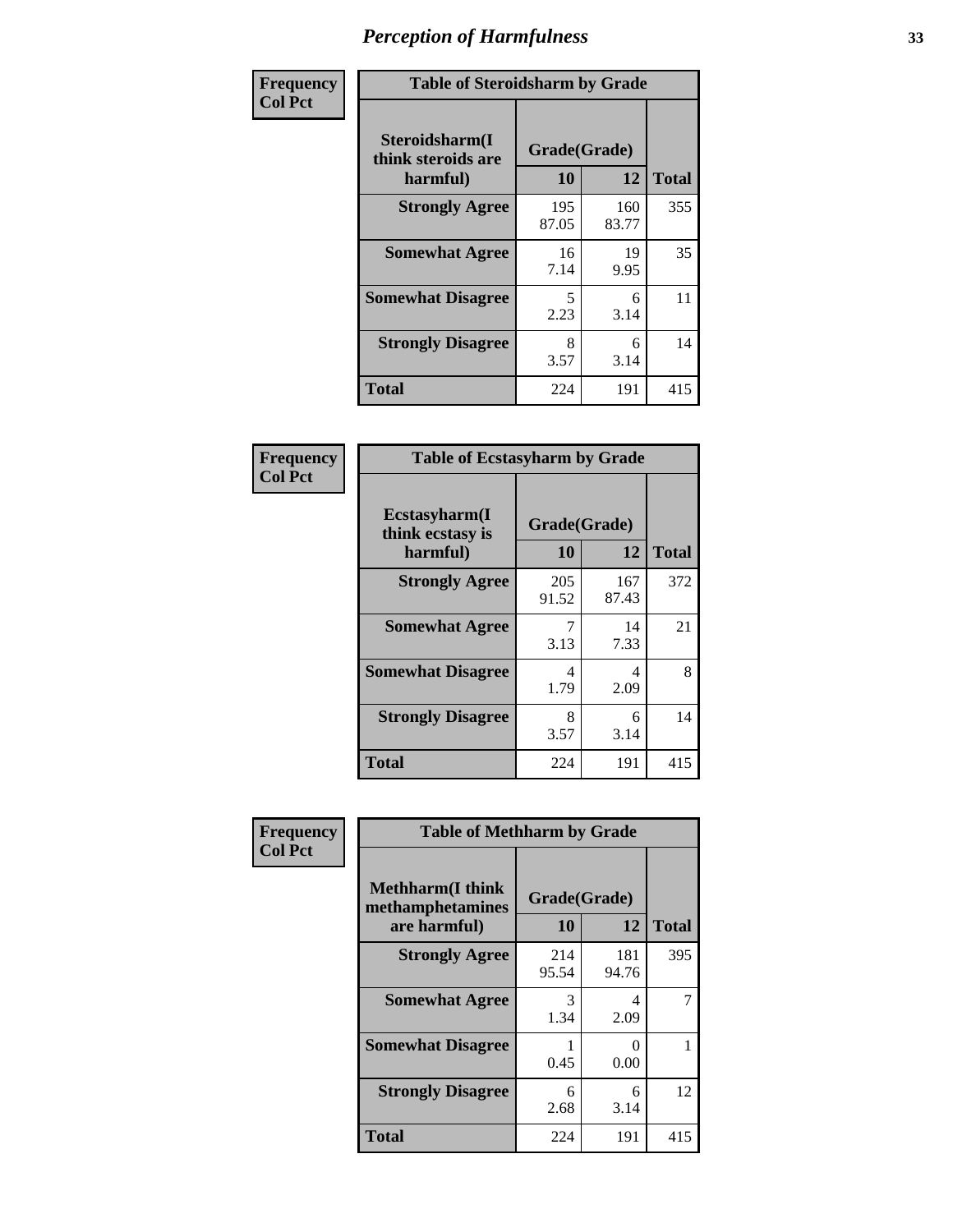| Frequency      | <b>Table of Hallucinogensharm by Grade</b>                 |                       |              |                |
|----------------|------------------------------------------------------------|-----------------------|--------------|----------------|
| <b>Col Pct</b> | Hallucinogensharm(I<br>think hallucinogens<br>are harmful) | Grade(Grade)<br>10    | 12           | <b>Total</b>   |
|                | <b>Strongly Agree</b>                                      | 208<br>92.86          | 179<br>93.72 | 387            |
|                | <b>Somewhat Agree</b>                                      | $\mathcal{L}$<br>0.89 | 6<br>3.14    | 8              |
|                | <b>Somewhat Disagree</b>                                   | 3.13                  | 0<br>0.00    | $\overline{7}$ |
|                | <b>Strongly Disagree</b>                                   | 3.13                  | 6<br>3.14    | 13             |
|                | <b>Total</b>                                               | 224                   | 191          | 415            |

| <b>Table of Prescriptionharm by Grade</b>                                         |              |              |              |  |
|-----------------------------------------------------------------------------------|--------------|--------------|--------------|--|
| <b>Prescriptionharm</b> (I<br>think prescription<br>drugs not<br>prescribed to me | Grade(Grade) |              |              |  |
| are harmful)                                                                      | 10           | 12           | <b>Total</b> |  |
| <b>Strongly Agree</b>                                                             | 171<br>76.34 | 144<br>75.39 | 315          |  |
| <b>Somewhat Agree</b>                                                             | 25<br>11.16  | 31<br>16.23  | 56           |  |
| <b>Somewhat Disagree</b>                                                          | 14<br>6.25   | Q<br>4.71    | 23           |  |
| <b>Strongly Disagree</b>                                                          | 14<br>6.25   | 7<br>3.66    | 21           |  |
| <b>Total</b>                                                                      | 224          | 191          | 415          |  |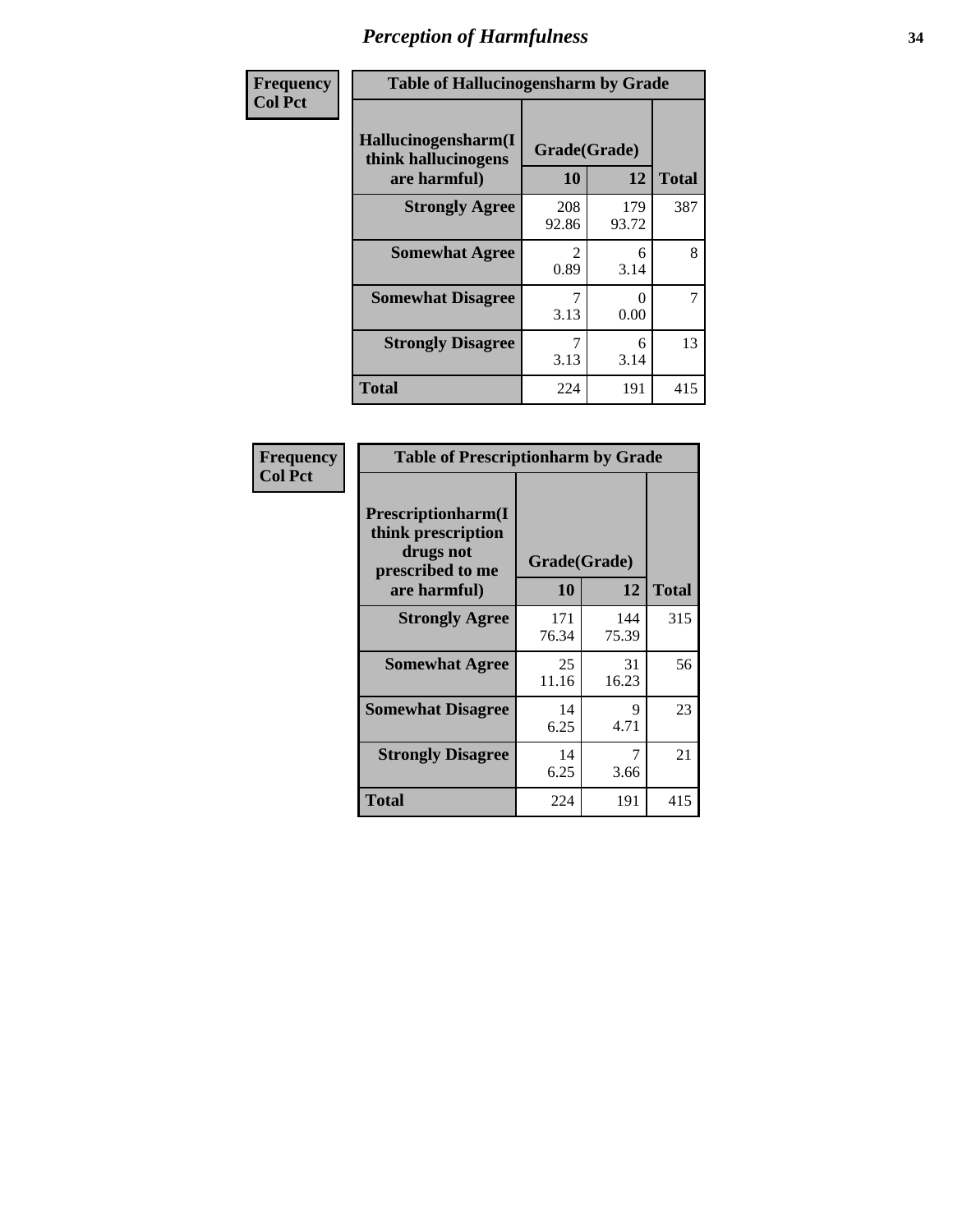# *Disapproval by Adults* **35**

| Frequency      | <b>Table of Alcoholadult by Grade</b>                                 |                    |              |              |
|----------------|-----------------------------------------------------------------------|--------------------|--------------|--------------|
| <b>Col Pct</b> | <b>Alcoholadult</b> (Adults<br>would disapprove if<br>I used alcohol) | Grade(Grade)<br>10 | 12           | <b>Total</b> |
|                | <b>Strongly Agree</b>                                                 | 124<br>55.36       | 102<br>53.40 | 226          |
|                | <b>Somewhat Agree</b>                                                 | 53<br>23.66        | 39<br>20.42  | 92           |
|                | <b>Somewhat Disagree</b>                                              | 34<br>15.18        | 18<br>9.42   | 52           |
|                | <b>Strongly Disagree</b>                                              | 13<br>5.80         | 32<br>16.75  | 45           |
|                | <b>Total</b>                                                          | 224                | 191          | 415          |

| <b>Table of Tobaccoadult by Grade</b>                                 |                    |              |              |  |
|-----------------------------------------------------------------------|--------------------|--------------|--------------|--|
| <b>Tobaccoadult</b> (Adults<br>would disapprove if<br>I used tobacco) | Grade(Grade)<br>10 | 12           | <b>Total</b> |  |
| <b>Strongly Agree</b>                                                 | 133<br>59.38       | 102<br>53.40 | 235          |  |
| <b>Somewhat Agree</b>                                                 | 38<br>16.96        | 34<br>17.80  | 72           |  |
| <b>Somewhat Disagree</b>                                              | 25<br>11.16        | 22<br>11.52  | 47           |  |
| <b>Strongly Disagree</b>                                              | 28<br>12.50        | 33<br>17.28  | 61           |  |
| <b>Total</b>                                                          | 224                | 191          | 415          |  |

| Frequency<br><b>Col Pct</b> | <b>Table of Marijuanaadult by Grade</b>                           |                    |              |              |
|-----------------------------|-------------------------------------------------------------------|--------------------|--------------|--------------|
|                             | Marijuanaadult(Adults<br>would disapprove if I<br>used marijuana) | Grade(Grade)<br>10 | 12           | <b>Total</b> |
|                             | <b>Strongly Agree</b>                                             | 180<br>80.36       | 142<br>74.35 | 322          |
|                             | <b>Somewhat Agree</b>                                             | 17<br>7.59         | 13<br>6.81   | 30           |
|                             | <b>Somewhat Disagree</b>                                          | 9<br>4.02          | 10<br>5.24   | 19           |
|                             | <b>Strongly Disagree</b>                                          | 18<br>8.04         | 26<br>13.61  | 44           |
|                             | <b>Total</b>                                                      | 224                | 191          | 415          |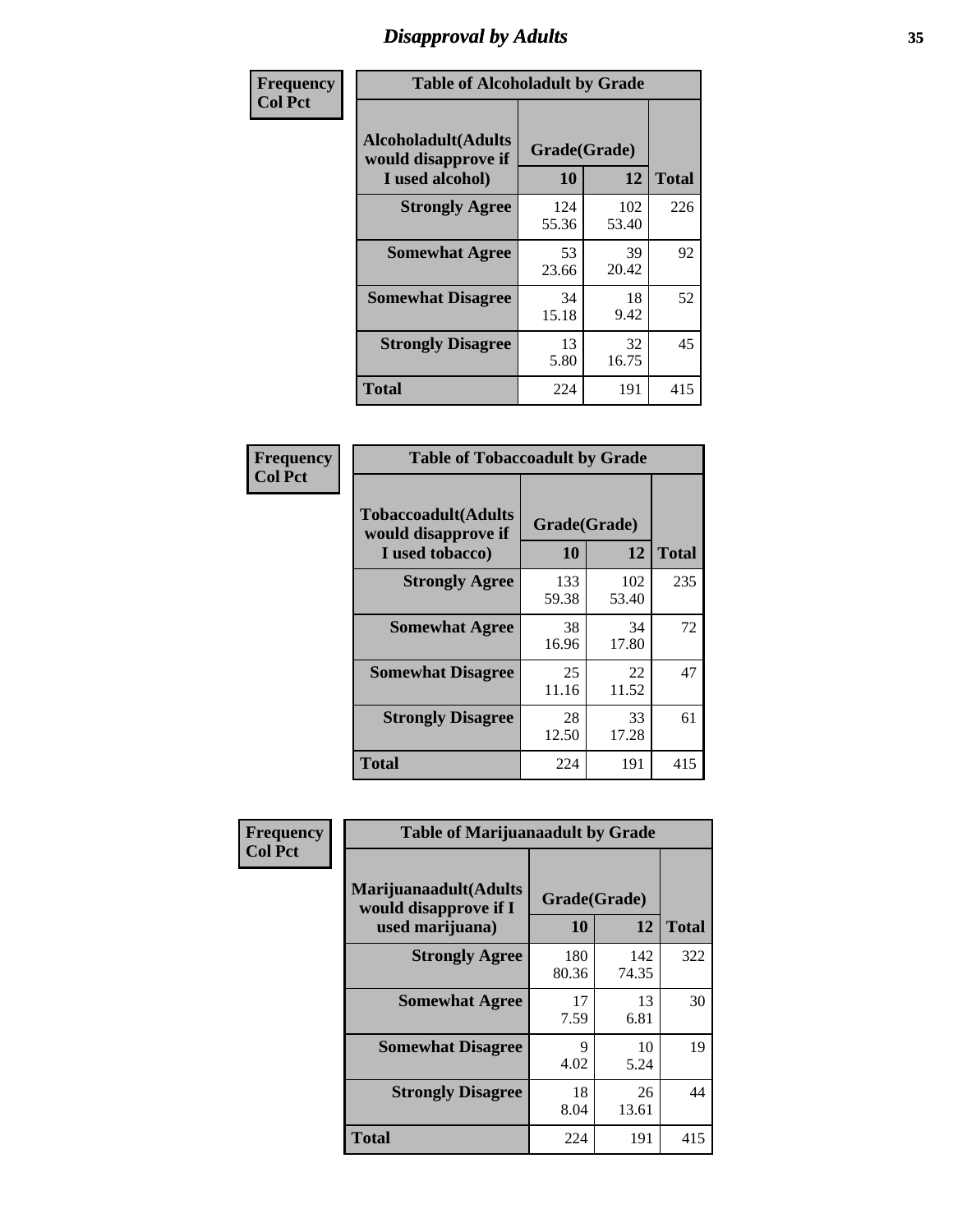### *Disapproval by Adults* **36**

| Frequency      | <b>Table of Otherdrugadult by Grade</b>                                     |                    |              |              |
|----------------|-----------------------------------------------------------------------------|--------------------|--------------|--------------|
| <b>Col Pct</b> | <b>Otherdrugadult</b> (Adults<br>would disapprove if I<br>used other drugs) | Grade(Grade)<br>10 | 12           | <b>Total</b> |
|                | <b>Strongly Agree</b>                                                       | 202<br>90.18       | 174<br>91.10 | 376          |
|                | <b>Somewhat Agree</b>                                                       | 8<br>3.57          | 3.66         | 15           |
|                | <b>Somewhat Disagree</b>                                                    | 0.45               | 5<br>2.62    | 6            |
|                | <b>Strongly Disagree</b>                                                    | 13<br>5.80         | 5<br>2.62    | 18           |
|                | <b>Total</b>                                                                | 224                | 191          | 415          |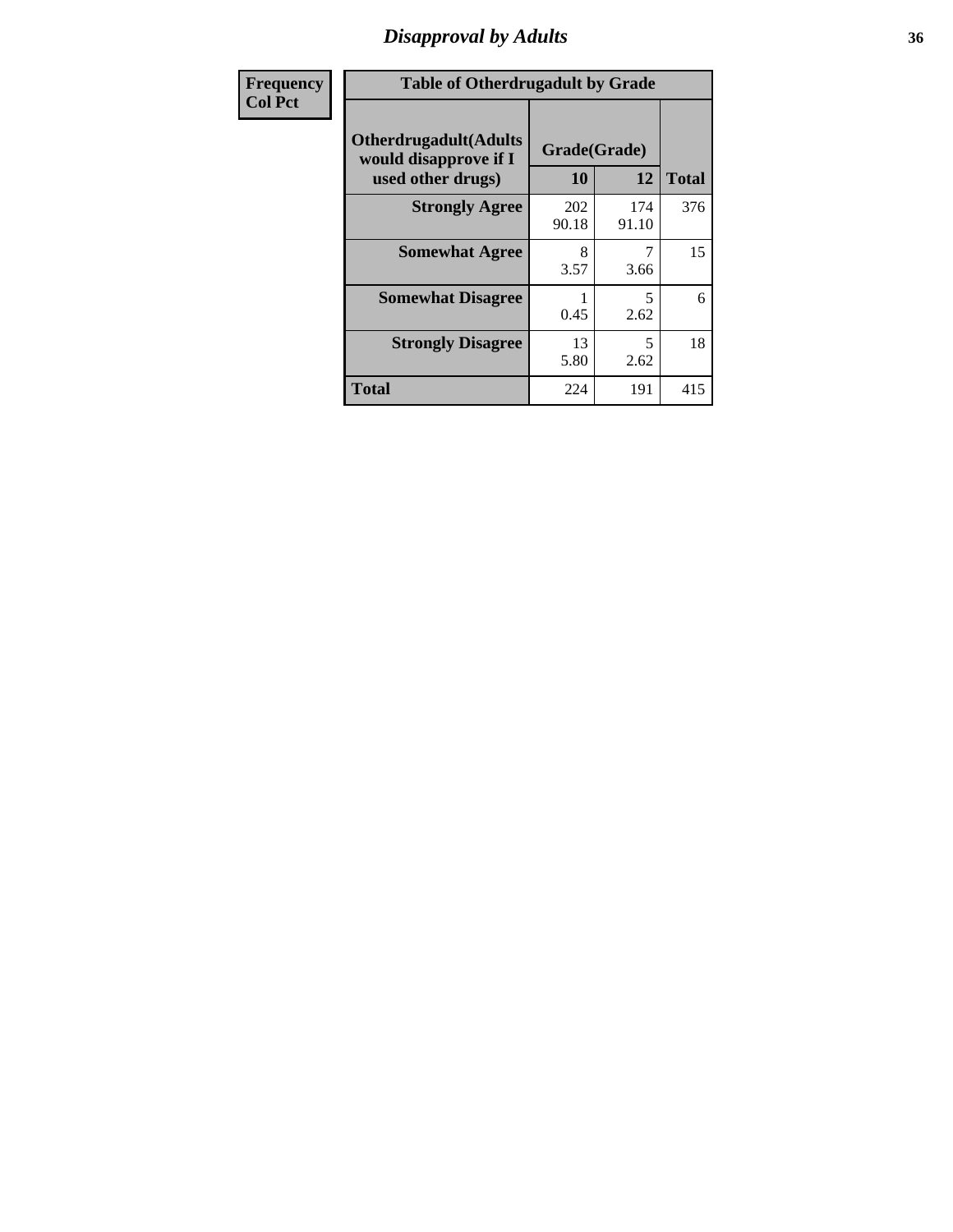# *Disapproval by Peers* **37**

| Frequency      | <b>Table of Alcoholpeer by Grade</b>                    |             |              |              |  |
|----------------|---------------------------------------------------------|-------------|--------------|--------------|--|
| <b>Col Pct</b> | Alcoholpeer(My<br>friends would<br>disapprove if I used |             | Grade(Grade) |              |  |
|                | alcohol)                                                | 10          | 12           | <b>Total</b> |  |
|                | <b>Strongly Agree</b>                                   | 39<br>17.41 | 37<br>19.37  | 76           |  |
|                | <b>Somewhat Agree</b>                                   | 50<br>22.32 | 36<br>18.85  | 86           |  |
|                | <b>Somewhat Disagree</b>                                | 55<br>24.55 | 50<br>26.18  | 105          |  |
|                | <b>Strongly Disagree</b>                                | 80<br>35.71 | 68<br>35.60  | 148          |  |
|                | Total                                                   | 224         | 191          | 415          |  |

| Frequency      | <b>Table of Tobaccopeer by Grade</b>                                |                    |             |              |
|----------------|---------------------------------------------------------------------|--------------------|-------------|--------------|
| <b>Col Pct</b> | Tobaccopeer(My<br>friends would<br>disapprove if I used<br>tobacco) | Grade(Grade)<br>10 | 12          | <b>Total</b> |
|                | <b>Strongly Agree</b>                                               | 62<br>27.68        | 47<br>24.61 | 109          |
|                | <b>Somewhat Agree</b>                                               | 50<br>22.32        | 37<br>19.37 | 87           |
|                | <b>Somewhat Disagree</b>                                            | 38<br>16.96        | 46<br>24.08 | 84           |
|                | <b>Strongly Disagree</b>                                            | 74<br>33.04        | 61<br>31.94 | 135          |
|                | Total                                                               | 224                | 191         | 415          |

| Frequency<br><b>Col Pct</b> | <b>Table of Marijuanapeer by Grade</b>                    |              |             |              |
|-----------------------------|-----------------------------------------------------------|--------------|-------------|--------------|
|                             | Marijuanapeer(My<br>friends would<br>disapprove if I used | Grade(Grade) |             |              |
|                             | marijuana)                                                | 10           | 12          | <b>Total</b> |
|                             | <b>Strongly Agree</b>                                     | 87<br>38.84  | 87<br>45.55 | 174          |
|                             | <b>Somewhat Agree</b>                                     | 43<br>19.20  | 32<br>16.75 | 75           |
|                             | <b>Somewhat Disagree</b>                                  | 42<br>18.75  | 26<br>13.61 | 68           |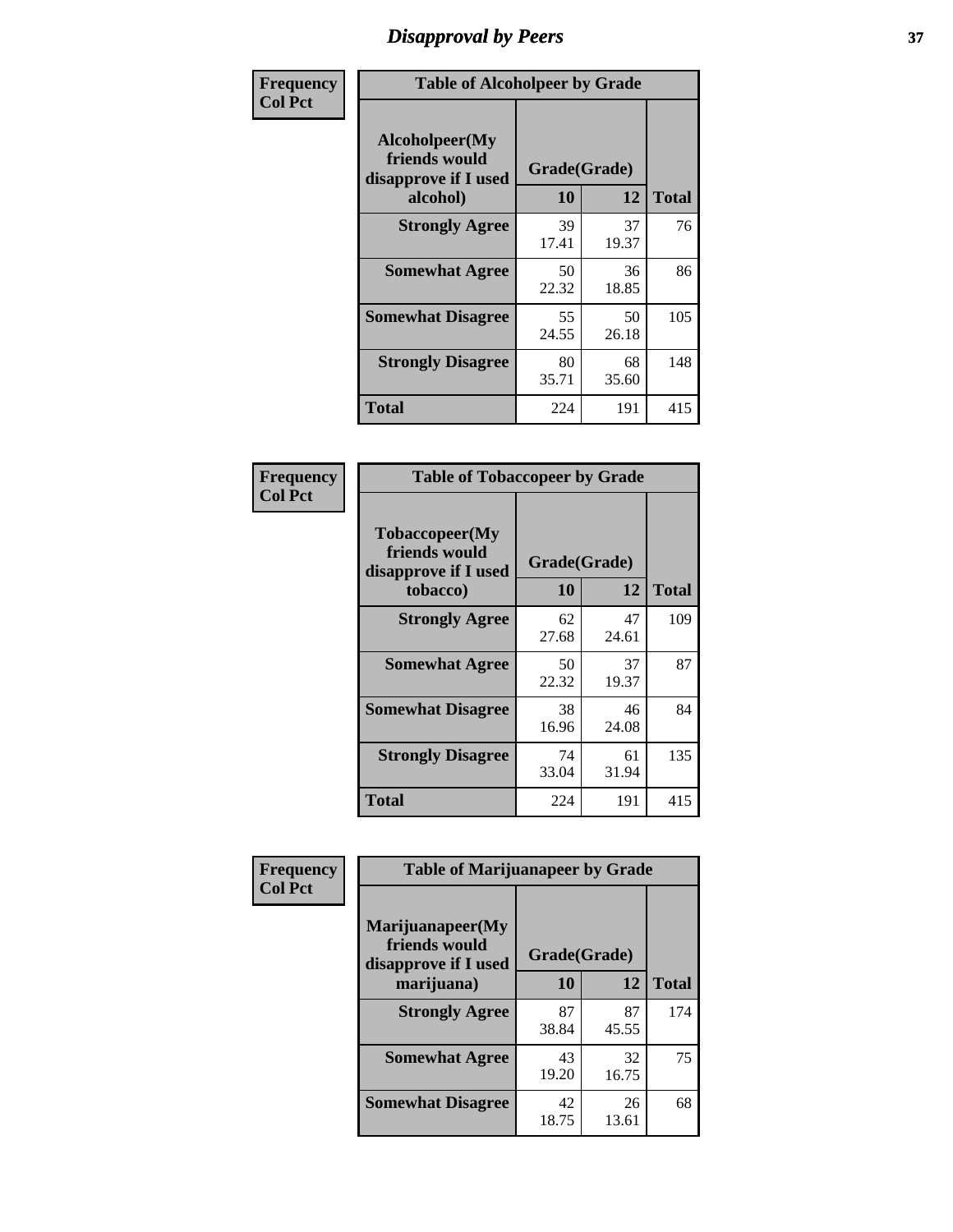# *Disapproval by Peers* **38**

| Frequency<br><b>Col Pct</b> | <b>Table of Marijuanapeer by Grade</b>                                  |                    |             |              |
|-----------------------------|-------------------------------------------------------------------------|--------------------|-------------|--------------|
|                             | Marijuanapeer(My<br>friends would<br>disapprove if I used<br>marijuana) | Grade(Grade)<br>10 | 12          | <b>Total</b> |
|                             | <b>Strongly Disagree</b>                                                | 52<br>23.21        | 46<br>24.08 | 98           |
|                             | Total                                                                   | 224                | 191         | 415          |

| Frequency      | <b>Table of Otherdrugpeer by Grade</b>                                    |                      |              |              |
|----------------|---------------------------------------------------------------------------|----------------------|--------------|--------------|
| <b>Col Pct</b> | Otherdrugpeer(My<br>friends would<br>disapprove if I used<br>other drugs) | Grade(Grade)<br>10   | 12           | <b>Total</b> |
|                | <b>Strongly Agree</b>                                                     | 130                  | 139<br>72.77 | 269          |
|                | <b>Somewhat Agree</b>                                                     | 58.04<br>40<br>17.86 | 28<br>14.66  | 68           |
|                | <b>Somewhat Disagree</b>                                                  | 22<br>9.82           | 11<br>5.76   | 33           |
|                | <b>Strongly Disagree</b>                                                  | 32<br>14.29          | 13<br>6.81   | 45           |
|                | <b>Total</b>                                                              | 224                  | 191          | 415          |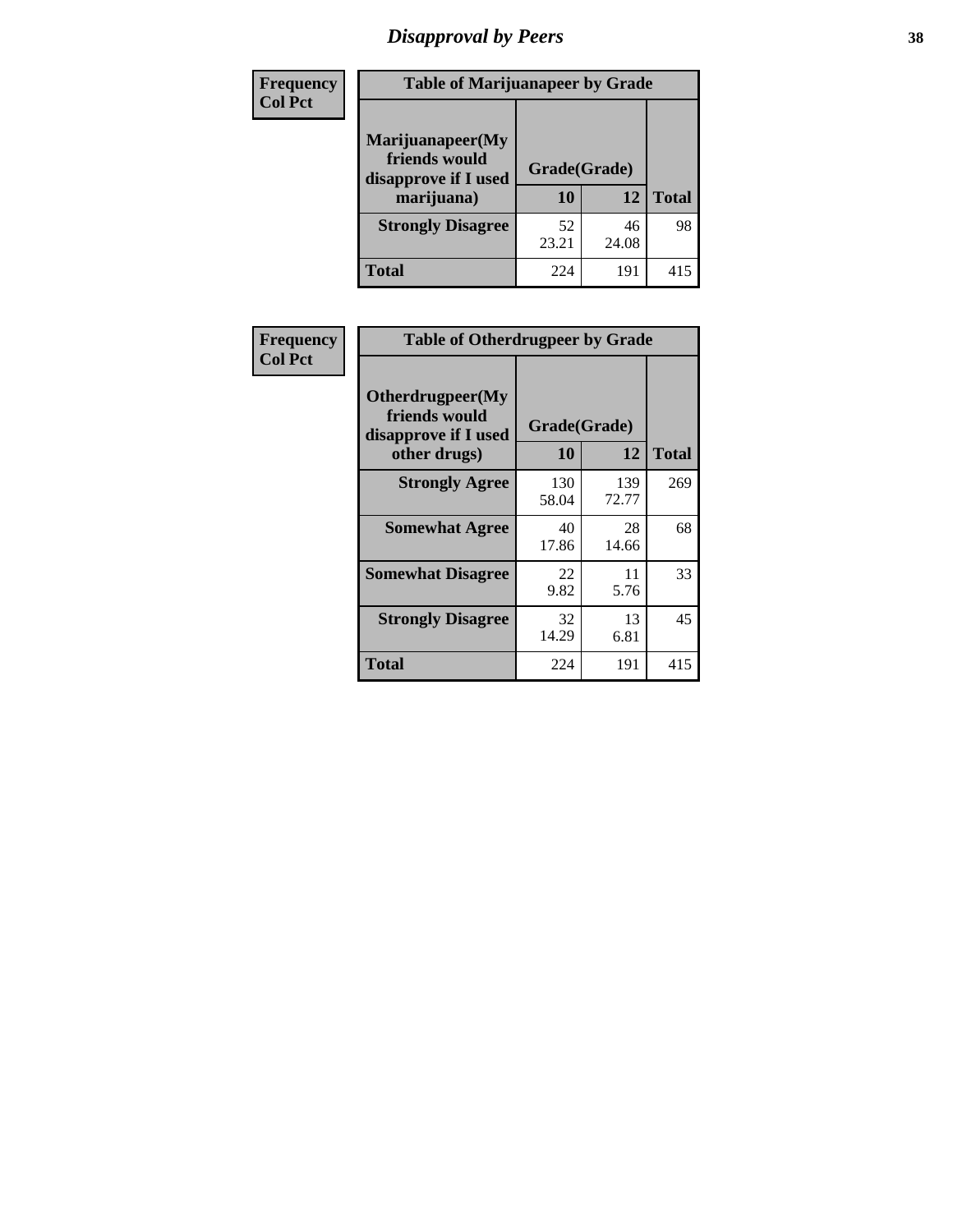| Frequency      | <b>Table of Alcohollocation1 by Grade</b> |              |              |              |
|----------------|-------------------------------------------|--------------|--------------|--------------|
| <b>Col Pct</b> | <b>Alcohollocation1(Places</b>            | Grade(Grade) |              |              |
|                | <b>Friends Use Alcohol)</b>               | 10           | 12           | <b>Total</b> |
|                |                                           | 165<br>73.66 | 126<br>65.97 | 291          |
|                | Do Not Use                                | 59<br>26.34  | 65<br>34.03  | 124          |
|                | <b>Total</b>                              | 224          | 191          | 415          |

| Frequency      | <b>Table of Alcohollocation2 by Grade</b>                     |                    |              |              |
|----------------|---------------------------------------------------------------|--------------------|--------------|--------------|
| <b>Col Pct</b> | <b>Alcohollocation2(Places</b><br><b>Friends Use Alcohol)</b> | Grade(Grade)<br>10 | <b>12</b>    | <b>Total</b> |
|                |                                                               | 111<br>49.55       | 85<br>44.50  | 196          |
|                | Home                                                          | 113<br>50.45       | 106<br>55.50 | 219          |
|                | <b>Total</b>                                                  | 224                | 191          | 415          |

| <b>Frequency</b> | <b>Table of Alcohollocation 3 by Grade</b> |              |              |              |
|------------------|--------------------------------------------|--------------|--------------|--------------|
| <b>Col Pct</b>   | <b>Alcohollocation3(Places</b>             | Grade(Grade) |              |              |
|                  | <b>Friends Use Alcohol)</b>                | 10           | 12           | <b>Total</b> |
|                  |                                            | 201<br>89.73 | 175<br>91.62 | 376          |
|                  | <b>School</b>                              | 23<br>10.27  | 16<br>8.38   | 39           |
|                  | <b>Total</b>                               | 224          | 191          | 415          |

| <b>Frequency</b> | <b>Table of Alcohollocation4 by Grade</b> |              |              |              |
|------------------|-------------------------------------------|--------------|--------------|--------------|
| <b>Col Pct</b>   | <b>Alcohollocation4(Places</b>            | Grade(Grade) |              |              |
|                  | <b>Friends Use Alcohol)</b>               | 10           | 12           | <b>Total</b> |
|                  |                                           | 175<br>78.13 | 158<br>82.72 | 333          |
|                  | Car                                       | 49<br>21.88  | 33<br>17.28  | 82           |
|                  | Total                                     | 224          | 191          | 415          |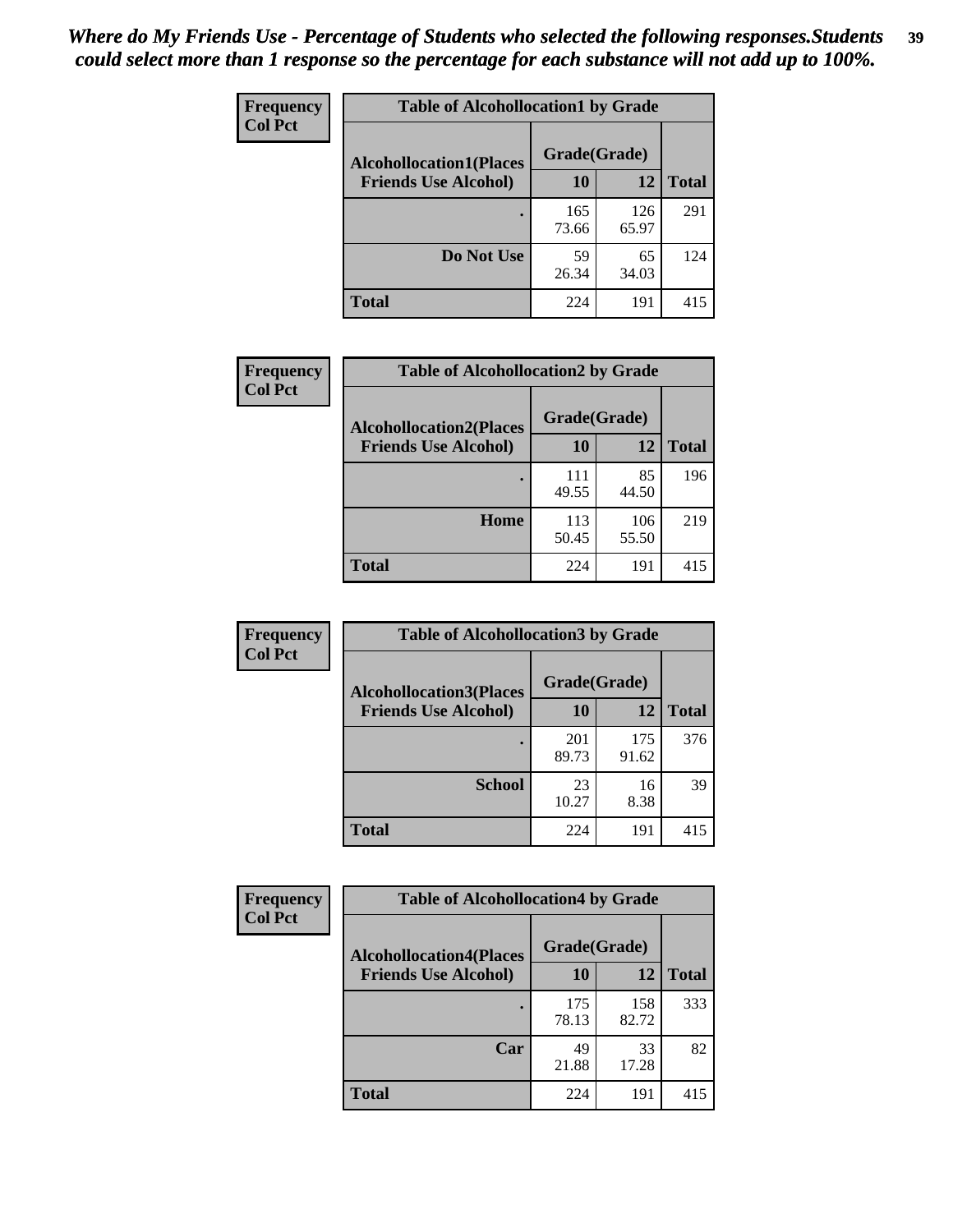| Frequency<br><b>Col Pct</b> | <b>Table of Alcohollocation5 by Grade</b> |              |              |              |
|-----------------------------|-------------------------------------------|--------------|--------------|--------------|
|                             | <b>Alcohollocation5(Places</b>            | Grade(Grade) |              |              |
|                             | <b>Friends Use Alcohol)</b>               | 10           | 12           | <b>Total</b> |
|                             |                                           | 91<br>40.63  | 80<br>41.88  | 171          |
|                             | <b>Friend's House</b>                     | 133<br>59.38 | 111<br>58.12 | 244          |
|                             | <b>Total</b>                              | 224          | 191          | 415          |

| Frequency      | <b>Table of Alcohollocation6 by Grade</b>                     |                    |              |              |
|----------------|---------------------------------------------------------------|--------------------|--------------|--------------|
| <b>Col Pct</b> | <b>Alcohollocation6(Places</b><br><b>Friends Use Alcohol)</b> | Grade(Grade)<br>10 | 12           | <b>Total</b> |
|                |                                                               | 132<br>58.93       | 107<br>56.02 | 239          |
|                | <b>Other</b>                                                  | 92<br>41.07        | 84<br>43.98  | 176          |
|                | Total                                                         | 224                | 191          | 415          |

| <b>Frequency</b> | <b>Table of Tobaccolocation1 by Grade</b> |              |              |              |
|------------------|-------------------------------------------|--------------|--------------|--------------|
| <b>Col Pct</b>   | <b>Tobaccolocation1(Places</b>            | Grade(Grade) |              |              |
|                  | <b>Friends Use Tobacco)</b>               | 10           | 12           | <b>Total</b> |
|                  |                                           | 154<br>68.75 | 136<br>71.20 | 290          |
|                  | Do Not Use                                | 70<br>31.25  | 55<br>28.80  | 125          |
|                  | <b>Total</b>                              | 224          | 191          | 415          |

| <b>Frequency</b> | <b>Table of Tobaccolocation2 by Grade</b> |              |              |              |  |
|------------------|-------------------------------------------|--------------|--------------|--------------|--|
| <b>Col Pct</b>   | <b>Tobaccolocation2(Places</b>            | Grade(Grade) |              |              |  |
|                  | <b>Friends Use Tobacco)</b>               | 10           | 12           | <b>Total</b> |  |
|                  |                                           | 103<br>45.98 | 64<br>33.51  | 167          |  |
|                  | Home                                      | 121<br>54.02 | 127<br>66.49 | 248          |  |
|                  | <b>Total</b>                              | 224          | 191          | 415          |  |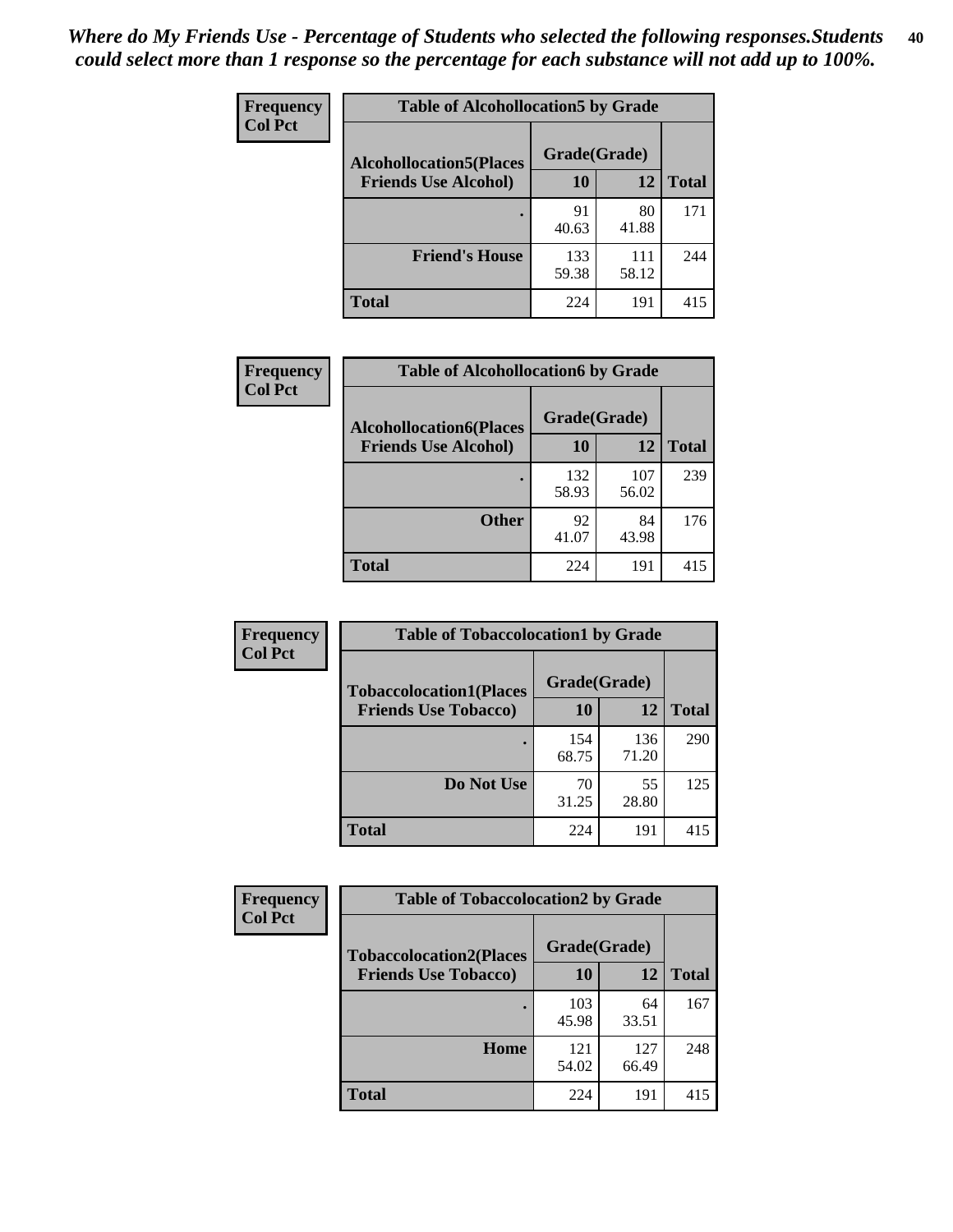| Frequency      | <b>Table of Tobaccolocation 3 by Grade</b> |              |              |              |
|----------------|--------------------------------------------|--------------|--------------|--------------|
| <b>Col Pct</b> | <b>Tobaccolocation3(Places</b>             | Grade(Grade) |              |              |
|                | <b>Friends Use Tobacco)</b>                | 10           | 12           | <b>Total</b> |
|                |                                            | 148<br>66.07 | 115<br>60.21 | 263          |
|                | <b>School</b>                              | 76<br>33.93  | 76<br>39.79  | 152          |
|                | <b>Total</b>                               | 224          | 191          | 415          |

| Frequency      | <b>Table of Tobaccolocation4 by Grade</b> |              |              |              |
|----------------|-------------------------------------------|--------------|--------------|--------------|
| <b>Col Pct</b> | <b>Tobaccolocation4(Places</b>            | Grade(Grade) |              |              |
|                | <b>Friends Use Tobacco)</b>               | 10           | 12           | <b>Total</b> |
|                |                                           | 125<br>55.80 | 71<br>37.17  | 196          |
|                | Car                                       | 99<br>44.20  | 120<br>62.83 | 219          |
|                | <b>Total</b>                              | 224          | 191          | 415          |

| Frequency      | <b>Table of Tobaccolocation5 by Grade</b> |              |              |              |
|----------------|-------------------------------------------|--------------|--------------|--------------|
| <b>Col Pct</b> | <b>Tobaccolocation5(Places</b>            | Grade(Grade) |              |              |
|                | <b>Friends Use Tobacco)</b>               | 10           | 12           | <b>Total</b> |
|                |                                           | 108<br>48.21 | 70<br>36.65  | 178          |
|                | <b>Friend's House</b>                     | 116<br>51.79 | 121<br>63.35 | 237          |
|                | <b>Total</b>                              | 224          | 191          | 415          |

| <b>Frequency</b> | <b>Table of Tobaccolocation6 by Grade</b> |              |              |              |  |
|------------------|-------------------------------------------|--------------|--------------|--------------|--|
| <b>Col Pct</b>   | <b>Tobaccolocation6(Places</b>            | Grade(Grade) |              |              |  |
|                  | <b>Friends Use Tobacco)</b>               | 10           | 12           | <b>Total</b> |  |
|                  |                                           | 113<br>50.45 | 88<br>46.07  | 201          |  |
|                  | <b>Other</b>                              | 111<br>49.55 | 103<br>53.93 | 214          |  |
|                  | <b>Total</b>                              | 224          | 191          | 415          |  |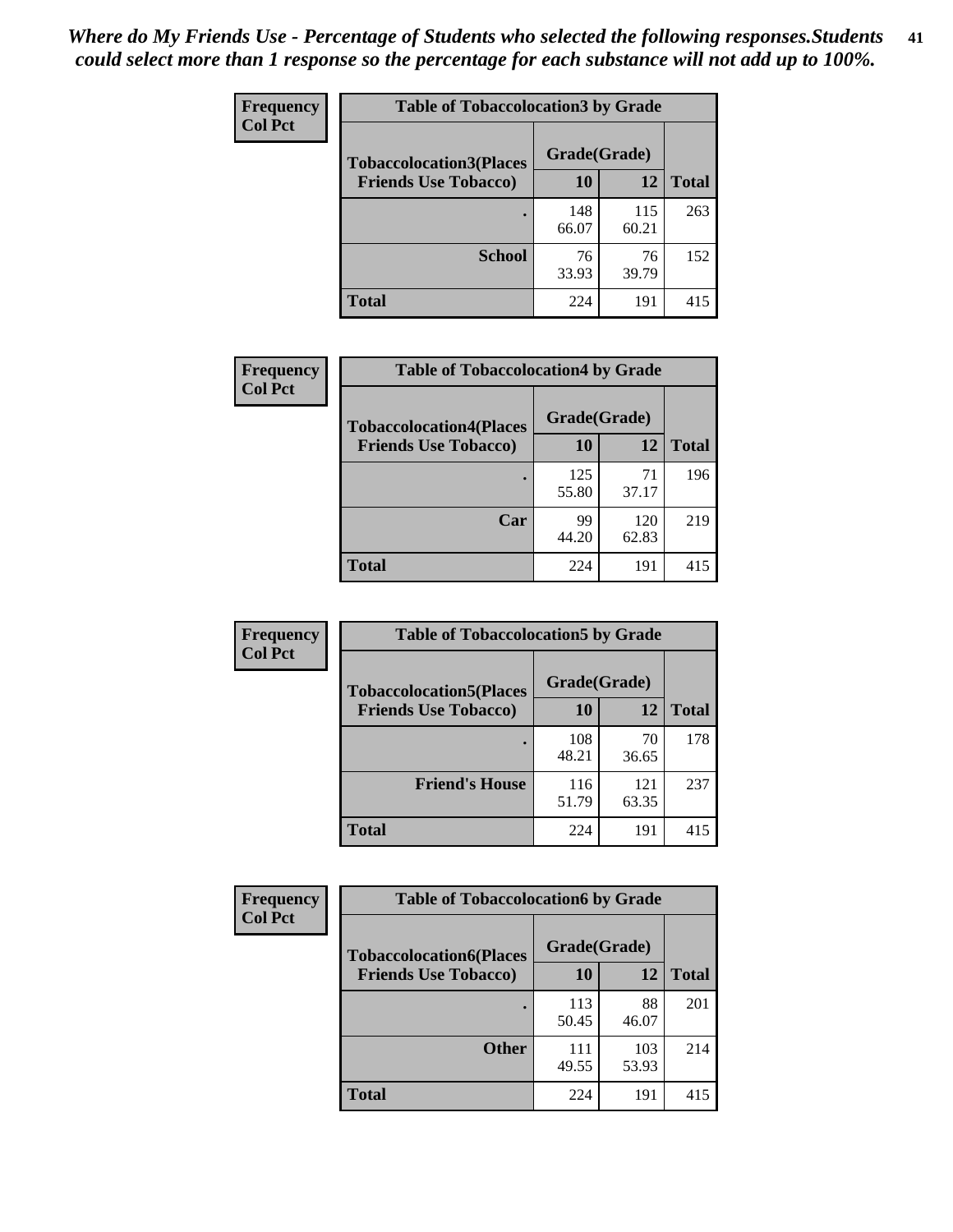| <b>Frequency</b> | <b>Table of Marijuanalocation1 by Grade</b> |              |              |              |
|------------------|---------------------------------------------|--------------|--------------|--------------|
| <b>Col Pct</b>   | <b>Marijuanalocation1(Places</b>            | Grade(Grade) |              |              |
|                  | <b>Friends Use Marijuana</b> )              | 10           | 12           | <b>Total</b> |
|                  |                                             | 109<br>48.66 | 79<br>41.36  | 188          |
|                  | Do Not Use                                  | 115<br>51.34 | 112<br>58.64 | 227          |
|                  | <b>Total</b>                                | 224          | 191          | 415          |

| <b>Frequency</b> | <b>Table of Marijuanalocation2 by Grade</b>                        |                    |              |              |
|------------------|--------------------------------------------------------------------|--------------------|--------------|--------------|
| <b>Col Pct</b>   | <b>Marijuanalocation2(Places</b><br><b>Friends Use Marijuana</b> ) | Grade(Grade)<br>10 | 12           | <b>Total</b> |
|                  |                                                                    | 145<br>64.73       | 139<br>72.77 | 284          |
|                  | Home                                                               | 79<br>35.27        | 52<br>27.23  | 131          |
|                  | <b>Total</b>                                                       | 224                | 191          | 415          |

| Frequency      | <b>Table of Marijuanalocation3 by Grade</b> |              |              |              |
|----------------|---------------------------------------------|--------------|--------------|--------------|
| <b>Col Pct</b> | <b>Marijuanalocation3</b> (Places           | Grade(Grade) |              |              |
|                | <b>Friends Use Marijuana</b> )              | 10           | 12           | <b>Total</b> |
|                |                                             | 211<br>94.20 | 178<br>93.19 | 389          |
|                | <b>School</b>                               | 13<br>5.80   | 13<br>6.81   | 26           |
|                | <b>Total</b>                                | 224          | 191          | 415          |

| Frequency      | <b>Table of Marijuanalocation4 by Grade</b> |              |              |              |  |
|----------------|---------------------------------------------|--------------|--------------|--------------|--|
| <b>Col Pct</b> | <b>Marijuanalocation4(Places</b>            | Grade(Grade) |              |              |  |
|                | <b>Friends Use Marijuana</b> )              | <b>10</b>    | 12           | <b>Total</b> |  |
|                |                                             | 168<br>75.00 | 154<br>80.63 | 322          |  |
|                | Car                                         | 56<br>25.00  | 37<br>19.37  | 93           |  |
|                | <b>Total</b>                                | 224          | 191          | 415          |  |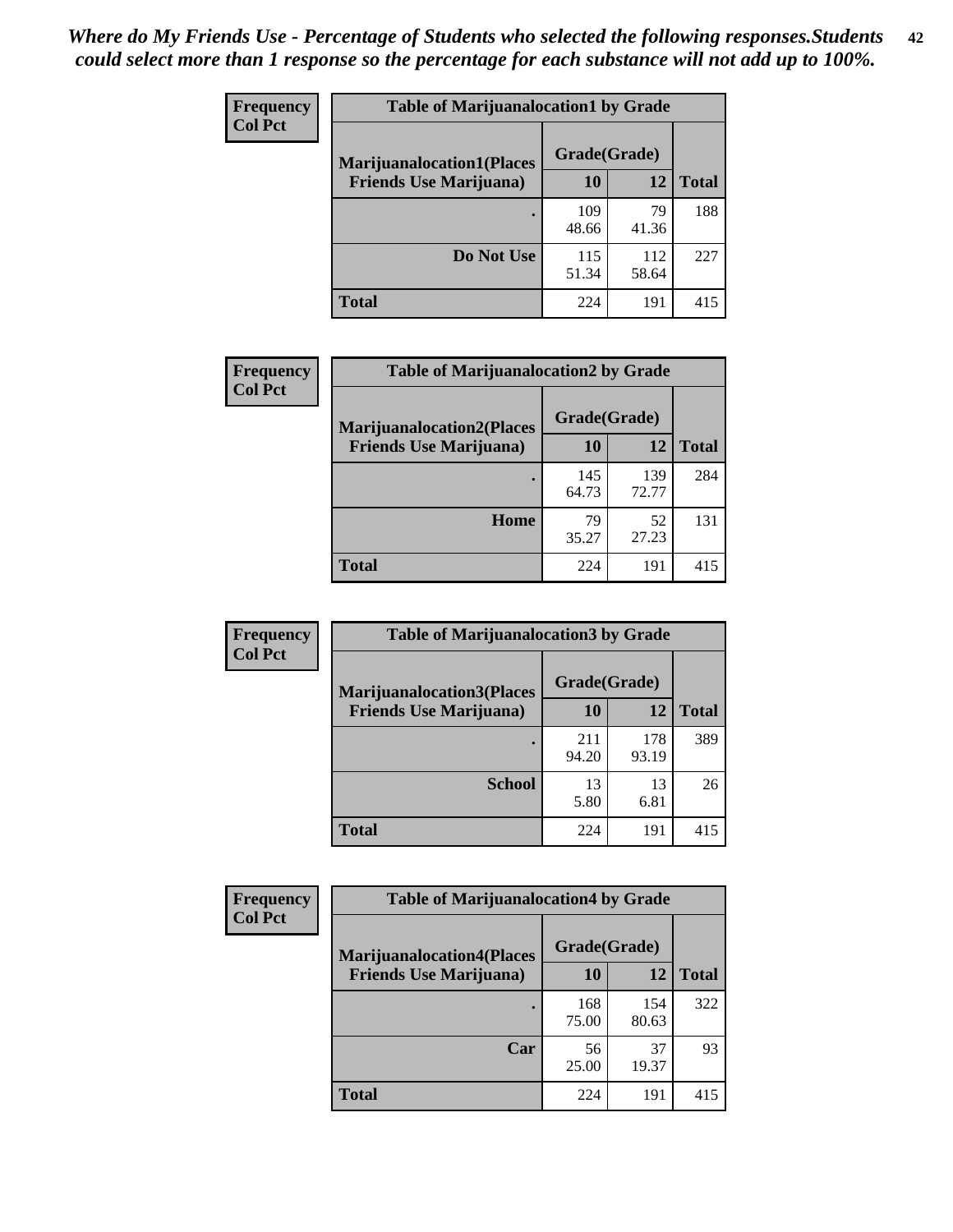| <b>Frequency</b> | <b>Table of Marijuanalocation5 by Grade</b> |              |              |              |
|------------------|---------------------------------------------|--------------|--------------|--------------|
| <b>Col Pct</b>   | <b>Marijuanalocation5</b> (Places           | Grade(Grade) |              |              |
|                  | <b>Friends Use Marijuana</b> )              | 10           | 12           | <b>Total</b> |
|                  |                                             | 139<br>62.05 | 114<br>59.69 | 253          |
|                  | <b>Friend's House</b>                       | 85<br>37.95  | 77<br>40.31  | 162          |
|                  | <b>Total</b>                                | 224          | 191          | 415          |

| <b>Frequency</b> | <b>Table of Marijuanalocation6 by Grade</b>                        |                    |              |              |
|------------------|--------------------------------------------------------------------|--------------------|--------------|--------------|
| <b>Col Pct</b>   | <b>Marijuanalocation6(Places</b><br><b>Friends Use Marijuana</b> ) | Grade(Grade)<br>10 | 12           | <b>Total</b> |
|                  |                                                                    | 146<br>65.18       | 150<br>78.53 | 296          |
|                  | <b>Other</b>                                                       | 78<br>34.82        | 41<br>21.47  | 119          |
|                  | <b>Total</b>                                                       | 224                | 191          | 415          |

| <b>Frequency</b> | <b>Table of Otherdruglocation1 by Grade</b>                          |              |              |              |
|------------------|----------------------------------------------------------------------|--------------|--------------|--------------|
| <b>Col Pct</b>   | <b>Otherdruglocation1(Places</b><br><b>Friends Use Other Illegal</b> | Grade(Grade) |              |              |
|                  | Drugs)                                                               | 10           | 12           | <b>Total</b> |
|                  |                                                                      | 56<br>25.00  | 34<br>17.80  | 90           |
|                  | Do Not Use                                                           | 168<br>75.00 | 157<br>82.20 | 325          |
|                  | <b>Total</b>                                                         | 224          | 191          | 415          |

| Frequency      | <b>Table of Otherdruglocation2 by Grade</b>                          |              |              |              |
|----------------|----------------------------------------------------------------------|--------------|--------------|--------------|
| <b>Col Pct</b> | <b>Otherdruglocation2(Places</b><br><b>Friends Use Other Illegal</b> | Grade(Grade) |              |              |
|                | Drugs)                                                               | 10           | 12           | <b>Total</b> |
|                |                                                                      | 186<br>83.04 | 160<br>83.77 | 346          |
|                | Home                                                                 | 38<br>16.96  | 31<br>16.23  | 69           |
|                | <b>Total</b>                                                         | 224          | 191          | 415          |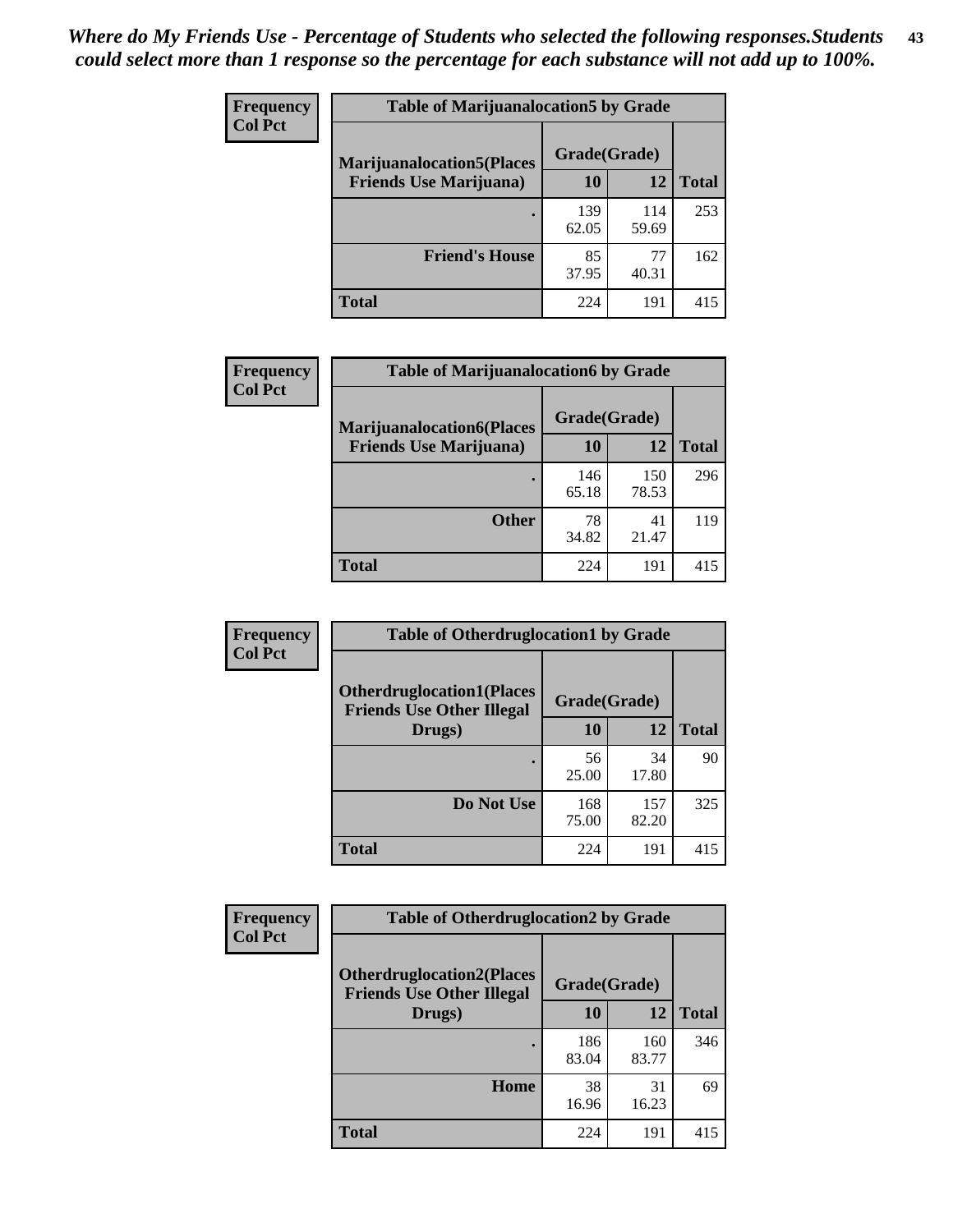| <b>Frequency</b> | <b>Table of Otherdruglocation 3 by Grade</b>                         |              |              |              |
|------------------|----------------------------------------------------------------------|--------------|--------------|--------------|
| <b>Col Pct</b>   | <b>Otherdruglocation3(Places</b><br><b>Friends Use Other Illegal</b> | Grade(Grade) |              |              |
|                  | Drugs)                                                               | 10           | 12           | <b>Total</b> |
|                  |                                                                      | 210<br>93.75 | 177<br>92.67 | 387          |
|                  | <b>School</b>                                                        | 14<br>6.25   | 14<br>7.33   | 28           |
|                  | <b>Total</b>                                                         | 224          | 191          | 415          |

| <b>Frequency</b> | <b>Table of Otherdruglocation4 by Grade</b>                          |              |              |              |
|------------------|----------------------------------------------------------------------|--------------|--------------|--------------|
| <b>Col Pct</b>   | <b>Otherdruglocation4(Places</b><br><b>Friends Use Other Illegal</b> | Grade(Grade) |              |              |
|                  | Drugs)                                                               | <b>10</b>    | 12           | <b>Total</b> |
|                  |                                                                      | 197<br>87.95 | 169<br>88.48 | 366          |
|                  | Car                                                                  | 27<br>12.05  | 22<br>11.52  | 49           |
|                  | <b>Total</b>                                                         | 224          | 191          | 415          |

| Frequency      | <b>Table of Otherdruglocation5 by Grade</b>                          |              |              |              |
|----------------|----------------------------------------------------------------------|--------------|--------------|--------------|
| <b>Col Pct</b> | <b>Otherdruglocation5(Places</b><br><b>Friends Use Other Illegal</b> | Grade(Grade) |              |              |
|                | Drugs)                                                               | 10           | 12           | <b>Total</b> |
|                |                                                                      | 184<br>82.14 | 159<br>83.25 | 343          |
|                | <b>Friend's House</b>                                                | 40<br>17.86  | 32<br>16.75  | 72           |
|                | <b>Total</b>                                                         | 224          | 191          | 415          |

| <b>Frequency</b> | <b>Table of Otherdruglocation6 by Grade</b>                          |              |              |              |
|------------------|----------------------------------------------------------------------|--------------|--------------|--------------|
| <b>Col Pct</b>   | <b>Otherdruglocation6(Places</b><br><b>Friends Use Other Illegal</b> | Grade(Grade) |              |              |
|                  | Drugs)                                                               | 10           | 12           | <b>Total</b> |
|                  |                                                                      | 186<br>83.04 | 166<br>86.91 | 352          |
|                  | <b>Other</b>                                                         | 38<br>16.96  | 25<br>13.09  | 63           |
|                  | Total                                                                | 224          | 191          | 415          |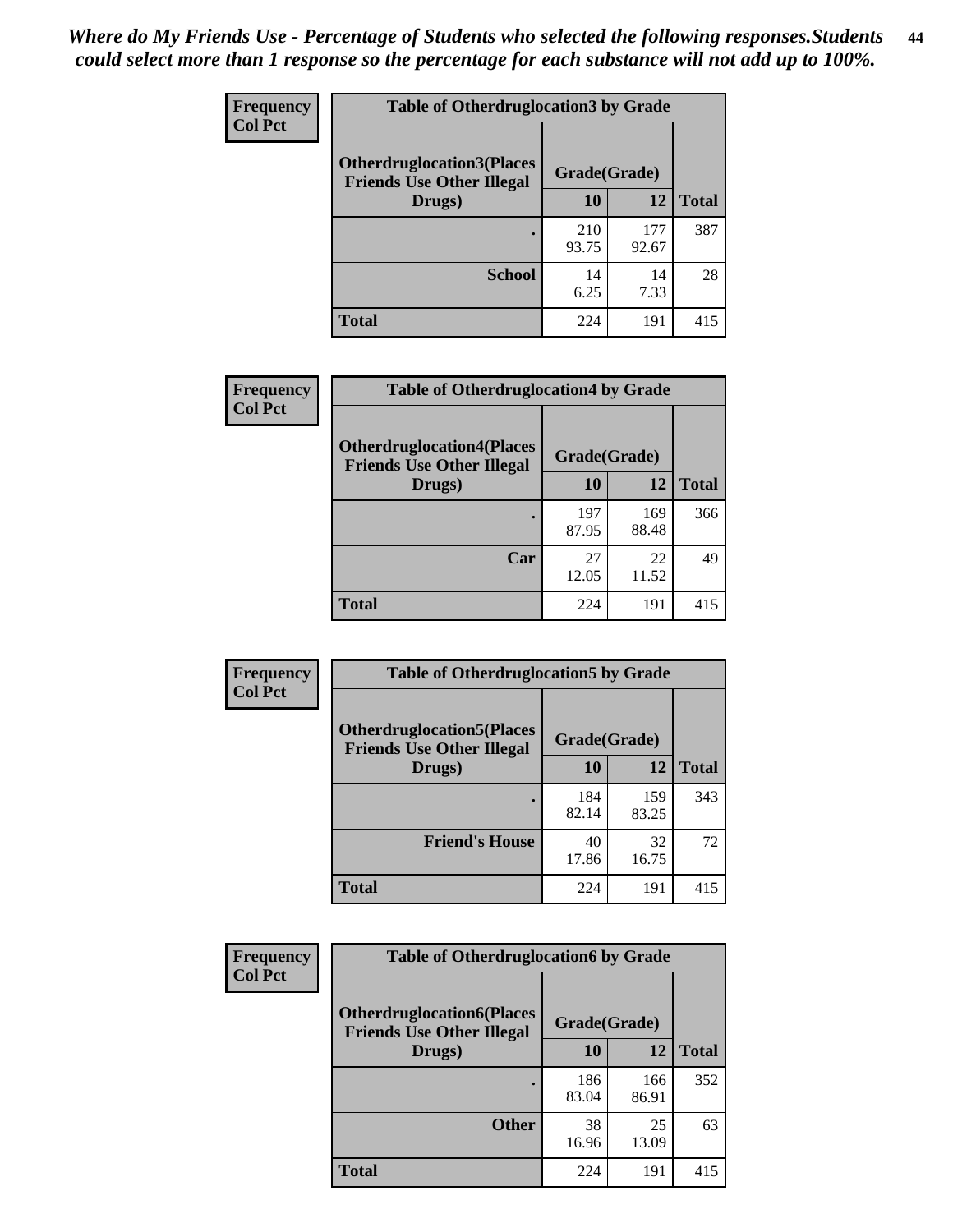| Frequency      | <b>Table of Alcoholtime1 by Grade</b>           |              |              |              |
|----------------|-------------------------------------------------|--------------|--------------|--------------|
| <b>Col Pct</b> | <b>Alcoholtime1(Times</b><br><b>Friends Use</b> | Grade(Grade) |              |              |
|                | Alcohol)                                        | 10           | 12           | <b>Total</b> |
|                |                                                 | 168<br>75.00 | 133<br>69.63 | 301          |
|                | Do Not Use                                      | 56<br>25.00  | 58<br>30.37  | 114          |
|                | <b>Total</b>                                    | 224          | 191          | 415          |

| Frequency      | <b>Table of Alcoholtime2 by Grade</b>           |              |              |              |
|----------------|-------------------------------------------------|--------------|--------------|--------------|
| <b>Col Pct</b> | <b>Alcoholtime2(Times</b><br><b>Friends Use</b> | Grade(Grade) |              |              |
|                | Alcohol)                                        | 10           | 12           | <b>Total</b> |
|                |                                                 | 205<br>91.52 | 181<br>94.76 | 386          |
|                | <b>On Way to School</b>                         | 19<br>8.48   | 10<br>5.24   | 29           |
|                | <b>Total</b>                                    | 224          | 191          | 415          |

| Frequency      | <b>Table of Alcoholtime3 by Grade</b>           |              |              |              |
|----------------|-------------------------------------------------|--------------|--------------|--------------|
| <b>Col Pct</b> | <b>Alcoholtime3(Times</b><br><b>Friends Use</b> | Grade(Grade) |              |              |
|                | Alcohol)                                        | 10           | 12           | <b>Total</b> |
|                |                                                 | 203<br>90.63 | 178<br>93.19 | 381          |
|                | <b>During School</b>                            | 21<br>9.38   | 13<br>6.81   | 34           |
|                | Total                                           | 224          | 191          | 415          |

| <b>Frequency</b><br><b>Col Pct</b> | <b>Table of Alcoholtime4 by Grade</b> |              |              |              |  |
|------------------------------------|---------------------------------------|--------------|--------------|--------------|--|
|                                    | <b>Alcoholtime4(Times</b>             | Grade(Grade) |              |              |  |
|                                    | <b>Friends Use Alcohol)</b>           | 10           | 12           | <b>Total</b> |  |
|                                    |                                       | 204<br>91.07 | 180<br>94.24 | 384          |  |
|                                    | <b>On Way Home From School</b>        | 20<br>8.93   | 11<br>5.76   | 31           |  |
|                                    | <b>Total</b>                          | 224          | 191          | 415          |  |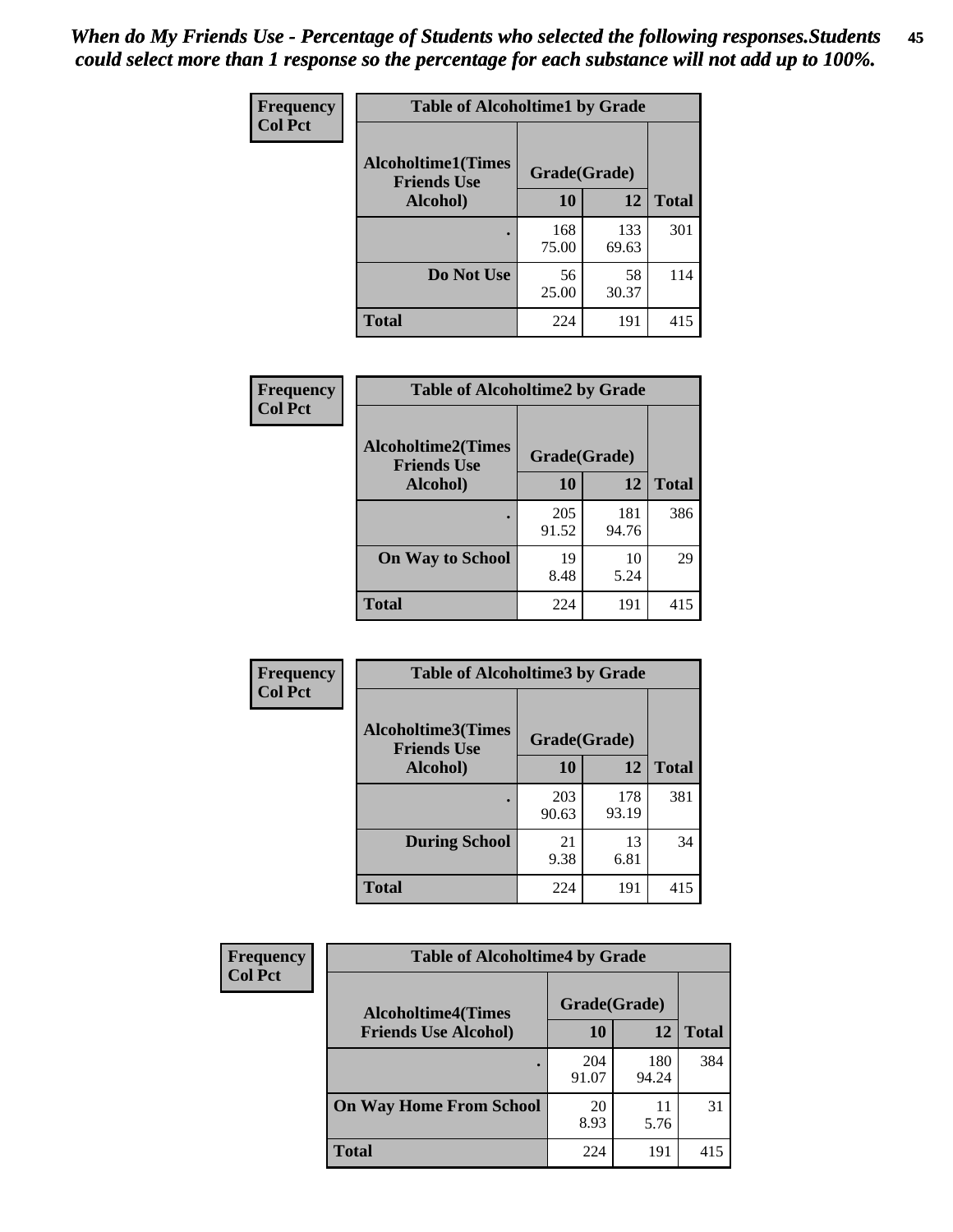*When do My Friends Use - Percentage of Students who selected the following responses.Students could select more than 1 response so the percentage for each substance will not add up to 100%.* **46**

| Frequency      | <b>Table of Alcoholtime5 by Grade</b>           |              |              |              |
|----------------|-------------------------------------------------|--------------|--------------|--------------|
| <b>Col Pct</b> | <b>Alcoholtime5(Times</b><br><b>Friends Use</b> | Grade(Grade) |              |              |
|                | Alcohol)                                        | 10           | 12           | <b>Total</b> |
|                |                                                 | 160<br>71.43 | 141<br>73.82 | 301          |
|                | Weeknights                                      | 64<br>28.57  | 50<br>26.18  | 114          |
|                | <b>Total</b>                                    | 224          | 191          | 415          |

| Frequency      | <b>Table of Alcoholtime6 by Grade</b>           |              |              |              |
|----------------|-------------------------------------------------|--------------|--------------|--------------|
| <b>Col Pct</b> | <b>Alcoholtime6(Times</b><br><b>Friends Use</b> | Grade(Grade) |              |              |
|                | Alcohol)                                        | 10           | 12           | <b>Total</b> |
|                |                                                 | 49<br>21.88  | 49<br>25.65  | 98           |
|                | Weekends                                        | 175<br>78.13 | 142<br>74.35 | 317          |
|                | <b>Total</b>                                    | 224          | 191          | 415          |

| <b>Frequency</b> | <b>Table of Tobaccotime1 by Grade</b>           |              |              |              |
|------------------|-------------------------------------------------|--------------|--------------|--------------|
| <b>Col Pct</b>   | <b>Tobaccotime1(Times</b><br><b>Friends Use</b> | Grade(Grade) |              |              |
|                  | <b>Tobacco</b> )                                | 10           | 12           | <b>Total</b> |
|                  |                                                 | 150<br>66.96 | 140<br>73.30 | 290          |
|                  | Do Not Use                                      | 74<br>33.04  | 51<br>26.70  | 125          |
|                  | <b>Total</b>                                    | 224          | 191          | 415          |

| <b>Frequency</b> |                                                 | <b>Table of Tobaccotime2 by Grade</b> |              |              |  |
|------------------|-------------------------------------------------|---------------------------------------|--------------|--------------|--|
| <b>Col Pct</b>   | <b>Tobaccotime2(Times</b><br><b>Friends Use</b> | Grade(Grade)                          |              |              |  |
|                  | <b>Tobacco</b> )                                | 10                                    | 12           | <b>Total</b> |  |
|                  |                                                 | 121<br>54.02                          | 82<br>42.93  | 203          |  |
|                  | <b>On Way to School</b>                         | 103<br>45.98                          | 109<br>57.07 | 212          |  |
|                  | Total                                           | 224                                   | 191          | 415          |  |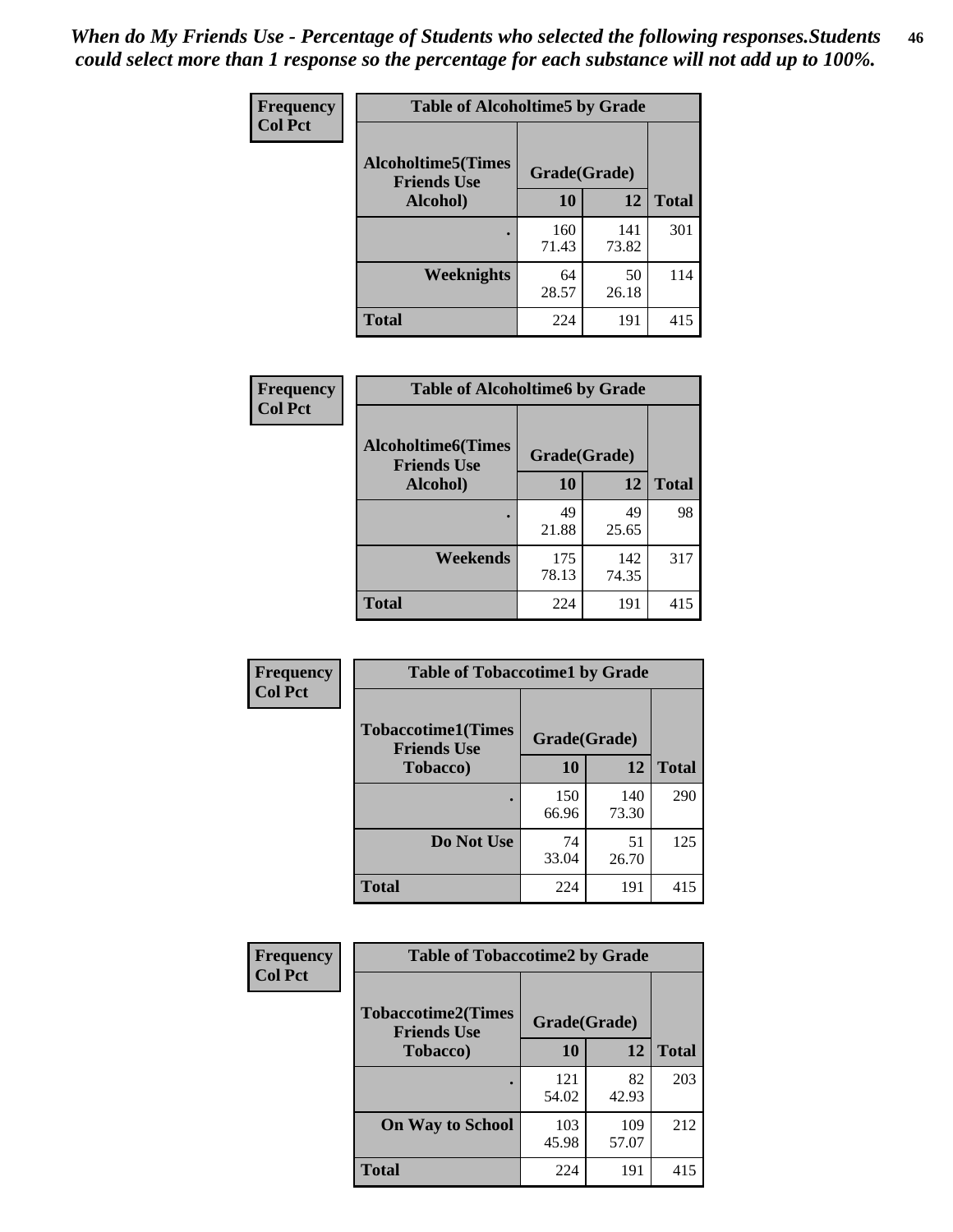*When do My Friends Use - Percentage of Students who selected the following responses.Students could select more than 1 response so the percentage for each substance will not add up to 100%.* **47**

| <b>Frequency</b> | <b>Table of Tobaccotime3 by Grade</b>           |              |              |              |  |
|------------------|-------------------------------------------------|--------------|--------------|--------------|--|
| <b>Col Pct</b>   | <b>Tobaccotime3(Times</b><br><b>Friends Use</b> |              | Grade(Grade) |              |  |
|                  | <b>Tobacco</b> )                                | 10           | 12           | <b>Total</b> |  |
|                  |                                                 | 147<br>65.63 | 114<br>59.69 | 261          |  |
|                  | <b>During School</b>                            | 77<br>34.38  | 77<br>40.31  | 154          |  |
|                  | <b>Total</b>                                    | 224          | 191          | 415          |  |

| <b>Frequency</b> | <b>Table of Tobaccotime4 by Grade</b> |              |              |              |
|------------------|---------------------------------------|--------------|--------------|--------------|
| <b>Col Pct</b>   | <b>Tobaccotime4(Times</b>             | Grade(Grade) |              |              |
|                  | <b>Friends Use Tobacco)</b>           | 10           | 12           | <b>Total</b> |
|                  |                                       | 204<br>91.07 | 180<br>94.24 | 384          |
|                  | <b>On Way Home From School</b>        | 20<br>8.93   | 11<br>5.76   | 31           |
|                  | <b>Total</b>                          | 224          | 191          | 415          |

| Frequency      | <b>Table of Tobaccotime5 by Grade</b>           |              |              |              |  |
|----------------|-------------------------------------------------|--------------|--------------|--------------|--|
| <b>Col Pct</b> | <b>Tobaccotime5(Times</b><br><b>Friends Use</b> | Grade(Grade) |              |              |  |
|                | <b>Tobacco</b> )                                | 10           | 12           | <b>Total</b> |  |
|                |                                                 | 96<br>42.86  | 55<br>28.80  | 151          |  |
|                | Weeknights                                      | 128<br>57.14 | 136<br>71.20 | 264          |  |
|                | <b>Total</b>                                    | 224          | 191          | 415          |  |

| <b>Frequency</b> | <b>Table of Tobaccotime6 by Grade</b>                           |              |              |              |
|------------------|-----------------------------------------------------------------|--------------|--------------|--------------|
| <b>Col Pct</b>   | <b>Tobaccotime6(Times</b><br>Grade(Grade)<br><b>Friends Use</b> |              |              |              |
|                  | <b>Tobacco</b> )                                                | 10           | 12           | <b>Total</b> |
|                  | ٠                                                               | 88<br>39.29  | 53<br>27.75  | 141          |
|                  | Weekends                                                        | 136<br>60.71 | 138<br>72.25 | 274          |
|                  | <b>Total</b>                                                    | 224          | 191          | 415          |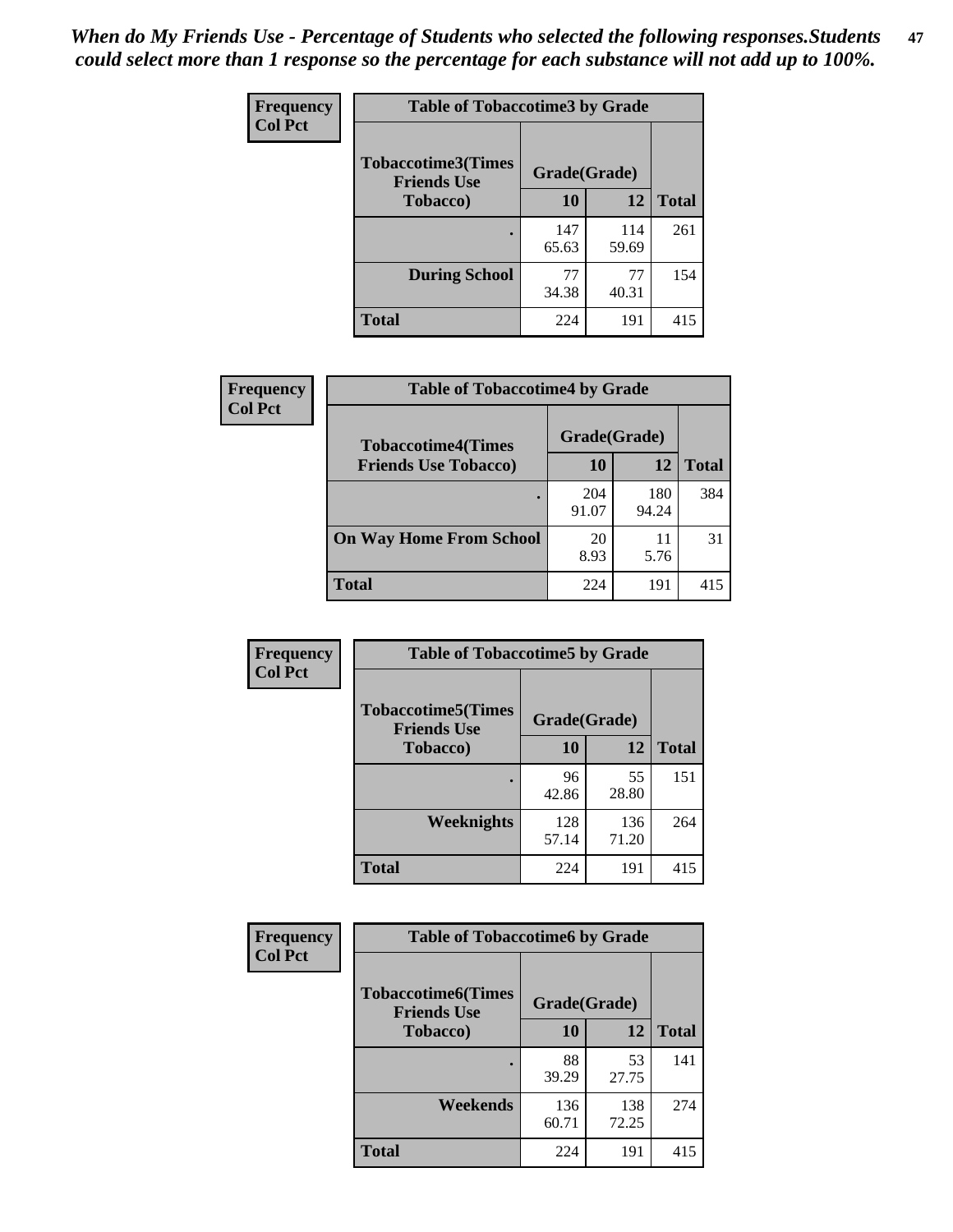| Frequency      | <b>Table of Marijuanatime1 by Grade</b>           |              |              |              |  |
|----------------|---------------------------------------------------|--------------|--------------|--------------|--|
| <b>Col Pct</b> | <b>Marijuanatime1(Times</b><br><b>Friends Use</b> | Grade(Grade) |              |              |  |
|                | Marijuana)                                        | 10           | 12           | <b>Total</b> |  |
|                |                                                   | 112<br>50.00 | 77<br>40.31  | 189          |  |
|                | Do Not Use                                        | 112<br>50.00 | 114<br>59.69 | 226          |  |
|                | <b>Total</b>                                      | 224          | 191          | 415          |  |

| Frequency      | <b>Table of Marijuanatime2 by Grade</b>           |              |              |              |
|----------------|---------------------------------------------------|--------------|--------------|--------------|
| <b>Col Pct</b> | <b>Marijuanatime2(Times</b><br><b>Friends Use</b> | Grade(Grade) |              |              |
|                | Marijuana)                                        | 10           | 12           | <b>Total</b> |
|                |                                                   | 187<br>83.48 | 143<br>74.87 | 330          |
|                | <b>On Way to School</b>                           | 37<br>16.52  | 48<br>25.13  | 85           |
|                | <b>Total</b>                                      | 224          | 191          | 415          |

| Frequency      | <b>Table of Marijuanatime3 by Grade</b>    |              |              |              |
|----------------|--------------------------------------------|--------------|--------------|--------------|
| <b>Col Pct</b> | Marijuanatime3(Times<br><b>Friends Use</b> | Grade(Grade) |              |              |
|                | Marijuana)                                 | 10           | 12           | <b>Total</b> |
|                |                                            | 207<br>92.41 | 160<br>83.77 | 367          |
|                | <b>During School</b>                       | 17<br>7.59   | 31<br>16.23  | 48           |
|                | <b>Total</b>                               | 224          | 191          | 415          |

| <b>Frequency</b> | <b>Table of Marijuanatime4 by Grade</b>                        |              |              |              |
|------------------|----------------------------------------------------------------|--------------|--------------|--------------|
| <b>Col Pct</b>   | <b>Marijuanatime4</b> (Times<br><b>Friends Use Marijuana</b> ) | Grade(Grade) |              |              |
|                  |                                                                | 10           | 12           | <b>Total</b> |
|                  |                                                                | 184<br>82.14 | 141<br>73.82 | 325          |
|                  | <b>On Way Home From School</b>                                 | 40<br>17.86  | 50<br>26.18  | 90           |
|                  | <b>Total</b>                                                   | 224          | 191          | 415          |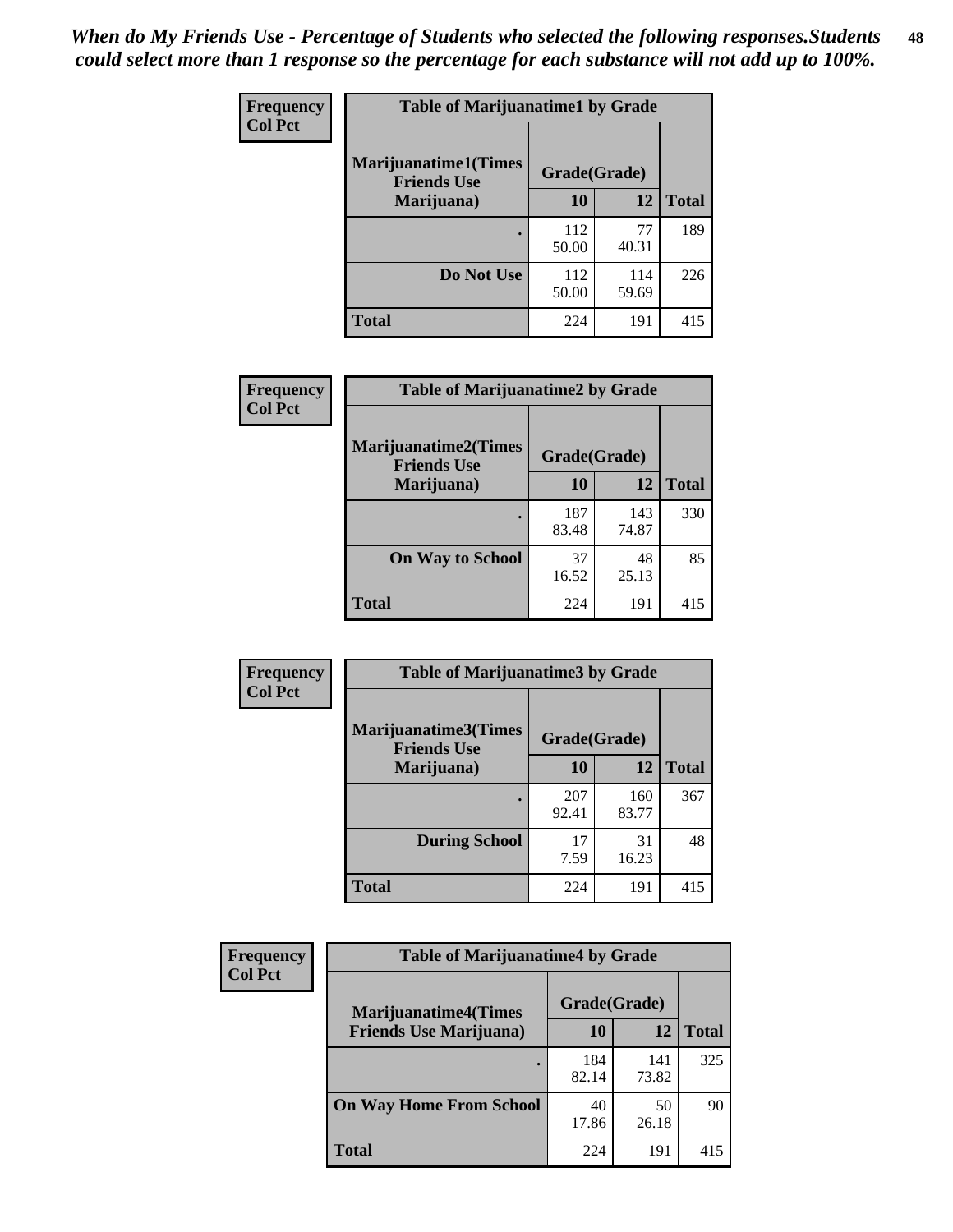| Frequency      | <b>Table of Marijuanatime5 by Grade</b>            |              |              |              |  |
|----------------|----------------------------------------------------|--------------|--------------|--------------|--|
| <b>Col Pct</b> | <b>Marijuanatime5</b> (Times<br><b>Friends Use</b> | Grade(Grade) |              |              |  |
|                | Marijuana)                                         | 10           | 12           | <b>Total</b> |  |
|                |                                                    | 152<br>67.86 | 127<br>66.49 | 279          |  |
|                | Weeknights                                         | 72<br>32.14  | 64<br>33.51  | 136          |  |
|                | <b>Total</b>                                       | 224          | 191          | 415          |  |

| Frequency      | <b>Table of Marijuanatime6 by Grade</b>            |              |              |              |
|----------------|----------------------------------------------------|--------------|--------------|--------------|
| <b>Col Pct</b> | <b>Marijuanatime6</b> (Times<br><b>Friends Use</b> | Grade(Grade) |              |              |
|                | Marijuana)                                         | 10           | 12           | <b>Total</b> |
|                |                                                    | 103<br>45.98 | 106<br>55.50 | 209          |
|                | Weekends                                           | 121<br>54.02 | 85<br>44.50  | 206          |
|                | <b>Total</b>                                       | 224          | 191          | 415          |

| <b>Frequency</b> | <b>Table of Otherdrugtime1 by Grade</b>                  |              |              |              |
|------------------|----------------------------------------------------------|--------------|--------------|--------------|
| <b>Col Pct</b>   | <b>Otherdrugtime1</b> (Times<br><b>Friends Use Other</b> | Grade(Grade) |              |              |
|                  | <b>Illegal Drugs</b> )                                   | 10           | 12           | <b>Total</b> |
|                  |                                                          | 49<br>21.88  | 48<br>25.13  | 97           |
|                  | Do Not Use                                               | 175<br>78.13 | 143<br>74.87 | 318          |
|                  | <b>Total</b>                                             | 224          | 191          | 415          |

| Frequency      | <b>Table of Otherdrugtime2 by Grade</b>                 |              |              |              |
|----------------|---------------------------------------------------------|--------------|--------------|--------------|
| <b>Col Pct</b> | <b>Otherdrugtime2(Times</b><br><b>Friends Use Other</b> | Grade(Grade) |              |              |
|                | <b>Illegal Drugs</b> )                                  | 10           | 12           | <b>Total</b> |
|                |                                                         | 206<br>91.96 | 160<br>83.77 | 366          |
|                | <b>On Way to School</b>                                 | 18<br>8.04   | 31<br>16.23  | 49           |
|                | Total                                                   | 224          | 191          | 415          |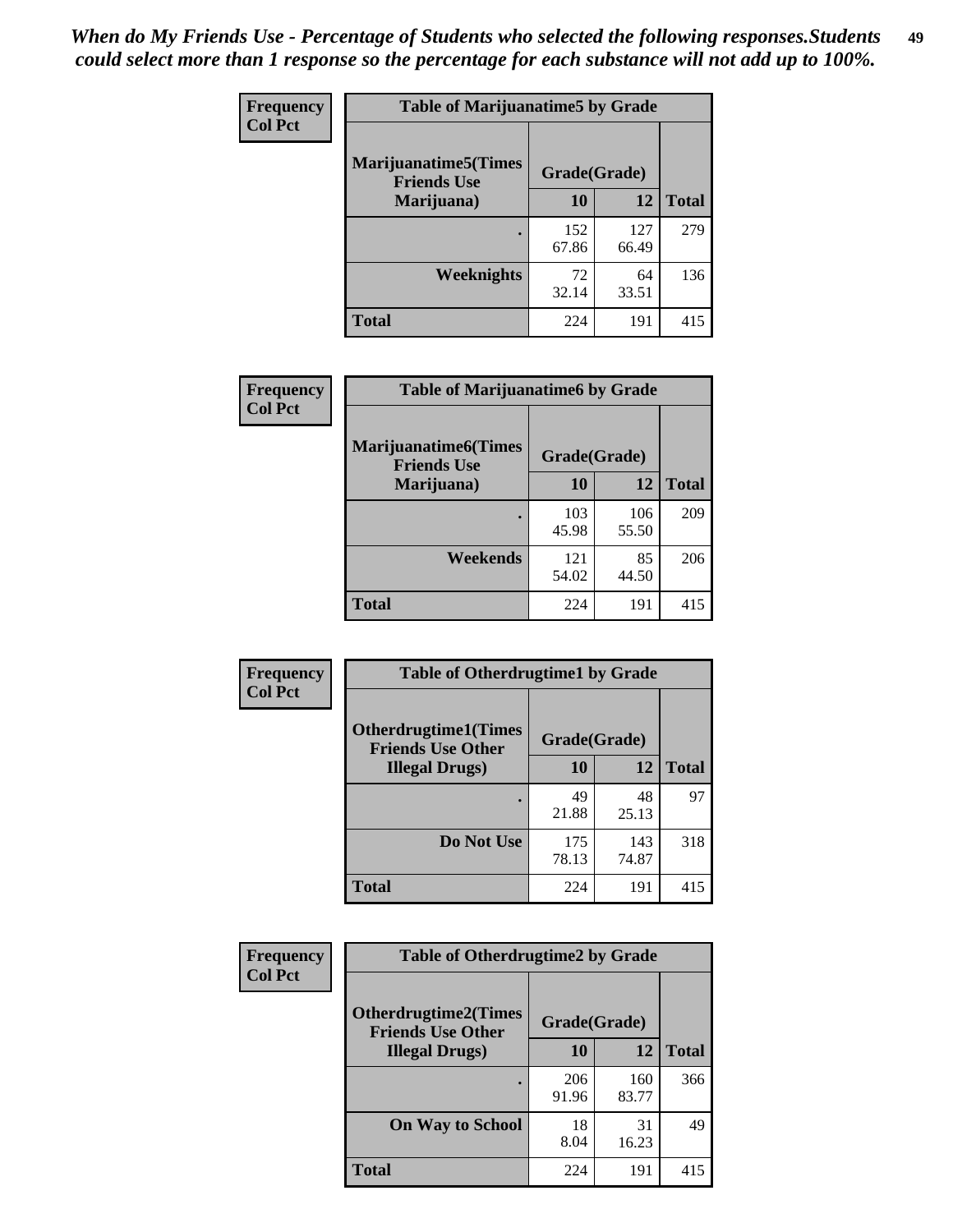| <b>Frequency</b> | <b>Table of Otherdrugtime3 by Grade</b>                  |              |              |              |
|------------------|----------------------------------------------------------|--------------|--------------|--------------|
| <b>Col Pct</b>   | <b>Otherdrugtime3</b> (Times<br><b>Friends Use Other</b> | Grade(Grade) |              |              |
|                  | <b>Illegal Drugs)</b>                                    | 10           | 12           | <b>Total</b> |
|                  |                                                          | 210<br>93.75 | 160<br>83.77 | 370          |
|                  | <b>During School</b>                                     | 14<br>6.25   | 31<br>16.23  | 45           |
|                  | <b>Total</b>                                             | 224          | 191          | 415          |

| Frequency      | <b>Table of Otherdrugtime4 by Grade</b>                         |              |              |              |
|----------------|-----------------------------------------------------------------|--------------|--------------|--------------|
| <b>Col Pct</b> | <b>Otherdrugtime4(Times</b><br><b>Friends Use Other Illegal</b> | Grade(Grade) |              |              |
|                | Drugs)                                                          | 10           | 12           | <b>Total</b> |
|                |                                                                 | 204<br>91.07 | 158<br>82.72 | 362          |
|                | <b>On Way Home From School</b>                                  | 20<br>8.93   | 33<br>17.28  | 53           |
|                | <b>Total</b>                                                    | 224          | 191          | 415          |

| <b>Frequency</b><br><b>Col Pct</b> | <b>Table of Otherdrugtime5 by Grade</b>                  |              |              |              |
|------------------------------------|----------------------------------------------------------|--------------|--------------|--------------|
|                                    | <b>Otherdrugtime5</b> (Times<br><b>Friends Use Other</b> | Grade(Grade) |              |              |
|                                    | <b>Illegal Drugs</b> )                                   | 10           | 12           | <b>Total</b> |
|                                    |                                                          | 194<br>86.61 | 149<br>78.01 | 343          |
|                                    | Weeknights                                               | 30<br>13.39  | 42<br>21.99  | 72           |
|                                    | Total                                                    | 224          | 191          | 415          |

| <b>Frequency</b> | <b>Table of Otherdrugtime6 by Grade</b>                 |              |              |              |
|------------------|---------------------------------------------------------|--------------|--------------|--------------|
| <b>Col Pct</b>   | <b>Otherdrugtime6(Times</b><br><b>Friends Use Other</b> | Grade(Grade) |              |              |
|                  | <b>Illegal Drugs</b> )                                  | 10           | 12           | <b>Total</b> |
|                  |                                                         | 173<br>77.23 | 138<br>72.25 | 311          |
|                  | Weekends                                                | 51<br>22.77  | 53<br>27.75  | 104          |
|                  | <b>Total</b>                                            | 224          | 191          | 415          |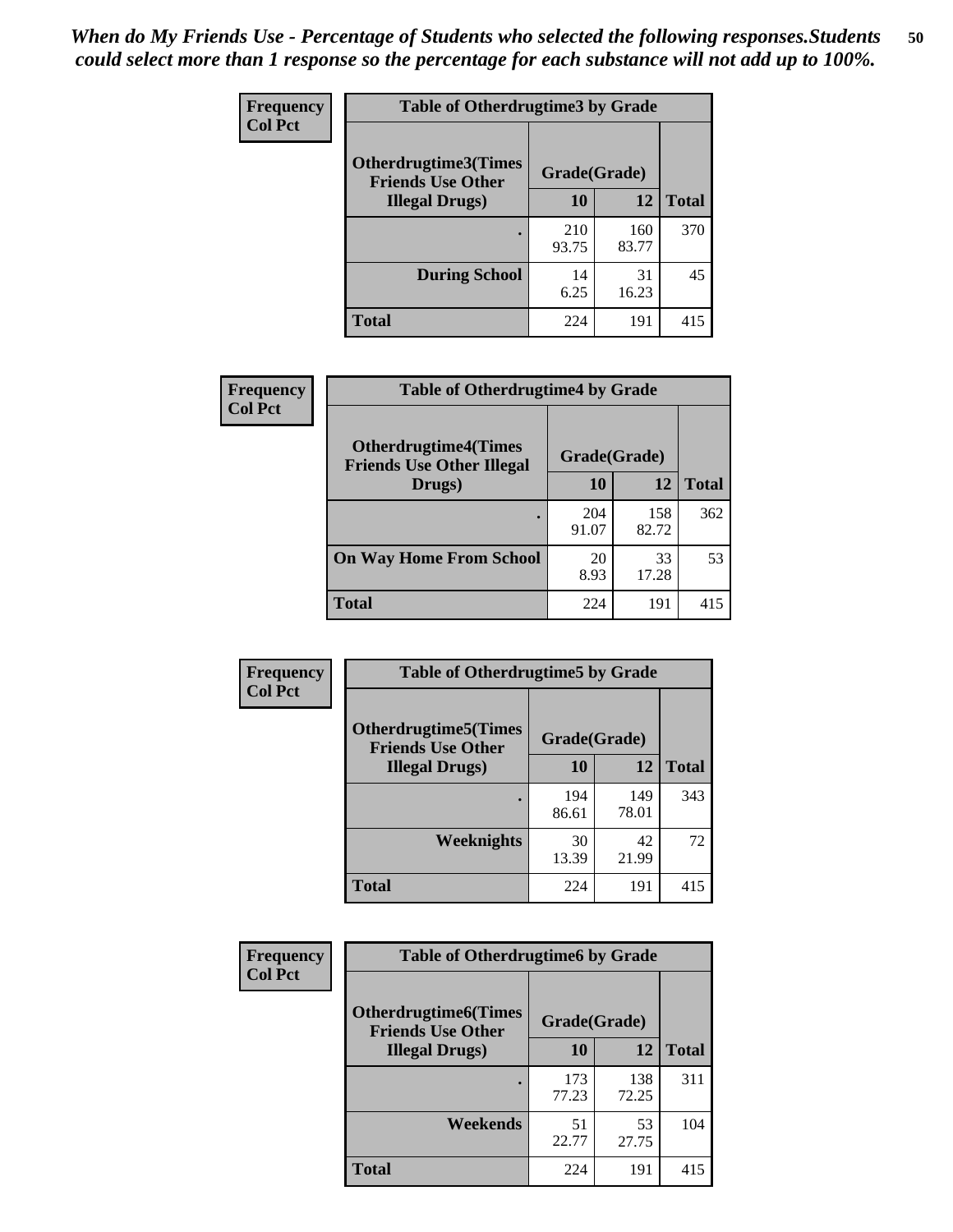| Frequency      | <b>Table of Educationalcohol by Grade</b>                                                                  |              |              |              |
|----------------|------------------------------------------------------------------------------------------------------------|--------------|--------------|--------------|
| <b>Col Pct</b> | Educationalcohol(I<br>have been taught<br>about alcohol,<br>tobacco,<br>and other drugs<br>within the last | Grade(Grade) |              |              |
|                | year at school)                                                                                            | 10           | 12           | <b>Total</b> |
|                | <b>Yes</b>                                                                                                 | 173<br>77.23 | 102<br>53.40 | 275          |
|                | N <sub>0</sub>                                                                                             | 51<br>22.77  | 89<br>46.60  | 140          |
|                | <b>Total</b>                                                                                               | 224          | 191          | 415          |

| Frequency      | <b>Table of Eversmoked by Grade</b> |              |              |              |
|----------------|-------------------------------------|--------------|--------------|--------------|
| <b>Col Pct</b> | Eversmoked(I<br>have smoked         | Grade(Grade) |              |              |
|                | a cigarette)                        | 10           | 12           | <b>Total</b> |
|                | Yes                                 | 118<br>52.68 | 112<br>58.64 | 230          |
|                | N <sub>0</sub>                      | 106<br>47.32 | 79<br>41.36  | 185          |
|                | <b>Total</b>                        | 224          | 191          | 415          |

| Frequency      | <b>Table of Drovedrinking by Grade</b>                                                                              |                    |              |              |
|----------------|---------------------------------------------------------------------------------------------------------------------|--------------------|--------------|--------------|
| <b>Col Pct</b> | Drovedrinking(In<br>the past 30 days I<br>have driven a car<br>or other vehicle<br>while I was<br>drinking alcohol) | Grade(Grade)<br>10 | 12           | <b>Total</b> |
|                | <b>Yes</b>                                                                                                          | 21<br>9.38         | 10<br>5.24   | 31           |
|                | N <sub>0</sub>                                                                                                      | 203<br>90.63       | 181<br>94.76 | 384          |
|                | <b>Total</b>                                                                                                        | 224                | 191          | 415          |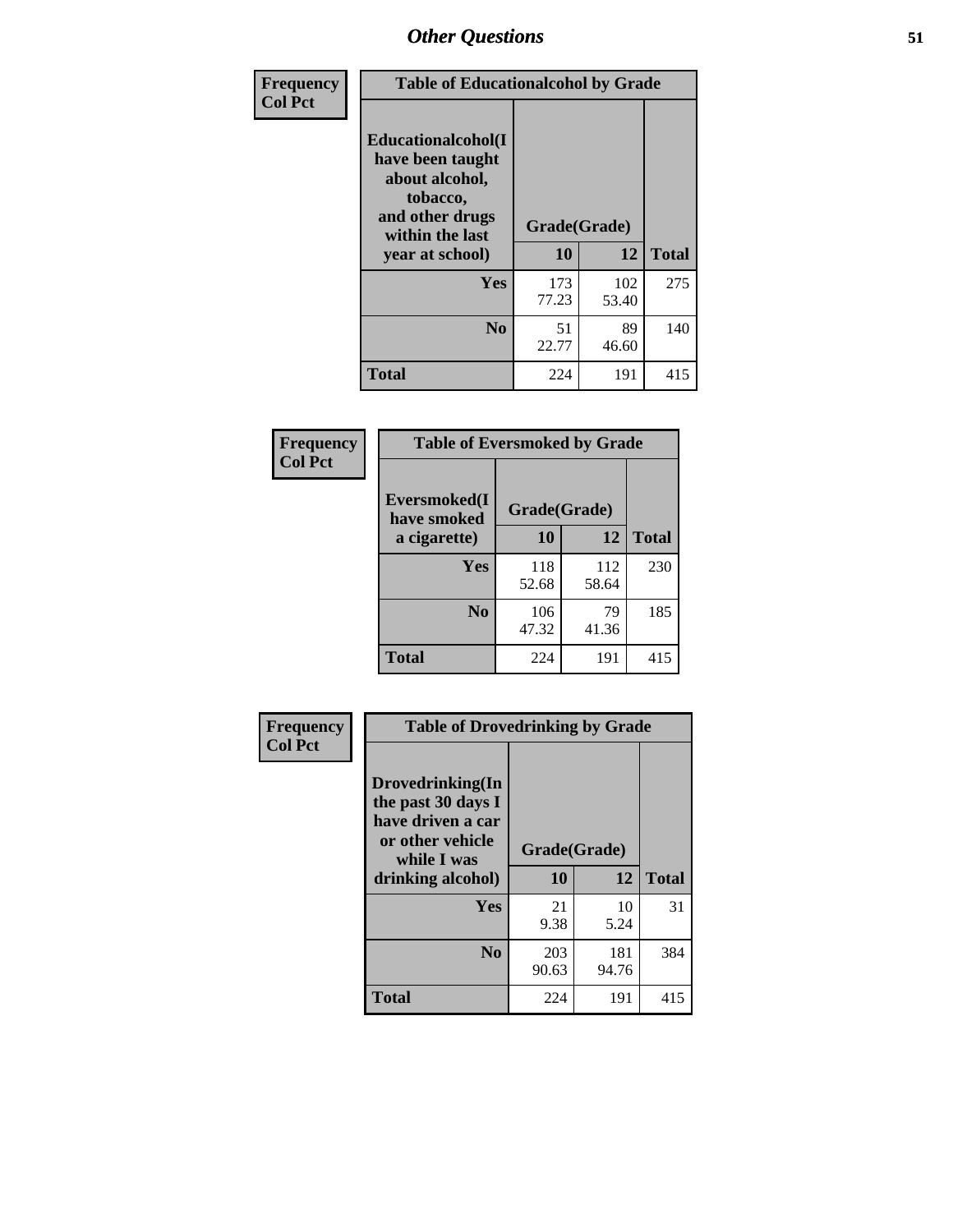| Frequency      | <b>Table of Rodedrinking by Grade</b>                                                                                  |                    |              |              |
|----------------|------------------------------------------------------------------------------------------------------------------------|--------------------|--------------|--------------|
| <b>Col Pct</b> | Rodedrinking(In<br>the past 30 days<br>I have ridden in<br>a car with a<br>driver who had<br>been drinking<br>alcohol) | Grade(Grade)<br>10 | 12           | <b>Total</b> |
|                | <b>Yes</b>                                                                                                             | 67<br>29.91        | 28<br>14.66  | 95           |
|                | N <sub>0</sub>                                                                                                         | 157<br>70.09       | 163<br>85.34 | 320          |
|                | <b>Total</b>                                                                                                           | 224                | 191          | 415          |

#### **Frequency Col Pct**

| <b>Table of Drugsschool by Grade</b>                                                                                      |              |              |              |
|---------------------------------------------------------------------------------------------------------------------------|--------------|--------------|--------------|
| <b>Drugsschool</b> (During<br>the past 12 months,<br>I have been offered,<br>sold,<br>or given illegal<br>drugs on school | Grade(Grade) |              |              |
| property)                                                                                                                 | 10           | 12           | <b>Total</b> |
| Yes                                                                                                                       | 57<br>25.45  | 27<br>14.14  | 84           |
| N <sub>0</sub>                                                                                                            | 167<br>74.55 | 164<br>85.86 | 331          |
| <b>Total</b>                                                                                                              | 224          | 191          | 415          |

| Frequency      | <b>Table of Helpbullied by Grade</b>                              |                    |              |              |
|----------------|-------------------------------------------------------------------|--------------------|--------------|--------------|
| <b>Col Pct</b> | Helpbullied(I)<br>would help<br>someone who was<br>being bullied) | Grade(Grade)<br>10 | 12           | <b>Total</b> |
|                | <b>Strongly Agree</b>                                             | 118<br>52.68       | 135<br>70.68 | 253          |
|                | <b>Somewhat Agree</b>                                             | 87<br>38.84        | 50<br>26.18  | 137          |
|                | <b>Somewhat Disagree</b>                                          | 10<br>4.46         | 5<br>2.62    | 15           |
|                | <b>Strongly Disagree</b>                                          | 9<br>4.02          | 0.52         | 10           |
|                | <b>Total</b>                                                      | 224                | 191          | 415          |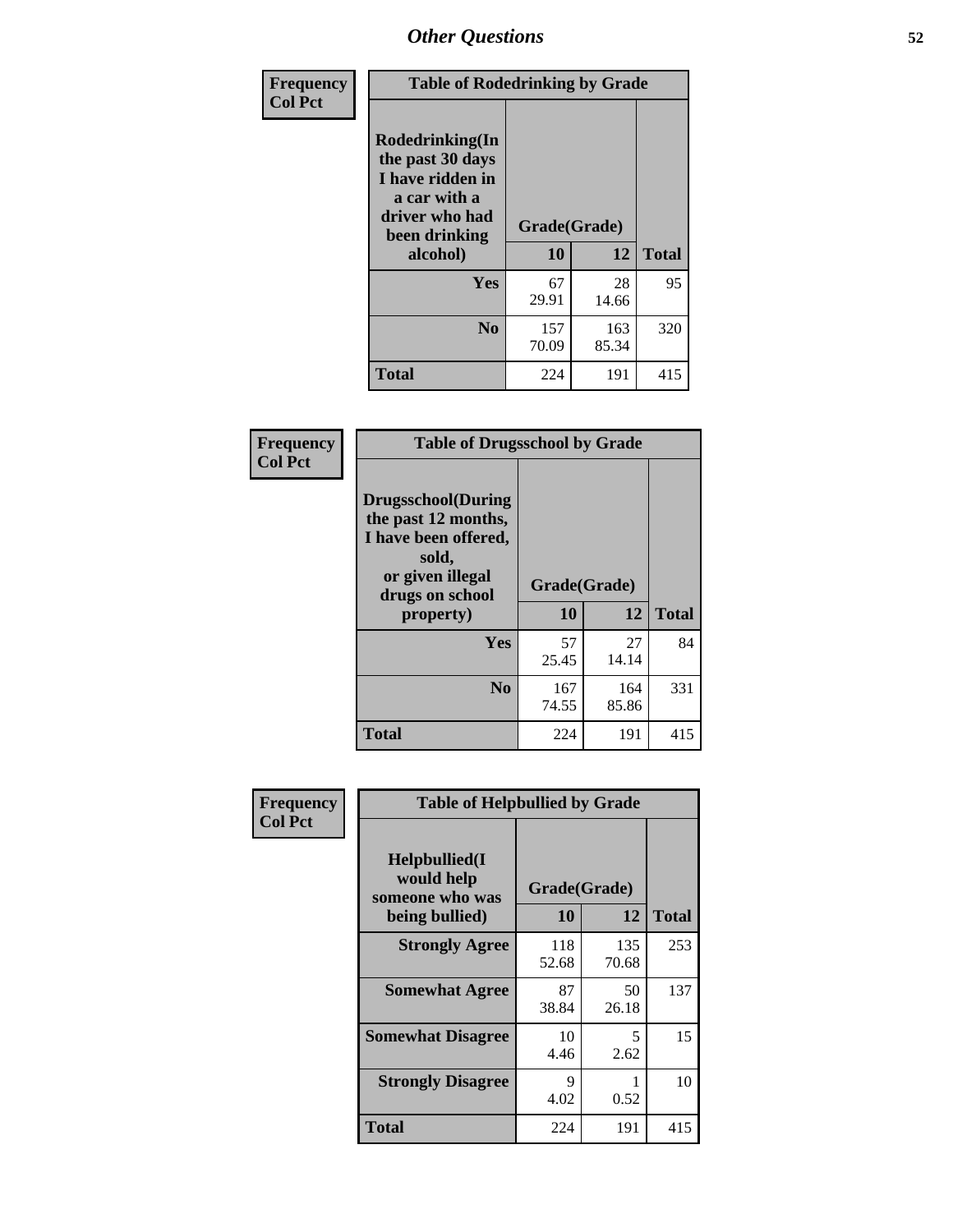| <b>Frequency</b><br>Row Pct |
|-----------------------------|
|                             |

| <b>Table of Grade by Bingedrinking</b>                                                                  |              |            |             |                  |                       |                  |           |              |
|---------------------------------------------------------------------------------------------------------|--------------|------------|-------------|------------------|-----------------------|------------------|-----------|--------------|
| Bingedrinking(I have drunk five or more<br>drinks of alcohol at one sitting during the<br>last 30 days) |              |            |             |                  |                       |                  |           |              |
| Grade(Grade)                                                                                            | $\mathbf{0}$ | 1 or<br>2  | 3 to<br>5   | <b>6 to</b><br>9 | <b>10</b><br>to<br>19 | 20<br>to<br>29   | All<br>30 |              |
|                                                                                                         | <b>Days</b>  | days       | days        | days             | days                  | days             | days      | <b>Total</b> |
| 10                                                                                                      | 167<br>74.55 | 22<br>9.82 | 11<br>4.91  | 3<br>1.34        | 12<br>5.36            | 3<br>1.34        | 6<br>2.68 | 224          |
| 12                                                                                                      | 143<br>74.87 | 11<br>5.76 | 26<br>13.61 | 3<br>1.57        | 4<br>2.09             | $\theta$<br>0.00 | 4<br>2.09 | 191          |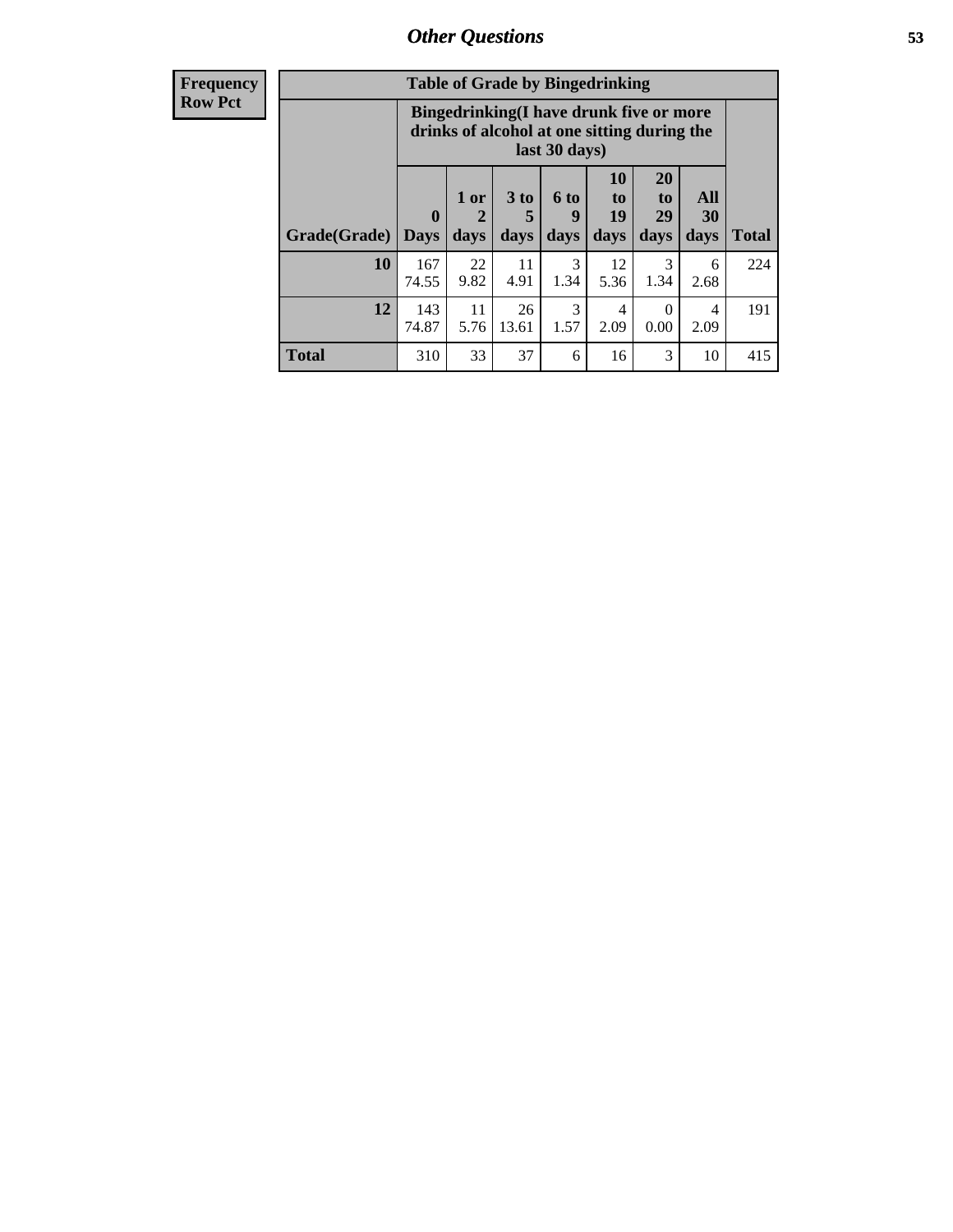## *Nutrition* **54**

| <b>Frequency</b><br>Row Pct |
|-----------------------------|
|                             |

| <b>Table of Grade by Dairy</b> |                          |                                                                 |                                    |                                    |              |  |  |  |
|--------------------------------|--------------------------|-----------------------------------------------------------------|------------------------------------|------------------------------------|--------------|--|--|--|
|                                |                          | Dairy (I eat at least 3 servings of dairy<br>products each day) |                                    |                                    |              |  |  |  |
| Grade(Grade)                   | <b>Strongly</b><br>Agree | Somewhat  <br>Agree                                             | <b>Somewhat</b><br><b>Disagree</b> | <b>Strongly</b><br><b>Disagree</b> | <b>Total</b> |  |  |  |
| 10                             | 60<br>26.79              | 85<br>37.95                                                     | 47<br>20.98                        | 32<br>14.29                        | 224          |  |  |  |
| 12                             | 44<br>23.04              | 66<br>34.55                                                     | 58<br>30.37                        | 23<br>12.04                        | 191          |  |  |  |
| <b>Total</b>                   | 104                      | 151                                                             | 105                                | 55                                 | 415          |  |  |  |

| <b>Frequency</b> |  |
|------------------|--|
| <b>Row Pct</b>   |  |

| y | <b>Table of Grade by Fruitveg</b> |                          |                                                                          |                                 |                                    |              |  |  |  |
|---|-----------------------------------|--------------------------|--------------------------------------------------------------------------|---------------------------------|------------------------------------|--------------|--|--|--|
|   |                                   |                          | Fruitveg(I eat at least 5 servings of fruits<br>and vegetables each day) |                                 |                                    |              |  |  |  |
|   | Grade(Grade)                      | <b>Strongly</b><br>Agree | Agree                                                                    | Somewhat   Somewhat<br>Disagree | <b>Strongly</b><br><b>Disagree</b> | <b>Total</b> |  |  |  |
|   | 10                                | 19<br>8.48               | 71<br>31.70                                                              | 78<br>34.82                     | 56<br>25.00                        | 224          |  |  |  |
|   | 12                                | 24<br>12.57              | 48<br>25.13                                                              | 89<br>46.60                     | 30<br>15.71                        | 191          |  |  |  |
|   | <b>Total</b>                      | 43                       | 119                                                                      | 167                             | 86                                 | 415          |  |  |  |

| <b>Table of Grade by Cafeteriahealthy</b><br><b>Frequency</b> |              |                                                                       |             |                                          |                                    |              |
|---------------------------------------------------------------|--------------|-----------------------------------------------------------------------|-------------|------------------------------------------|------------------------------------|--------------|
| <b>Row Pct</b>                                                |              | Cafeteriahealthy (School meals in my<br>school cafeteria are healthy) |             |                                          |                                    |              |
|                                                               | Grade(Grade) | <b>Strongly</b><br>Agree                                              | Agree       | Somewhat   Somewhat  <br><b>Disagree</b> | <b>Strongly</b><br><b>Disagree</b> | <b>Total</b> |
|                                                               | 10           | 21<br>9.38                                                            | 62<br>27.68 | 52<br>23.21                              | 89<br>39.73                        | 224          |
|                                                               | 12           | 11<br>5.76                                                            | 84<br>43.98 | 36<br>18.85                              | 60<br>31.41                        | 191          |
|                                                               | Total        | 32                                                                    | 146         | 88                                       | 149                                | 415          |

| <b>Frequency</b> |
|------------------|
| <b>Row Pct</b>   |

| <b>Table of Grade by Cafeterianutrition</b>                                               |                          |             |                               |                                    |              |  |  |
|-------------------------------------------------------------------------------------------|--------------------------|-------------|-------------------------------|------------------------------------|--------------|--|--|
| <b>Cafeterianutrition</b> (Facts about nutrition<br>are available in my school cafeteria) |                          |             |                               |                                    |              |  |  |
| Grade(Grade)                                                                              | <b>Strongly</b><br>Agree | Agree       | Somewhat Somewhat<br>Disagree | <b>Strongly</b><br><b>Disagree</b> | <b>Total</b> |  |  |
| 10                                                                                        | 54<br>24.11              | 74<br>33.04 | 58<br>25.89                   | 38<br>16.96                        | 224          |  |  |
| 12                                                                                        | 68<br>35.60              | 76<br>39.79 | 31<br>16.23                   | 16<br>8.38                         | 191          |  |  |
| Total                                                                                     | 122                      | 150         | 89                            | 54                                 | 415          |  |  |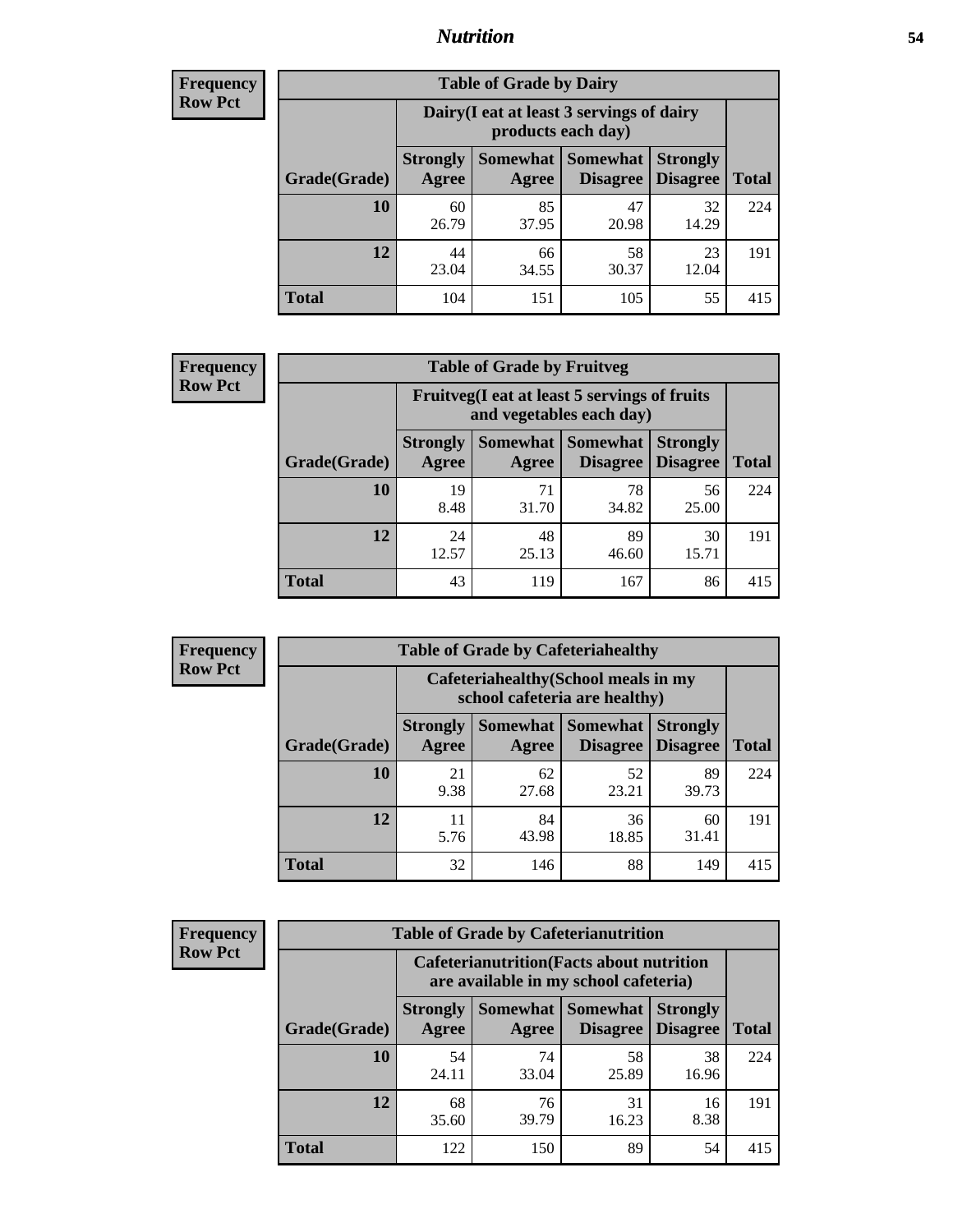## *Nutrition* **55**

| Frequency      |
|----------------|
| <b>Row Pct</b> |

| <b>Table of Grade by Schoollunch</b> |                          |                                                                 |                                 |                                    |              |  |  |  |
|--------------------------------------|--------------------------|-----------------------------------------------------------------|---------------------------------|------------------------------------|--------------|--|--|--|
|                                      |                          | Schoollunch(I eat school lunch three or<br>more times per week) |                                 |                                    |              |  |  |  |
| Grade(Grade)                         | <b>Strongly</b><br>Agree | Agree                                                           | Somewhat   Somewhat<br>Disagree | <b>Strongly</b><br><b>Disagree</b> | <b>Total</b> |  |  |  |
| 10                                   | 127<br>56.70             | 51<br>22.77                                                     | 12<br>5.36                      | 34<br>15.18                        | 224          |  |  |  |
| 12                                   | 106<br>55.50             | 34<br>17.80                                                     | 6<br>3.14                       | 45<br>23.56                        | 191          |  |  |  |
| <b>Total</b>                         | 233                      | 85                                                              | 18                              | 79                                 | 415          |  |  |  |

| <b>Frequency</b> |  |
|------------------|--|
| <b>Row Pct</b>   |  |

| <b>Table of Grade by Foodchoices</b>                                |                          |             |                               |                                    |              |  |  |
|---------------------------------------------------------------------|--------------------------|-------------|-------------------------------|------------------------------------|--------------|--|--|
| Foodchoices (I make healthy food choices in<br>my school cafeteria) |                          |             |                               |                                    |              |  |  |
| Grade(Grade)                                                        | <b>Strongly</b><br>Agree | Agree       | Somewhat Somewhat<br>Disagree | <b>Strongly</b><br><b>Disagree</b> | <b>Total</b> |  |  |
| 10                                                                  | 28<br>12.50              | 82<br>36.61 | 45<br>20.09                   | 69<br>30.80                        | 224          |  |  |
| 12                                                                  | 23<br>12.04              | 85<br>44.50 | 36<br>18.85                   | 47<br>24.61                        | 191          |  |  |
| <b>Total</b>                                                        | 51                       | 167         | 81                            | 116                                | 415          |  |  |

| Frequency      | <b>Table of Grade by Wholewheat</b> |                                                                                                             |                   |                             |                                    |              |  |  |
|----------------|-------------------------------------|-------------------------------------------------------------------------------------------------------------|-------------------|-----------------------------|------------------------------------|--------------|--|--|
| <b>Row Pct</b> |                                     | Wholewheat (There are whole wheat and<br>multigrain breads and cereals available in<br>my school cafeteria) |                   |                             |                                    |              |  |  |
|                | Grade(Grade)                        | <b>Strongly</b><br>Agree                                                                                    | Somewhat<br>Agree | Somewhat<br><b>Disagree</b> | <b>Strongly</b><br><b>Disagree</b> | <b>Total</b> |  |  |
|                | 10                                  | 53<br>23.66                                                                                                 | 80<br>35.71       | 52<br>23.21                 | 39<br>17.41                        | 224          |  |  |
|                | 12                                  | 47<br>24.61                                                                                                 | 95<br>49.74       | 23<br>12.04                 | 26<br>13.61                        | 191          |  |  |
|                | <b>Total</b>                        | 100                                                                                                         | 175               | 75                          | 65                                 | 415          |  |  |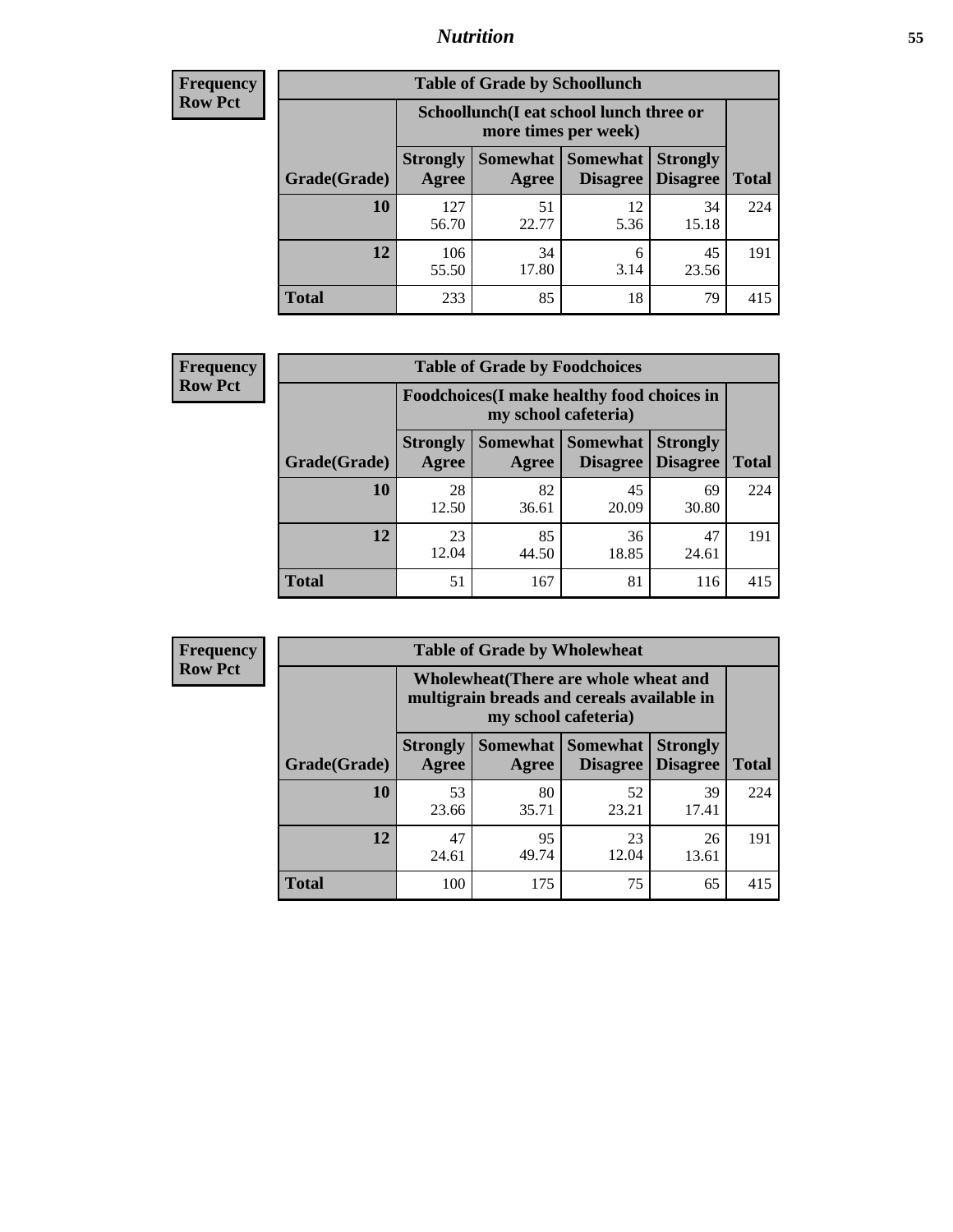## *Nutrition* **56**

**Frequency Row Pct**

| <b>Table of Grade by Healthyvending</b> |                                                                                                                                               |                          |                                    |                                    |              |  |
|-----------------------------------------|-----------------------------------------------------------------------------------------------------------------------------------------------|--------------------------|------------------------------------|------------------------------------|--------------|--|
|                                         | Healthyvending (If only healthy snacks and<br>beverages were available in the vending<br>machines during the school day,<br>I would buy them) |                          |                                    |                                    |              |  |
| Grade(Grade)                            | <b>Strongly</b><br>Agree                                                                                                                      | <b>Somewhat</b><br>Agree | <b>Somewhat</b><br><b>Disagree</b> | <b>Strongly</b><br><b>Disagree</b> | <b>Total</b> |  |
| 10                                      | 42<br>18.75                                                                                                                                   | 54<br>24.11              | 44<br>19.64                        | 84<br>37.50                        | 224          |  |
| 12                                      | 14<br>7.33                                                                                                                                    | 56<br>29.32              | 34<br>17.80                        | 87<br>45.55                        | 191          |  |
| <b>Total</b>                            | 56                                                                                                                                            | 110                      | 78                                 | 171                                | 415          |  |

**Frequency Row Pct**

| <b>Table of Grade by Schoolbreakfast</b> |                                                                                                                                        |             |                     |                                        |              |  |
|------------------------------------------|----------------------------------------------------------------------------------------------------------------------------------------|-------------|---------------------|----------------------------------------|--------------|--|
|                                          | Schoolbreakfast(If breakfast were<br>available at school,<br>but outside the cafeteria,<br>I would eat breakfast at school more often) |             |                     |                                        |              |  |
| Grade(Grade)                             | <b>Strongly</b><br>Agree                                                                                                               | Agree       | Somewhat   Somewhat | <b>Strongly</b><br>Disagree   Disagree | <b>Total</b> |  |
| 10                                       | 95<br>42.41                                                                                                                            | 71<br>31.70 | 23<br>10.27         | 35<br>15.63                            | 224          |  |
| 12                                       | 60<br>31.41                                                                                                                            | 58<br>30.37 | 46<br>24.08         | 27<br>14.14                            | 191          |  |
| <b>Total</b>                             | 155                                                                                                                                    | 129         | 69                  | 62                                     | 415          |  |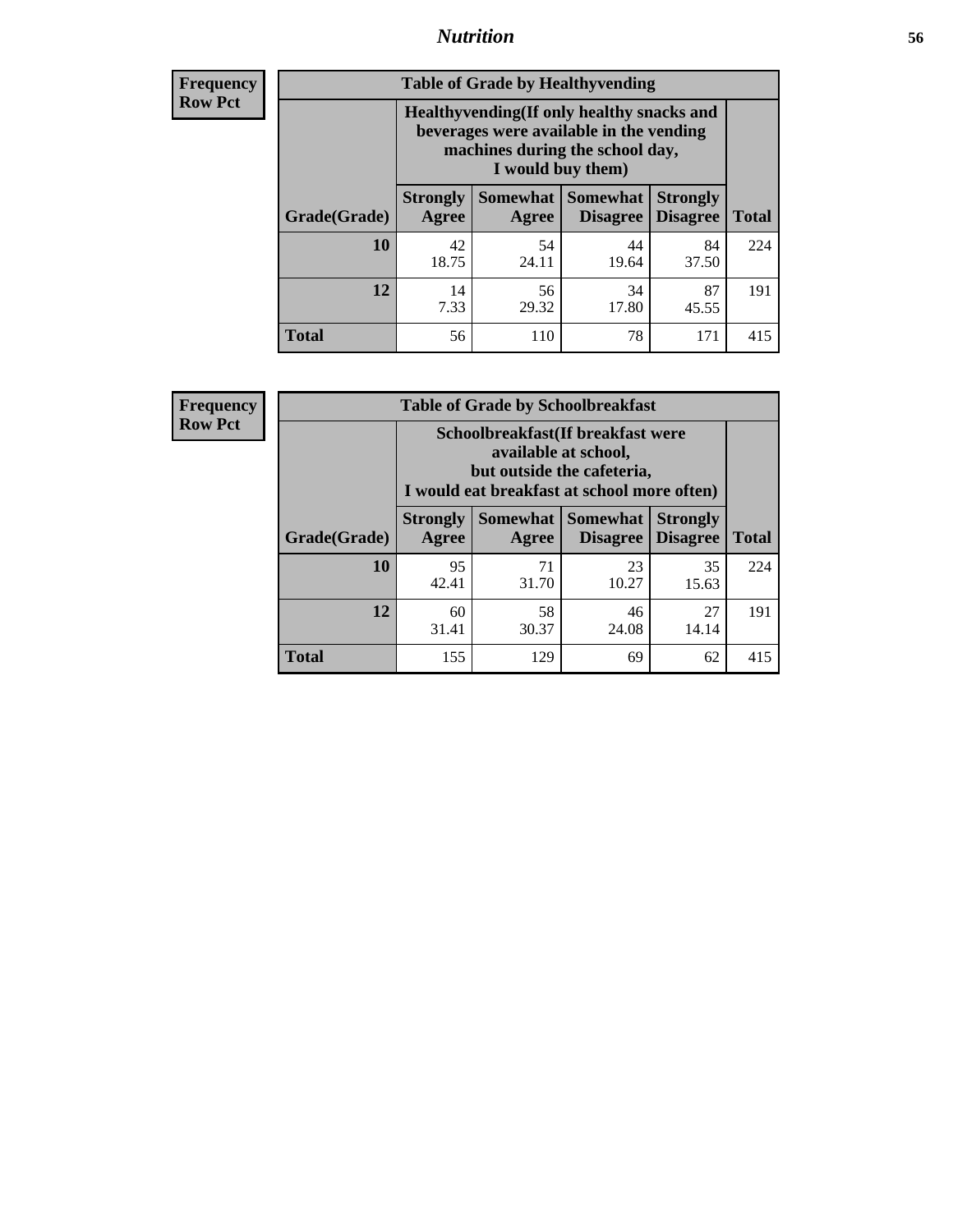| Frequency<br><b>Col Pct</b> | <b>Table of Educationaids by Grade</b>                                                                    |                    |              |              |  |
|-----------------------------|-----------------------------------------------------------------------------------------------------------|--------------------|--------------|--------------|--|
|                             | <b>Educationaids</b> (I<br>have been<br>taught about<br><b>HIV/AIDS</b> at<br>school in the<br>past year) | Grade(Grade)<br>10 | 12           | <b>Total</b> |  |
|                             | Yes                                                                                                       | 127<br>56.70       | 89<br>46.60  | 216          |  |
|                             | N <sub>0</sub>                                                                                            | 97<br>43.30        | 102<br>53.40 | 199          |  |
|                             | <b>Total</b>                                                                                              | 224                | 191          | 415          |  |

| <b>Frequency</b> | <b>Table of Educationcharacter by Grade</b>                                                             |              |             |              |
|------------------|---------------------------------------------------------------------------------------------------------|--------------|-------------|--------------|
| <b>Col Pct</b>   | Educationcharacter(I<br>have been taught<br>about character<br>education in the past<br>year at school) | Grade(Grade) |             |              |
|                  |                                                                                                         | 10           | 12          | <b>Total</b> |
|                  | Yes                                                                                                     | 122<br>54.46 | 98<br>51.31 | 220          |
|                  | N <sub>0</sub>                                                                                          | 102<br>45.54 | 93<br>48.69 | 195          |
|                  | <b>Total</b>                                                                                            | 224          | 191         | 415          |

| Frequency      | <b>Table of Gradcoach1 by Grade</b>              |              |              |              |
|----------------|--------------------------------------------------|--------------|--------------|--------------|
| <b>Col Pct</b> | Gradcoach1(I<br>know who my<br><b>Graduation</b> | Grade(Grade) |              |              |
|                | Coach is)                                        | 10           | 12           | <b>Total</b> |
|                | Yes                                              | 68<br>30.36  | 154<br>80.63 | 222          |
|                | N <sub>0</sub>                                   | 156<br>69.64 | 37<br>19.37  | 193          |
|                | <b>Total</b>                                     | 224          | 191          | 415          |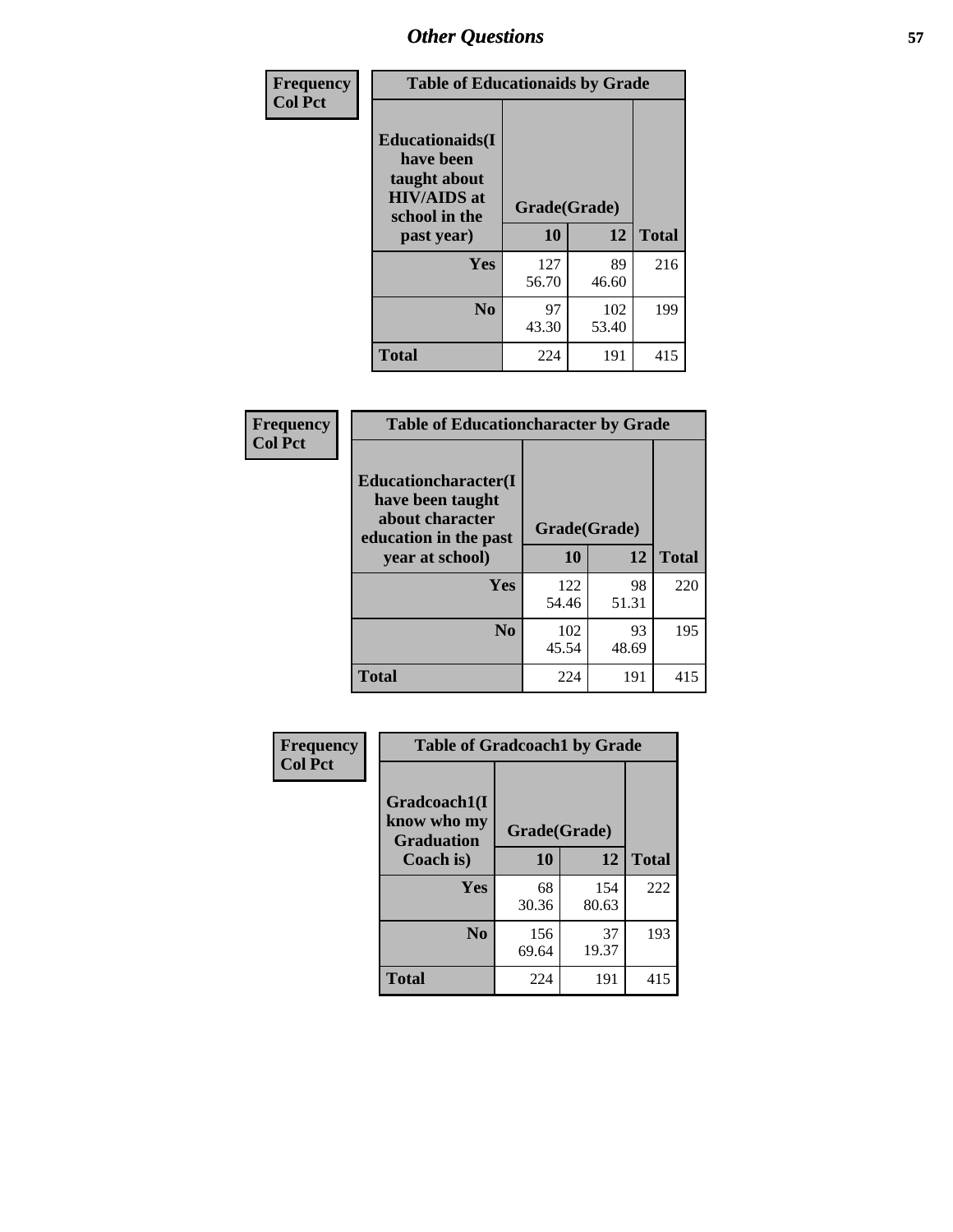| Frequency      | <b>Table of Gradcoach2 by Grade</b> |              |              |              |
|----------------|-------------------------------------|--------------|--------------|--------------|
| <b>Col Pct</b> |                                     |              |              |              |
|                | Gradcoach2(I<br>have                |              |              |              |
|                | contacted my<br><b>Graduation</b>   | Grade(Grade) |              |              |
|                | Coach)                              | 10           | 12           | <b>Total</b> |
|                | Yes                                 | 20<br>8.93   | 71<br>37.17  | 91           |
|                | N <sub>0</sub>                      | 204<br>91.07 | 120<br>62.83 | 324          |
|                | <b>Total</b>                        | 224          | 191          | 415          |

| <b>Frequency</b><br><b>Col Pct</b> | <b>Table of Gradcoach3 by Grade</b>                                         |              |              |              |
|------------------------------------|-----------------------------------------------------------------------------|--------------|--------------|--------------|
|                                    | Gradcoach3(I<br>have received<br>assistance<br>from my<br><b>Graduation</b> | Grade(Grade) |              |              |
|                                    | Coach)                                                                      | 10           | 12           | <b>Total</b> |
|                                    | Yes                                                                         | 10<br>4.46   | 64<br>33.51  | 74           |
|                                    | N <sub>0</sub>                                                              | 58<br>25.89  | 25<br>13.09  | 83           |
|                                    | Don't know                                                                  | 156<br>69.64 | 102<br>53.40 | 258          |
|                                    | <b>Total</b>                                                                | 224          | 191          | 415          |

| Frequency      | <b>Table of Selfharm by Grade</b>                                                                                                                                                      |                    |              |              |  |
|----------------|----------------------------------------------------------------------------------------------------------------------------------------------------------------------------------------|--------------------|--------------|--------------|--|
| <b>Col Pct</b> | <b>Selfharm</b> (During<br>the past 12<br>months,<br>I harmed myself<br>on purpose<br><b>Suicideconsider</b><br>During the past<br>12 months,<br>I seriously<br>considered<br>suicide) | Grade(Grade)<br>10 | 12           | <b>Total</b> |  |
|                | Yes                                                                                                                                                                                    | 35<br>15.63        | 17<br>8.90   | 52           |  |
|                | N <sub>0</sub>                                                                                                                                                                         | 189<br>84.38       | 174<br>91.10 | 363          |  |
|                | Total                                                                                                                                                                                  | 224                | 191          | 415          |  |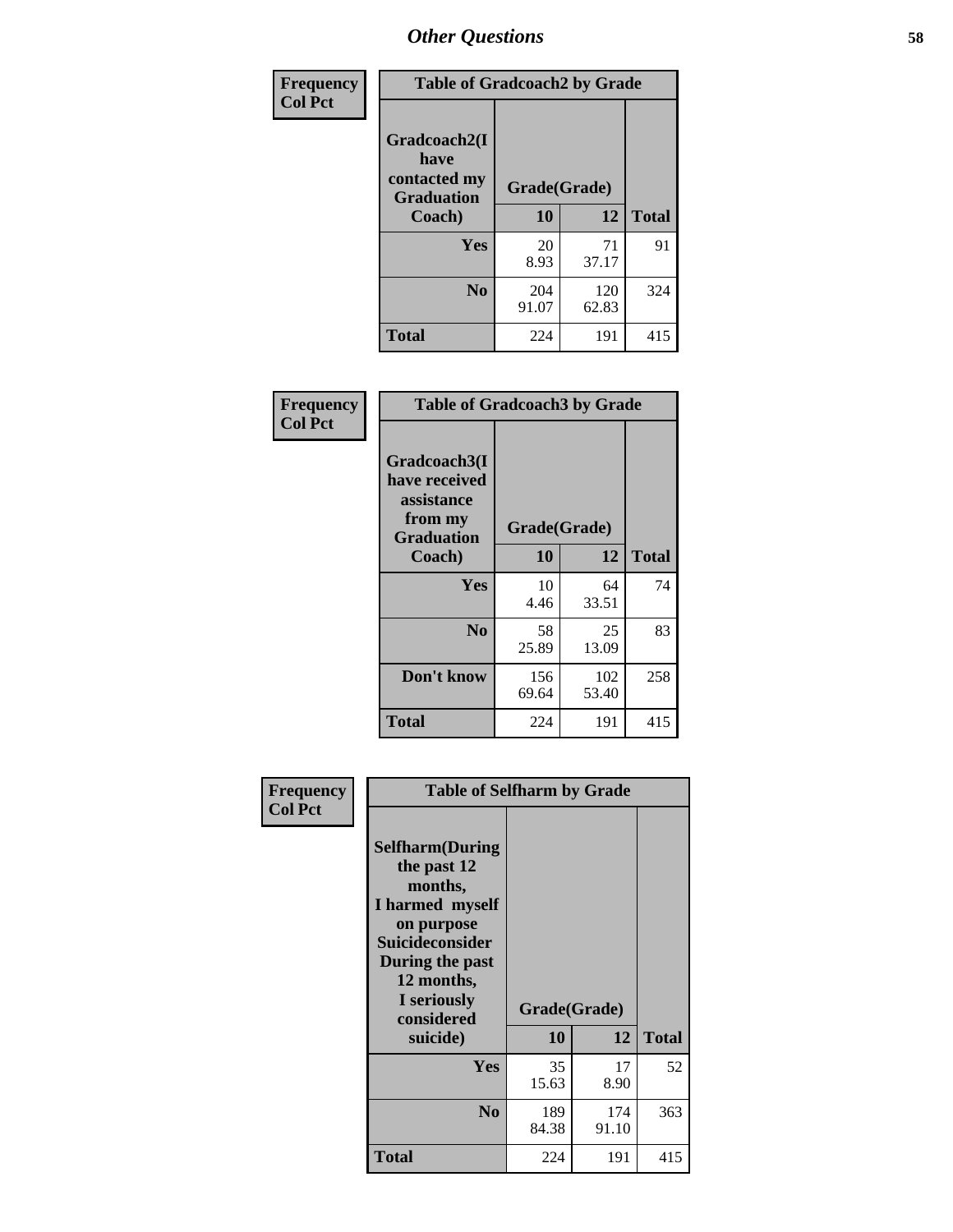| <b>Frequency</b> | <b>Table of Suicideconsider by Grade</b> |              |              |              |  |
|------------------|------------------------------------------|--------------|--------------|--------------|--|
| <b>Col Pct</b>   |                                          | Grade(Grade) |              |              |  |
|                  | Suicideconsider                          | <b>10</b>    | 12           | <b>Total</b> |  |
|                  | Yes                                      | 29<br>12.95  | 36<br>18.85  | 65           |  |
|                  | N <sub>0</sub>                           | 195<br>87.05 | 155<br>81.15 | 350          |  |
|                  | <b>Total</b>                             | 224          | 191          | 415          |  |

| Frequency      | <b>Table of Suicideattempt by Grade</b>              |              |              |              |
|----------------|------------------------------------------------------|--------------|--------------|--------------|
| <b>Col Pct</b> | Suicideattempt(I<br>have attempted<br>suicide in the | Grade(Grade) |              |              |
|                | last year)                                           | 10           | 12           | <b>Total</b> |
|                | Yes                                                  | 16<br>7.14   | 3.66         | 23           |
|                | N <sub>0</sub>                                       | 208<br>92.86 | 184<br>96.34 | 392          |
|                | <b>Total</b>                                         | 224          | 191          | 415          |

| Frequency      | <b>Table of Instantmessaged by Grade</b>               |              |              |              |
|----------------|--------------------------------------------------------|--------------|--------------|--------------|
| <b>Col Pct</b> | Instantmessaged(I<br>have instant<br>messaged people I | Grade(Grade) |              |              |
|                | do not even know)                                      | 10           | 12           | <b>Total</b> |
|                | Yes                                                    | 90<br>40.18  | 74<br>38.74  | 164          |
|                | N <sub>0</sub>                                         | 134<br>59.82 | 117<br>61.26 | 251          |
|                | <b>Total</b>                                           | 224          | 191          | 415          |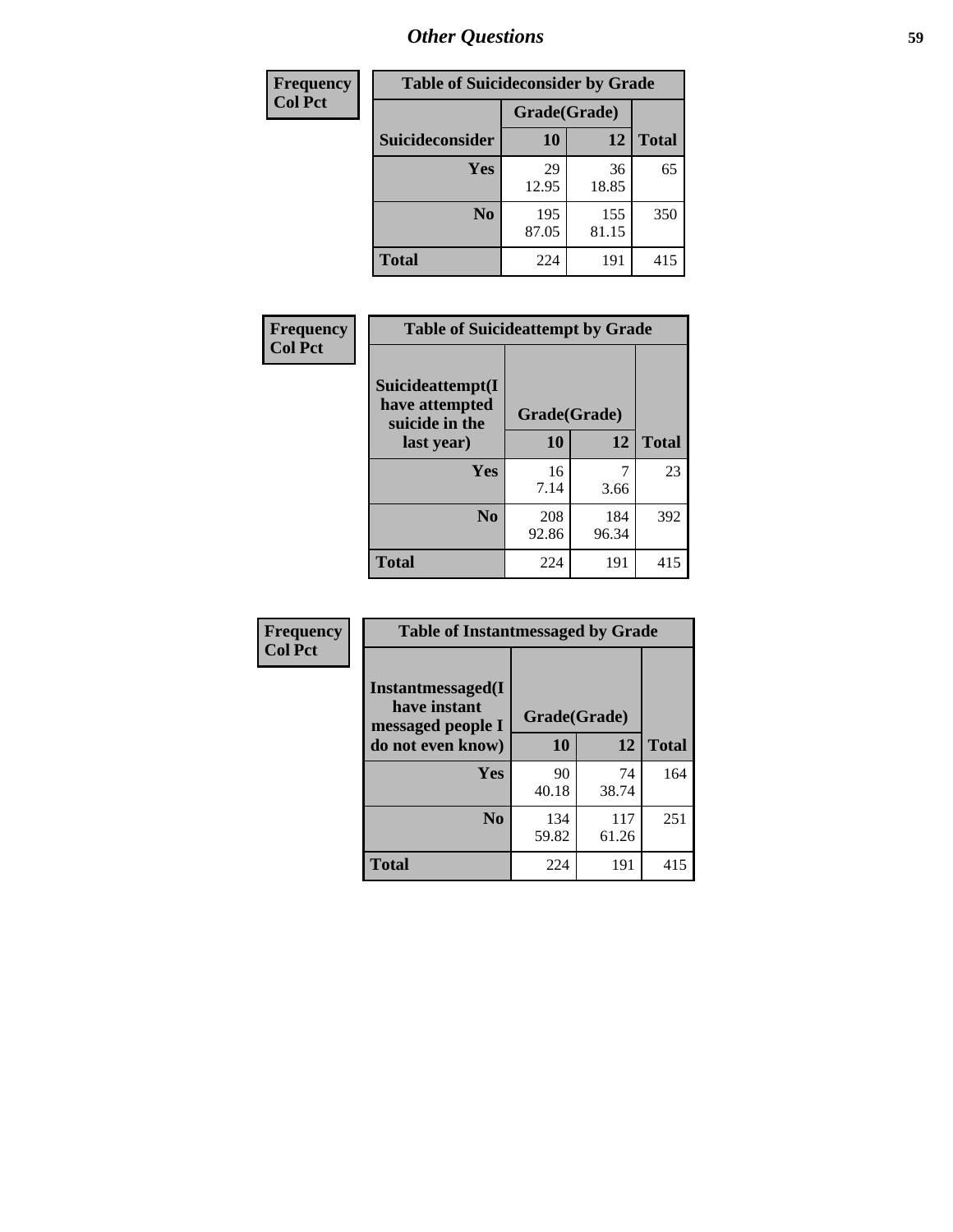| Frequency      | <b>Table of Getsalong by Grade</b>                          |              |                        |              |  |  |  |
|----------------|-------------------------------------------------------------|--------------|------------------------|--------------|--|--|--|
| <b>Col Pct</b> | <b>Getsalong</b> (I get<br>along with other<br>students and | Grade(Grade) |                        |              |  |  |  |
|                | adults)                                                     | 10           | 12                     | <b>Total</b> |  |  |  |
|                | <b>Strongly Agree</b>                                       | 119<br>53.13 | 122<br>63.87           | 241          |  |  |  |
|                | <b>Somewhat Agree</b>                                       | 90<br>40.18  | 64<br>33.51            | 154          |  |  |  |
|                | <b>Somewhat Disagree</b>                                    | 8<br>3.57    | 3<br>1.57              | 11           |  |  |  |
|                | <b>Strongly Disagree</b>                                    | 7<br>3.13    | $\mathfrak{D}$<br>1.05 | 9            |  |  |  |
|                | <b>Total</b>                                                | 224          | 191                    | 415          |  |  |  |

| Frequency      | <b>Table of Safehome by Grade</b> |              |              |              |  |  |  |
|----------------|-----------------------------------|--------------|--------------|--------------|--|--|--|
| <b>Col Pct</b> | Safehome(I feel                   | Grade(Grade) |              |              |  |  |  |
|                | safe at home)                     | 10           | 12           | <b>Total</b> |  |  |  |
|                | <b>Strongly Agree</b>             | 166<br>74.11 | 151<br>79.06 | 317          |  |  |  |
|                | <b>Somewhat Agree</b>             | 36<br>16.07  | 27<br>14.14  | 63           |  |  |  |
|                | <b>Somewhat Disagree</b>          | 12<br>5.36   | 6<br>3.14    | 18           |  |  |  |
|                | <b>Strongly Disagree</b>          | 10<br>4.46   | 7<br>3.66    | 17           |  |  |  |
|                | <b>Total</b>                      | 224          | 191          | 415          |  |  |  |

| Frequency      |                                                                                     | <b>Table of Adulttalk by Grade</b> |              |              |
|----------------|-------------------------------------------------------------------------------------|------------------------------------|--------------|--------------|
| <b>Col Pct</b> | <b>Adulttalk(I</b><br>know an<br>adult at<br>school that<br>I can talk<br>with if I | Grade(Grade)                       |              |              |
|                | need help)                                                                          | 10                                 | 12           | <b>Total</b> |
|                | <b>Yes</b>                                                                          | 165<br>73.66                       | 173<br>90.58 | 338          |
|                | N <sub>0</sub>                                                                      | 59<br>26.34                        | 18<br>9.42   | 77           |
|                | <b>Total</b>                                                                        | 224                                | 191          | 415          |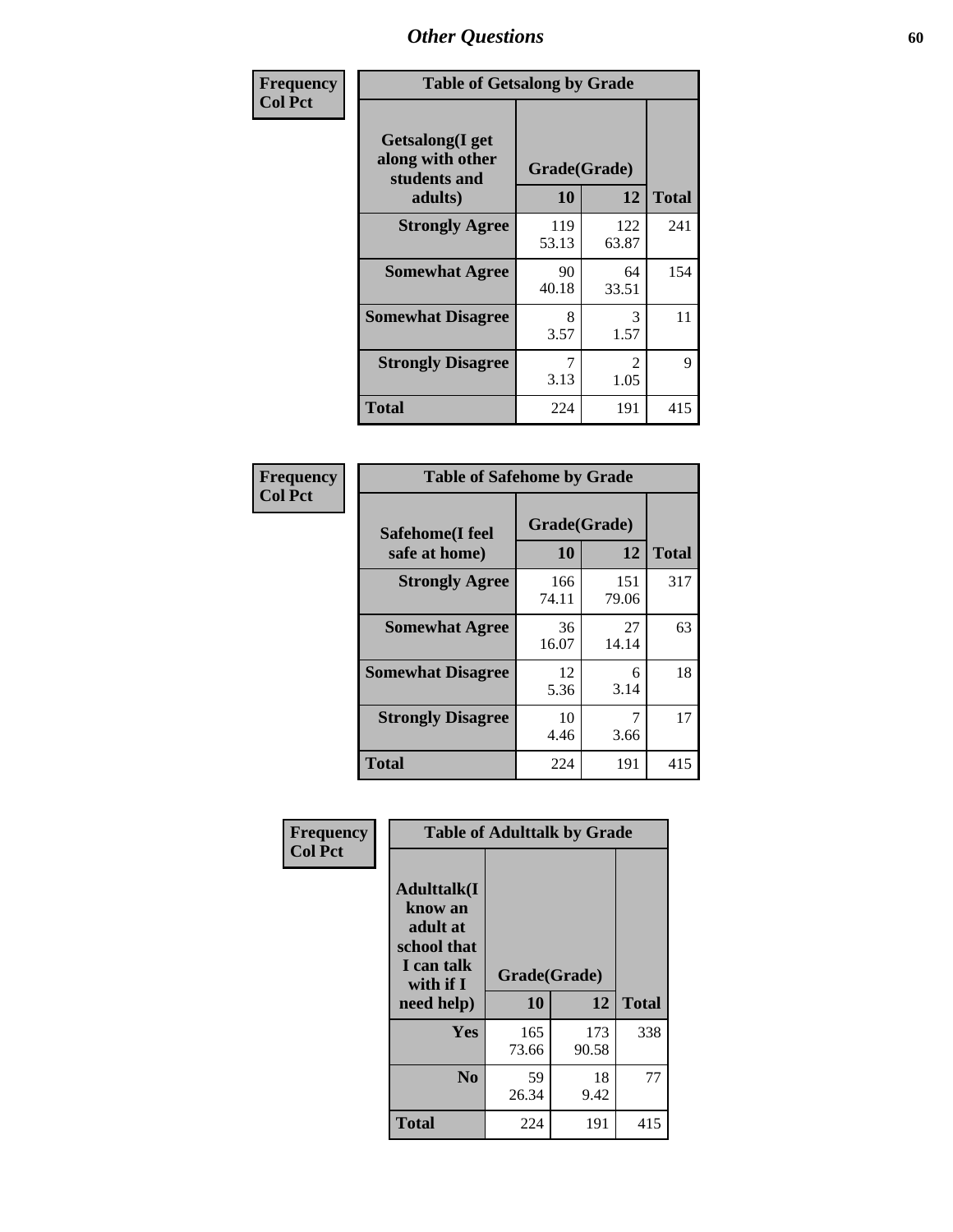**Frequency Row Pct**

| <b>Table of Grade by Tvtime</b> |             |                                                                                        |             |             |             |            |              |  |  |  |
|---------------------------------|-------------|----------------------------------------------------------------------------------------|-------------|-------------|-------------|------------|--------------|--|--|--|
|                                 |             | Tvtime(On an average school day,<br>how much unsupervised time do I spend watching TV) |             |             |             |            |              |  |  |  |
|                                 |             | <b>Less that</b>                                                                       |             | $2 - 3$     | $4 - 5$     | $6+$       |              |  |  |  |
| Grade(Grade)                    | None        | hour/day                                                                               | hour/day    | hours/day   | hours/day   | hours/day  | <b>Total</b> |  |  |  |
| 10                              | 44<br>19.64 | 41<br>18.30                                                                            | 26<br>11.61 | 72<br>32.14 | 25<br>11.16 | 16<br>7.14 | 224          |  |  |  |
| 12                              | 50<br>26.18 | 36<br>18.85                                                                            | 27<br>14.14 | 53<br>27.75 | 14<br>7.33  | 5.76       | 191          |  |  |  |
| <b>Total</b>                    | 94          | 77                                                                                     | 53          | 125         | 39          | 27         | 415          |  |  |  |

**Frequency Row Pct**

| <b>Table of Grade by Computertime</b> |             |                                                                                                   |             |                      |                      |                   |              |  |  |  |
|---------------------------------------|-------------|---------------------------------------------------------------------------------------------------|-------------|----------------------|----------------------|-------------------|--------------|--|--|--|
|                                       |             | Computertime (On an average school day,<br>how much unsupervised time do I spend on the computer) |             |                      |                      |                   |              |  |  |  |
| Grade(Grade)                          | None        | <b>Less that</b><br>hour/day                                                                      | hour/day    | $2 - 3$<br>hours/day | $4 - 5$<br>hours/day | $6+$<br>hours/day | <b>Total</b> |  |  |  |
| 10                                    | 50<br>22.32 | 79<br>35.27                                                                                       | 32<br>14.29 | 35<br>15.63          | 17<br>7.59           | 11<br>4.91        | 224          |  |  |  |
| 12                                    | 56<br>29.32 | 74<br>25<br>20<br>Q<br>38.74<br>13.09<br>10.47<br>4.71<br>3.66                                    |             |                      |                      |                   |              |  |  |  |
| <b>Total</b>                          | 106         | 153                                                                                               | 57          | 55                   | 24                   | 20                | 415          |  |  |  |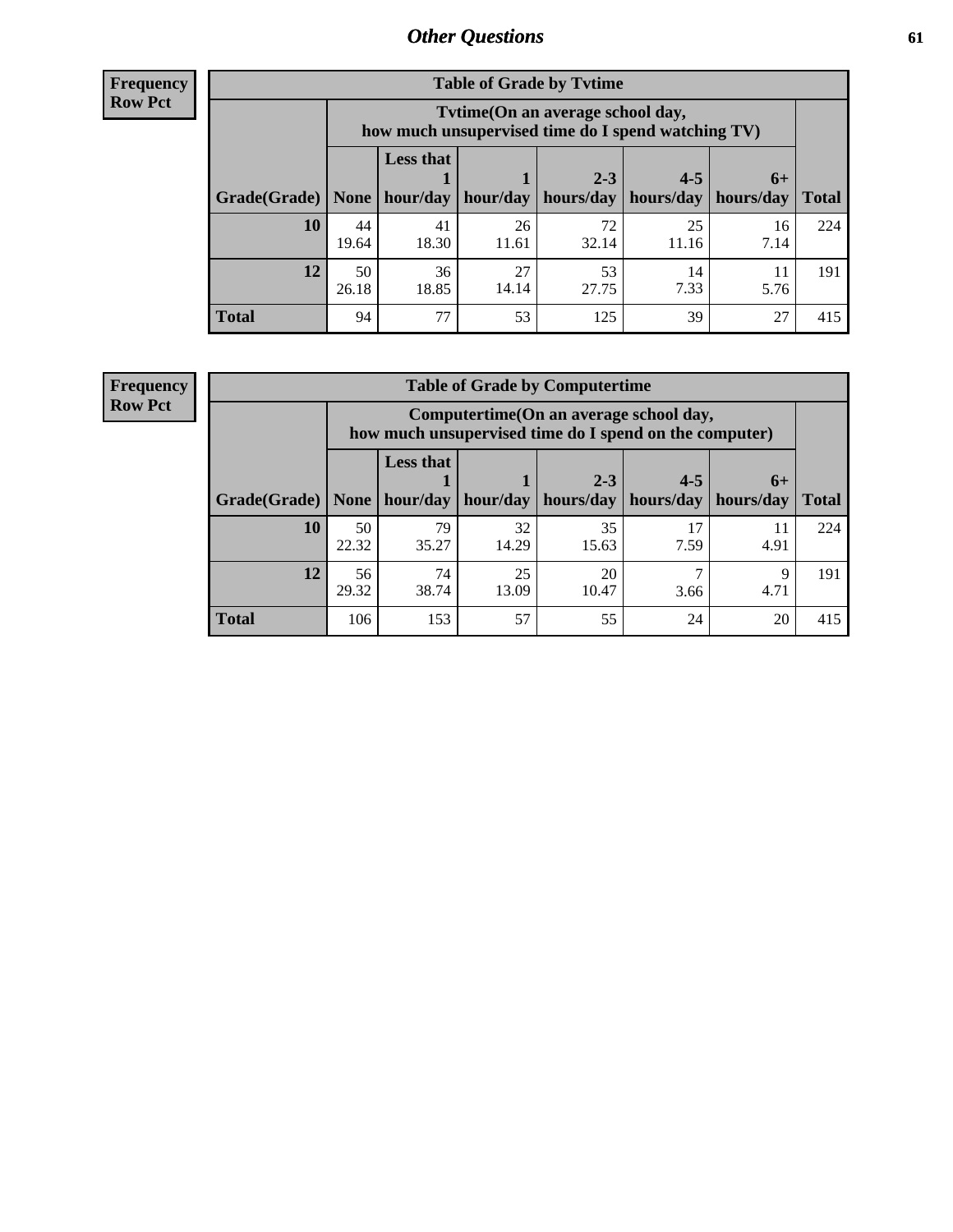#### *Questions about Driving Laws* **62** *Driving Questions were asked only of high school students.*

| <b>Frequency</b> |
|------------------|
| <b>Row Pct</b>   |

| <b>Table of Grade by License1</b> |                                     |                                                                                                                                           |                        |           |               |              |  |  |  |  |
|-----------------------------------|-------------------------------------|-------------------------------------------------------------------------------------------------------------------------------------------|------------------------|-----------|---------------|--------------|--|--|--|--|
|                                   |                                     | License1(During the first 6 months of driving<br>with a provisional license,<br>the only passengers who can ride with the<br>driver are:) |                        |           |               |              |  |  |  |  |
| Grade(Grade)                      | <b>Parent or</b><br><b>Guardian</b> | Family<br><b>Members</b>                                                                                                                  | <b>Friends</b>         | Anyone    | Don't<br>Know | <b>Total</b> |  |  |  |  |
| 10                                | 55<br>24.55                         | 134<br>59.82                                                                                                                              | $\overline{c}$<br>0.89 | 9<br>4.02 | 24<br>10.71   | 224          |  |  |  |  |
| 12                                | 49<br>25.65                         | 16<br>120<br>0<br>6<br>0.00<br>3.14<br>8.38<br>62.83                                                                                      |                        |           |               |              |  |  |  |  |
| <b>Total</b>                      | 104                                 | 254                                                                                                                                       | $\overline{c}$         | 15        | 40            | 415          |  |  |  |  |

| <b>Frequency</b> |                     | <b>Table of Grade by License2</b>                                                                        |                  |                              |                                                      |                      |              |
|------------------|---------------------|----------------------------------------------------------------------------------------------------------|------------------|------------------------------|------------------------------------------------------|----------------------|--------------|
| <b>Row Pct</b>   |                     | License2(17 yr old drivers with a<br>provisional driver's license cannot<br>drive between the hours of:) |                  |                              |                                                      |                      |              |
|                  | <b>Grade(Grade)</b> | <b>Midnight</b><br>to 6am                                                                                | 1am<br>to<br>5am | 1am<br>t <sub>0</sub><br>6am | N <sub>0</sub><br>curfew<br>for $17$<br>year<br>olds | Don't<br><b>Know</b> | <b>Total</b> |
|                  | 10                  | 119<br>53.13                                                                                             | 20<br>8.93       | 10<br>4.46                   | 22<br>9.82                                           | 53<br>23.66          | 224          |
|                  | 12                  | 127<br>66.49                                                                                             | 9<br>4.71        | 10<br>5.24                   | 5<br>2.62                                            | 40<br>20.94          | 191          |
|                  | <b>Total</b>        | 246                                                                                                      | 29               | 20                           | 27                                                   | 93                   | 415          |

| Frequency      |              | <b>Table of Grade by License3</b>                                                              |             |            |            |             |               |              |  |
|----------------|--------------|------------------------------------------------------------------------------------------------|-------------|------------|------------|-------------|---------------|--------------|--|
| <b>Row Pct</b> |              | License3(For drivers under the age of<br>21,<br>what level of alcohol is considered<br>$DUI$ ? |             |            |            |             |               |              |  |
|                | Grade(Grade) | Any<br><b>Amount</b>                                                                           | 0.02        | 0.04       | 0.06       | 0.08        | Don't<br>know | <b>Total</b> |  |
|                | 10           | 42<br>18.75                                                                                    | 84<br>37.50 | 14<br>6.25 | 11<br>4.91 | 25<br>11.16 | 48<br>21.43   | 224          |  |
|                | 12           | 56<br>29.32                                                                                    | 57<br>29.84 | 12<br>6.28 | 9<br>4.71  | 19<br>9.95  | 38<br>19.90   | 191          |  |
|                | <b>Total</b> | 98                                                                                             | 141         | 26         | 20         | 44          | 86            | 415          |  |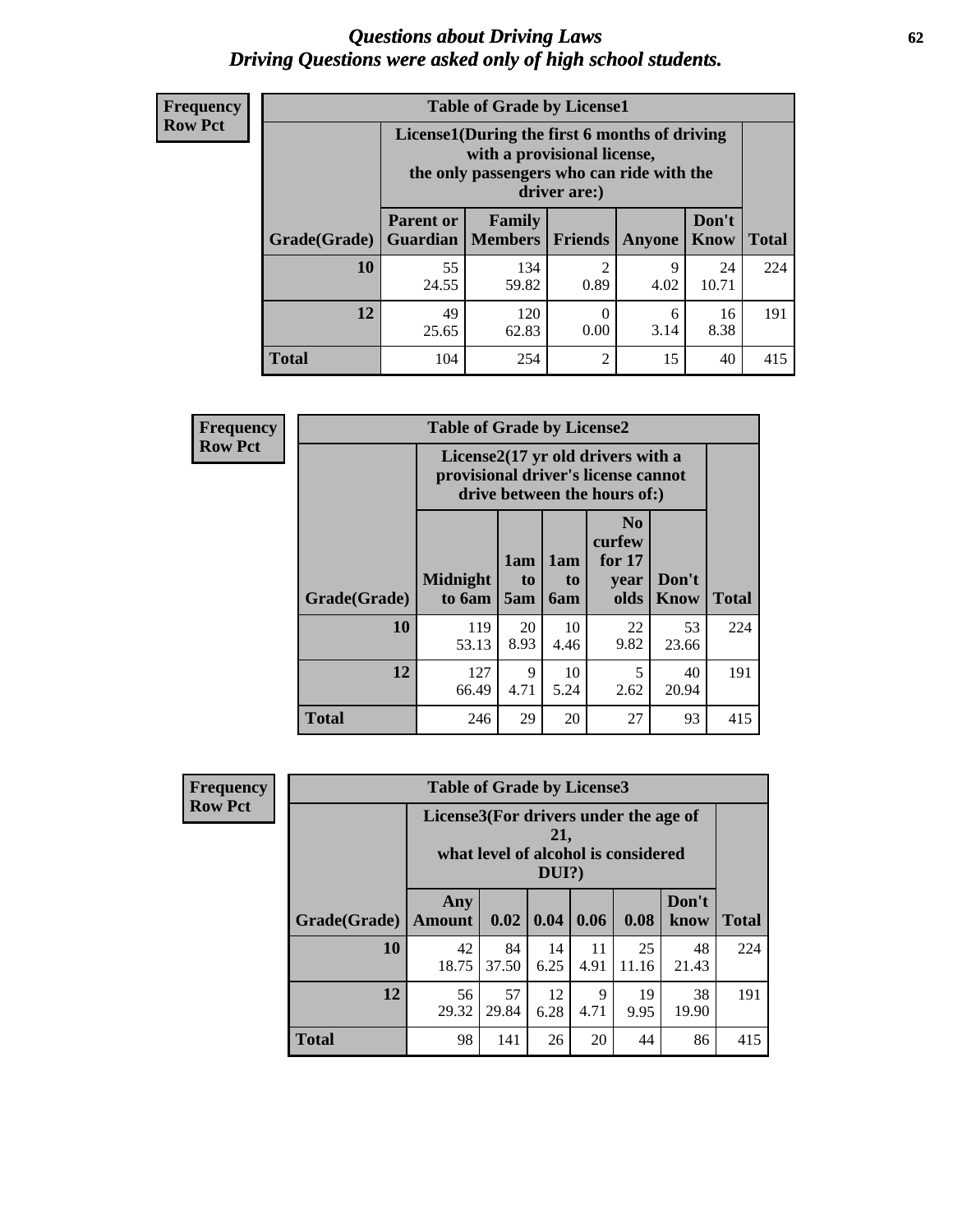#### *Questions about Driving Laws* **63** *Driving Questions were asked only of high school students.*

**Frequency Row Pct**

| <b>Table of Grade by License4</b> |             |                                                                                                                                                                                                                                                                                |             |            |            |             |     |  |  |
|-----------------------------------|-------------|--------------------------------------------------------------------------------------------------------------------------------------------------------------------------------------------------------------------------------------------------------------------------------|-------------|------------|------------|-------------|-----|--|--|
|                                   |             | License4(A driver under 21 automatically<br>loses his/her license if caught exceeding the<br>posted speet limit by:)<br>Can't<br>lose<br><b>Depends</b><br>license<br>$15+$<br>$25+$<br>$35+$<br>Don't<br>for<br>on<br>speeding<br><b>Total</b><br>mph<br>know<br>mph<br>judge |             |            |            |             |     |  |  |
| Grade(Grade)                      | mph         |                                                                                                                                                                                                                                                                                |             |            |            |             |     |  |  |
| 10                                | 51<br>22.77 | 42<br>18.75                                                                                                                                                                                                                                                                    | 27<br>12.05 | 17<br>7.59 | 13<br>5.80 | 74<br>33.04 | 224 |  |  |
| 12                                | 51<br>26.70 | 41<br>38<br>14<br>5<br>42<br>21.47<br>2.62<br>21.99<br>7.33<br>19.90                                                                                                                                                                                                           |             |            |            |             |     |  |  |
| <b>Total</b>                      | 102         | 83                                                                                                                                                                                                                                                                             | 41          | 55         | 18         | 116         | 415 |  |  |

| Frequency      | <b>Table of Grade by License5</b> |             |                                                                                                                                      |                     |       |
|----------------|-----------------------------------|-------------|--------------------------------------------------------------------------------------------------------------------------------------|---------------------|-------|
| <b>Row Pct</b> |                                   |             | License5(A)<br>Georgia teenager<br>with family<br>connections or a<br>good lawyer can<br>break a teen<br>driving law and<br>license) | keep their driver's |       |
|                | Grade(Grade)                      | <b>Yes</b>  | N <sub>0</sub>                                                                                                                       | Don't<br>know       | Total |
|                | 10                                | 50<br>22.32 | 91<br>40.63                                                                                                                          | 83<br>37.05         | 224   |
|                | 12                                | 59<br>30.89 | 76<br>39.79                                                                                                                          | 56<br>29.32         | 191   |
|                | <b>Total</b>                      | 109         | 167                                                                                                                                  | 139                 | 415   |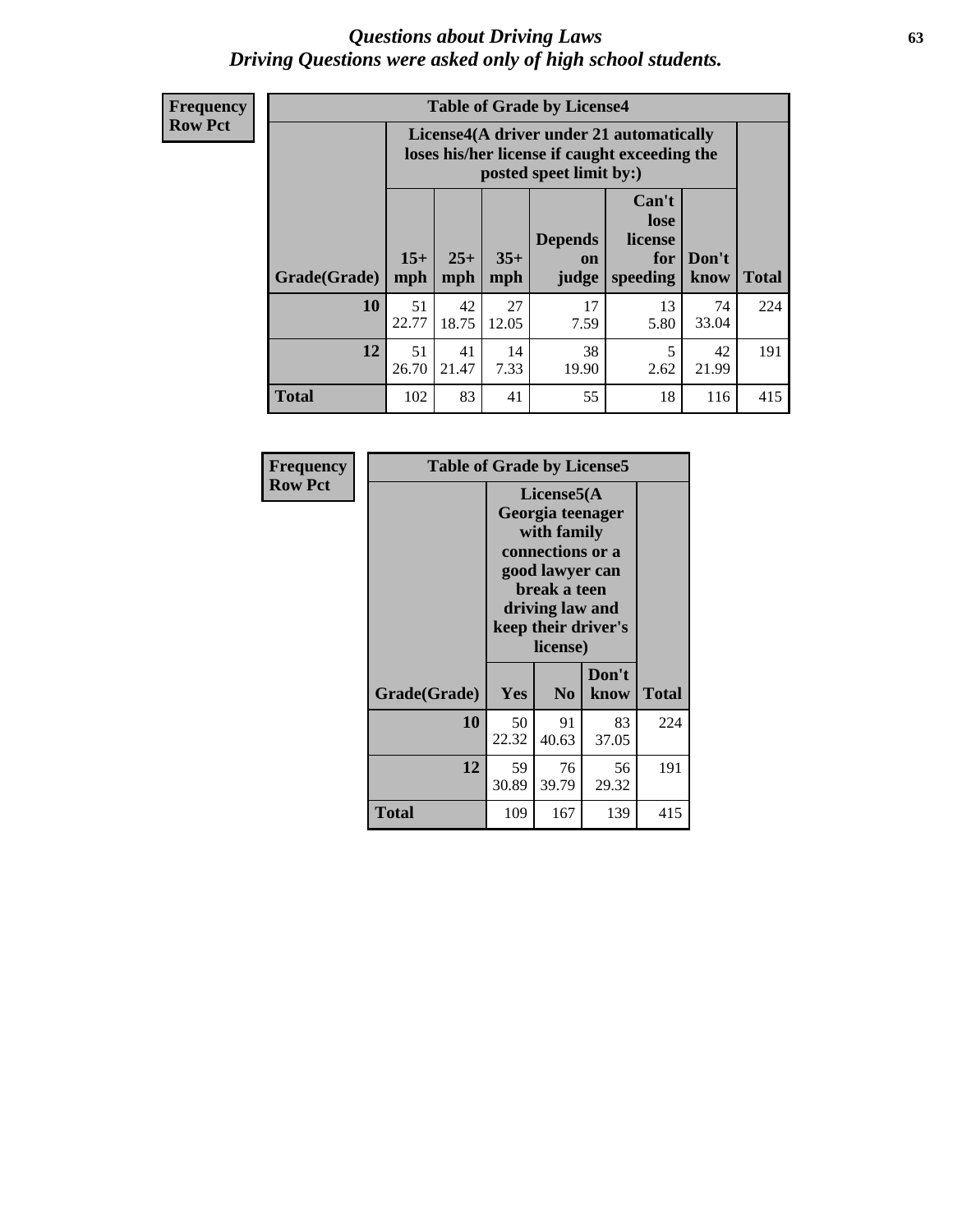### *Questions about Driving Laws* **64** *Driving Questions were asked only of high school students.*

| <b>Frequency</b> | <b>Table of Grade by License6</b> |                                                                                                                                                 |                |               |              |
|------------------|-----------------------------------|-------------------------------------------------------------------------------------------------------------------------------------------------|----------------|---------------|--------------|
| <b>Row Pct</b>   |                                   | License <sub>6</sub> (I know a<br>friend or<br>classmate that<br>broke a teen<br>driving law,<br>but was allowed to<br>keep his/her<br>license) |                |               |              |
|                  | Grade(Grade)                      | Yes                                                                                                                                             | N <sub>0</sub> | Don't<br>know | <b>Total</b> |
|                  | 10                                | 65<br>88<br>71<br>29.02<br>39.29<br>31.70                                                                                                       |                |               | 224          |
|                  | 12                                | 75<br>50<br>66<br>39.27<br>26.18<br>34.55                                                                                                       |                |               | 191          |
|                  | Total                             | 140                                                                                                                                             | 138            | 137           | 415          |

| <b>Frequency</b> | <b>Table of Grade by License7</b> |                                                                                               |                                     |                                                   |                        |              |
|------------------|-----------------------------------|-----------------------------------------------------------------------------------------------|-------------------------------------|---------------------------------------------------|------------------------|--------------|
| <b>Row Pct</b>   |                                   | License7(A student under the age of 18 cam loser<br>his/her driving privileges if he or she:) |                                     |                                                   |                        |              |
|                  | Grade(Grade)                      | <b>Have</b><br>more than<br>10<br>unexcused<br>absences<br>per school<br>yr                   | Drop out<br>without  <br>graduating | <b>Bring</b><br>alcohol/drugs/weapon<br>to school | All of<br>the<br>above | <b>Total</b> |
|                  | 10                                | 32<br>14.29                                                                                   | 26<br>11.61                         | 8<br>3.57                                         | 158<br>70.54           | 224          |
|                  | 12                                | 22<br>11.52                                                                                   | 11<br>5.76                          | 21<br>10.99                                       | 137<br>71.73           | 191          |
|                  | <b>Total</b>                      | 54                                                                                            | 37                                  | 29                                                | 295                    | 415          |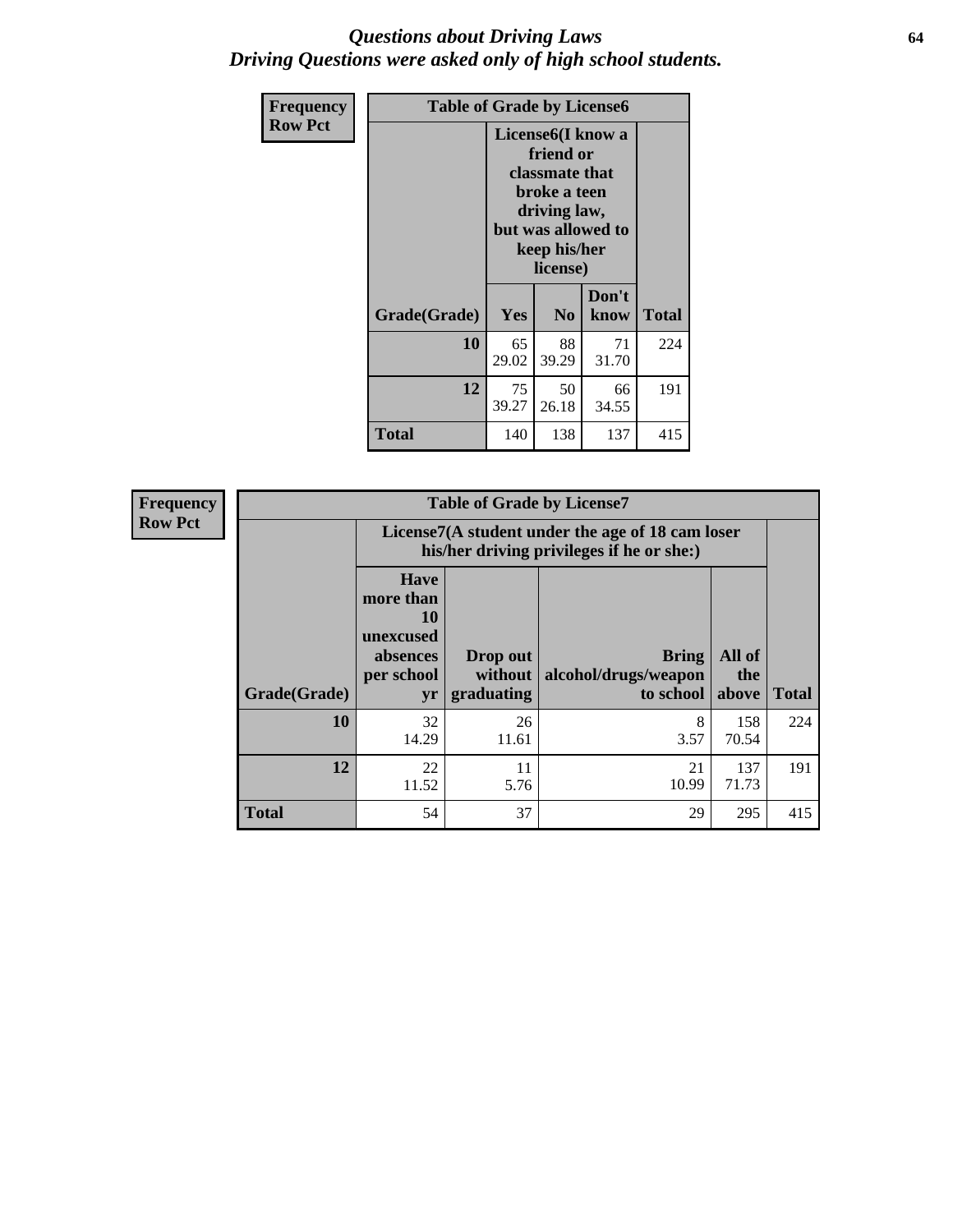# *Select Results by Gender* **65**

| Frequency      | <b>Table of SchoolClimate2 by Gender</b>          |               |                               |              |
|----------------|---------------------------------------------------|---------------|-------------------------------|--------------|
| <b>Col Pct</b> | SchoolClimate2(I<br>feel successful at<br>school) | <b>Female</b> | Gender(Gender)<br><b>Male</b> | <b>Total</b> |
|                | <b>Strongly Agree</b>                             | 48<br>22.97   | 74<br>35.92                   | 122          |
|                | <b>Somewhat Agree</b>                             | 139<br>66.51  | 99<br>48.06                   | 238          |
|                | <b>Somewhat Disagree</b>                          | 17<br>8.13    | 22<br>10.68                   | 39           |
|                | <b>Strongly Disagree</b>                          | 5<br>2.39     | 11<br>5.34                    | 16           |
|                | <b>Total</b>                                      | 209           | 206                           | 415          |

| Frequency      | <b>Table of SchoolClimate6 by Gender</b>                 |                                 |             |              |  |
|----------------|----------------------------------------------------------|---------------------------------|-------------|--------------|--|
| <b>Col Pct</b> | <b>SchoolClimate6(Teachers</b><br>treat me with respect) | Gender(Gender)<br><b>Female</b> | <b>Male</b> | <b>Total</b> |  |
|                | <b>Strongly Agree</b>                                    | 71<br>33.97                     | 63<br>30.58 | 134          |  |
|                | <b>Somewhat Agree</b>                                    | 102<br>48.80                    | 97<br>47.09 | 199          |  |
|                | <b>Somewhat Disagree</b>                                 | 25<br>11.96                     | 25<br>12.14 | 50           |  |
|                | <b>Strongly Disagree</b>                                 | 11<br>5.26                      | 21<br>10.19 | 32           |  |
|                | <b>Total</b>                                             | 209                             | 206         | 415          |  |

| Frequency      | <b>Table of SchoolClimate8 by Gender</b>                                             |                                 |             |              |
|----------------|--------------------------------------------------------------------------------------|---------------------------------|-------------|--------------|
| <b>Col Pct</b> | <b>SchoolClimate8(Students</b><br>are frequently<br>recognized for good<br>behavior) | Gender(Gender)<br><b>Female</b> | <b>Male</b> | <b>Total</b> |
|                | <b>Strongly Agree</b>                                                                | 34<br>16.27                     | 45<br>21.84 | 79           |
|                | <b>Somewhat Agree</b>                                                                | 91<br>43.54                     | 67<br>32.52 | 158          |
|                | <b>Somewhat Disagree</b>                                                             | 57<br>27.27                     | 58<br>28.16 | 115          |
|                | <b>Strongly Disagree</b>                                                             | 27<br>12.92                     | 36<br>17.48 | 63           |
|                | <b>Total</b>                                                                         | 209                             | 206         | 415          |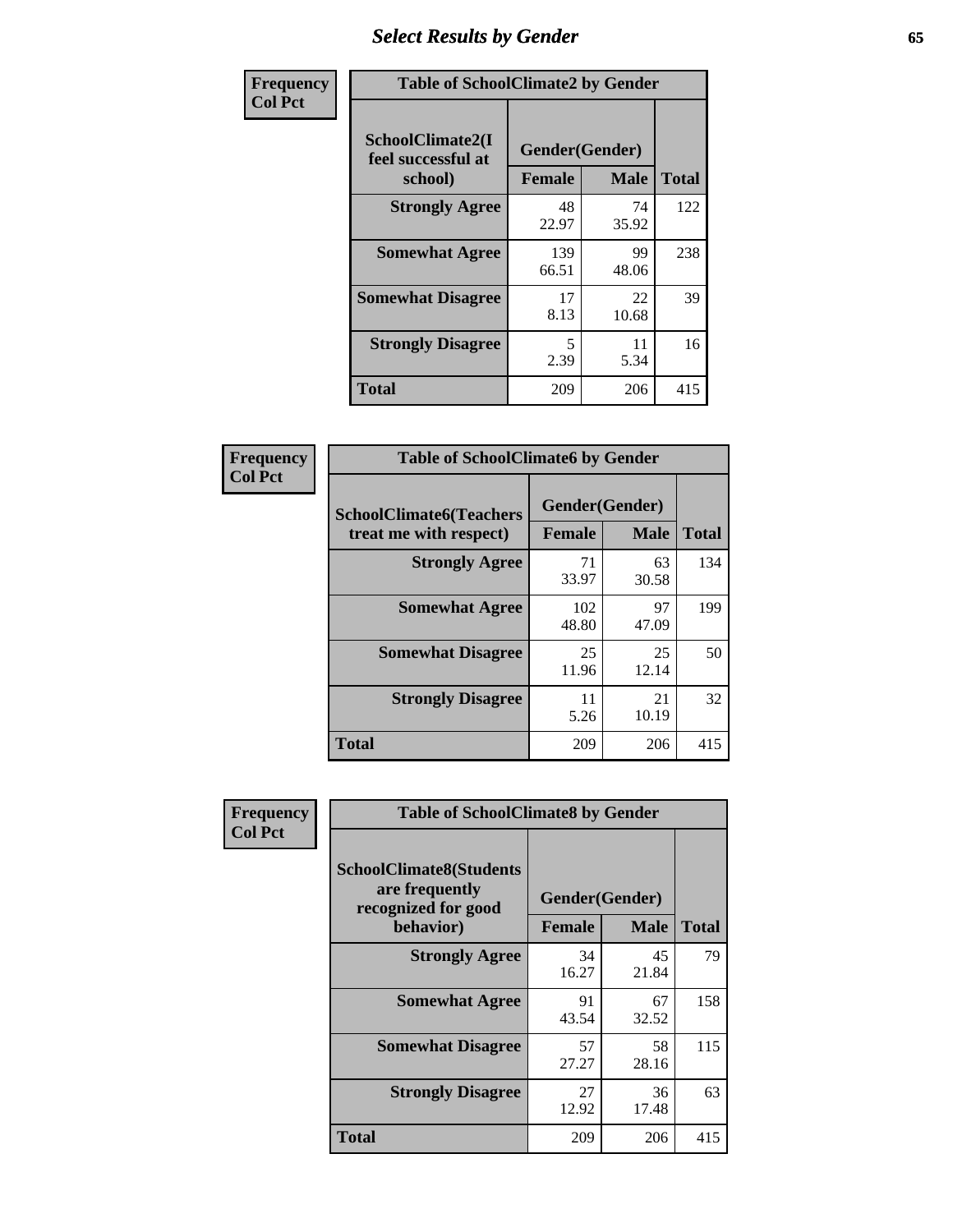# *Select Results by Gender* **66**

| Frequency      | <b>Table of Gender by Dropout</b> |                                                                        |                |              |
|----------------|-----------------------------------|------------------------------------------------------------------------|----------------|--------------|
| <b>Row Pct</b> |                                   | Dropout(I<br>have<br>thought<br>about<br>dropping<br>out of<br>school) |                |              |
|                | Gender(Gender)                    | Yes                                                                    | N <sub>0</sub> | <b>Total</b> |
|                | <b>Female</b>                     | 84<br>40.19                                                            | 125<br>59.81   | 209          |
|                | <b>Male</b>                       | 74<br>35.92                                                            | 132<br>64.08   | 206          |
|                | <b>Total</b>                      | 158                                                                    | 257            | 415          |

| <b>Frequency</b> | <b>Table of Gender by Dropoutreason</b> |                                                                     |              |                          |                                |              |              |
|------------------|-----------------------------------------|---------------------------------------------------------------------|--------------|--------------------------|--------------------------------|--------------|--------------|
| <b>Row Pct</b>   |                                         | Dropoutreason (If I dropped out the<br>reason would most likely be) |              |                          |                                |              |              |
|                  | <b>Gender</b> (Gender)                  | Won't<br><b>Drop</b><br>out                                         | <b>Bored</b> | Family<br><b>Reasons</b> | <b>Being</b><br><b>Bullied</b> | <b>Other</b> | <b>Total</b> |
|                  | <b>Female</b>                           | 101<br>48.33                                                        | 29<br>13.88  | 27<br>12.92              | 1.44                           | 49<br>23.44  | 209          |
|                  | <b>Male</b>                             | 114<br>55.34                                                        | 44<br>21.36  | 12<br>5.83               | 4<br>1.94                      | 32<br>15.53  | 206          |
|                  | <b>Total</b>                            | 215                                                                 | 73           | 39                       | 7                              | 81           | 415          |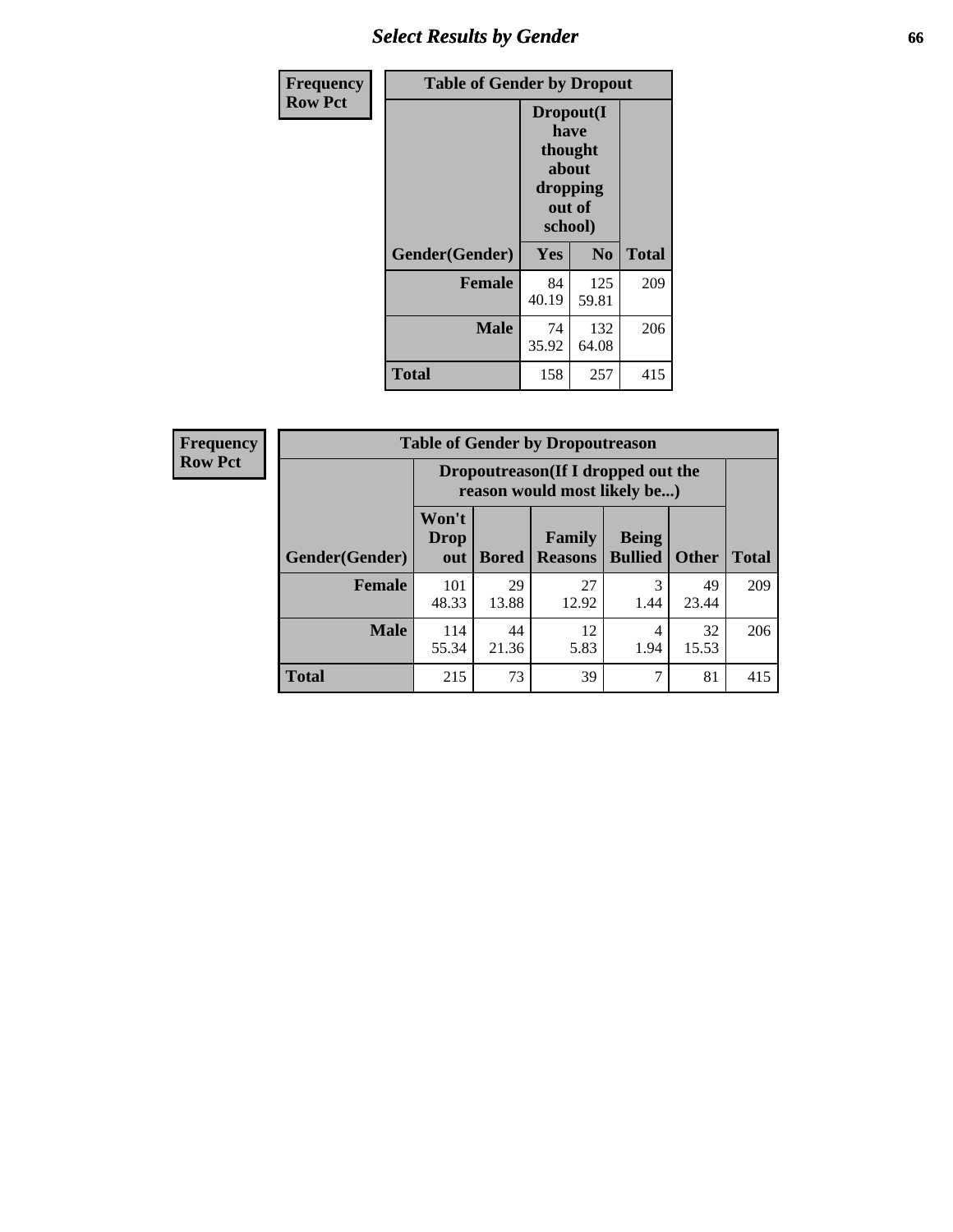*School Safety* **67**

| Frequency      | <b>Table of Gender by Bullied2</b> |                 |                |              |
|----------------|------------------------------------|-----------------|----------------|--------------|
| <b>Row Pct</b> |                                    | <b>Bullied2</b> |                |              |
|                | Gender(Gender)                     | Yes             | N <sub>0</sub> | <b>Total</b> |
|                | <b>Female</b>                      | 19<br>9.09      | 190<br>90.91   | 209          |
|                | <b>Male</b>                        | 40<br>19.42     | 166<br>80.58   | 206          |
|                | <b>Total</b>                       | 59              | 356            | 415          |

| Frequency      | <b>Table of Gender by Bulliedothers2</b> |                       |              |              |  |
|----------------|------------------------------------------|-----------------------|--------------|--------------|--|
| <b>Row Pct</b> |                                          | <b>Bulliedothers2</b> |              |              |  |
|                | Gender(Gender)                           | <b>Yes</b>            | $\bf N_0$    | <b>Total</b> |  |
|                | <b>Female</b>                            | 17<br>8.13            | 192<br>91.87 | 209          |  |
|                | <b>Male</b>                              | 28<br>13.59           | 178<br>86.41 | 206          |  |
|                | <b>Total</b>                             | 45                    | 370          | 415          |  |

| <b>Frequency</b> | <b>Table of Gender by Weaponschool2</b> |               |                |              |
|------------------|-----------------------------------------|---------------|----------------|--------------|
| <b>Row Pct</b>   |                                         | Weaponschool2 |                |              |
|                  | Gender(Gender)                          | Yes           | N <sub>0</sub> | <b>Total</b> |
|                  | <b>Female</b>                           | 5<br>2.39     | 204<br>97.61   | 209          |
|                  | <b>Male</b>                             | 18<br>8.74    | 188<br>91.26   | 206          |
|                  | <b>Total</b>                            | 23            | 392            | 415          |

| Frequency      | <b>Table of Gender by Absentunsafe2</b> |               |                |              |
|----------------|-----------------------------------------|---------------|----------------|--------------|
| <b>Row Pct</b> |                                         | Absentunsafe2 |                |              |
|                | Gender(Gender)                          | Yes           | N <sub>0</sub> | <b>Total</b> |
|                | <b>Female</b>                           | 3.83          | 201<br>96.17   | 209          |
|                | <b>Male</b>                             | 2.43          | 201<br>97.57   | 206          |
|                | <b>Total</b>                            | 13            | 402            | 415          |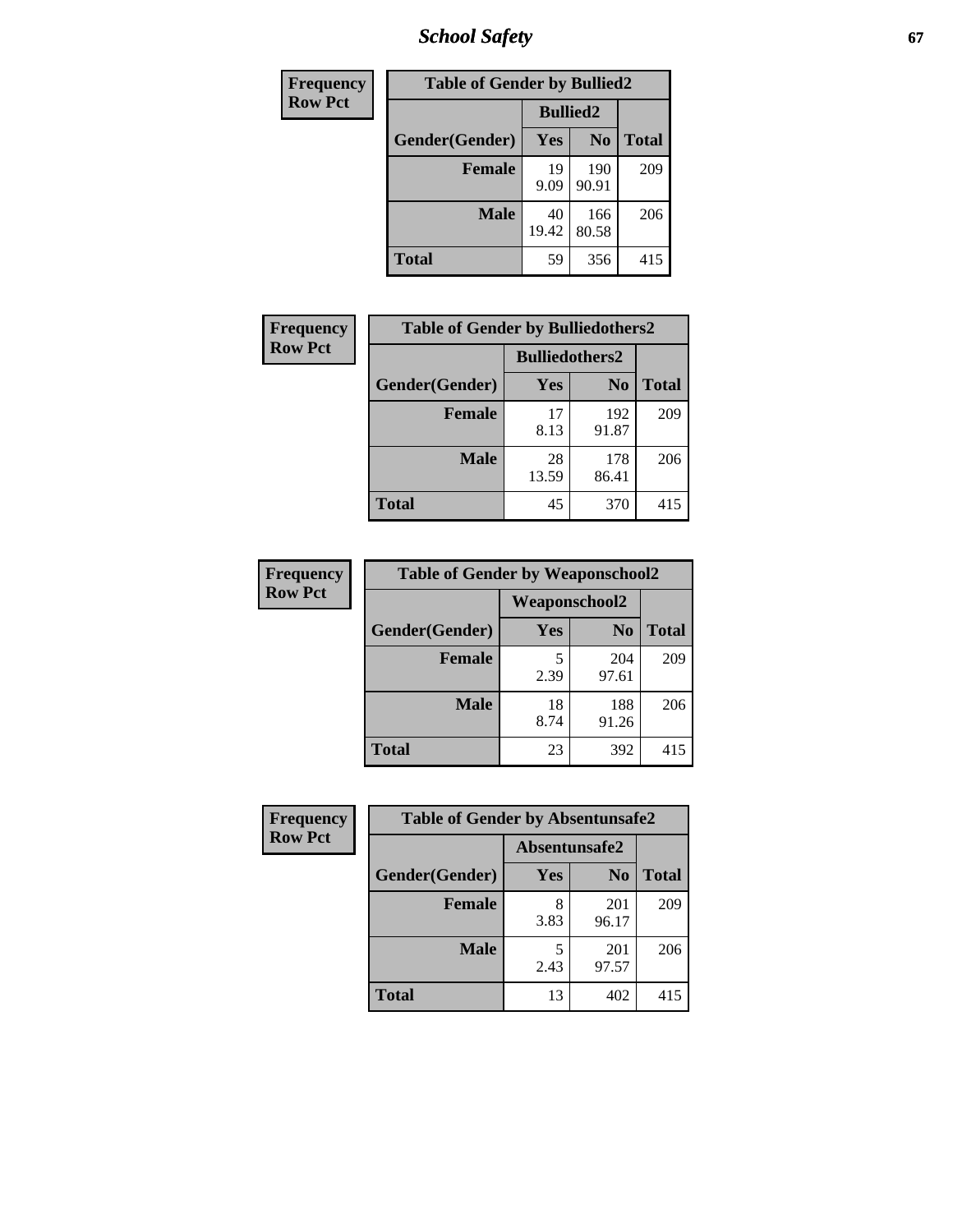*School Safety* **68**

| Frequency      | <b>Table of Gender by Gangself</b> |                                                                                                |                |              |
|----------------|------------------------------------|------------------------------------------------------------------------------------------------|----------------|--------------|
| <b>Row Pct</b> |                                    | Gangself(I<br>have<br>participated<br>in illegal gang<br>activities in<br>the past 30<br>days) |                |              |
|                | Gender(Gender)                     | Yes                                                                                            | N <sub>0</sub> | <b>Total</b> |
|                | <b>Female</b>                      | 5<br>2.39                                                                                      | 204<br>97.61   | 209          |
|                | <b>Male</b>                        | 30<br>14.56                                                                                    | 176<br>85.44   | 206          |
|                | <b>Total</b>                       | 35                                                                                             | 380            | 415          |

| Frequency      | <b>Table of Gender by Gangpeers</b> |                                                                                                                             |                |              |
|----------------|-------------------------------------|-----------------------------------------------------------------------------------------------------------------------------|----------------|--------------|
| <b>Row Pct</b> |                                     | <b>Gangpeers</b> (I<br>have friends<br>who have<br>participated<br>in illegal gang<br>activities in<br>the past 30<br>days) |                |              |
|                | Gender(Gender)                      | <b>Yes</b>                                                                                                                  | N <sub>0</sub> | <b>Total</b> |
|                | <b>Female</b>                       | 26<br>12.44                                                                                                                 | 183<br>87.56   | 209          |
|                | <b>Male</b>                         | 46<br>22.33                                                                                                                 | 160<br>77.67   | 206          |
|                | Total                               | 72                                                                                                                          | 343            | 415          |

| Frequency      | <b>Table of Gender by Pickedon2</b> |             |                |              |
|----------------|-------------------------------------|-------------|----------------|--------------|
| <b>Row Pct</b> |                                     | Pickedon2   |                |              |
|                | Gender(Gender)                      | Yes         | N <sub>0</sub> | <b>Total</b> |
|                | <b>Female</b>                       | 44<br>21.05 | 165<br>78.95   | 209          |
|                | <b>Male</b>                         | 42<br>20.39 | 164<br>79.61   | 206          |
|                | <b>Total</b>                        | 86          | 329            | 415          |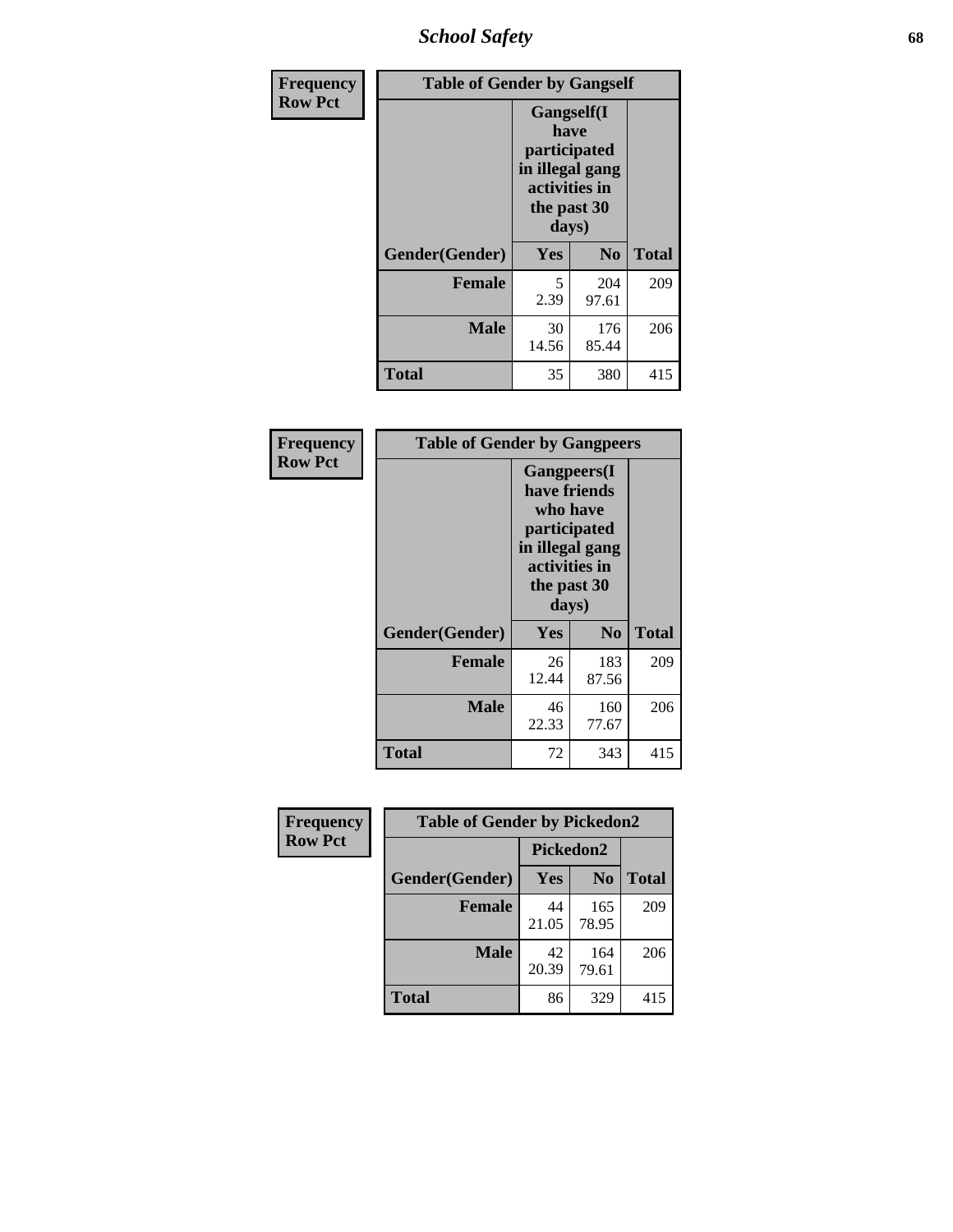*School Safety* **69**

| Frequency      | <b>Table of Gender by Safeschool2</b> |              |                |              |
|----------------|---------------------------------------|--------------|----------------|--------------|
| <b>Row Pct</b> |                                       | Safeschool2  |                |              |
|                | Gender(Gender)                        | Yes          | N <sub>0</sub> | <b>Total</b> |
|                | <b>Female</b>                         | 146<br>69.86 | 63<br>30.14    | 209          |
|                | Male                                  | 140<br>67.96 | 66<br>32.04    | 206          |
|                | <b>Total</b>                          | 286          | 129            | 415          |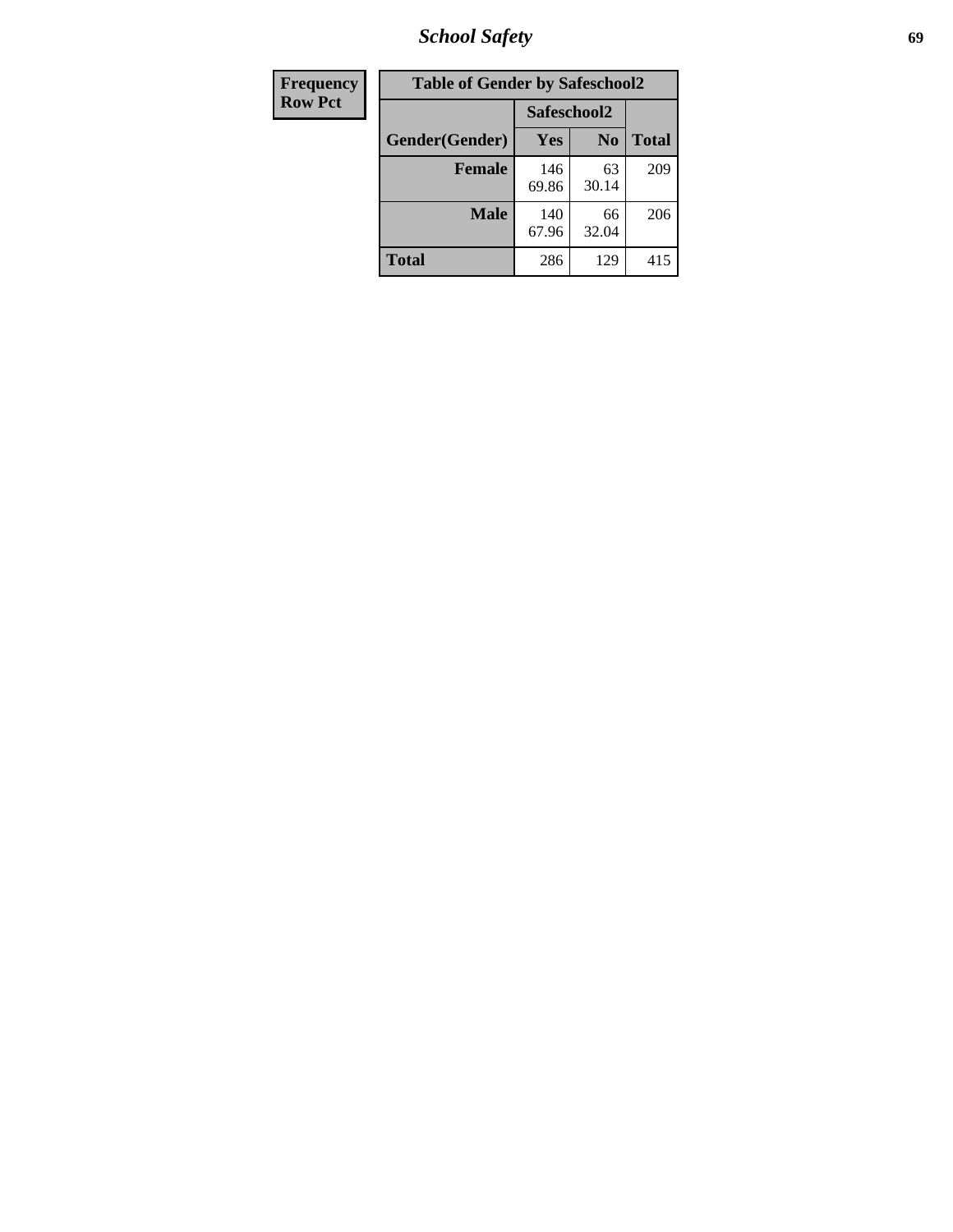# *Incidence of Drug Use* **70**

| <b>Frequency</b> | <b>Table of Gender by AlcoholAlt</b> |                                          |                |              |
|------------------|--------------------------------------|------------------------------------------|----------------|--------------|
| <b>Row Pct</b>   |                                      | AlcoholAlt(Alcohol<br>use, past 30 days) |                |              |
|                  | Gender(Gender)                       | <b>Yes</b>                               | N <sub>0</sub> | <b>Total</b> |
|                  | <b>Female</b>                        | 66<br>31.58                              | 143<br>68.42   | 209          |
|                  | <b>Male</b>                          | 79<br>38.35                              | 127<br>61.65   | 206          |
|                  | <b>Total</b>                         | 145                                      | 270            | 415          |

| Frequency      | <b>Table of Gender by TobaccoAny</b> |                                          |                |              |  |
|----------------|--------------------------------------|------------------------------------------|----------------|--------------|--|
| <b>Row Pct</b> |                                      | TobaccoAny(Tobacco<br>use, past 30 days) |                |              |  |
|                | Gender(Gender)                       | Yes                                      | N <sub>0</sub> | <b>Total</b> |  |
|                | <b>Female</b>                        | 44<br>21.05                              | 165<br>78.95   | 209          |  |
|                | <b>Male</b>                          | 91<br>44.17                              | 115<br>55.83   | 206          |  |
|                | Total                                | 135                                      | 280            | 415          |  |

| <b>Frequency</b> | <b>Table of Gender by MarijuanaAlt</b> |             |                                              |              |
|------------------|----------------------------------------|-------------|----------------------------------------------|--------------|
| <b>Row Pct</b>   |                                        |             | MarijuanaAlt(Marijuana<br>use, past 30 days) |              |
|                  | Gender(Gender)                         | <b>Yes</b>  | N <sub>0</sub>                               | <b>Total</b> |
|                  | <b>Female</b>                          | 24<br>11.48 | 185<br>88.52                                 | 209          |
|                  | <b>Male</b>                            | 32<br>15.53 | 174<br>84.47                                 | 206          |
|                  | <b>Total</b>                           | 56          | 359                                          | 415          |

| <b>Frequency</b> | <b>Table of Gender by OtherDrugAny</b> |                                                      |                |              |
|------------------|----------------------------------------|------------------------------------------------------|----------------|--------------|
| <b>Row Pct</b>   |                                        | <b>OtherDrugAny(Other</b><br>drug use, past 30 days) |                |              |
|                  | Gender(Gender)                         | <b>Yes</b>                                           | N <sub>0</sub> | <b>Total</b> |
|                  | <b>Female</b>                          | 23<br>11.00                                          | 186<br>89.00   | 209          |
|                  | <b>Male</b>                            | 17<br>8.25                                           | 189<br>91.75   | 206          |
|                  | <b>Total</b>                           | 40                                                   | 375            | 415          |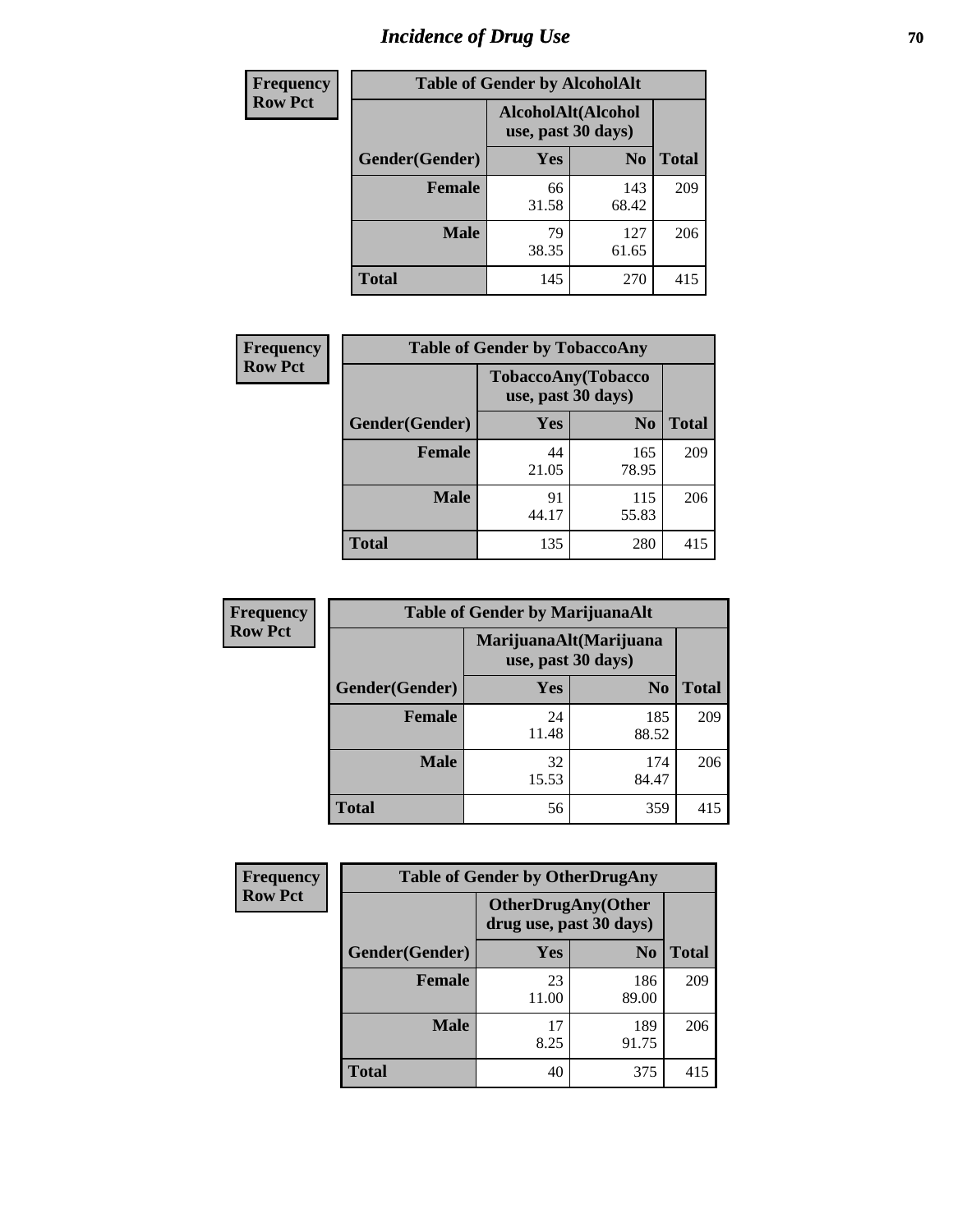### *Average Age at Onset of Use* **71** *Results for "Average Age at Onset of Use" questions exclude students who said they did not use that substance*

#### **Gender=Female**

| <b>Variable</b>                 | Label                                                              | <b>Mean</b> |
|---------------------------------|--------------------------------------------------------------------|-------------|
| Alcoholinit2                    | I started using alcohol when I was                                 | 13.88       |
| Cigarettesinit2                 | I started smoking tobacco when I was                               | 13.49       |
| Smokelessinit2                  | I started chewing tobacco when I was                               | 14.18       |
| Marijuanainit2                  | I started using marijuana when I was                               | 13.67       |
| Cocaineinit2                    | I started using cocaine when I was                                 | 15.25       |
| Inhalantsinit2                  | I started using inhalants when I was                               | 13.80       |
| Steroidsinit2                   | I started using steroids when I was                                | 14.00       |
| Ecstasyinit2                    | I started using ecstasy when I was                                 | 15.75       |
| Methinit2                       | I started using methamphetamines when I was                        | 14.00       |
| Hallucinogensinit2              | I started using hallucinogens when I was                           | 15.33       |
| Prescription in it <sub>2</sub> | I started using prescription drugs not prescribed to me when I was | 14.17       |

#### **Gender=Male**

| <b>Variable</b>    | Label                                                              | <b>Mean</b> |
|--------------------|--------------------------------------------------------------------|-------------|
| Alcoholinit2       | I started using alcohol when I was                                 | 14.25       |
| Cigarettesinit2    | I started smoking tobacco when I was                               | 14.15       |
| Smokelessinit2     | I started chewing tobacco when I was                               | 13.74       |
| Marijuanainit2     | I started using marijuana when I was                               | 14.02       |
| Cocaineinit2       | I started using cocaine when I was                                 | 15.75       |
| Inhalantsinit2     | I started using inhalants when I was                               | 13.33       |
| Steroidsinit2      | I started using steroids when I was                                | 15.00       |
| Ecstasyinit2       | I started using ecstasy when I was                                 | 15.17       |
| Methinit2          | I started using methamphetamines when I was                        | 13.00       |
| Hallucinogensinit2 | I started using hallucinogens when I was                           | 16.25       |
| Prescriptioninit2  | I started using prescription drugs not prescribed to me when I was | 14.28       |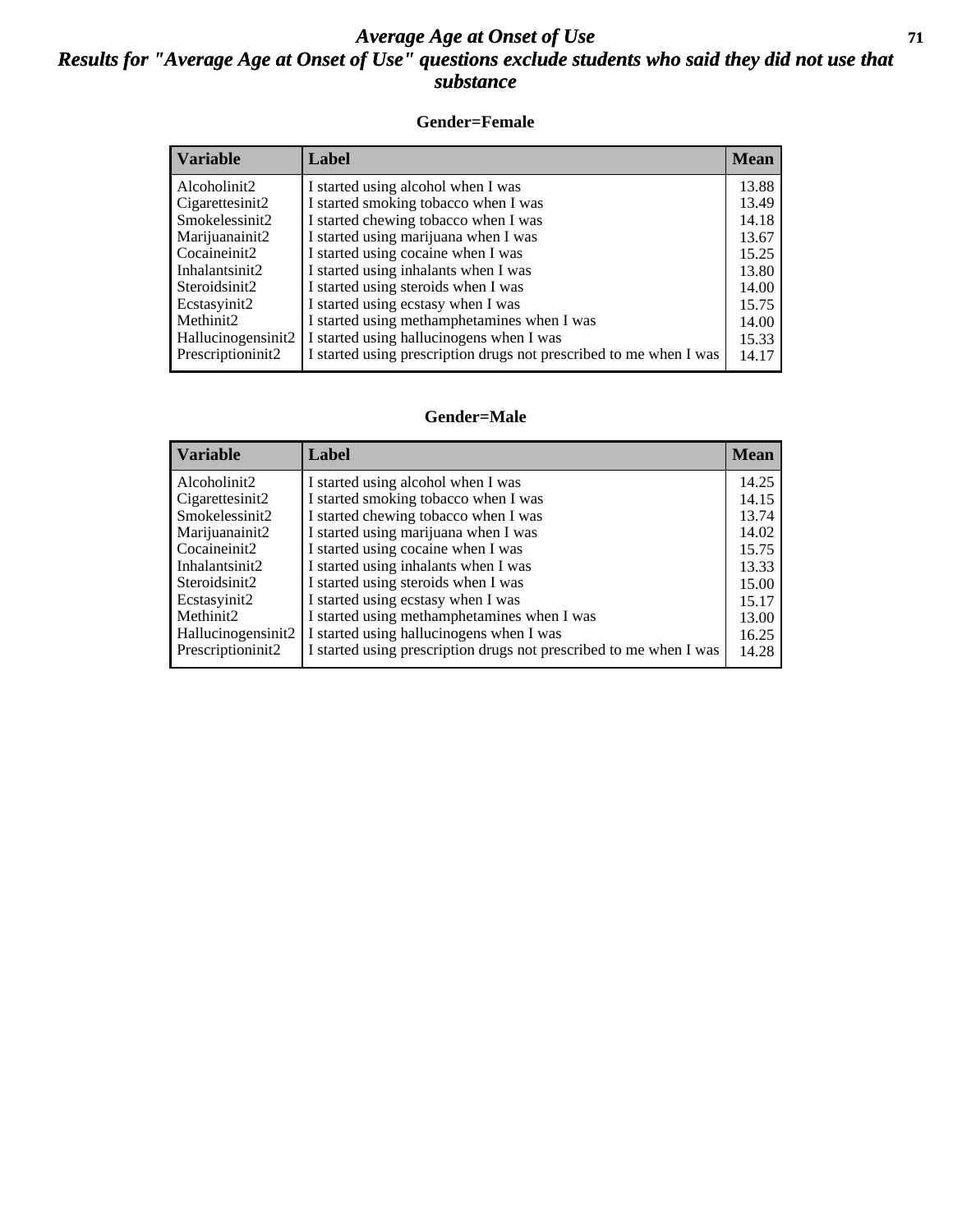# *I Think These Drugs are Harmful* **72**

| <b>Frequency</b> | <b>Table of Gender by Alcoholharmdich</b> |                                                   |                |              |
|------------------|-------------------------------------------|---------------------------------------------------|----------------|--------------|
| <b>Row Pct</b>   |                                           | Alcoholharmdich(I<br>think alcohol is<br>harmful) |                |              |
|                  | Gender(Gender)                            | Yes                                               | N <sub>0</sub> | <b>Total</b> |
|                  | <b>Female</b>                             | 172<br>82.30                                      | 37<br>17.70    | 209          |
|                  | <b>Male</b>                               | 161<br>78.16                                      | 45<br>21.84    | 206          |
|                  | Total                                     | 333                                               | 82             | 415          |

| Frequency      | <b>Table of Gender by Tobaccoharmdich</b> |                                                   |                |              |
|----------------|-------------------------------------------|---------------------------------------------------|----------------|--------------|
| <b>Row Pct</b> |                                           | Tobaccoharmdich(I<br>think tobacco is<br>harmful) |                |              |
|                | Gender(Gender)                            | <b>Yes</b>                                        | N <sub>0</sub> | <b>Total</b> |
|                | <b>Female</b>                             | 204<br>97.61                                      | 5<br>2.39      | 209          |
|                | <b>Male</b>                               | 195<br>94.66                                      | 11<br>5.34     | 206          |
|                | <b>Total</b>                              | 399                                               | 16             | 415          |

| Frequency      | <b>Table of Gender by Marijuanaharmdich</b> |                                                       |                |              |  |
|----------------|---------------------------------------------|-------------------------------------------------------|----------------|--------------|--|
| <b>Row Pct</b> |                                             | Marijuanaharmdich(I<br>think marijuana is<br>harmful) |                |              |  |
|                | Gender(Gender)                              | <b>Yes</b>                                            | N <sub>0</sub> | <b>Total</b> |  |
|                | <b>Female</b>                               | 169<br>80.86                                          | 40<br>19.14    | 209          |  |
|                | <b>Male</b>                                 | 155<br>75.24                                          | 51<br>24.76    | 206          |  |
|                | <b>Total</b>                                | 324                                                   | 91             | 415          |  |

| Frequency      | <b>Table of Gender by Otherdrugharmdich</b> |                                                          |                |              |
|----------------|---------------------------------------------|----------------------------------------------------------|----------------|--------------|
| <b>Row Pct</b> |                                             | Otherdrugharmdich(I<br>think other drugs are<br>harmful) |                |              |
|                | Gender(Gender)                              | <b>Yes</b>                                               | N <sub>0</sub> | <b>Total</b> |
|                | <b>Female</b>                               | 204<br>97.61                                             | 5<br>2.39      | 209          |
|                | <b>Male</b>                                 | 200<br>97.09                                             | 6<br>2.91      | 206          |
|                | <b>Total</b>                                | 404                                                      | 11             | 415          |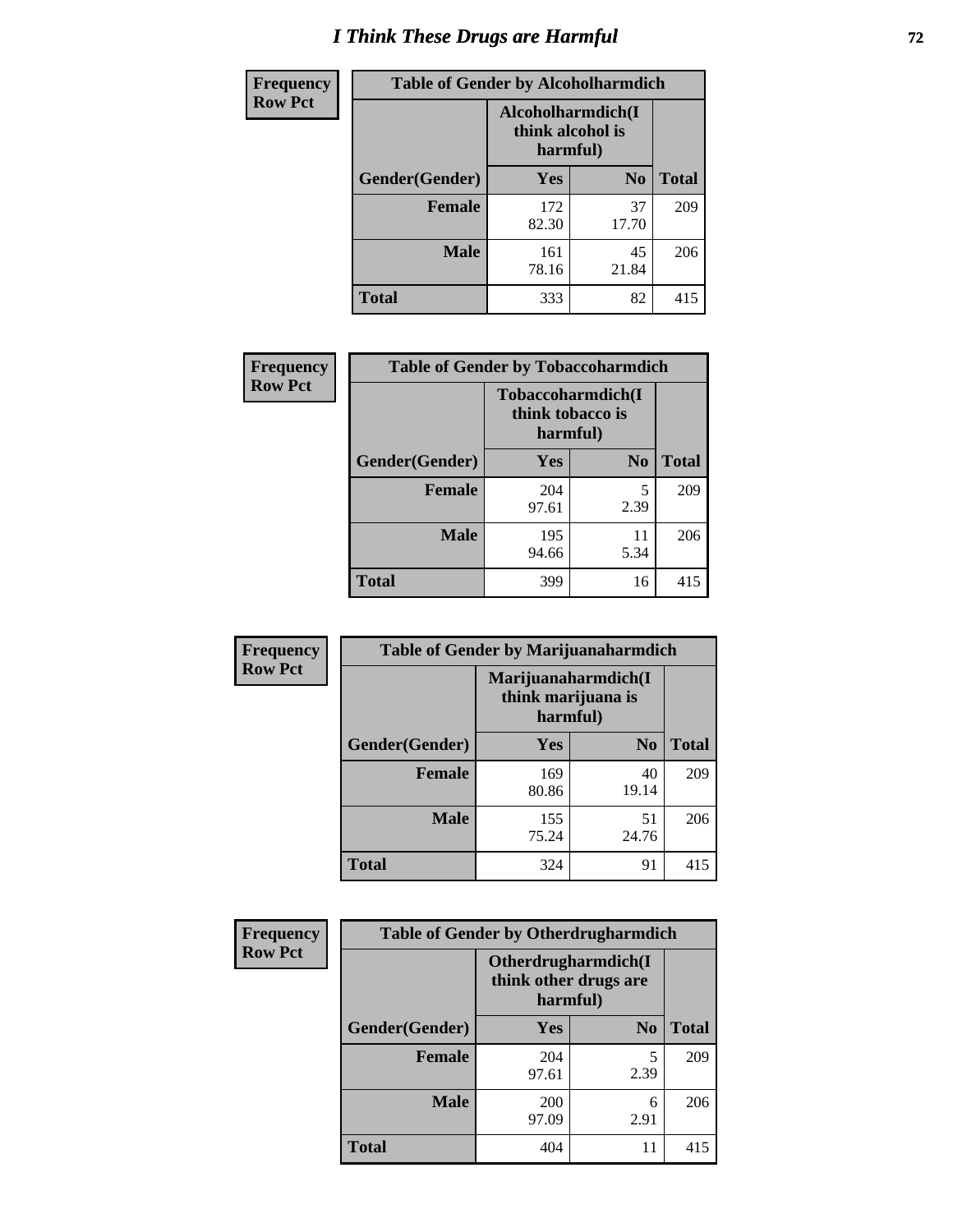| <b>Frequency</b> | <b>Table of Gender by Alcohollocation1</b> |                                                               |             |              |
|------------------|--------------------------------------------|---------------------------------------------------------------|-------------|--------------|
| <b>Row Pct</b>   |                                            | <b>Alcohollocation1(Places</b><br><b>Friends Use Alcohol)</b> |             |              |
|                  | Gender(Gender)                             |                                                               | Do Not Use  | <b>Total</b> |
|                  | <b>Female</b>                              | 148<br>70.81                                                  | 61<br>29.19 | 209          |
|                  | <b>Male</b>                                | 143<br>69.42                                                  | 63<br>30.58 | 206          |
|                  | <b>Total</b>                               | 291                                                           | 124         | 415          |

| <b>Frequency</b> | <b>Table of Gender by Alcohollocation2</b> |              |                                                               |              |
|------------------|--------------------------------------------|--------------|---------------------------------------------------------------|--------------|
| <b>Row Pct</b>   |                                            |              | <b>Alcohollocation2(Places</b><br><b>Friends Use Alcohol)</b> |              |
|                  | Gender(Gender)                             |              | Home                                                          | <b>Total</b> |
|                  | <b>Female</b>                              | 109<br>52.15 | 100<br>47.85                                                  | 209          |
|                  | <b>Male</b>                                | 87<br>42.23  | 119<br>57.77                                                  | 206          |
|                  | <b>Total</b>                               | 196          | 219                                                           | 415          |

| Frequency      | <b>Table of Gender by Alcohollocation3</b> |              |                                                               |              |
|----------------|--------------------------------------------|--------------|---------------------------------------------------------------|--------------|
| <b>Row Pct</b> |                                            |              | <b>Alcohollocation3(Places</b><br><b>Friends Use Alcohol)</b> |              |
|                | Gender(Gender)                             |              | <b>School</b>                                                 | <b>Total</b> |
|                | <b>Female</b>                              | 196<br>93.78 | 13<br>6.22                                                    | 209          |
|                | <b>Male</b>                                | 180<br>87.38 | 26<br>12.62                                                   | 206          |
|                | <b>Total</b>                               | 376          | 39                                                            | 415          |

| Frequency      | <b>Table of Gender by Alcohollocation4</b> |                                                               |             |              |
|----------------|--------------------------------------------|---------------------------------------------------------------|-------------|--------------|
| <b>Row Pct</b> |                                            | <b>Alcohollocation4(Places</b><br><b>Friends Use Alcohol)</b> |             |              |
|                | Gender(Gender)                             |                                                               | Car         | <b>Total</b> |
|                | Female                                     | 168<br>80.38                                                  | 41<br>19.62 | 209          |
|                | <b>Male</b>                                | 165<br>80.10                                                  | 41<br>19.90 | 206          |
|                | <b>Total</b>                               | 333                                                           | 82          | 415          |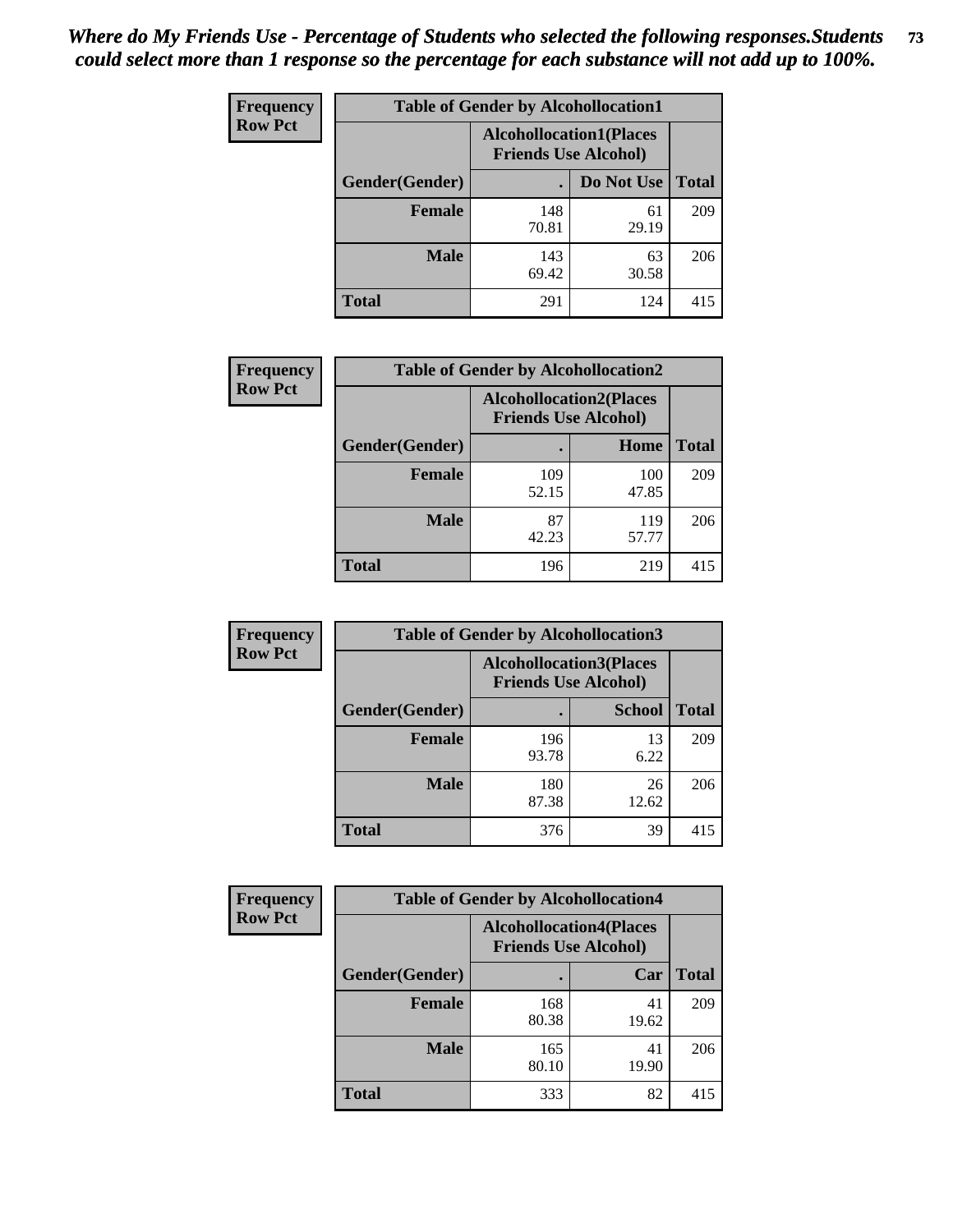| <b>Frequency</b> |                | <b>Table of Gender by Alcohollocation5</b>                    |                                 |              |
|------------------|----------------|---------------------------------------------------------------|---------------------------------|--------------|
| <b>Row Pct</b>   |                | <b>Alcohollocation5(Places</b><br><b>Friends Use Alcohol)</b> |                                 |              |
|                  | Gender(Gender) | $\bullet$                                                     | <b>Friend's</b><br><b>House</b> | <b>Total</b> |
|                  | <b>Female</b>  | 83<br>39.71                                                   | 126<br>60.29                    | 209          |
|                  | <b>Male</b>    | 88<br>42.72                                                   | 118<br>57.28                    | 206          |
|                  | <b>Total</b>   | 171                                                           | 244                             | 415          |

| <b>Frequency</b> | <b>Table of Gender by Alcohollocation6</b> |                                                               |              |              |
|------------------|--------------------------------------------|---------------------------------------------------------------|--------------|--------------|
| <b>Row Pct</b>   |                                            | <b>Alcohollocation6(Places</b><br><b>Friends Use Alcohol)</b> |              |              |
|                  | <b>Gender</b> (Gender)                     |                                                               | <b>Other</b> | <b>Total</b> |
|                  | <b>Female</b>                              | 129<br>61.72                                                  | 80<br>38.28  | 209          |
|                  | <b>Male</b>                                | 110<br>53.40                                                  | 96<br>46.60  | 206          |
|                  | <b>Total</b>                               | 239                                                           | 176          | 415          |

| Frequency      | <b>Table of Gender by Tobaccolocation1</b> |                                                               |             |              |  |
|----------------|--------------------------------------------|---------------------------------------------------------------|-------------|--------------|--|
| <b>Row Pct</b> |                                            | <b>Tobaccolocation1(Places</b><br><b>Friends Use Tobacco)</b> |             |              |  |
|                | Gender(Gender)                             |                                                               | Do Not Use  | <b>Total</b> |  |
|                | Female                                     | 140<br>66.99                                                  | 69<br>33.01 | 209          |  |
|                | <b>Male</b>                                | 150<br>72.82                                                  | 56<br>27.18 | 206          |  |
|                | <b>Total</b>                               | 290                                                           | 125         | 415          |  |

| <b>Frequency</b> | <b>Table of Gender by Tobaccolocation2</b> |                                                               |              |              |
|------------------|--------------------------------------------|---------------------------------------------------------------|--------------|--------------|
| <b>Row Pct</b>   |                                            | <b>Tobaccolocation2(Places</b><br><b>Friends Use Tobacco)</b> |              |              |
|                  | Gender(Gender)                             |                                                               | Home         | <b>Total</b> |
|                  | Female                                     | 97<br>46.41                                                   | 112<br>53.59 | 209          |
|                  | <b>Male</b>                                | 70<br>33.98                                                   | 136<br>66.02 | 206          |
|                  | <b>Total</b>                               | 167                                                           | 248          | 415          |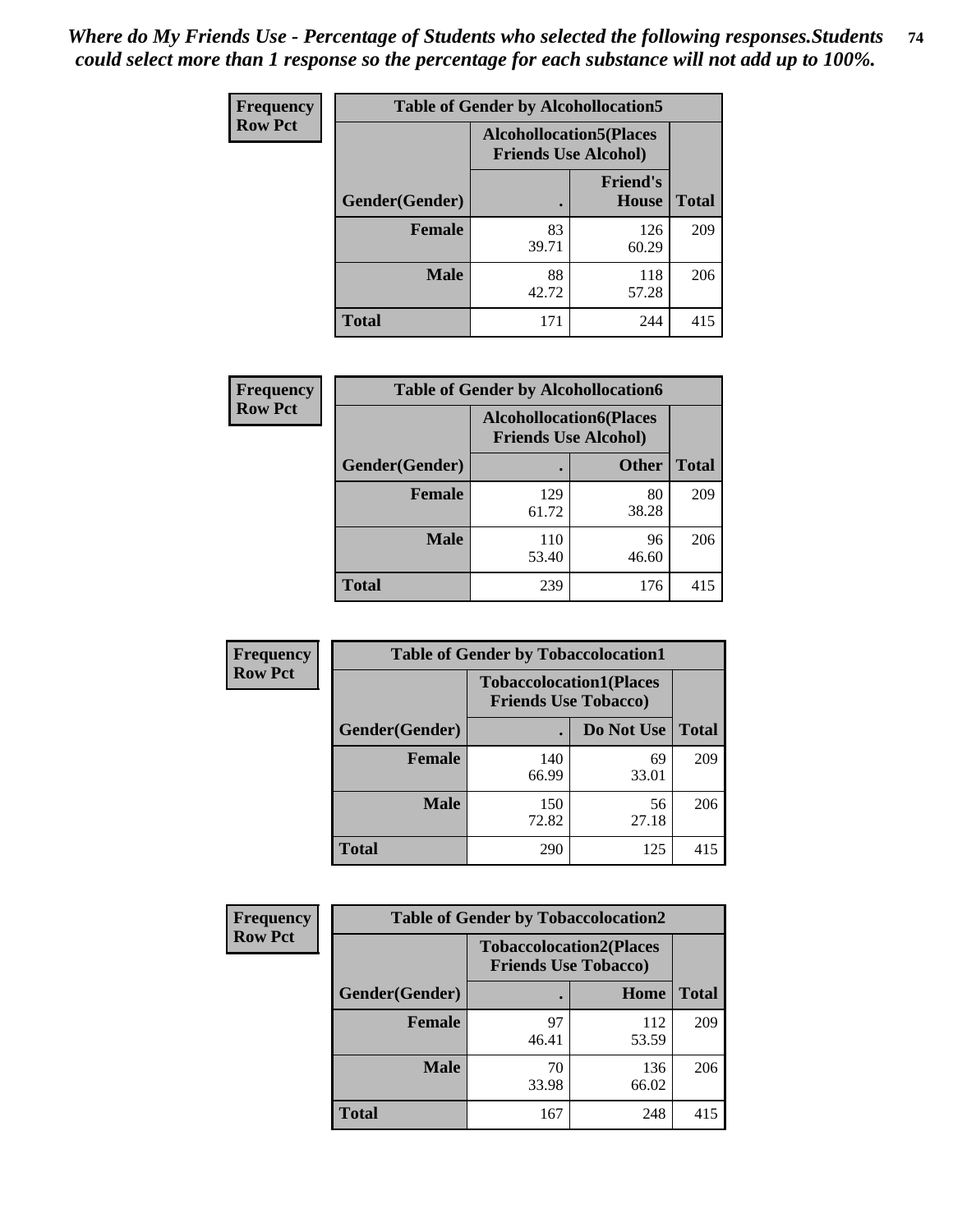| <b>Frequency</b> | <b>Table of Gender by Tobaccolocation3</b> |              |                                                               |              |
|------------------|--------------------------------------------|--------------|---------------------------------------------------------------|--------------|
| <b>Row Pct</b>   |                                            |              | <b>Tobaccolocation3(Places</b><br><b>Friends Use Tobacco)</b> |              |
|                  | Gender(Gender)                             |              | <b>School</b>                                                 | <b>Total</b> |
|                  | Female                                     | 159<br>76.08 | 50<br>23.92                                                   | 209          |
|                  | <b>Male</b>                                | 104<br>50.49 | 102<br>49.51                                                  | 206          |
|                  | <b>Total</b>                               | 263          | 152                                                           | 415          |

| <b>Frequency</b> | <b>Table of Gender by Tobaccolocation4</b> |                             |                                |              |
|------------------|--------------------------------------------|-----------------------------|--------------------------------|--------------|
| <b>Row Pct</b>   |                                            | <b>Friends Use Tobacco)</b> | <b>Tobaccolocation4(Places</b> |              |
|                  | <b>Gender</b> (Gender)                     | с                           | Car                            | <b>Total</b> |
|                  | Female                                     | 113<br>54.07                | 96<br>45.93                    | 209          |
|                  | <b>Male</b>                                | 83<br>40.29                 | 123<br>59.71                   | 206          |
|                  | <b>Total</b>                               | 196                         | 219                            | 415          |

| <b>Frequency</b> | <b>Table of Gender by Tobaccolocation5</b> |                                                               |                                 |              |
|------------------|--------------------------------------------|---------------------------------------------------------------|---------------------------------|--------------|
| <b>Row Pct</b>   |                                            | <b>Tobaccolocation5(Places</b><br><b>Friends Use Tobacco)</b> |                                 |              |
|                  | Gender(Gender)                             |                                                               | <b>Friend's</b><br><b>House</b> | <b>Total</b> |
|                  | <b>Female</b>                              | 99<br>47.37                                                   | 110<br>52.63                    | 209          |
|                  | <b>Male</b>                                | 79<br>38.35                                                   | 127<br>61.65                    | 206          |
|                  | <b>Total</b>                               | 178                                                           | 237                             | 415          |

| <b>Frequency</b> | <b>Table of Gender by Tobaccolocation6</b> |                                                               |              |              |
|------------------|--------------------------------------------|---------------------------------------------------------------|--------------|--------------|
| <b>Row Pct</b>   |                                            | <b>Tobaccolocation6(Places</b><br><b>Friends Use Tobacco)</b> |              |              |
|                  | Gender(Gender)                             |                                                               | <b>Other</b> | <b>Total</b> |
|                  | Female                                     | 113<br>54.07                                                  | 96<br>45.93  | 209          |
|                  | <b>Male</b>                                | 88<br>42.72                                                   | 118<br>57.28 | 206          |
|                  | <b>Total</b>                               | 201                                                           | 214          | 415          |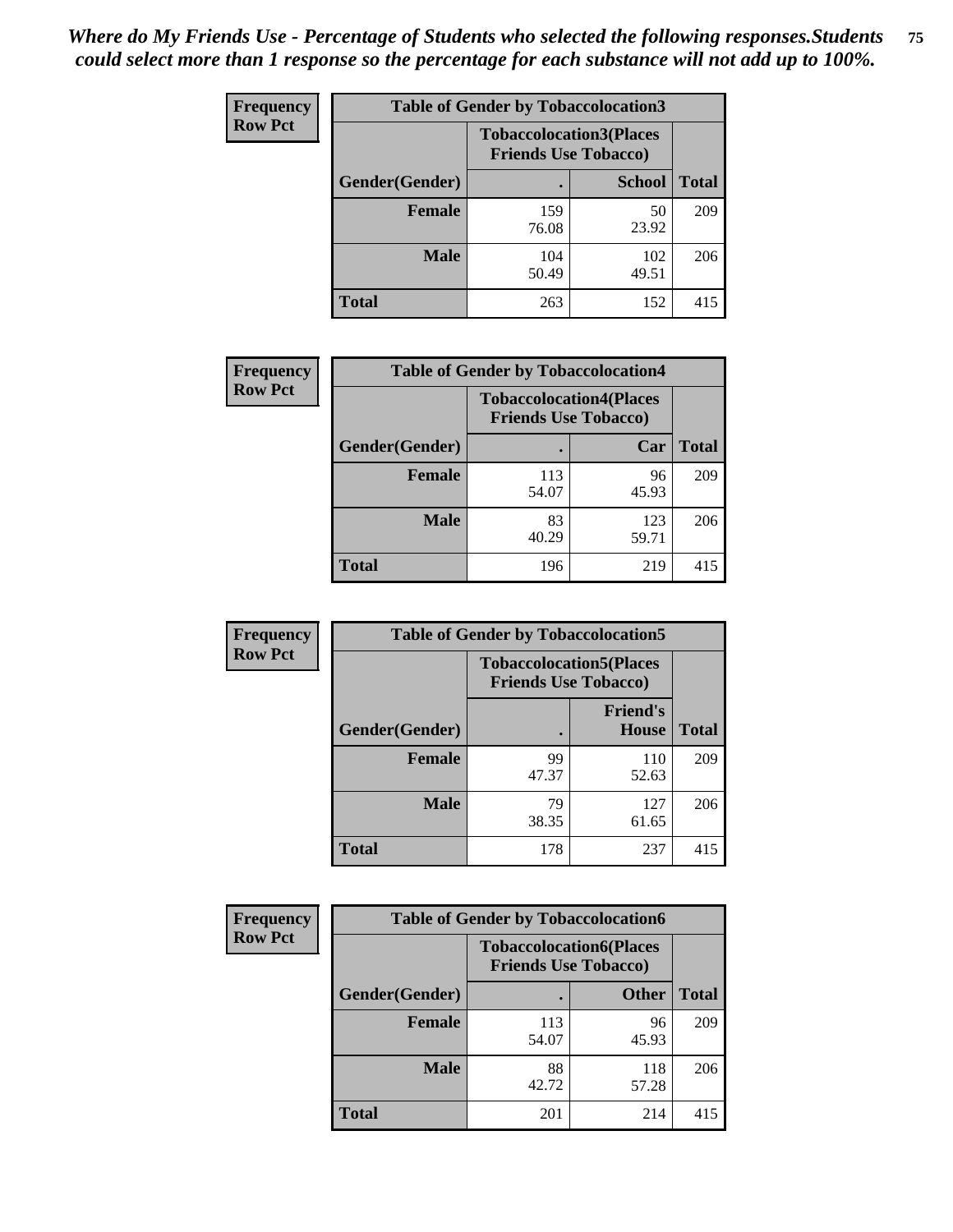| <b>Frequency</b> | <b>Table of Gender by Marijuanalocation1</b> |                                                                    |              |              |
|------------------|----------------------------------------------|--------------------------------------------------------------------|--------------|--------------|
| <b>Row Pct</b>   |                                              | <b>Marijuanalocation1(Places</b><br><b>Friends Use Marijuana</b> ) |              |              |
|                  | Gender(Gender)                               |                                                                    | Do Not Use   | <b>Total</b> |
|                  | <b>Female</b>                                | 90<br>43.06                                                        | 119<br>56.94 | 209          |
|                  | <b>Male</b>                                  | 98<br>47.57                                                        | 108<br>52.43 | 206          |
|                  | <b>Total</b>                                 | 188                                                                | 227          | 415          |

| <b>Frequency</b> | <b>Table of Gender by Marijuanalocation2</b> |                                                                    |             |              |
|------------------|----------------------------------------------|--------------------------------------------------------------------|-------------|--------------|
| <b>Row Pct</b>   |                                              | <b>Marijuanalocation2(Places</b><br><b>Friends Use Marijuana</b> ) |             |              |
|                  | Gender(Gender)                               |                                                                    | Home        | <b>Total</b> |
|                  | <b>Female</b>                                | 145<br>69.38                                                       | 64<br>30.62 | 209          |
|                  | <b>Male</b>                                  | 139<br>67.48                                                       | 67<br>32.52 | 206          |
|                  | <b>Total</b>                                 | 284                                                                | 131         | 415          |

| Frequency      | <b>Table of Gender by Marijuanalocation3</b> |                                                                    |               |              |
|----------------|----------------------------------------------|--------------------------------------------------------------------|---------------|--------------|
| <b>Row Pct</b> |                                              | <b>Marijuanalocation3(Places</b><br><b>Friends Use Marijuana</b> ) |               |              |
|                | Gender(Gender)                               |                                                                    | <b>School</b> | <b>Total</b> |
|                | Female                                       | 200<br>95.69                                                       | q<br>4.31     | 209          |
|                | <b>Male</b>                                  | 189<br>91.75                                                       | 17<br>8.25    | 206          |
|                | <b>Total</b>                                 | 389                                                                | 26            | 415          |

| <b>Frequency</b> | <b>Table of Gender by Marijuanalocation4</b> |                                                                    |             |              |
|------------------|----------------------------------------------|--------------------------------------------------------------------|-------------|--------------|
| <b>Row Pct</b>   |                                              | <b>Marijuanalocation4(Places</b><br><b>Friends Use Marijuana</b> ) |             |              |
|                  | Gender(Gender)                               |                                                                    | Car         | <b>Total</b> |
|                  | <b>Female</b>                                | 163<br>77.99                                                       | 46<br>22.01 | 209          |
|                  | <b>Male</b>                                  | 159<br>77.18                                                       | 47<br>22.82 | 206          |
|                  | <b>Total</b>                                 | 322                                                                | 93          | 415          |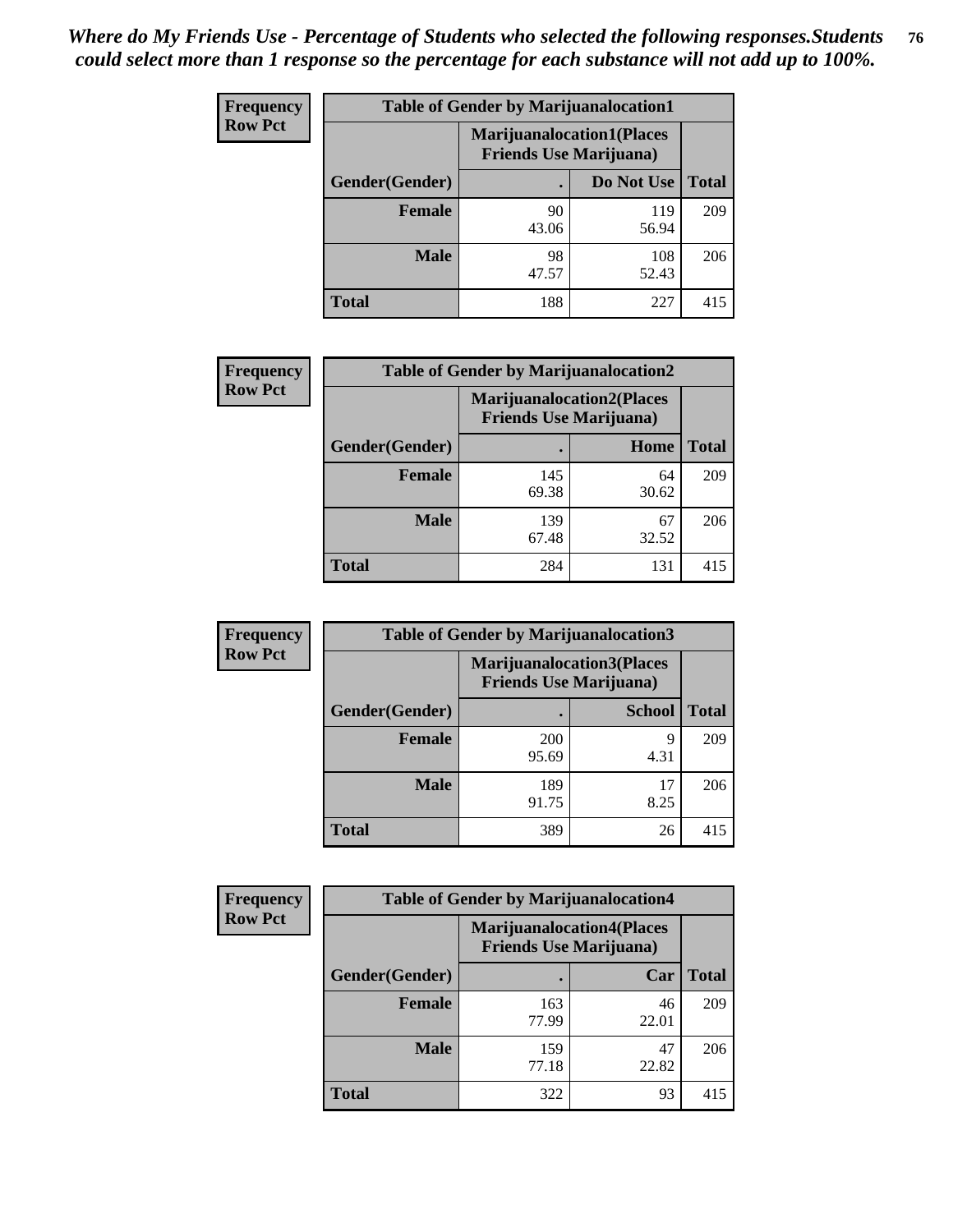| Frequency      | <b>Table of Gender by Marijuanalocation5</b> |                                                                    |                          |              |
|----------------|----------------------------------------------|--------------------------------------------------------------------|--------------------------|--------------|
| <b>Row Pct</b> |                                              | <b>Marijuanalocation5(Places</b><br><b>Friends Use Marijuana</b> ) |                          |              |
|                | Gender(Gender)                               |                                                                    | <b>Friend's</b><br>House | <b>Total</b> |
|                | <b>Female</b>                                | 130<br>62.20                                                       | 79<br>37.80              | 209          |
|                | <b>Male</b>                                  | 123<br>59.71                                                       | 83<br>40.29              | 206          |
|                | <b>Total</b>                                 | 253                                                                | 162                      | 415          |

| <b>Frequency</b> | <b>Table of Gender by Marijuanalocation6</b> |                                |                                   |              |  |
|------------------|----------------------------------------------|--------------------------------|-----------------------------------|--------------|--|
| <b>Row Pct</b>   |                                              | <b>Friends Use Marijuana</b> ) | <b>Marijuanalocation6(Places)</b> |              |  |
|                  | Gender(Gender)                               |                                | <b>Other</b>                      | <b>Total</b> |  |
|                  | <b>Female</b>                                | 154<br>73.68                   | 55<br>26.32                       | 209          |  |
|                  | <b>Male</b>                                  | 142<br>68.93                   | 64<br>31.07                       | 206          |  |
|                  | <b>Total</b>                                 | 296                            | 119                               | 415          |  |

| <b>Frequency</b> | <b>Table of Gender by Otherdruglocation1</b> |                                                                                |              |              |
|------------------|----------------------------------------------|--------------------------------------------------------------------------------|--------------|--------------|
| <b>Row Pct</b>   |                                              | <b>Otherdruglocation1(Places</b><br><b>Friends Use Other Illegal</b><br>Drugs) |              |              |
|                  | Gender(Gender)                               |                                                                                | Do Not Use   | <b>Total</b> |
|                  | Female                                       | 55<br>26.32                                                                    | 154<br>73.68 | 209          |
|                  | <b>Male</b>                                  | 35<br>16.99                                                                    | 171<br>83.01 | 206          |
|                  | <b>Total</b>                                 | 90                                                                             | 325          | 415          |

| <b>Frequency</b> | <b>Table of Gender by Otherdruglocation2</b> |                                            |                                  |              |
|------------------|----------------------------------------------|--------------------------------------------|----------------------------------|--------------|
| <b>Row Pct</b>   |                                              | <b>Friends Use Other Illegal</b><br>Drugs) | <b>Otherdruglocation2(Places</b> |              |
|                  | Gender(Gender)                               |                                            | Home                             | <b>Total</b> |
|                  | Female                                       | 177<br>84.69                               | 32<br>15.31                      | 209          |
|                  | <b>Male</b>                                  | 169<br>82.04                               | 37<br>17.96                      | 206          |
|                  | <b>Total</b>                                 | 346                                        | 69                               | 415          |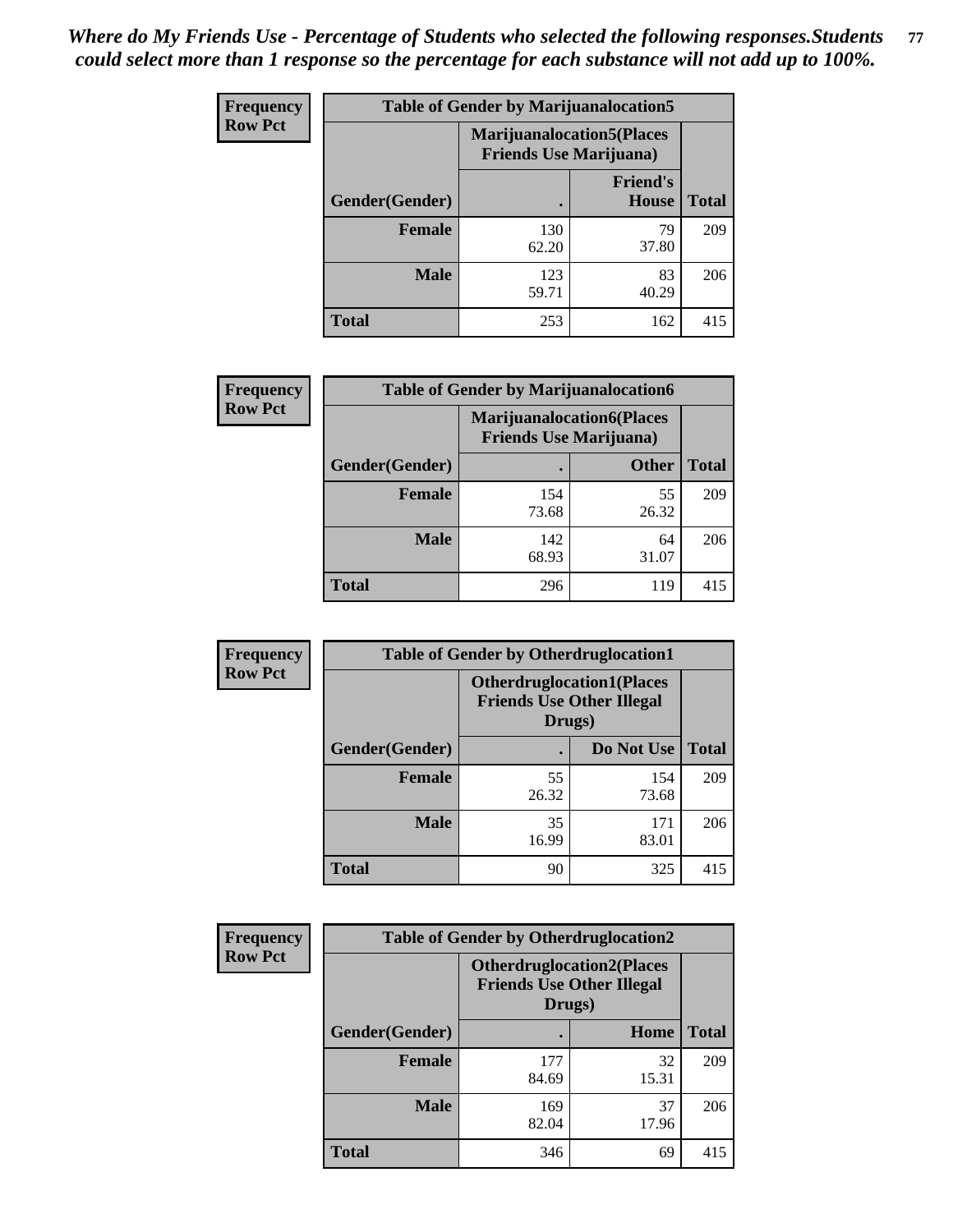| Frequency      | <b>Table of Gender by Otherdruglocation3</b> |                                                                                |               |              |
|----------------|----------------------------------------------|--------------------------------------------------------------------------------|---------------|--------------|
| <b>Row Pct</b> |                                              | <b>Otherdruglocation3(Places</b><br><b>Friends Use Other Illegal</b><br>Drugs) |               |              |
|                | Gender(Gender)                               |                                                                                | <b>School</b> | <b>Total</b> |
|                | Female                                       | 199<br>95.22                                                                   | 10<br>4.78    | 209          |
|                | <b>Male</b>                                  | 188<br>91.26                                                                   | 18<br>8.74    | 206          |
|                | <b>Total</b>                                 | 387                                                                            | 28            | 415          |

| Frequency      | <b>Table of Gender by Otherdruglocation4</b> |                                                                                |             |              |
|----------------|----------------------------------------------|--------------------------------------------------------------------------------|-------------|--------------|
| <b>Row Pct</b> |                                              | <b>Otherdruglocation4(Places</b><br><b>Friends Use Other Illegal</b><br>Drugs) |             |              |
|                | <b>Gender</b> (Gender)                       |                                                                                | Car         | <b>Total</b> |
|                | <b>Female</b>                                | 186<br>89.00                                                                   | 23<br>11.00 | 209          |
|                | <b>Male</b>                                  | 180<br>87.38                                                                   | 26<br>12.62 | 206          |
|                | <b>Total</b>                                 | 366                                                                            | 49          | 415          |

| Frequency      | <b>Table of Gender by Otherdruglocation5</b> |                                            |                                  |              |
|----------------|----------------------------------------------|--------------------------------------------|----------------------------------|--------------|
| <b>Row Pct</b> |                                              | <b>Friends Use Other Illegal</b><br>Drugs) | <b>Otherdruglocation5(Places</b> |              |
|                | Gender(Gender)                               |                                            | <b>Friend's</b><br><b>House</b>  | <b>Total</b> |
|                | <b>Female</b>                                | 167<br>79.90                               | 42<br>20.10                      | 209          |
|                | <b>Male</b>                                  | 176<br>85.44                               | 30<br>14.56                      | 206          |
|                | <b>Total</b>                                 | 343                                        | 72                               | 415          |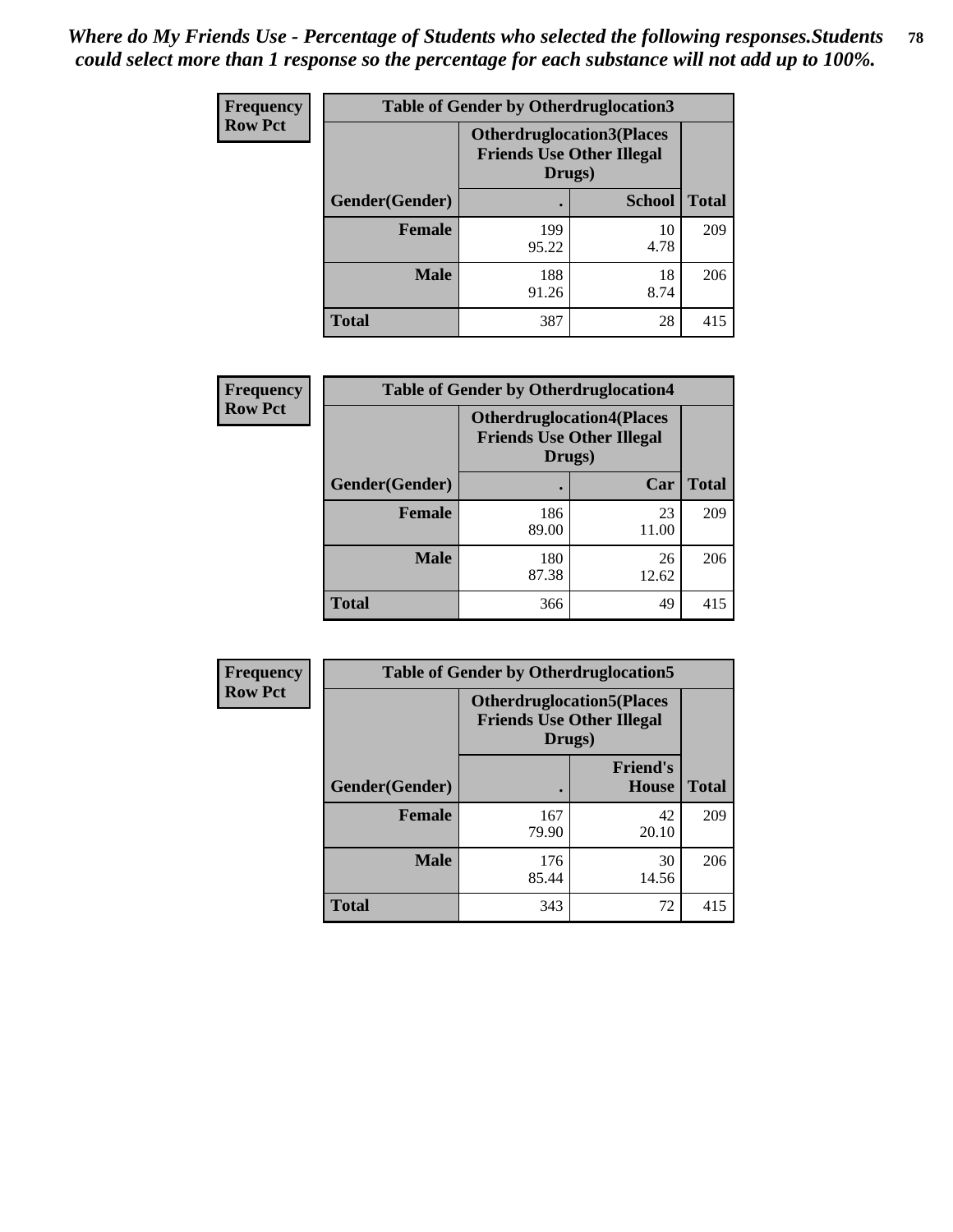| <b>Frequency</b> | <b>Table of Gender by Otherdruglocation6</b> |                                            |                                  |              |
|------------------|----------------------------------------------|--------------------------------------------|----------------------------------|--------------|
| <b>Row Pct</b>   |                                              | <b>Friends Use Other Illegal</b><br>Drugs) | <b>Otherdruglocation6(Places</b> |              |
|                  | Gender(Gender)                               |                                            | <b>Other</b>                     | <b>Total</b> |
|                  | Female                                       | 173<br>82.78                               | 36<br>17.22                      | 209          |
|                  | <b>Male</b>                                  | 179<br>86.89                               | 27<br>13.11                      | 206          |
|                  | <b>Total</b>                                 | 352                                        | 63                               | 415          |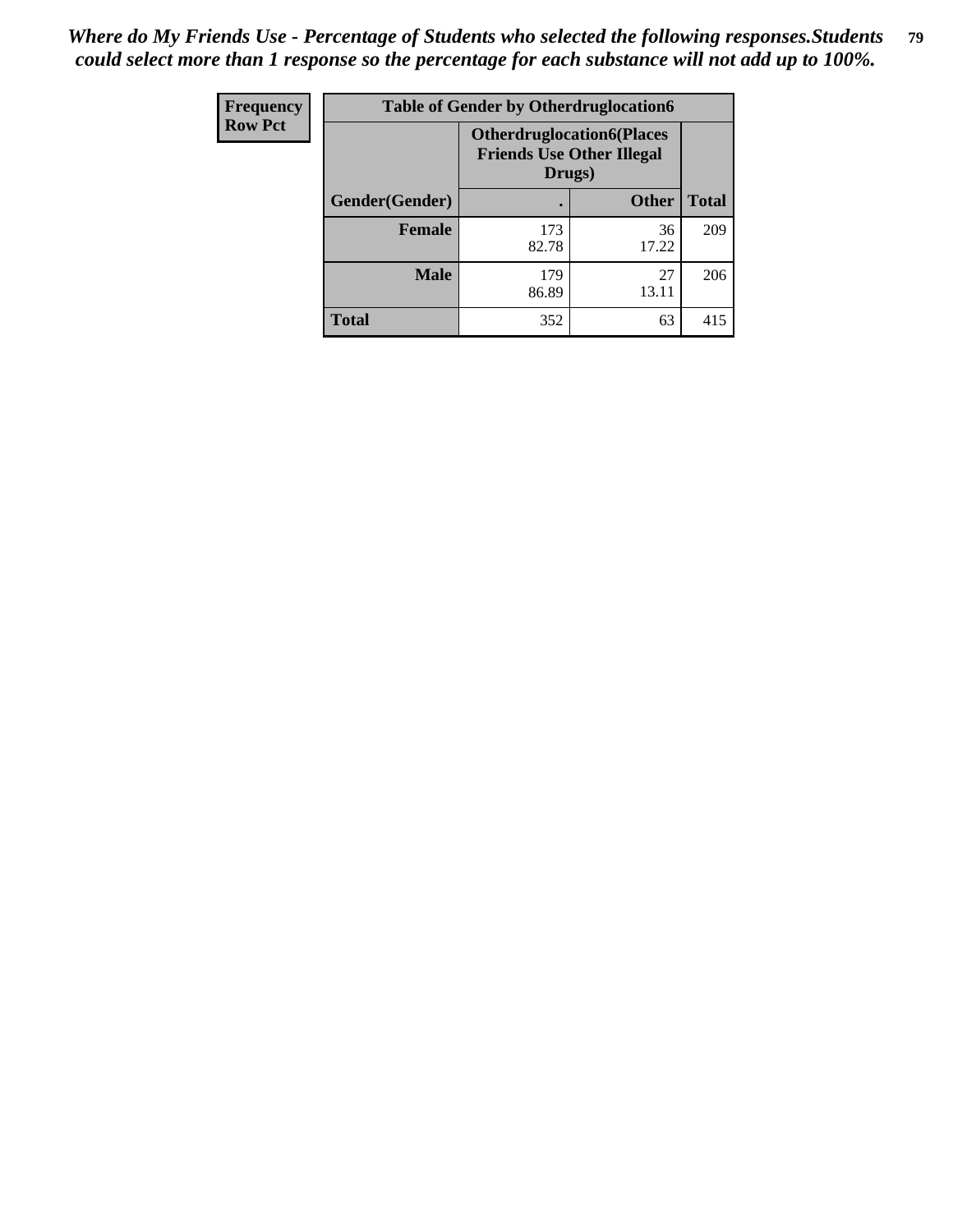| <b>Frequency</b> | <b>Table of Gender by Alcoholtime1</b> |                                                   |                      |              |
|------------------|----------------------------------------|---------------------------------------------------|----------------------|--------------|
| <b>Row Pct</b>   |                                        | Alcoholtime1(Times<br><b>Friends Use Alcohol)</b> |                      |              |
|                  | Gender(Gender)                         |                                                   | Do Not<br><b>Use</b> | <b>Total</b> |
|                  | <b>Female</b>                          | 155<br>74.16                                      | 54<br>25.84          | 209          |
|                  | <b>Male</b>                            | 146<br>70.87                                      | 60<br>29.13          | 206          |
|                  | <b>Total</b>                           | 301                                               | 114                  | 415          |

| <b>Frequency</b> | <b>Table of Gender by Alcoholtime2</b> |                                                          |                            |              |
|------------------|----------------------------------------|----------------------------------------------------------|----------------------------|--------------|
| <b>Row Pct</b>   |                                        | <b>Alcoholtime2(Times</b><br><b>Friends Use Alcohol)</b> |                            |              |
|                  | Gender(Gender)                         |                                                          | <b>On Way</b><br>to School | <b>Total</b> |
|                  | <b>Female</b>                          | 198<br>94.74                                             | 11<br>5.26                 | 209          |
|                  | <b>Male</b>                            | 188<br>91.26                                             | 18<br>8.74                 | 206          |
|                  | <b>Total</b>                           | 386                                                      | 29                         | 415          |

| Frequency      | <b>Table of Gender by Alcoholtime3</b> |                                                          |                                |              |
|----------------|----------------------------------------|----------------------------------------------------------|--------------------------------|--------------|
| <b>Row Pct</b> |                                        | <b>Alcoholtime3(Times</b><br><b>Friends Use Alcohol)</b> |                                |              |
|                | Gender(Gender)                         |                                                          | <b>During</b><br><b>School</b> | <b>Total</b> |
|                | <b>Female</b>                          | 196<br>93.78                                             | 13<br>6.22                     | 209          |
|                | <b>Male</b>                            | 185<br>89.81                                             | 21<br>10.19                    | 206          |
|                | <b>Total</b>                           | 381                                                      | 34                             | 415          |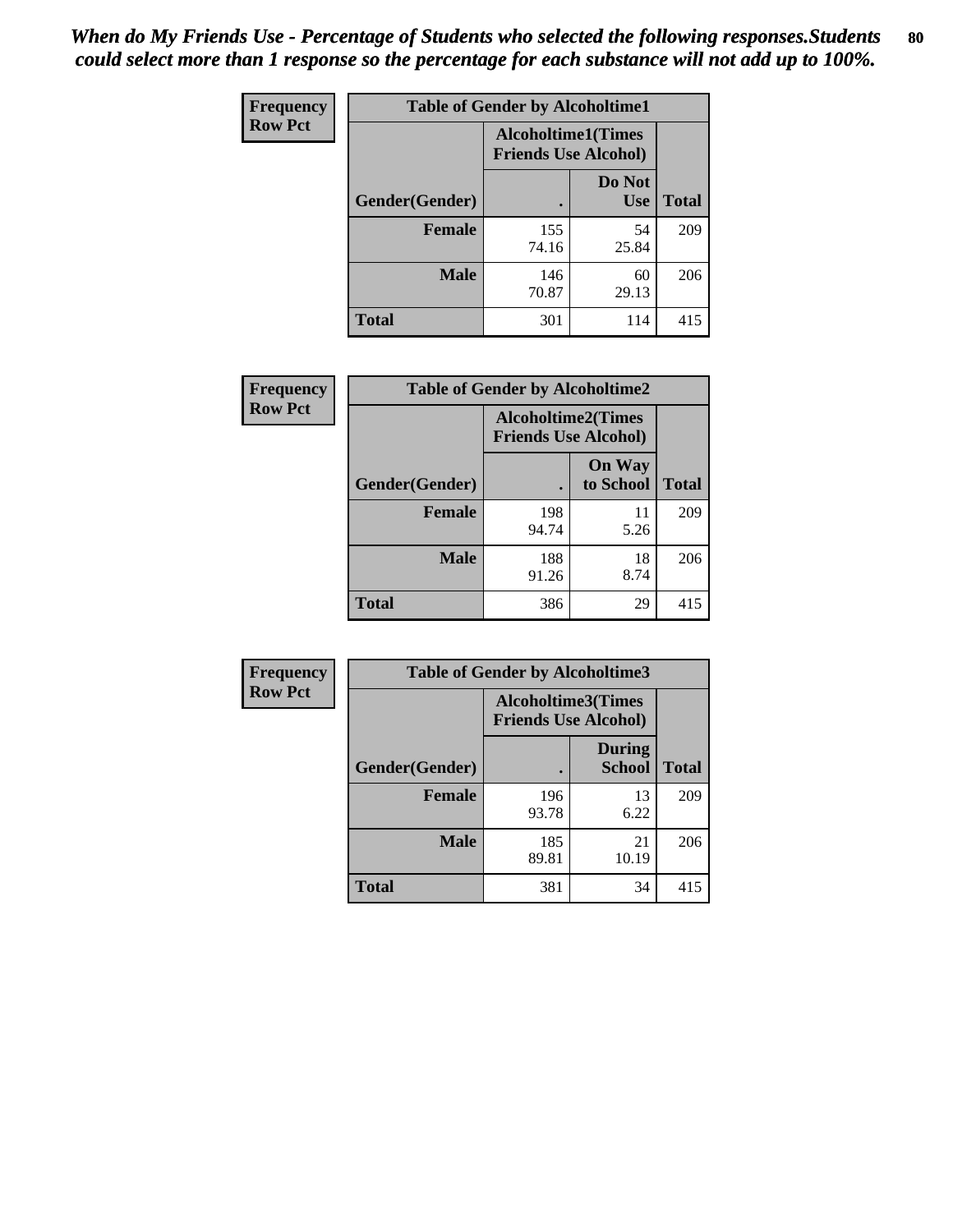*When do My Friends Use - Percentage of Students who selected the following responses.Students could select more than 1 response so the percentage for each substance will not add up to 100%.* **81**

| <b>Frequency</b> | <b>Table of Gender by Alcoholtime4</b> |                                                          |                                                |              |
|------------------|----------------------------------------|----------------------------------------------------------|------------------------------------------------|--------------|
| <b>Row Pct</b>   |                                        | <b>Alcoholtime4(Times</b><br><b>Friends Use Alcohol)</b> |                                                |              |
|                  | Gender(Gender)                         |                                                          | <b>On Way</b><br>Home<br>From<br><b>School</b> | <b>Total</b> |
|                  | <b>Female</b>                          | 199<br>95.22                                             | 10<br>4.78                                     | 209          |
|                  | <b>Male</b>                            | 185<br>89.81                                             | 21<br>10.19                                    | 206          |
|                  | <b>Total</b>                           | 384                                                      | 31                                             | 415          |

| <b>Frequency</b> | <b>Table of Gender by Alcoholtime5</b> |                                                           |             |              |
|------------------|----------------------------------------|-----------------------------------------------------------|-------------|--------------|
| <b>Row Pct</b>   |                                        | <b>Alcoholtime5</b> (Times<br><b>Friends Use Alcohol)</b> |             |              |
|                  | Gender(Gender)                         |                                                           | Weeknights  | <b>Total</b> |
|                  | <b>Female</b>                          | 148<br>70.81                                              | 61<br>29.19 | 209          |
|                  | <b>Male</b>                            | 153<br>74.27                                              | 53<br>25.73 | 206          |
|                  | <b>Total</b>                           | 301                                                       | 114         | 415          |

| <b>Frequency</b> | <b>Table of Gender by Alcoholtime6</b> |             |                                                           |              |  |
|------------------|----------------------------------------|-------------|-----------------------------------------------------------|--------------|--|
| <b>Row Pct</b>   |                                        |             | <b>Alcoholtime6</b> (Times<br><b>Friends Use Alcohol)</b> |              |  |
|                  | Gender(Gender)                         |             | Weekends                                                  | <b>Total</b> |  |
|                  | Female                                 | 49<br>23.44 | 160<br>76.56                                              | 209          |  |
|                  | <b>Male</b>                            | 49<br>23.79 | 157<br>76.21                                              | 206          |  |
|                  | <b>Total</b>                           | 98          | 317                                                       | 415          |  |

| Frequency      | <b>Table of Gender by Tobaccotime1</b> |                             |                           |              |
|----------------|----------------------------------------|-----------------------------|---------------------------|--------------|
| <b>Row Pct</b> |                                        | <b>Friends Use Tobacco)</b> | <b>Tobaccotime1(Times</b> |              |
|                | Gender(Gender)                         |                             | Do Not<br>Use             | <b>Total</b> |
|                | Female                                 | 140<br>66.99                | 69<br>33.01               | 209          |
|                | <b>Male</b>                            | 150<br>72.82                | 56<br>27.18               | 206          |
|                | <b>Total</b>                           | 290                         | 125                       | 415          |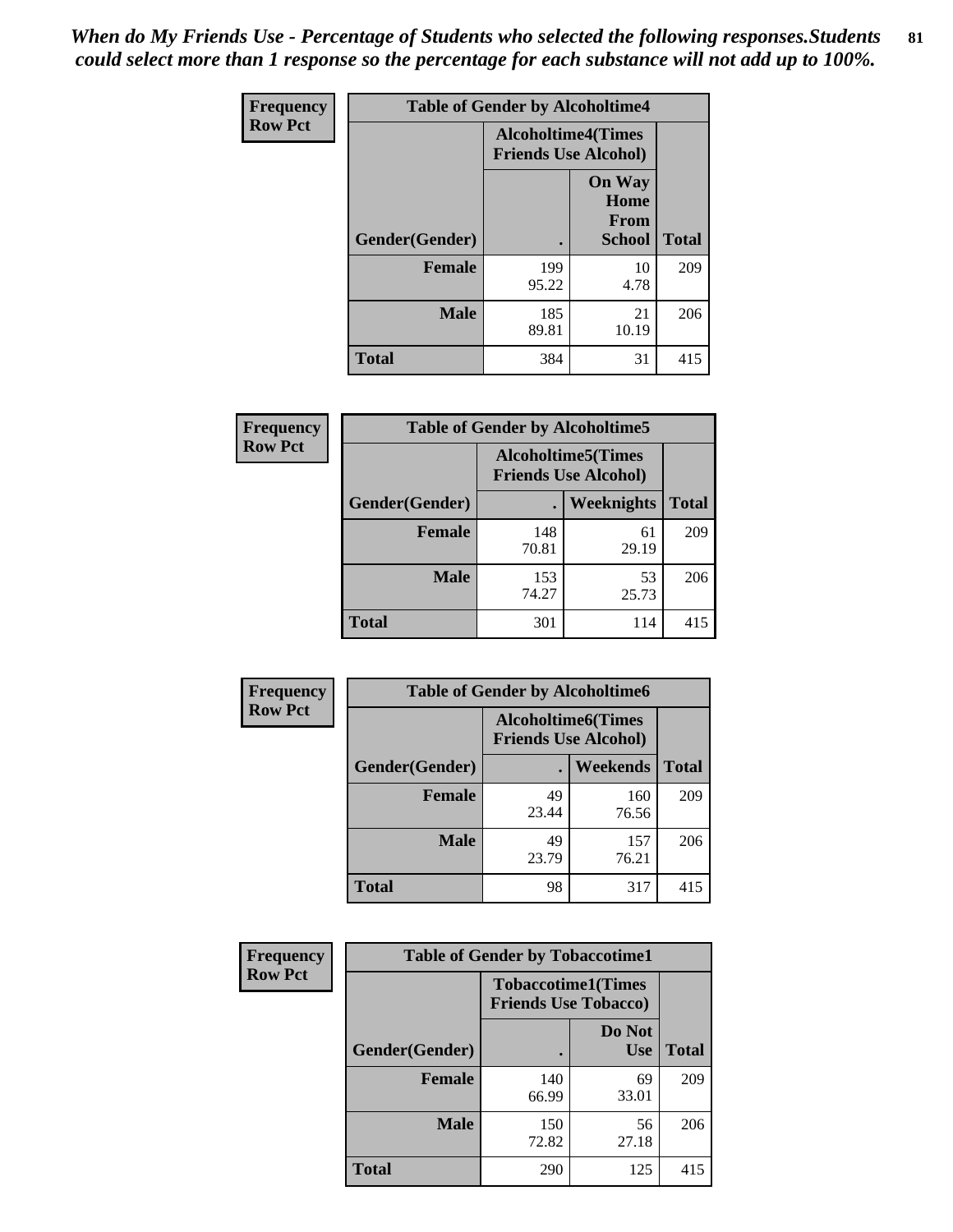*When do My Friends Use - Percentage of Students who selected the following responses.Students could select more than 1 response so the percentage for each substance will not add up to 100%.* **82**

| Frequency      | <b>Table of Gender by Tobaccotime2</b> |                                                          |                            |              |
|----------------|----------------------------------------|----------------------------------------------------------|----------------------------|--------------|
| <b>Row Pct</b> |                                        | <b>Tobaccotime2(Times</b><br><b>Friends Use Tobacco)</b> |                            |              |
|                | Gender(Gender)                         | $\bullet$                                                | <b>On Way</b><br>to School | <b>Total</b> |
|                | Female                                 | 122<br>58.37                                             | 87<br>41.63                | 209          |
|                | <b>Male</b>                            | 81<br>39.32                                              | 125<br>60.68               | 206          |
|                | Total                                  | 203                                                      | 212                        | 415          |

| Frequency      | <b>Table of Gender by Tobaccotime3</b> |                             |                                |              |
|----------------|----------------------------------------|-----------------------------|--------------------------------|--------------|
| <b>Row Pct</b> |                                        | <b>Friends Use Tobacco)</b> | <b>Tobaccotime3(Times</b>      |              |
|                | Gender(Gender)                         |                             | <b>During</b><br><b>School</b> | <b>Total</b> |
|                | <b>Female</b>                          | 162<br>77.51                | 47<br>22.49                    | 209          |
|                | <b>Male</b>                            | 99<br>48.06                 | 107<br>51.94                   | 206          |
|                | <b>Total</b>                           | 261                         | 154                            | 415          |

| <b>Frequency</b> | <b>Table of Gender by Tobaccotime4</b> |                                                          |                                                       |              |
|------------------|----------------------------------------|----------------------------------------------------------|-------------------------------------------------------|--------------|
| <b>Row Pct</b>   |                                        | <b>Tobaccotime4(Times</b><br><b>Friends Use Tobacco)</b> |                                                       |              |
|                  | Gender(Gender)                         |                                                          | <b>On Way</b><br>Home<br><b>From</b><br><b>School</b> | <b>Total</b> |
|                  | <b>Female</b>                          | 199<br>95.22                                             | 10<br>4.78                                            | 209          |
|                  | <b>Male</b>                            | 185<br>89.81                                             | 21<br>10.19                                           | 206          |
|                  | <b>Total</b>                           | 384                                                      | 31                                                    | 415          |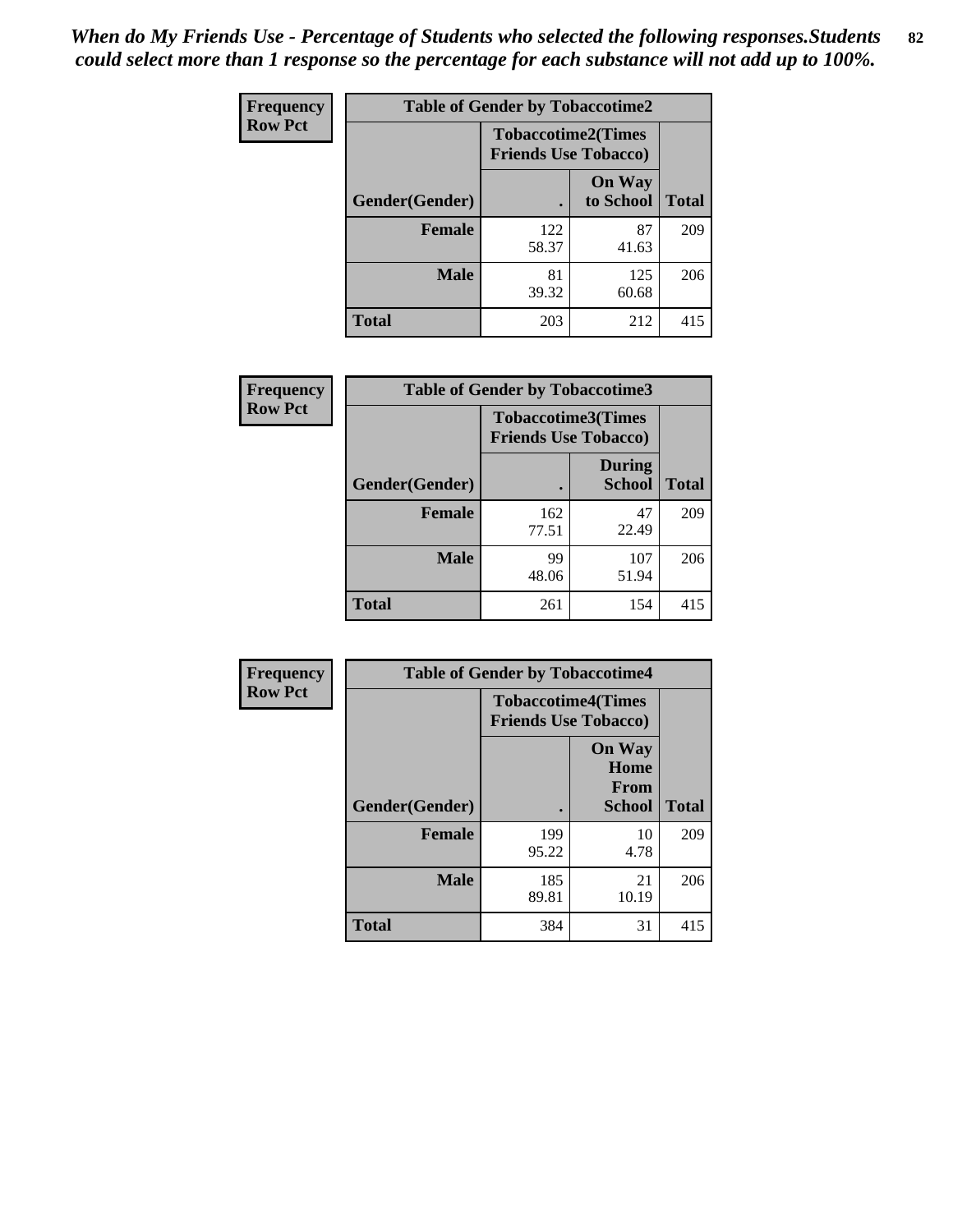| Frequency      | <b>Table of Gender by Tobaccotime5</b> |             |                                                          |              |  |
|----------------|----------------------------------------|-------------|----------------------------------------------------------|--------------|--|
| <b>Row Pct</b> |                                        |             | <b>Tobaccotime5(Times</b><br><b>Friends Use Tobacco)</b> |              |  |
|                | Gender(Gender)                         |             | Weeknights                                               | <b>Total</b> |  |
|                | <b>Female</b>                          | 90<br>43.06 | 119<br>56.94                                             | 209          |  |
|                | <b>Male</b>                            | 61<br>29.61 | 145<br>70.39                                             | 206          |  |
|                | <b>Total</b>                           | 151         | 264                                                      | 415          |  |

| <b>Frequency</b> | <b>Table of Gender by Tobaccotime6</b> |                                                          |                 |              |
|------------------|----------------------------------------|----------------------------------------------------------|-----------------|--------------|
| <b>Row Pct</b>   |                                        | <b>Tobaccotime6(Times</b><br><b>Friends Use Tobacco)</b> |                 |              |
|                  | Gender(Gender)                         |                                                          | <b>Weekends</b> | <b>Total</b> |
|                  | Female                                 | 81<br>38.76                                              | 128<br>61.24    | 209          |
|                  | <b>Male</b>                            | 60<br>29.13                                              | 146<br>70.87    | 206          |
|                  | <b>Total</b>                           | 141                                                      | 274             | 415          |

| Frequency      | <b>Table of Gender by Marijuanatime1</b> |                                                               |              |              |  |
|----------------|------------------------------------------|---------------------------------------------------------------|--------------|--------------|--|
| <b>Row Pct</b> |                                          | <b>Marijuanatime1(Times</b><br><b>Friends Use Marijuana</b> ) |              |              |  |
|                | Gender(Gender)                           |                                                               | Do Not Use   | <b>Total</b> |  |
|                | <b>Female</b>                            | 89<br>42.58                                                   | 120<br>57.42 | 209          |  |
|                | <b>Male</b>                              | 100<br>48.54                                                  | 106<br>51.46 | 206          |  |
|                | <b>Total</b>                             | 189                                                           | 226          | 415          |  |

| <b>Frequency</b> | <b>Table of Gender by Marijuanatime2</b> |                                                               |                            |              |
|------------------|------------------------------------------|---------------------------------------------------------------|----------------------------|--------------|
| <b>Row Pct</b>   |                                          | <b>Marijuanatime2(Times</b><br><b>Friends Use Marijuana</b> ) |                            |              |
|                  | Gender(Gender)                           |                                                               | On Way to<br><b>School</b> | <b>Total</b> |
|                  | Female                                   | 178<br>85.17                                                  | 31<br>14.83                | 209          |
|                  | <b>Male</b>                              | 152<br>73.79                                                  | 54<br>26.21                | 206          |
|                  | <b>Total</b>                             | 330                                                           | 85                         | 415          |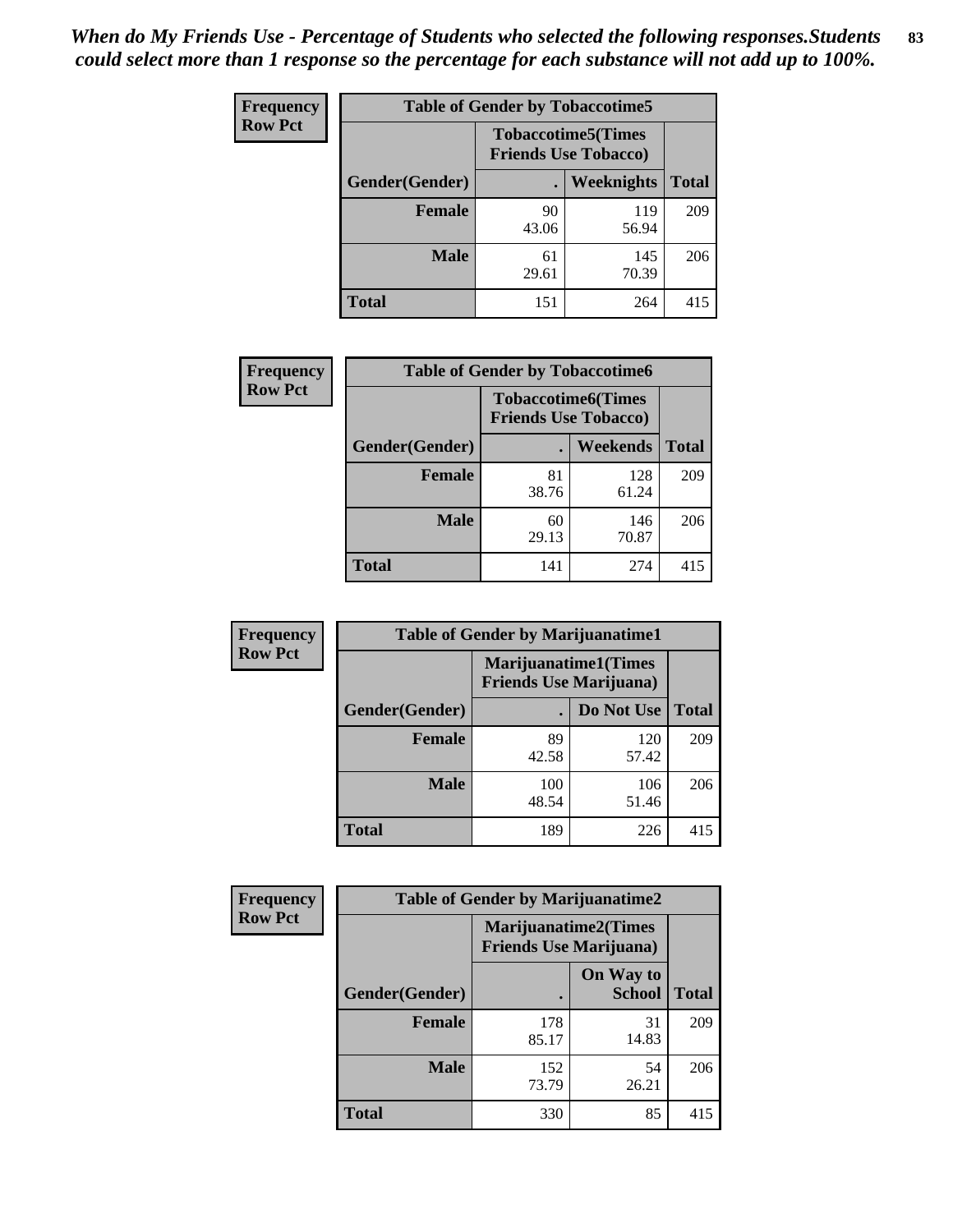*When do My Friends Use - Percentage of Students who selected the following responses.Students could select more than 1 response so the percentage for each substance will not add up to 100%.* **84**

| <b>Frequency</b> | Table of Gender by Marijuanatime3 |                                                        |                                |              |
|------------------|-----------------------------------|--------------------------------------------------------|--------------------------------|--------------|
| <b>Row Pct</b>   |                                   | Marijuanatime3(Times<br><b>Friends Use Marijuana</b> ) |                                |              |
|                  | Gender(Gender)                    |                                                        | <b>During</b><br><b>School</b> | <b>Total</b> |
|                  | <b>Female</b>                     | 195<br>93.30                                           | 14<br>6.70                     | 209          |
|                  | <b>Male</b>                       | 172<br>83.50                                           | 34<br>16.50                    | 206          |
|                  | <b>Total</b>                      | 367                                                    | 48                             | 415          |

| Frequency      | <b>Table of Gender by Marijuanatime4</b> |                                |                                                       |              |
|----------------|------------------------------------------|--------------------------------|-------------------------------------------------------|--------------|
| <b>Row Pct</b> |                                          | <b>Friends Use Marijuana</b> ) | <b>Marijuanatime4</b> (Times                          |              |
|                | <b>Gender</b> (Gender)                   |                                | <b>On Way</b><br>Home<br><b>From</b><br><b>School</b> | <b>Total</b> |
|                | <b>Female</b>                            | 174<br>83.25                   | 35<br>16.75                                           | 209          |
|                | <b>Male</b>                              | 151<br>73.30                   | 55<br>26.70                                           | 206          |
|                | <b>Total</b>                             | 325                            | 90                                                    | 415          |

| Frequency      |                | <b>Table of Gender by Marijuanatime5</b>                       |             |              |
|----------------|----------------|----------------------------------------------------------------|-------------|--------------|
| <b>Row Pct</b> |                | <b>Marijuanatime5</b> (Times<br><b>Friends Use Marijuana</b> ) |             |              |
|                | Gender(Gender) |                                                                | Weeknights  | <b>Total</b> |
|                | <b>Female</b>  | 146<br>69.86                                                   | 63<br>30.14 | 209          |
|                | <b>Male</b>    | 133<br>64.56                                                   | 73<br>35.44 | 206          |
|                | <b>Total</b>   | 279                                                            | 136         | 415          |

| Frequency      | <b>Table of Gender by Marijuanatime6</b> |                                                                |                 |              |  |
|----------------|------------------------------------------|----------------------------------------------------------------|-----------------|--------------|--|
| <b>Row Pct</b> |                                          | <b>Marijuanatime6</b> (Times<br><b>Friends Use Marijuana</b> ) |                 |              |  |
|                | <b>Gender</b> (Gender)                   |                                                                | <b>Weekends</b> | <b>Total</b> |  |
|                | <b>Female</b>                            | 112<br>53.59                                                   | 97<br>46.41     | 209          |  |
|                | <b>Male</b>                              | 97<br>47.09                                                    | 109<br>52.91    | 206          |  |
|                | <b>Total</b>                             | 209                                                            | 206             | 415          |  |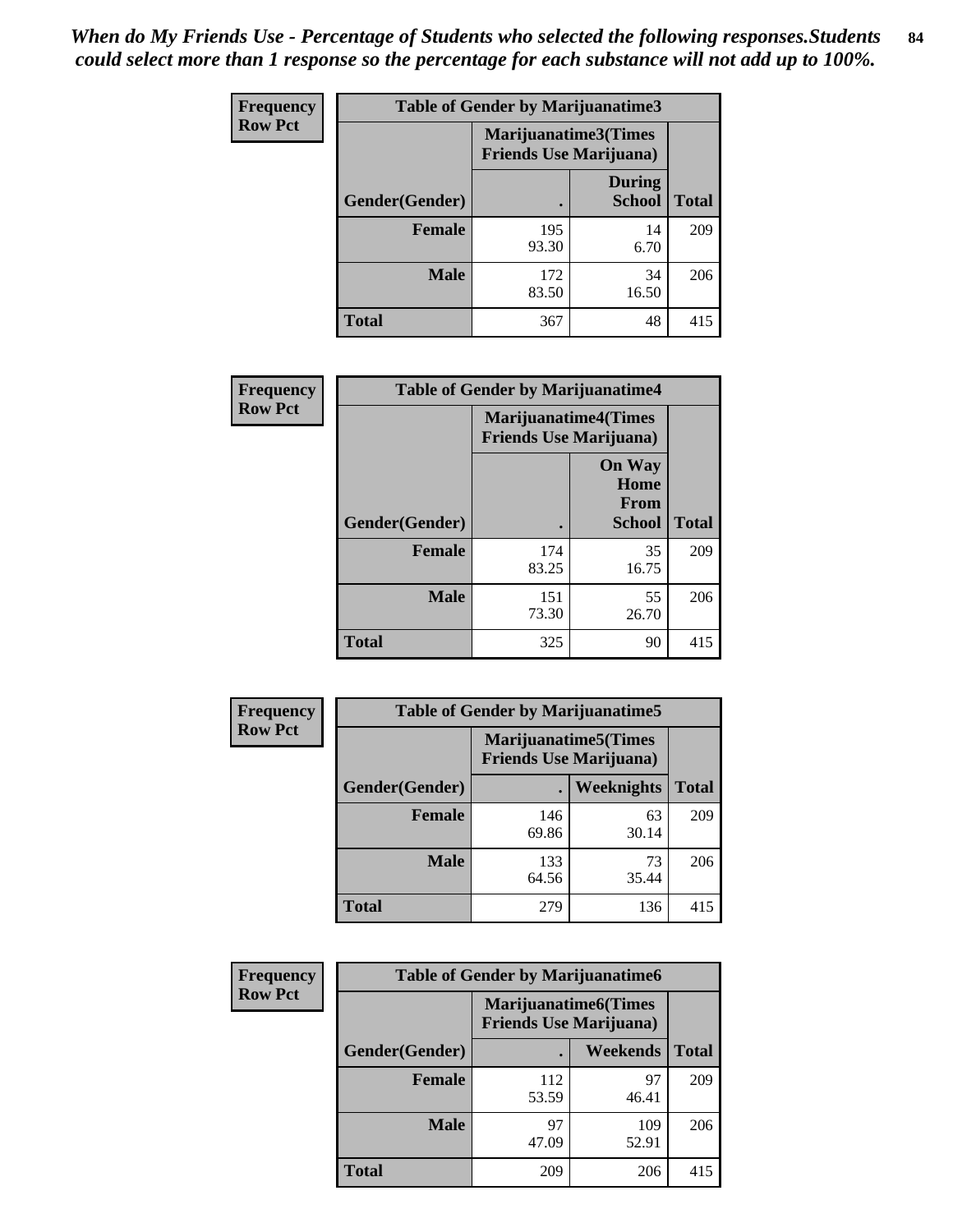*When do My Friends Use - Percentage of Students who selected the following responses.Students could select more than 1 response so the percentage for each substance will not add up to 100%.* **85**

| <b>Frequency</b> | <b>Table of Gender by Otherdrugtime1</b> |                        |                                                         |     |
|------------------|------------------------------------------|------------------------|---------------------------------------------------------|-----|
| <b>Row Pct</b>   |                                          | <b>Illegal Drugs</b> ) | <b>Otherdrugtime1(Times</b><br><b>Friends Use Other</b> |     |
|                  | Gender(Gender)                           |                        | Do Not Use   Total                                      |     |
|                  | <b>Female</b>                            | 49<br>23.44            | 160<br>76.56                                            | 209 |
|                  | <b>Male</b>                              | 48<br>23.30            | 158<br>76.70                                            | 206 |
|                  | <b>Total</b>                             | 97                     | 318                                                     | 415 |

| Frequency      | <b>Table of Gender by Otherdrugtime2</b> |                                                                                   |                            |              |
|----------------|------------------------------------------|-----------------------------------------------------------------------------------|----------------------------|--------------|
| <b>Row Pct</b> |                                          | <b>Otherdrugtime2(Times</b><br><b>Friends Use Other</b><br><b>Illegal Drugs</b> ) |                            |              |
|                | Gender(Gender)                           |                                                                                   | On Way to<br><b>School</b> | <b>Total</b> |
|                | <b>Female</b>                            | 195<br>93.30                                                                      | 14<br>6.70                 | 209          |
|                | <b>Male</b>                              | 171<br>83.01                                                                      | 35<br>16.99                | 206          |
|                | <b>Total</b>                             | 366                                                                               | 49                         | 415          |

| Frequency      |                | <b>Table of Gender by Otherdrugtime3</b>           |                                |              |
|----------------|----------------|----------------------------------------------------|--------------------------------|--------------|
| <b>Row Pct</b> |                | <b>Friends Use Other</b><br><b>Illegal Drugs</b> ) | <b>Otherdrugtime3(Times</b>    |              |
|                | Gender(Gender) |                                                    | <b>During</b><br><b>School</b> | <b>Total</b> |
|                | <b>Female</b>  | 198<br>94.74                                       | 11<br>5.26                     | 209          |
|                | <b>Male</b>    | 172<br>83.50                                       | 34<br>16.50                    | 206          |
|                | <b>Total</b>   | 370                                                | 45                             | 415          |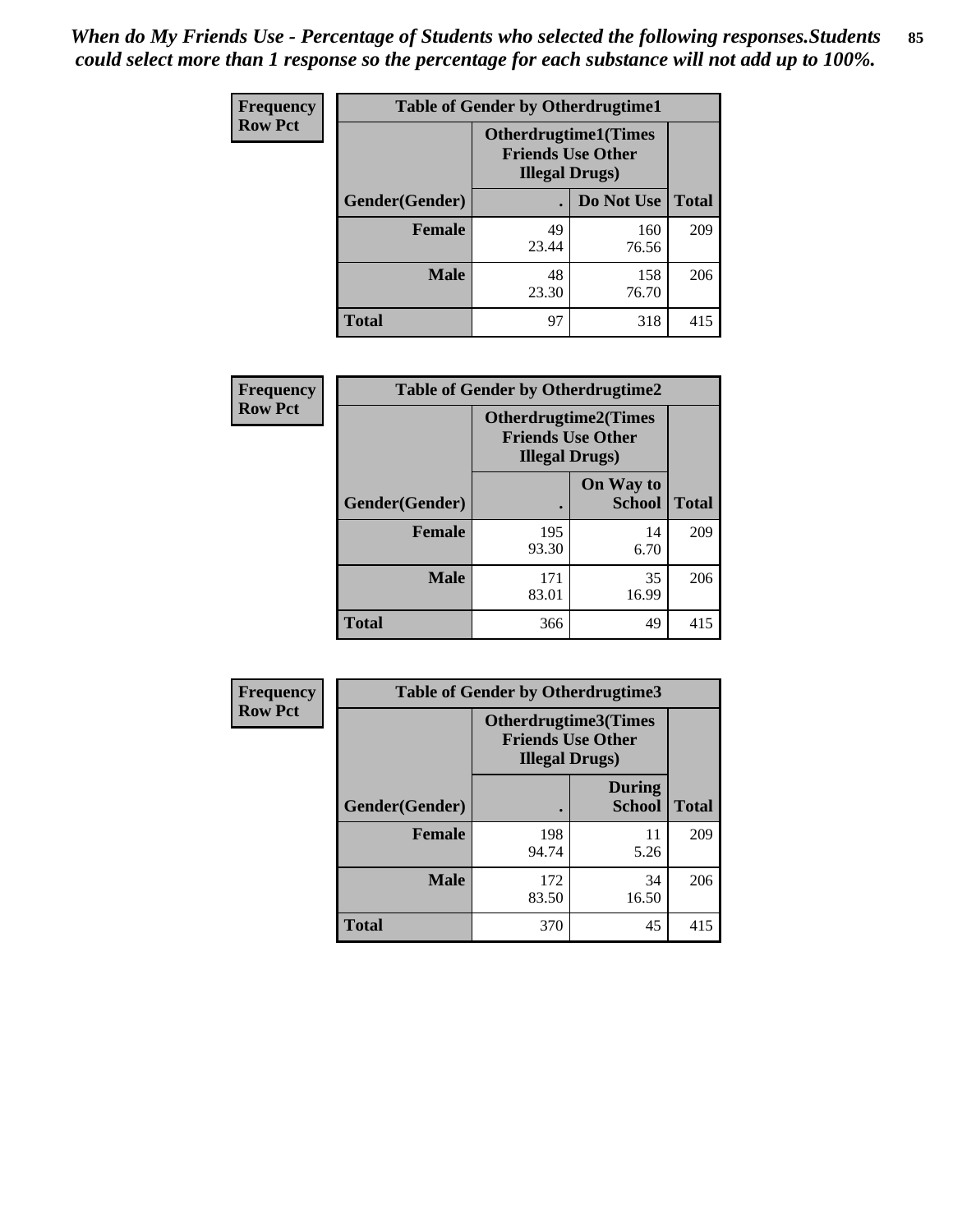*When do My Friends Use - Percentage of Students who selected the following responses.Students could select more than 1 response so the percentage for each substance will not add up to 100%.* **86**

| <b>Frequency</b> | <b>Table of Gender by Otherdrugtime4</b> |                                                    |                                                       |              |
|------------------|------------------------------------------|----------------------------------------------------|-------------------------------------------------------|--------------|
| <b>Row Pct</b>   |                                          | <b>Friends Use Other</b><br><b>Illegal Drugs</b> ) | <b>Otherdrugtime4(Times</b>                           |              |
|                  | Gender(Gender)                           |                                                    | <b>On Way</b><br>Home<br><b>From</b><br><b>School</b> | <b>Total</b> |
|                  | <b>Female</b>                            | 194<br>92.82                                       | 15<br>7.18                                            | 209          |
|                  | <b>Male</b>                              | 168<br>81.55                                       | 38<br>18.45                                           | 206          |
|                  | Total                                    | 362                                                | 53                                                    | 415          |

| Frequency      | <b>Table of Gender by Otherdrugtime5</b> |                                                                                    |             |              |
|----------------|------------------------------------------|------------------------------------------------------------------------------------|-------------|--------------|
| <b>Row Pct</b> |                                          | <b>Otherdrugtime5</b> (Times<br><b>Friends Use Other</b><br><b>Illegal Drugs</b> ) |             |              |
|                | Gender(Gender)                           |                                                                                    | Weeknights  | <b>Total</b> |
|                | <b>Female</b>                            | 183<br>87.56                                                                       | 26<br>12.44 | 209          |
|                | <b>Male</b>                              | 160<br>77.67                                                                       | 46<br>22.33 | 206          |
|                | <b>Total</b>                             | 343                                                                                | 72          | 415          |

| <b>Frequency</b> | <b>Table of Gender by Otherdrugtime6</b> |                                                                                   |             |              |
|------------------|------------------------------------------|-----------------------------------------------------------------------------------|-------------|--------------|
| <b>Row Pct</b>   |                                          | <b>Otherdrugtime6(Times</b><br><b>Friends Use Other</b><br><b>Illegal Drugs</b> ) |             |              |
|                  | Gender(Gender)                           |                                                                                   | Weekends    | <b>Total</b> |
|                  | <b>Female</b>                            | 155<br>74.16                                                                      | 54<br>25.84 | 209          |
|                  | <b>Male</b>                              | 156<br>75.73                                                                      | 50<br>24.27 | 206          |
|                  | <b>Total</b>                             | 311                                                                               | 104         | 415          |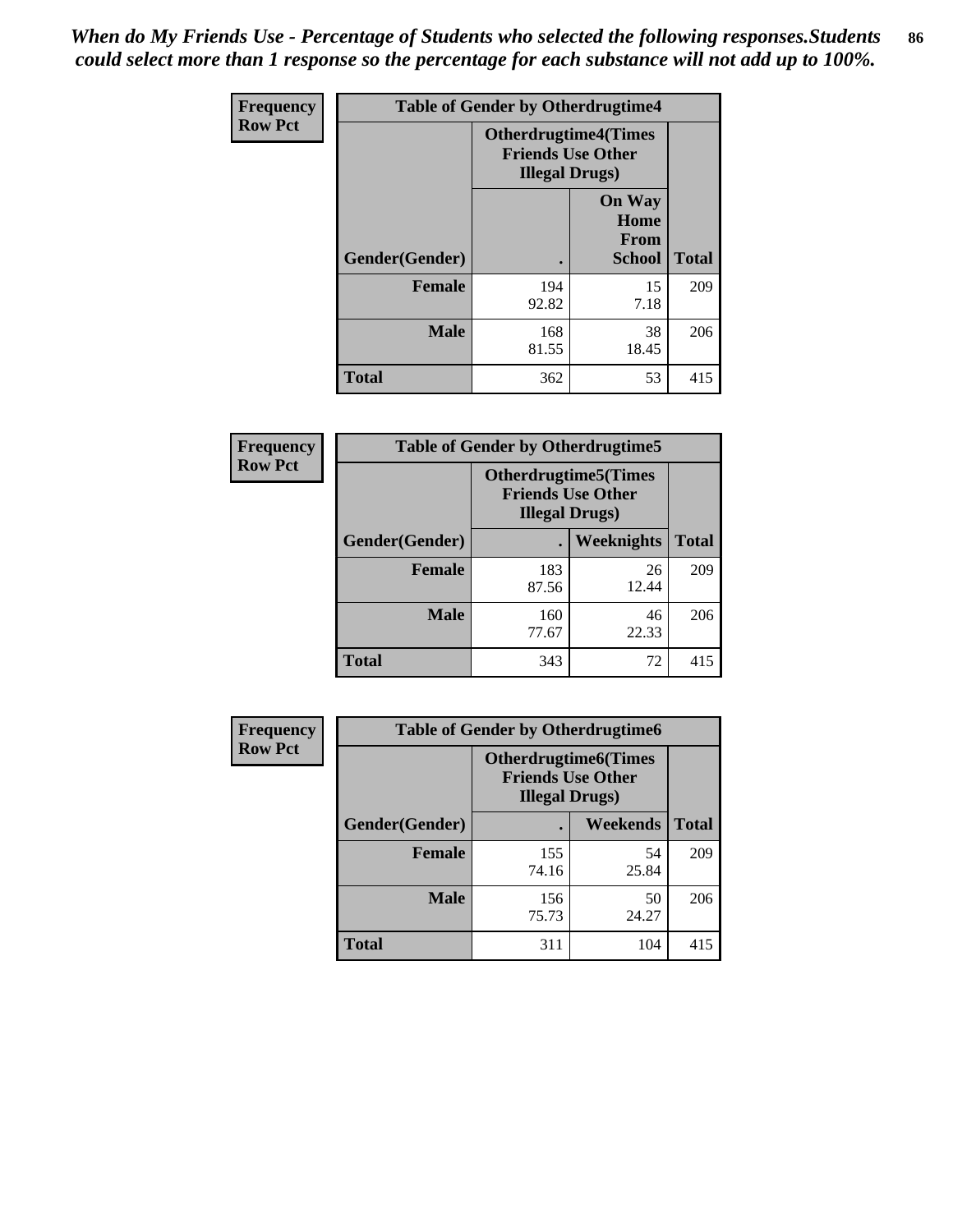# *Other Questions* **87**

| <b>Frequency</b> | <b>Table of Gender by Educationalcohol</b> |                                                                                                                                       |                |              |  |
|------------------|--------------------------------------------|---------------------------------------------------------------------------------------------------------------------------------------|----------------|--------------|--|
| <b>Row Pct</b>   |                                            | <b>Educationalcohol</b> (I<br>have been taught<br>about alcohol,<br>tobacco,<br>and other drugs<br>within the last year<br>at school) |                |              |  |
|                  | Gender(Gender)                             | <b>Yes</b>                                                                                                                            | N <sub>0</sub> | <b>Total</b> |  |
|                  | <b>Female</b>                              | 151<br>72.25                                                                                                                          | 58<br>27.75    | 209          |  |
|                  | <b>Male</b>                                | 124<br>60.19                                                                                                                          | 82<br>39.81    | 206          |  |
|                  | <b>Total</b>                               | 275                                                                                                                                   | 140            | 415          |  |

| Frequency      | <b>Table of Gender by Rodedrinking</b> |                                                                                                                     |              |              |  |
|----------------|----------------------------------------|---------------------------------------------------------------------------------------------------------------------|--------------|--------------|--|
| <b>Row Pct</b> |                                        | Rodedrinking(In<br>the past 30 days I<br>have ridden in a<br>car with a driver<br>who had been<br>drinking alcohol) |              |              |  |
|                | Gender(Gender)                         | Yes                                                                                                                 | $\bf N_0$    | <b>Total</b> |  |
|                | <b>Female</b>                          | 51<br>24.40                                                                                                         | 158<br>75.60 | 209          |  |
|                | <b>Male</b>                            | 44<br>21.36                                                                                                         | 162<br>78.64 | 206          |  |
|                | <b>Total</b>                           | 95                                                                                                                  | 320          | 415          |  |

| Frequency      | <b>Table of Gender by Drugsschool</b> |                                                                                                                                     |                |              |  |
|----------------|---------------------------------------|-------------------------------------------------------------------------------------------------------------------------------------|----------------|--------------|--|
| <b>Row Pct</b> |                                       | <b>Drugsschool</b> (During<br>the past 12 months,<br>I have been offered,<br>sold,<br>or given illegal drugs<br>on school property) |                |              |  |
|                | Gender(Gender)                        | Yes                                                                                                                                 | N <sub>0</sub> | <b>Total</b> |  |
|                | <b>Female</b>                         | 38<br>18.18                                                                                                                         | 171<br>81.82   | 209          |  |
|                | <b>Male</b>                           | 46<br>22.33                                                                                                                         | 160<br>77.67   | 206          |  |
|                | <b>Total</b>                          | 84                                                                                                                                  | 331            | 415          |  |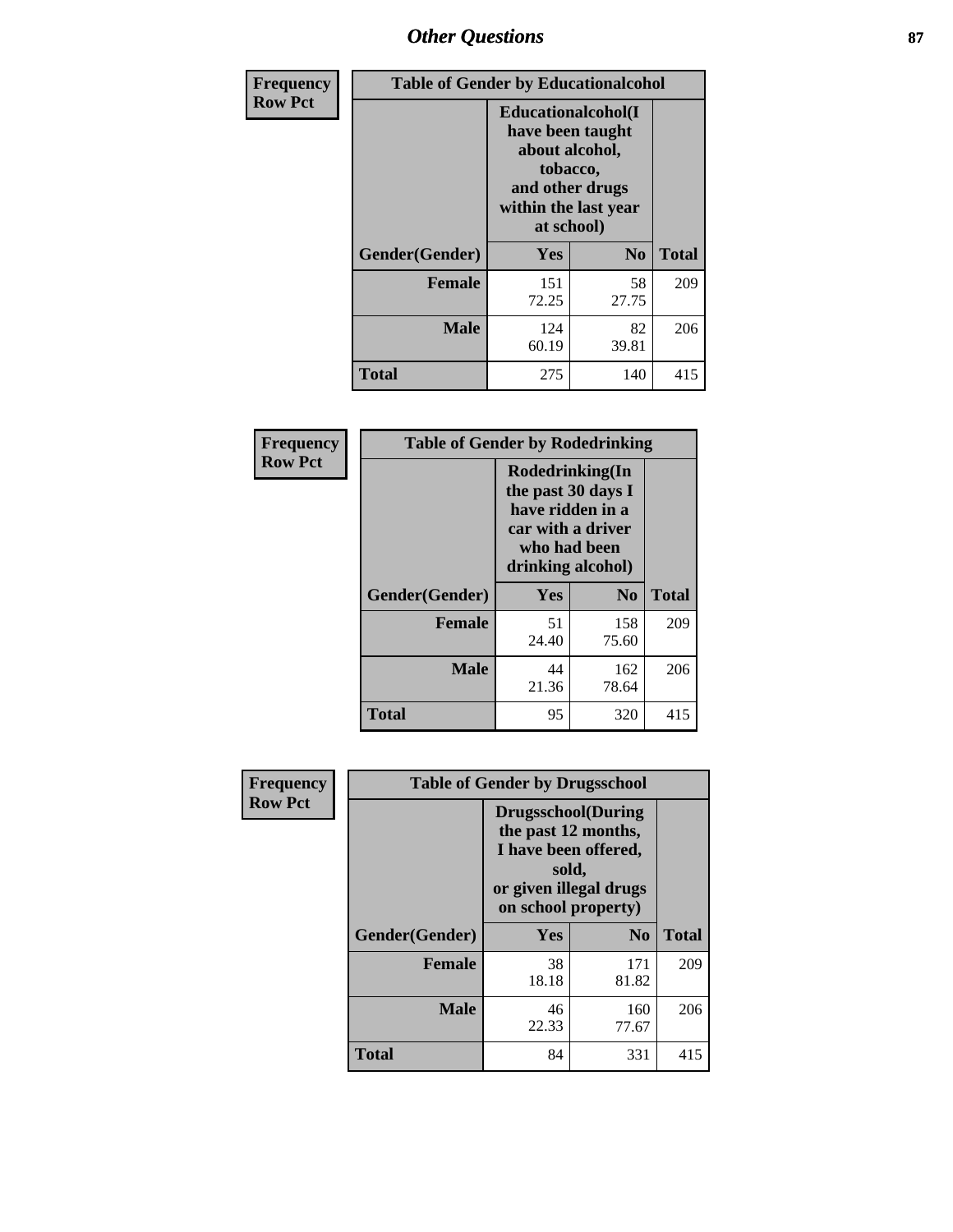# *Other Questions* **88**

**Frequency Row Pct**

| <b>Table of Gender by Bingedrinking</b> |                            |                                                                                                         |                   |                        |                               |                               |                   |              |
|-----------------------------------------|----------------------------|---------------------------------------------------------------------------------------------------------|-------------------|------------------------|-------------------------------|-------------------------------|-------------------|--------------|
|                                         |                            | Bingedrinking(I have drunk five or more<br>drinks of alcohol at one sitting during the<br>last 30 days) |                   |                        |                               |                               |                   |              |
| <b>Gender</b> (Gender)                  | $\mathbf 0$<br><b>Days</b> | 1 or<br>2<br>days                                                                                       | 3 to<br>5<br>days | 6 to<br>q<br>days      | <b>10</b><br>to<br>19<br>days | <b>20</b><br>to<br>29<br>days | All<br>30<br>days | <b>Total</b> |
| <b>Female</b>                           | 170<br>81.34               | 15<br>7.18                                                                                              | 9<br>4.31         | $\overline{c}$<br>0.96 | 8<br>3.83                     | 0.48                          | 4<br>1.91         | 209          |
| <b>Male</b>                             | 140<br>67.96               | 18<br>8.74                                                                                              | 28<br>13.59       | $\overline{4}$<br>1.94 | 8<br>3.88                     | 2<br>0.97                     | 6<br>2.91         | 206          |
| <b>Total</b>                            | 310                        | 33                                                                                                      | 37                | 6                      | 16                            | 3                             | 10                | 415          |

| Frequency      | <b>Table of Gender by Educationaids</b> |                                                                                                 |                |              |  |
|----------------|-----------------------------------------|-------------------------------------------------------------------------------------------------|----------------|--------------|--|
| <b>Row Pct</b> |                                         | <b>Educationaids</b> (I<br>have been taught<br>about HIV/AIDS<br>at school in the<br>past year) |                |              |  |
|                | Gender(Gender)                          | Yes                                                                                             | N <sub>0</sub> | <b>Total</b> |  |
|                | <b>Female</b>                           | 111<br>53.11                                                                                    | 98<br>46.89    | 209          |  |
|                | <b>Male</b>                             | 105<br>50.97                                                                                    | 101<br>49.03   | 206          |  |
|                | <b>Total</b>                            | 216                                                                                             | 199            | 415          |  |

| <b>Frequency</b> | <b>Table of Gender by Suicideconsider</b> |                 |                |              |  |
|------------------|-------------------------------------------|-----------------|----------------|--------------|--|
| <b>Row Pct</b>   |                                           | Suicideconsider |                |              |  |
|                  | Gender(Gender)                            | <b>Yes</b>      | N <sub>0</sub> | <b>Total</b> |  |
|                  | <b>Female</b>                             | 27<br>12.92     | 182<br>87.08   | 209          |  |
|                  | <b>Male</b>                               | 38<br>18.45     | 168<br>81.55   | 206          |  |
|                  | <b>Total</b>                              | 65              | 350            | 415          |  |